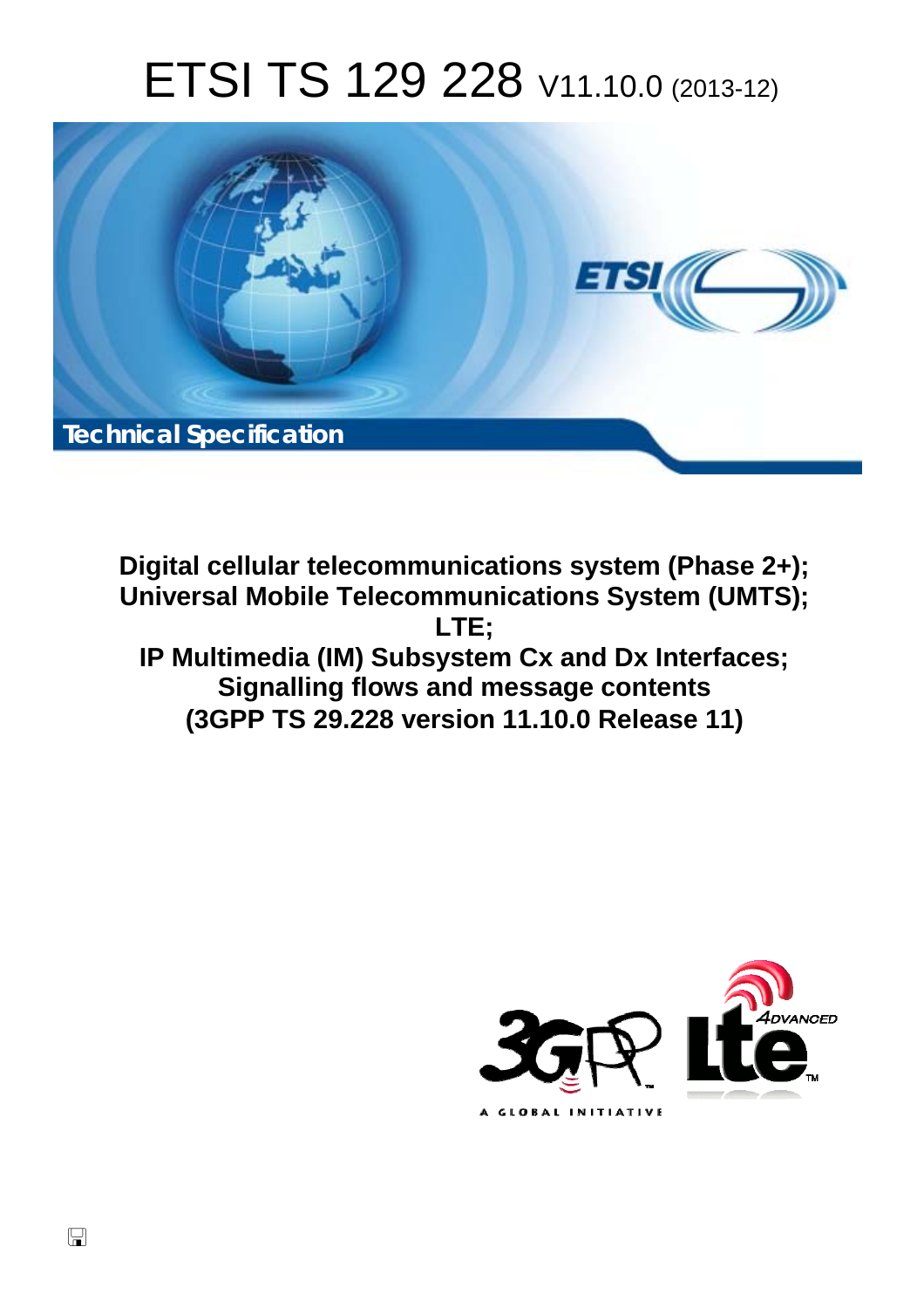Reference RTS/TSGC-0429228vba0

> Keywords GSM,LTE,UMTS

#### *ETSI*

#### 650 Route des Lucioles F-06921 Sophia Antipolis Cedex - FRANCE

Tel.: +33 4 92 94 42 00 Fax: +33 4 93 65 47 16

Siret N° 348 623 562 00017 - NAF 742 C Association à but non lucratif enregistrée à la Sous-Préfecture de Grasse (06) N° 7803/88

#### *Important notice*

Individual copies of the present document can be downloaded from: [http://www.etsi.org](http://www.etsi.org/)

The present document may be made available in more than one electronic version or in print. In any case of existing or perceived difference in contents between such versions, the reference version is the Portable Document Format (PDF). In case of dispute, the reference shall be the printing on ETSI printers of the PDF version kept on a specific network drive within ETSI Secretariat.

Users of the present document should be aware that the document may be subject to revision or change of status. Information on the current status of this and other ETSI documents is available at <http://portal.etsi.org/tb/status/status.asp>

If you find errors in the present document, please send your comment to one of the following services: [http://portal.etsi.org/chaircor/ETSI\\_support.asp](http://portal.etsi.org/chaircor/ETSI_support.asp)

#### *Copyright Notification*

No part may be reproduced except as authorized by written permission. The copyright and the foregoing restriction extend to reproduction in all media.

> © European Telecommunications Standards Institute 2013. All rights reserved.

**DECT**TM, **PLUGTESTS**TM, **UMTS**TM and the ETSI logo are Trade Marks of ETSI registered for the benefit of its Members. **3GPP**TM and **LTE**™ are Trade Marks of ETSI registered for the benefit of its Members and of the 3GPP Organizational Partners.

**GSM**® and the GSM logo are Trade Marks registered and owned by the GSM Association.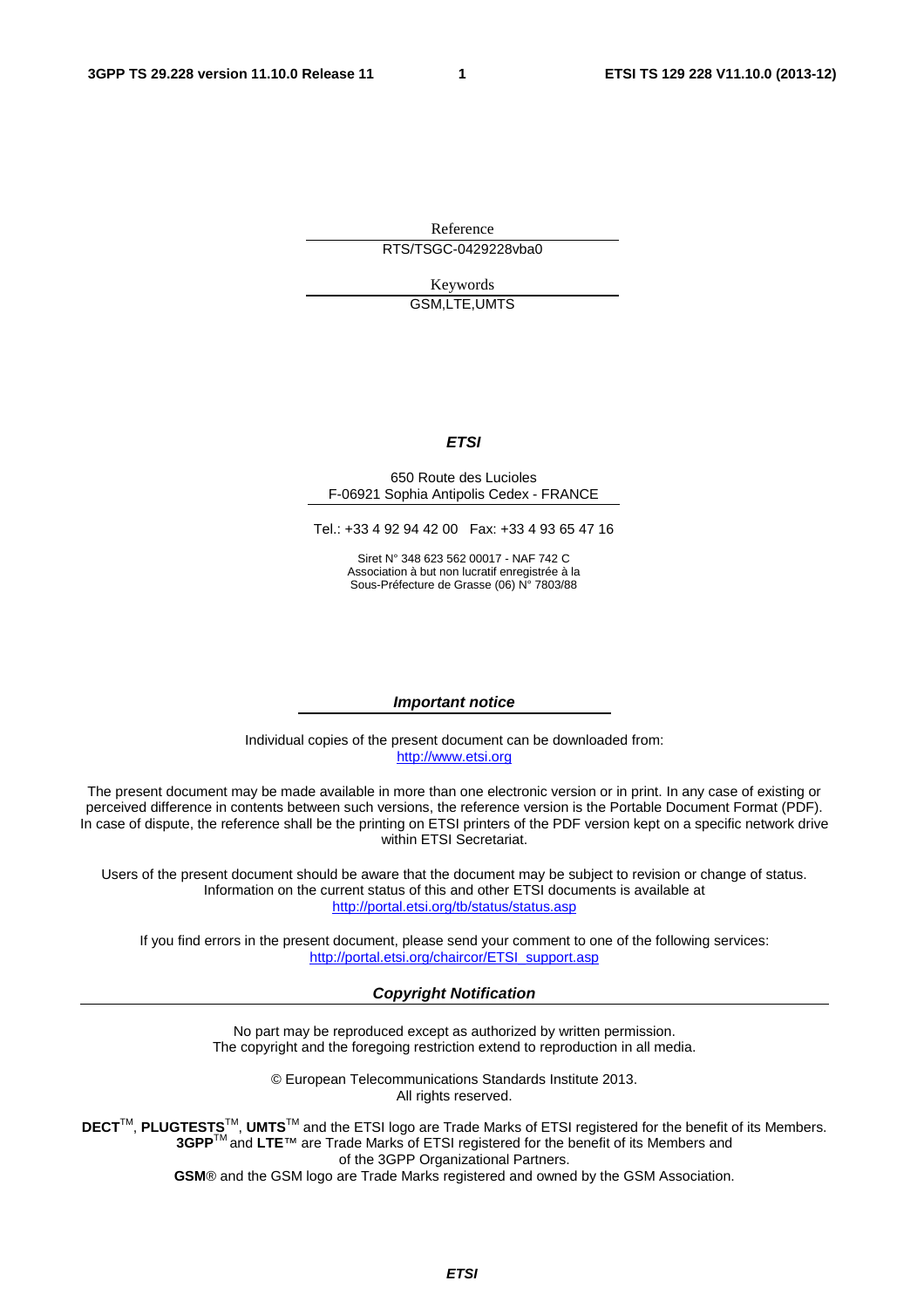# Intellectual Property Rights

IPRs essential or potentially essential to the present document may have been declared to ETSI. The information pertaining to these essential IPRs, if any, is publicly available for **ETSI members and non-members**, and can be found in ETSI SR 000 314: *"Intellectual Property Rights (IPRs); Essential, or potentially Essential, IPRs notified to ETSI in respect of ETSI standards"*, which is available from the ETSI Secretariat. Latest updates are available on the ETSI Web server [\(http://ipr.etsi.org](http://webapp.etsi.org/IPR/home.asp)).

Pursuant to the ETSI IPR Policy, no investigation, including IPR searches, has been carried out by ETSI. No guarantee can be given as to the existence of other IPRs not referenced in ETSI SR 000 314 (or the updates on the ETSI Web server) which are, or may be, or may become, essential to the present document.

# Foreword

This Technical Specification (TS) has been produced by ETSI 3rd Generation Partnership Project (3GPP).

The present document may refer to technical specifications or reports using their 3GPP identities, UMTS identities or GSM identities. These should be interpreted as being references to the corresponding ETSI deliverables.

The cross reference between GSM, UMTS, 3GPP and ETSI identities can be found under <http://webapp.etsi.org/key/queryform.asp>.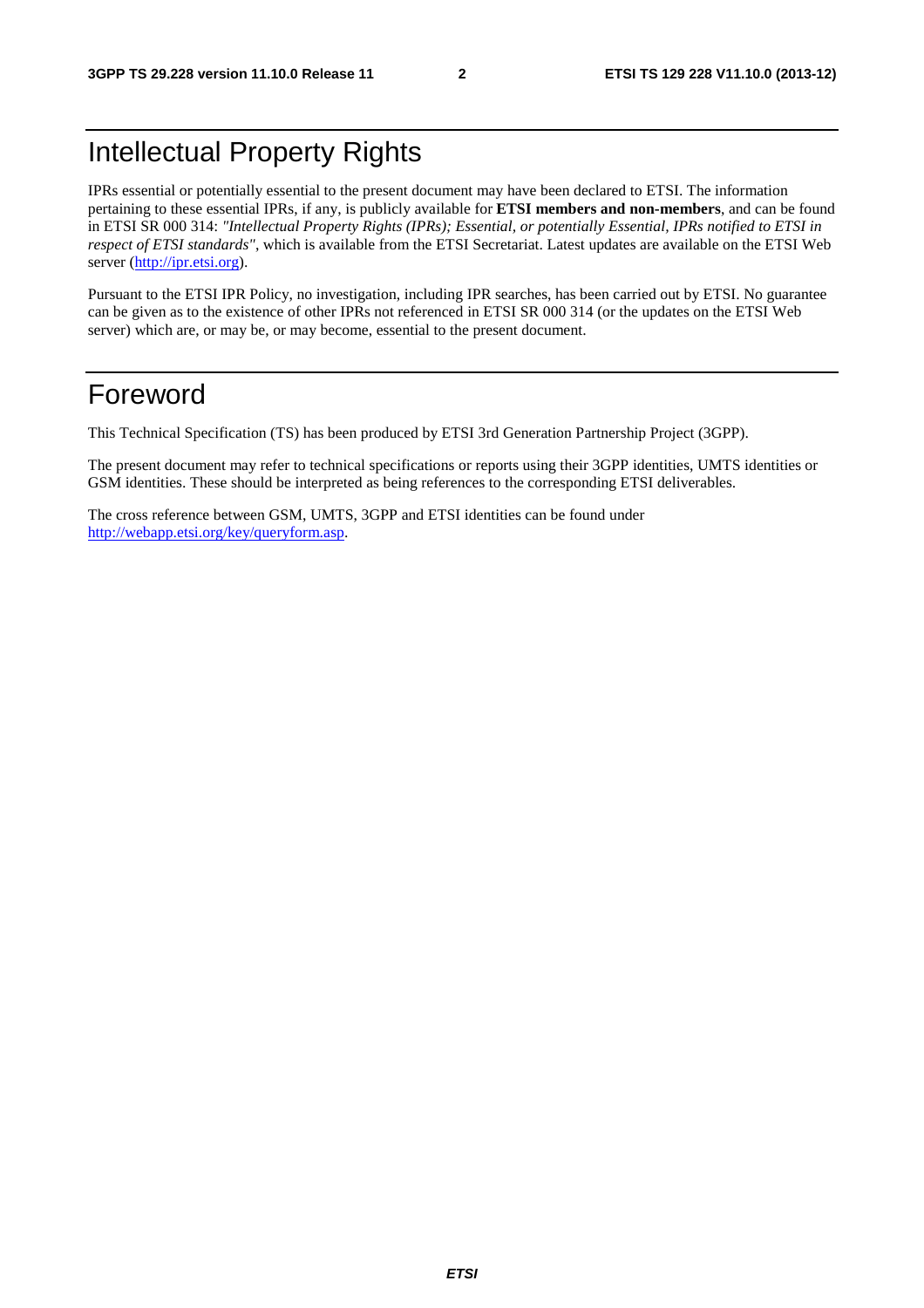$\mathbf{3}$ 

# Contents

| 1       |  |  |  |  |  |  |  |  |
|---------|--|--|--|--|--|--|--|--|
| 2       |  |  |  |  |  |  |  |  |
| 3       |  |  |  |  |  |  |  |  |
| 3.1     |  |  |  |  |  |  |  |  |
| 3.2     |  |  |  |  |  |  |  |  |
| 4       |  |  |  |  |  |  |  |  |
| 5       |  |  |  |  |  |  |  |  |
| 5.1     |  |  |  |  |  |  |  |  |
| 5.1.1   |  |  |  |  |  |  |  |  |
| 5.1.2   |  |  |  |  |  |  |  |  |
| 5.1.3   |  |  |  |  |  |  |  |  |
| 5.1.4   |  |  |  |  |  |  |  |  |
| 5.1.5   |  |  |  |  |  |  |  |  |
| 5.1.6   |  |  |  |  |  |  |  |  |
|         |  |  |  |  |  |  |  |  |
| 6       |  |  |  |  |  |  |  |  |
| 6.1     |  |  |  |  |  |  |  |  |
| 6.1.1   |  |  |  |  |  |  |  |  |
| 6.1.1.1 |  |  |  |  |  |  |  |  |
| 6.1.2   |  |  |  |  |  |  |  |  |
| 6.1.2.1 |  |  |  |  |  |  |  |  |
| 6.1.3   |  |  |  |  |  |  |  |  |
| 6.1.3.1 |  |  |  |  |  |  |  |  |
| 6.1.4   |  |  |  |  |  |  |  |  |
| 6.1.4.1 |  |  |  |  |  |  |  |  |
| 6.2     |  |  |  |  |  |  |  |  |
| 6.2.1   |  |  |  |  |  |  |  |  |
| 6.2.2   |  |  |  |  |  |  |  |  |
| 6.2.2.1 |  |  |  |  |  |  |  |  |
| 6.3     |  |  |  |  |  |  |  |  |
| 6.3.1   |  |  |  |  |  |  |  |  |
| 6.4     |  |  |  |  |  |  |  |  |
| 6.5     |  |  |  |  |  |  |  |  |
| 6.5.1   |  |  |  |  |  |  |  |  |
| 6.5.1.1 |  |  |  |  |  |  |  |  |
| 6.5.1.2 |  |  |  |  |  |  |  |  |
| 6.5.1.3 |  |  |  |  |  |  |  |  |
| 6.5.1.4 |  |  |  |  |  |  |  |  |
| 6.5.1.5 |  |  |  |  |  |  |  |  |
| 6.5.2   |  |  |  |  |  |  |  |  |
| 6.5.2.1 |  |  |  |  |  |  |  |  |
| 6.5.2.2 |  |  |  |  |  |  |  |  |
| 6.5.2.3 |  |  |  |  |  |  |  |  |
| 6.5.2.4 |  |  |  |  |  |  |  |  |
| 6.6     |  |  |  |  |  |  |  |  |
| 6.6.1   |  |  |  |  |  |  |  |  |
| 6.6.2   |  |  |  |  |  |  |  |  |
| 6.7     |  |  |  |  |  |  |  |  |
|         |  |  |  |  |  |  |  |  |
| 7       |  |  |  |  |  |  |  |  |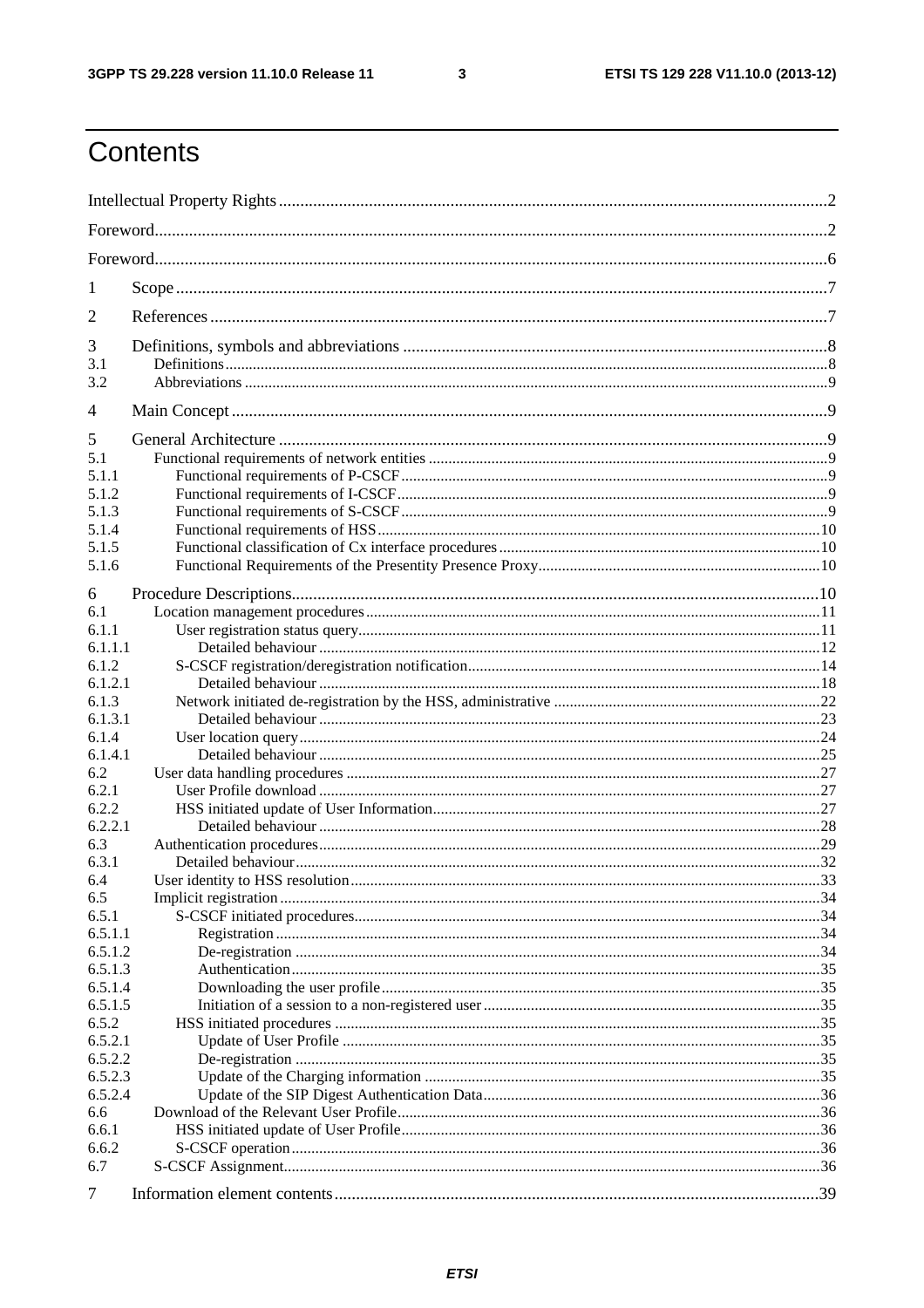$\overline{\mathbf{4}}$ 

| 7.1              |                                                                                        |  |
|------------------|----------------------------------------------------------------------------------------|--|
| 7.2              |                                                                                        |  |
| 7.2a             |                                                                                        |  |
| 7.2 <sub>b</sub> |                                                                                        |  |
| 7.2c             |                                                                                        |  |
| 7.3              |                                                                                        |  |
| 7.3a             |                                                                                        |  |
| 7.4              |                                                                                        |  |
| 7.4a             |                                                                                        |  |
| 7.5              |                                                                                        |  |
| 7.6              |                                                                                        |  |
| 7.7              |                                                                                        |  |
| 7.8              |                                                                                        |  |
| 7.9              |                                                                                        |  |
| 7.9.1            |                                                                                        |  |
| 7.9.2            |                                                                                        |  |
| 7.9.3            |                                                                                        |  |
| 7.9.4            |                                                                                        |  |
| 7.9.5            |                                                                                        |  |
| 7.9.6            |                                                                                        |  |
| 7.9.7            |                                                                                        |  |
| 7.9.8            |                                                                                        |  |
| 7.9.8.1          |                                                                                        |  |
| 7.9.8.2          |                                                                                        |  |
| 7.9.8.3          |                                                                                        |  |
|                  |                                                                                        |  |
| 7.9.8.4          |                                                                                        |  |
| 7.9.8.5          |                                                                                        |  |
| 7.9.9            |                                                                                        |  |
| 7.10             |                                                                                        |  |
| 7.11             |                                                                                        |  |
| 7.12             |                                                                                        |  |
| 7.13             |                                                                                        |  |
| 7.14             |                                                                                        |  |
| 7.15             |                                                                                        |  |
| 7.16             |                                                                                        |  |
| 7.17             |                                                                                        |  |
| 7.18             |                                                                                        |  |
| 7.19             |                                                                                        |  |
| 7.20             |                                                                                        |  |
| 7.21             |                                                                                        |  |
| 7.22             |                                                                                        |  |
| 7.23             |                                                                                        |  |
| 7.24             |                                                                                        |  |
| 7.25             |                                                                                        |  |
| 7.26             |                                                                                        |  |
| 7.27             |                                                                                        |  |
| 8                |                                                                                        |  |
| 8.1              |                                                                                        |  |
| 8.1.1            |                                                                                        |  |
|                  |                                                                                        |  |
| 8.1.2            |                                                                                        |  |
| 8.1.3            |                                                                                        |  |
| 9                |                                                                                        |  |
| 10               |                                                                                        |  |
|                  | Mapping of Cx operations and terminology to Diameter 45<br><b>Annex A (normative):</b> |  |
| A.1              |                                                                                        |  |
| A.2              |                                                                                        |  |
| A.3              |                                                                                        |  |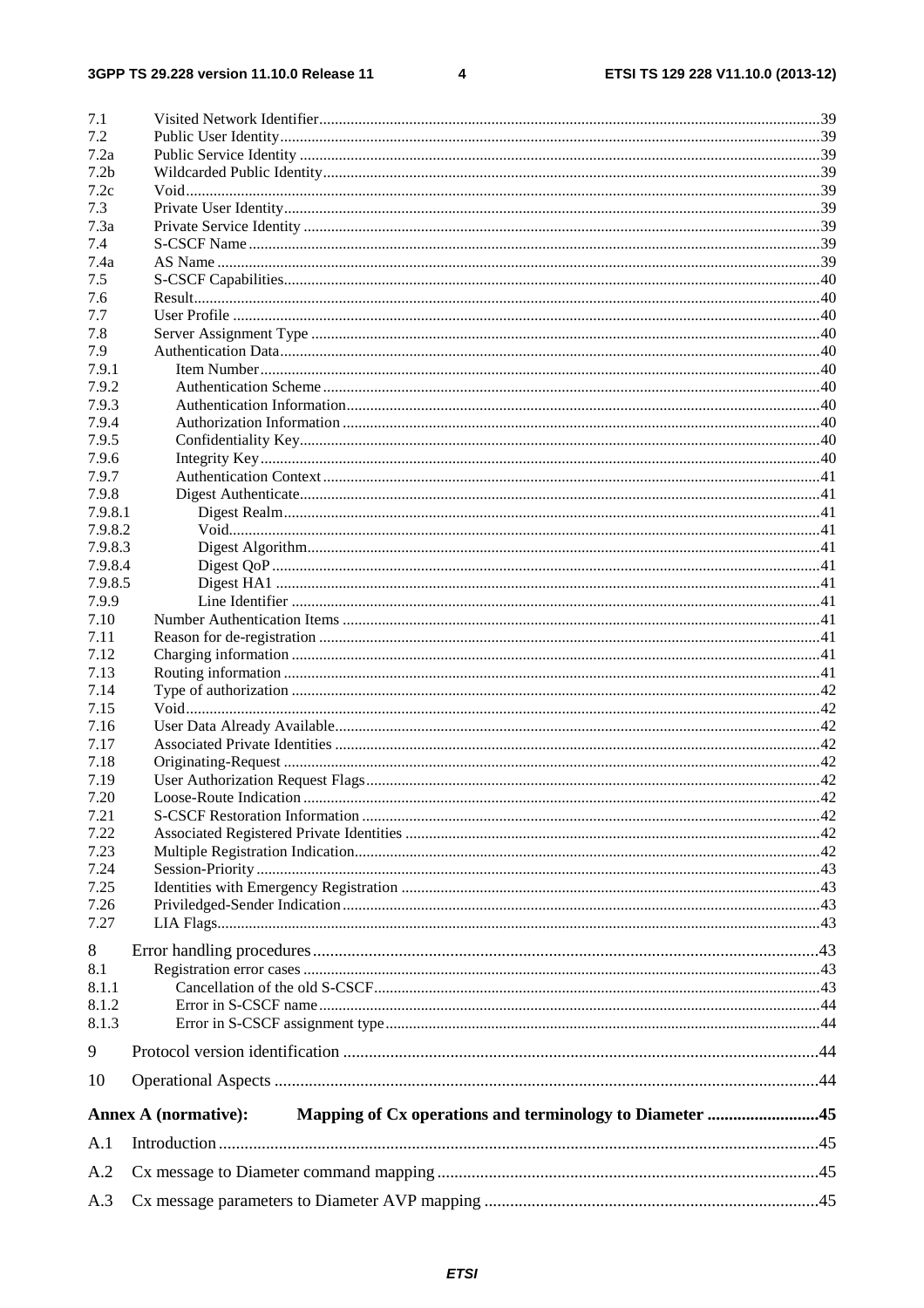$5\phantom{a}$ 

| A.4          |                               |  |  |  |  |  |  |  |
|--------------|-------------------------------|--|--|--|--|--|--|--|
| A.4.1        |                               |  |  |  |  |  |  |  |
| A.4.2        |                               |  |  |  |  |  |  |  |
| A.4.3        |                               |  |  |  |  |  |  |  |
| A.4.4        |                               |  |  |  |  |  |  |  |
| A.4.4.1      |                               |  |  |  |  |  |  |  |
| A.4.4.2      |                               |  |  |  |  |  |  |  |
| A.4.4.3      |                               |  |  |  |  |  |  |  |
| A.4.5        |                               |  |  |  |  |  |  |  |
| A.4.6        |                               |  |  |  |  |  |  |  |
| A.4.6a       |                               |  |  |  |  |  |  |  |
| A.4.7        |                               |  |  |  |  |  |  |  |
|              | <b>Annex B (informative):</b> |  |  |  |  |  |  |  |
|              |                               |  |  |  |  |  |  |  |
| B.1          |                               |  |  |  |  |  |  |  |
| B.2          |                               |  |  |  |  |  |  |  |
| B.2.1        |                               |  |  |  |  |  |  |  |
| B.2.1A       |                               |  |  |  |  |  |  |  |
| <b>B.2.2</b> |                               |  |  |  |  |  |  |  |
| <b>B.2.3</b> |                               |  |  |  |  |  |  |  |
|              | <b>Annex C</b> (informative): |  |  |  |  |  |  |  |
|              | <b>Annex D</b> (informative): |  |  |  |  |  |  |  |
|              | <b>Annex E</b> (normative):   |  |  |  |  |  |  |  |
|              | <b>Annex F</b> (normative):   |  |  |  |  |  |  |  |
|              | <b>Annex G (normative):</b>   |  |  |  |  |  |  |  |
|              | <b>Annex H</b> (informative): |  |  |  |  |  |  |  |
|              |                               |  |  |  |  |  |  |  |
|              |                               |  |  |  |  |  |  |  |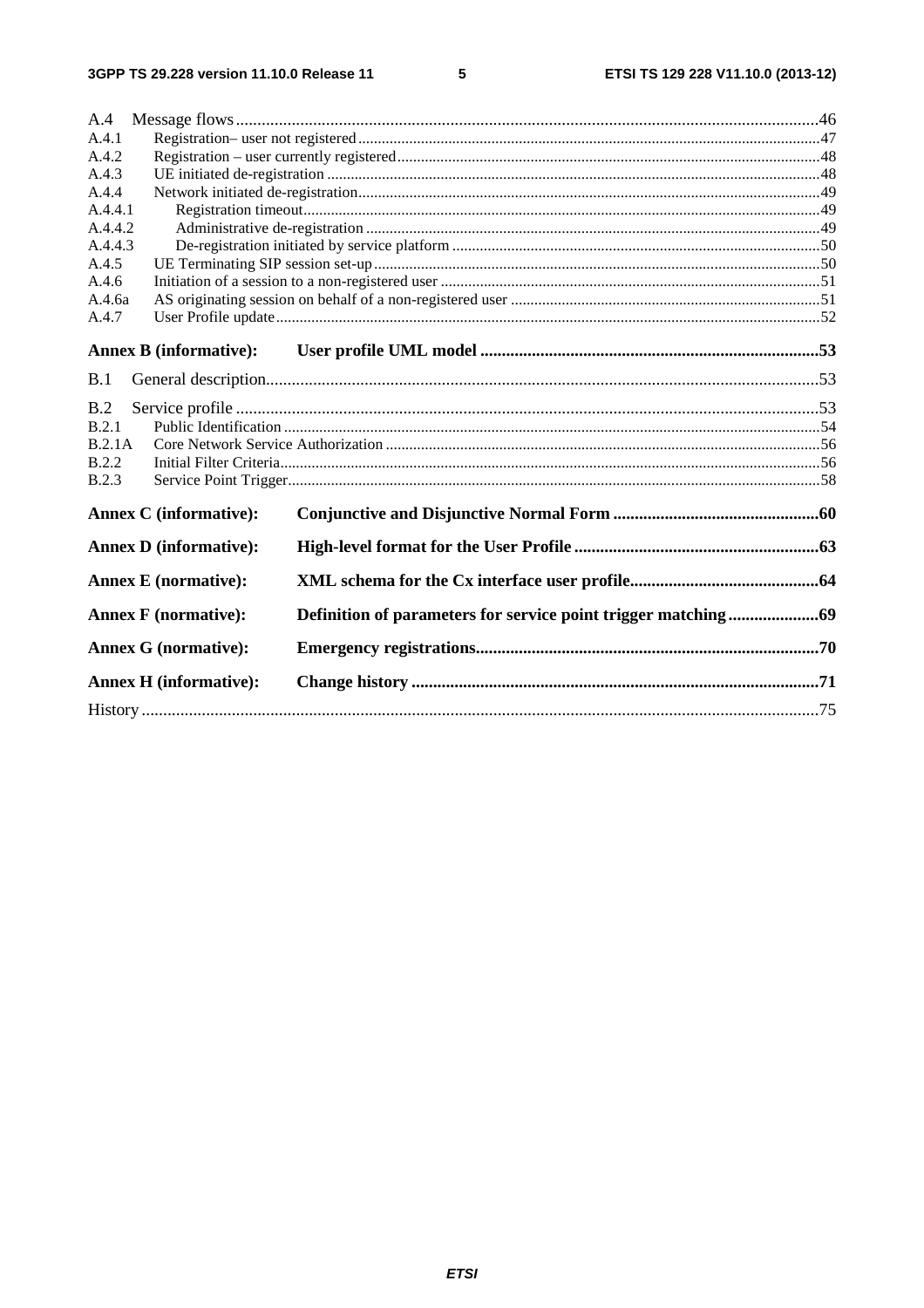# Foreword

This Technical Specification has been produced by the 3<sup>rd</sup> Generation Partnership Project (3GPP).

The contents of the present document are subject to continuing work within the TSG and may change following formal TSG approval. Should the TSG modify the contents of the present document, it will be re-released by the TSG with an identifying change of release date and an increase in version number as follows:

Version x.y.z

where:

- x the first digit:
	- 1 presented to TSG for information;
	- 2 presented to TSG for approval;
	- 3 or greater indicates TSG approved document under change control.
- y the second digit is incremented for all changes of substance, i.e. technical enhancements, corrections, updates, etc.
- z the third digit is incremented when editorial only changes have been incorporated in the document.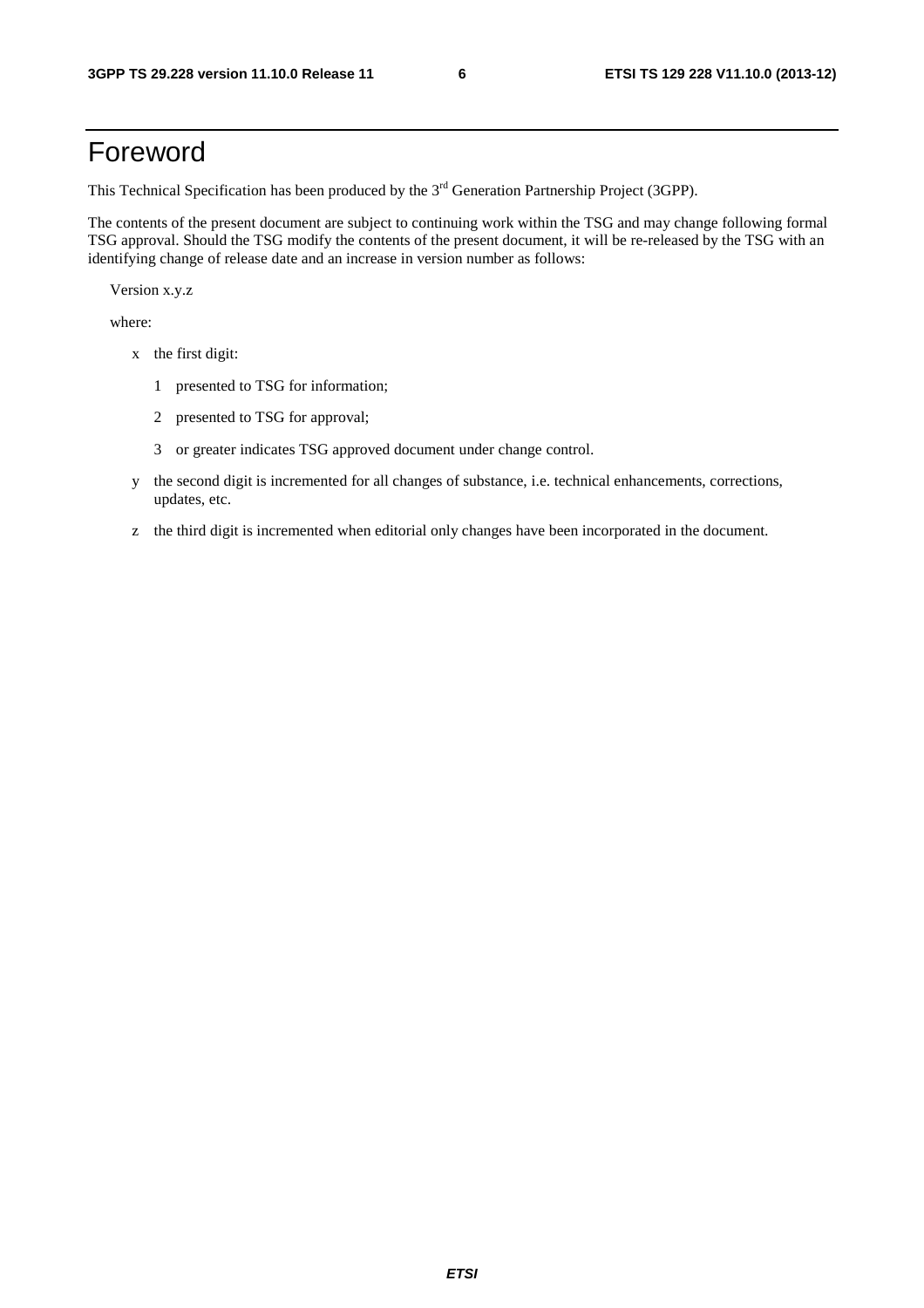# 1 Scope

This 3GPP Technical Specification (TS) specifies:

- 1. The interactions between the HSS (Home Subscriber Server) and the CSCF (Call Session Control Functions), referred to as the Cx interface.
- 2. The interactions between the CSCF and the SLF (Server Locator Function), referred to as the Dx interface.

The IP Multimedia (IM) Subsystem stage 2 is specified in 3GPP TS 23.228 [1] and the signalling flows for the IP multimedia call control based on SIP and SDP are specified in 3GPP TS 24.228 [2].

This document addresses the signalling flows for Cx and Dx interfaces.

This document also addresses how the functionality of Px interface is accomplished.

The Presence Service Stage 2 description (architecture and functional solution) is specified in 3GPP TS 23.141 [10].

# 2 References [1] 3GPP TS 23.228: "IP Multimedia (IM) Subsystem – Stage 2". [2] 3GPP TS 24.228: "Signalling flows for the IP multimedia call control based on SIP and SDP". [3] 3GPP TS 33.203: "Access security for IP-based services". [4] 3GPP TS 23.002: "Network architecture". [5] 3GPP TS 29.229: "Cx Interface based on Diameter – Protocol details". [6] 3GPP TS 23.218: "IP Multimedia (IM) Session Handling; IP Multimedia (IM) call model". [7] IETF RFC 2045 "Multipurpose Internet Mail Extensions (MIME) Part One: Format of Internet Message Bodies". [8] 3GPP TS 24.229: "IP Multimedia Call Control Protocol based on SIP and SDP" – stage 3. [9] IETF RFC 3588 "Diameter Base Protocol". [10] 3GPP TS 23.141: "Presence Service; Architecture and Functional Description". [11] IETF RFC 3261 "SIP: Session Initiation Protocol". [12] IETF RFC 4566 "SDP: Session Description Protocol". [13] **IEEE 1003.1-2004, Part 1: Base Definitions.** [14] IETF RFC 2486 "The Network Access Identifier". [15] IETF RFC 3966 "The tel URI for Telephone Numbers". [16] IETF RFC 2617 "HTTP Authentication: Basic and Digest Access Authentication". [17] 3GPP TS 23.003: "Numbering, addressing and identification". [18] 3GPP TS 23.008: "Organization of subscriber data". [19] 3GPP TS 23.380: "IMS Restoration Procedures". [20] void [21] IETF RFC 4005: "Diameter Network Access Server Application". [22] IETF RFC 4412: "Communications Resource Priority for the Session Initiation Protocol (SIP)".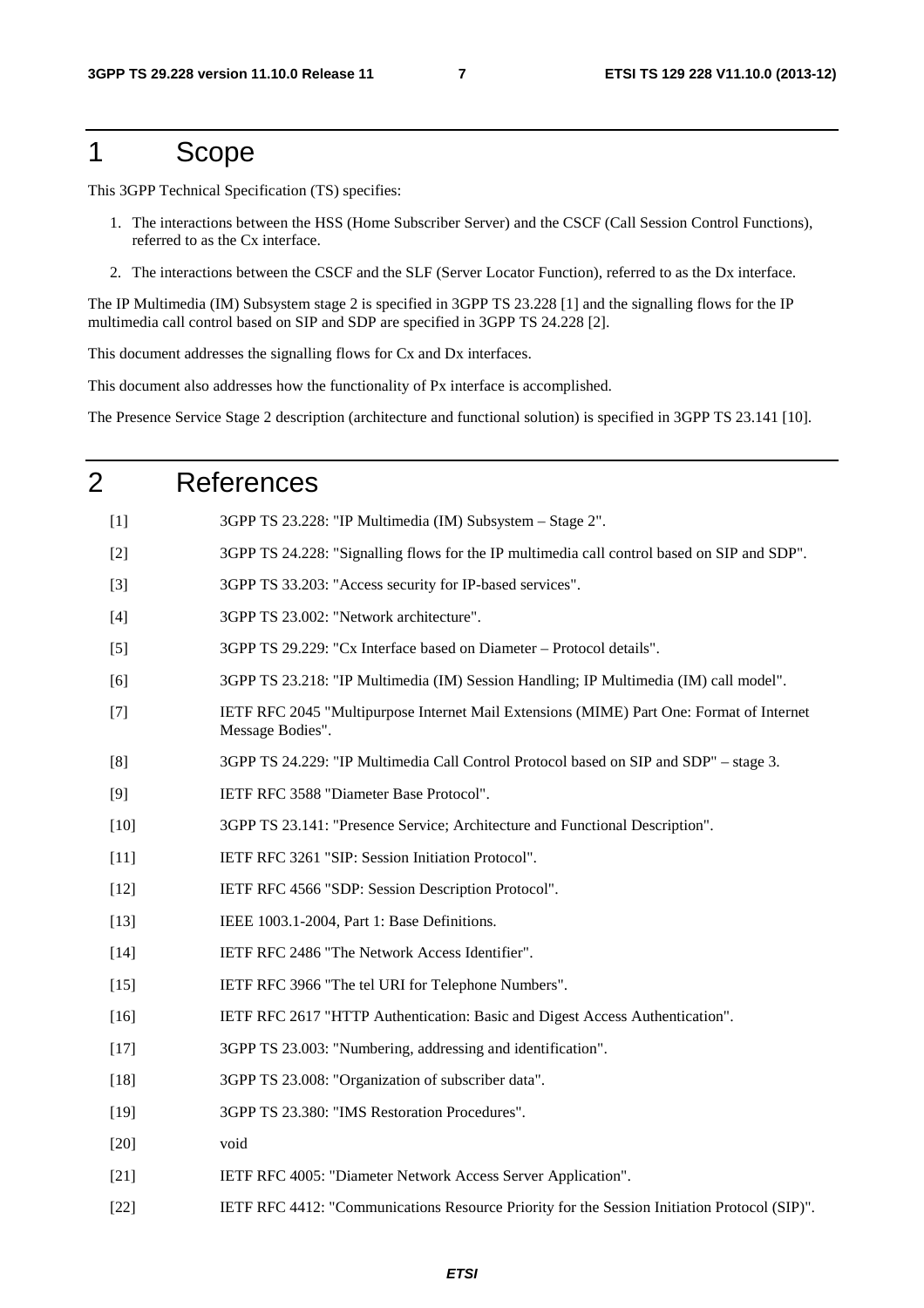[23] 3GPP TS 23.167: "IP Multimedia Subsystem (IMS) emergency sessions".

# 3 Definitions, symbols and abbreviations

### 3.1 Definitions

For the purposes of the present document, the following terms and definitions given in TS 23.003 [17] apply:

**Distinct Public Service Identity** 

**Distinct Public User Identity** 

**Public Service Identity** 

**Public User Identity** 

**Wildcarded Public Service Identity** 

**Wildcarded Public User Identity** 

For the purposes of the present document, the following terms and definitions apply.

**Common Part** (of a user profile): Contains Initial Filter Criteria instances that should be evaluated both for registered and unregistered Public User Identities, or for unregistered Public Service Identities in the S-CSCF.

**Complete user profile**: Contains the Initial Filter Criteria instances of all three different user profile parts; registered part, unregistered part and common part.

**IP Multimedia session:** IP Multimedia session and IP Multimedia call are treated as equivalent in this specification.

**Authentication pending flag**: A flag that indicates that the authentication of a Public User Identity - Private User Identity pair is pending and waiting for confirmation.

**Charging information**: Data that is sent in the Charging-Information AVP.

**Implicitly registered Public User Identity set:** A set of Public User Identities, which are registered and de-registered simultaneously when any of the Public User Identities belonging to that set is registered or de-registered.

**Not Registered State:** Public Identity is not Registered and has no S-CSCF assigned.

**Private Identity:** Either a Private User Identity or a Private Service Identity.

**Public Identity:** Either a Public User Identity or a Public Service Identity.

**Registered Part** (of a user profile): Contains Initial Filter Criteria instances that should be evaluated only for registered Public User Identities in the S-CSCF. iFCs from the registered part need not be evaluated when the Public Identity is unregistered.

**Registered State:** Public User Identity is Registered at the request of the user and has an S-CSCF assigned.

**S-CSCF reassignment pending flag**: A flag that is handled only when IMS Restoration Procedures are supported.and that indicates that the subscription may be reassigned to a new S-CSCF (i.e. the current S-CSCF is not responding)

**Unregistered part** (of a user profile): Contains Initial Filter Criteria instances that should be evaluated only for unregistered Public Identities in the S-CSCF. iFCs from the unregistered part need not be evaluated when the Public User Identity is registered.

**Unregistered State:** Public Identity is not Registered but has a serving S-CSCF assigned to execute Unregistered state services as a consequence of a terminating request, or an originating request from an AS on behalf of a user, or there is an S-CSCF keeping the user profile stored.

**User information:** The user related data that the S-CSCF requests from the HSS or HSS pushes to the S-CSCF, e.g. user profile,charging information and authentication information.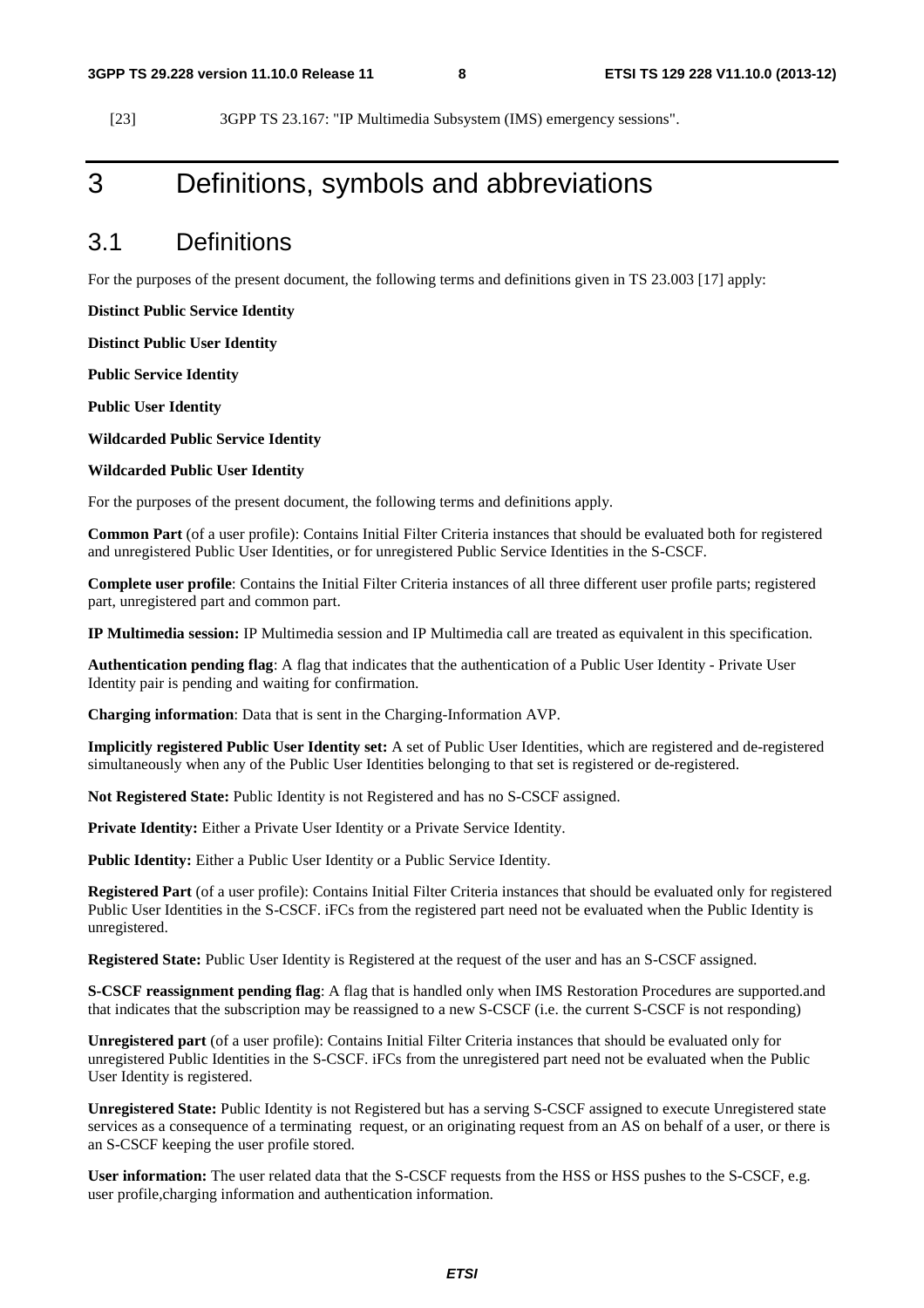**User profile**: Data that is sent in the User-Data AVP.

## 3.2 Abbreviations

For the purposes of the present document, the following abbreviations apply:

| <b>AVP</b>    | <b>Attribute Value Pair</b>        |
|---------------|------------------------------------|
| C             | Conditional                        |
| <b>CSCF</b>   | Call Session Control Function      |
| GIBA          | GPRS-IMS-Bundled-Authentication    |
| <b>HSS</b>    | Home Subscriber Server             |
| IE            | Information Element                |
| <b>IP</b>     | Internet Protocol                  |
| <b>I-CSCF</b> | <b>Interrogating CSCF</b>          |
| <b>IM</b>     | <b>IP</b> Multimedia               |
| <b>IMS</b>    | IP Multimedia Subsystem            |
| M             | Mandatory                          |
| <b>MPS</b>    | Multimedia Priority Service        |
| <b>NASS</b>   | Network Attachment SubSystem       |
| Ω             | Optional                           |
| P-CSCF        | Proxy CSCF                         |
| <b>SIP</b>    | <b>Session Initiation Protocol</b> |
| <b>SLF</b>    | <b>Server Locator Function</b>     |
| S-CSCF        | <b>Serving CSCF</b>                |
|               |                                    |

# 4 Main Concept

This document presents the Cx interface related functional requirements of the communicating entities.

It gives a functional classification of the procedures and describes the procedures and message parameters.

Error handling flows, protocol version identification, etc. procedures are also included.

# 5 General Architecture

This clause further specifies the architectural assumptions associated with the Cx reference point, building on 3GPP TS 23.228 [1] and also the Px reference point building upon 3GPP TS 23.141 [10].

# 5.1 Functional requirements of network entities

### 5.1.1 Functional requirements of P-CSCF

There is no requirement for the interaction between the P-CSCF and the HSS.

### 5.1.2 Functional requirements of I-CSCF

The I-CSCF communicates with the HSS over the Cx interface.

For functionality of the I-CSCF refer to 3GPP TS 23.002 [4].

### 5.1.3 Functional requirements of S-CSCF

The S-CSCF communicates with the HSS over the Cx interface.

For functionality of the S-CSCF refer to 3GPP TS 23.002 [4].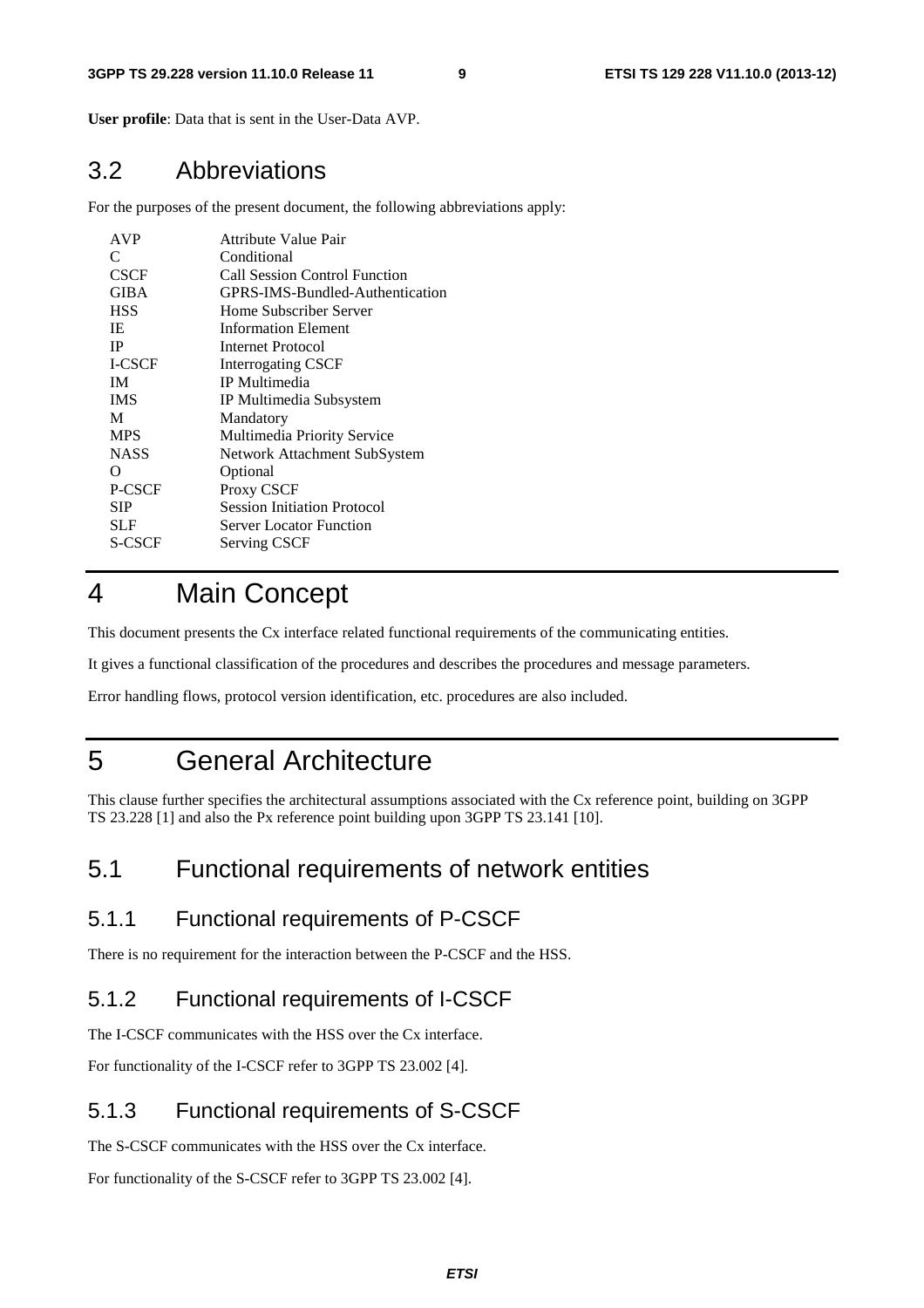# 5.1.4 Functional requirements of HSS

The HSS communicates with the I-CSCF and the S-CSCF over the Cx interface.

For functionality of the HSS refer to 3GPP TS 23.002 [4].

# 5.1.5 Functional classification of Cx interface procedures

Operations on the Cx interface are classified in functional groups:

- 1. Location management procedures
	- The operations regarding registration and de-registration.
	- Location retrieval operation.
- 2. User data handling procedures
	- The download of user information during registration and to support recovery mechanisms.
	- Operations to support the updating of user data and recovery mechanisms.
- 3. User authentication procedures
- 4. IMS Restoration Procedures (see 3GPP TS 23.380 [19]) to support S-CSCF service interruption

# 5.1.6 Functional Requirements of the Presentity Presence Proxy

The interaction between the Presentity Presence Proxy and the HSS, referred to as the Px interface, is handled using the mechanisms defined for the Cx interface.

# 6 Procedure Descriptions

In the tables that describe the Information Elements transported by each command, each Information Element is marked as (M) Mandatory, (C) Conditional or (O) Optional in the Category "Cat." column. The application level specification overrides the ABNF defining the presence of the AVPs to be included in the Diameter commands. The category defined by the Information Element table shall always be the same, i.e. Optional; or more restrictive, i.e. Mandatory or Conditional, than the presence requirements defined by the ABNF syntax, e.g. a required AVP in the ABNF shall not be overridden by an Optional IE but an Optional AVP in the ABNF may be overridden by the Mandatory or Conditional IE Category.

- A mandatory Information Element shall always be present in the command. If this Information Element is absent, an application error occurs at the receiver and an answer message shall be sent back to the originator of the request with the Result-Code set to DIAMETER\_MISSING\_AVP. This message shall also include a Failed-AVP AVP containing the missing Information Element i.e. the corresponding Diameter AVP defined by the AVP Code and the other fields set as expected for this Information Element.
- A conditional Information Element (marked as (C) in the table) shall be present in the command if certain conditions are fulfilled.
	- If the receiver detects that those conditions are fulfilled and the Information Element is absent, an application error occurs and an answer message shall be sent back to the originator of the request with the Result-Code set to DIAMETER\_MISSING\_AVP. This message shall also include a Failed-AVP AVP containing the missing Information Element i.e. the corresponding Diameter AVP defined by the AVP Code and the other fields set as expected for this Information Element.
	- If those conditions are not fulfilled, the Information Element shall be absent. If however this Information Element appears in the message, it shall not cause an application error and it may be ignored by the receiver if this is not explicitly defined as an error case. Otherwise, an application error occurs at the receiver and an answer message with the Result-Code set to DIAMETER\_AVP\_NOT\_ALLOWED shall be sent back to the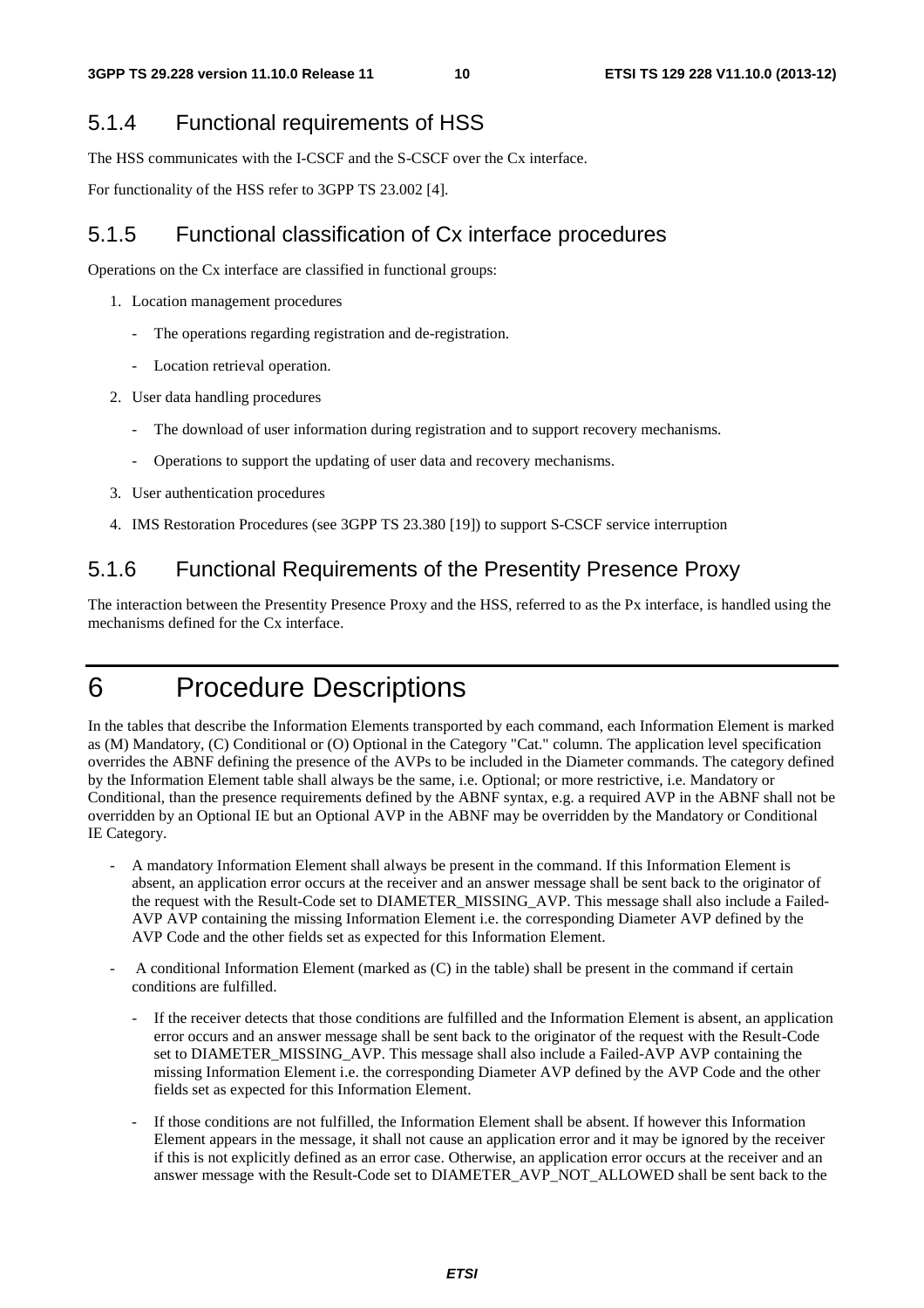originator of the request. A Failed-AVP AVP containing a copy of the corresponding Diameter AVP shall be included in this message.

- An optional Information Element (marked as (O) in the table) may be present or absent in the command, at the discretion of the application at the sending entity. Absence or presence of this Information Element shall not cause an application error and may be ignored by the receiver.

When a procedure is required to determine whether two S-CSCF names are equal, the rules for SIP URI comparison specified in RFC 3261 chapter 19.1.4 shall apply.

When a procedure is required to determine the Public Identity used for an identity lookup in HSS and SLF, the HSS and SLF shall use the Public Identity from the SIP URI or Tel URI as contained in the Public-Identity AVP that is in canonical form as described by 3GPP TS 23.003 [17].

Unknown permanent failure error codes shall be treated in the same way as DIAMETER\_UNABLE\_TO\_COMPLY. For unknown transient failure error codes the request may be repeated, or handled in the same way as DIAMETER\_UNABLE\_TO\_COMPLY.

# 6.1 Location management procedures

### 6.1.1 User registration status query

This procedure is used between the I-CSCF and the HSS during SIP registrations. The procedure is invoked by the I-CSCF, corresponds to the combination of the functional level operations Cx-Query and Cx-Select-Pull (see 3GPP TS 23.228 [1]) and is used:

- To authorize the registration of the distinct Public User Identity, checking multimedia subsystem access permissions and roaming agreements.
- To perform a first security check, determining whether the distinct Public User Identity in the message is associated with the Private User Identity sent in the message.
- To obtain either the S-CSCF where the distinct Public User Identity is registered or unregistered (i.e. registered as a consequence of an originating or terminating request or there is a S-CSCF keeping the user profile stored), or the list of capabilities that the S-CSCF has to support.

This procedure is mapped to the commands User-Authorization-Request/Answer in the Diameter application specified in 3GPP TS 29.229 [5]. Tables 6.1.1.1 and 6.1.1.2 detail the involved information elements.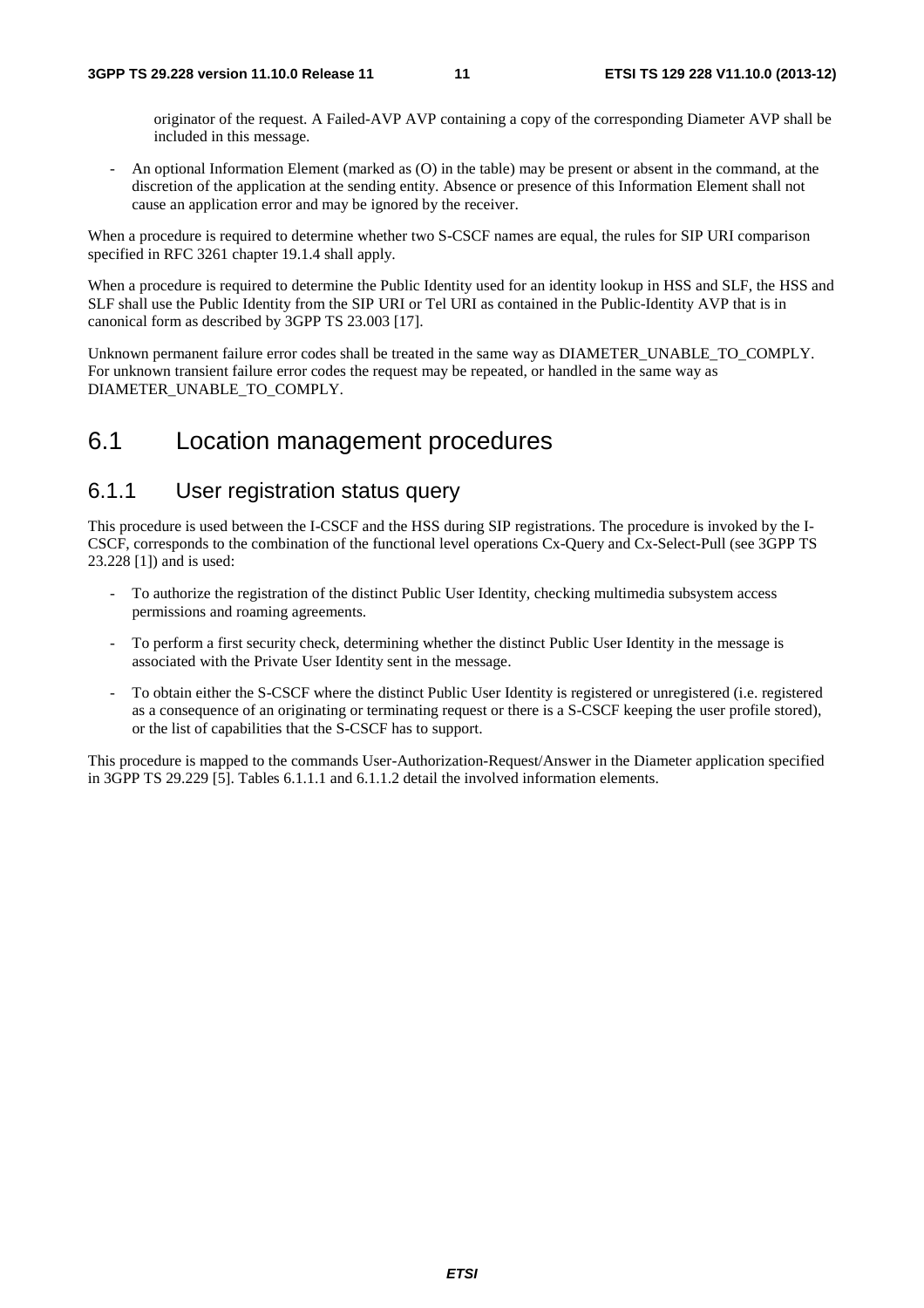| <b>Information</b><br>element name                   | <b>Mapping to</b><br><b>Diameter AVP</b>       | Cat.         | <b>Description</b>                                                                                                                                                                                                                                                                                                                                                                                                                                                                                                                                                                                                                                                                                                                                                                                                                                                                                                                                                                                                                            |
|------------------------------------------------------|------------------------------------------------|--------------|-----------------------------------------------------------------------------------------------------------------------------------------------------------------------------------------------------------------------------------------------------------------------------------------------------------------------------------------------------------------------------------------------------------------------------------------------------------------------------------------------------------------------------------------------------------------------------------------------------------------------------------------------------------------------------------------------------------------------------------------------------------------------------------------------------------------------------------------------------------------------------------------------------------------------------------------------------------------------------------------------------------------------------------------------|
| <b>Public User</b><br>Identity<br>(See 7.2)          | Public-Identity                                | м            | Public User Identity to be registered                                                                                                                                                                                                                                                                                                                                                                                                                                                                                                                                                                                                                                                                                                                                                                                                                                                                                                                                                                                                         |
| Visited<br><b>Network</b><br>Identifier<br>(See 7.1) | Visited-<br>Network-<br>Identifier             | M            | Identifier that allows the home network to identify the visited network                                                                                                                                                                                                                                                                                                                                                                                                                                                                                                                                                                                                                                                                                                                                                                                                                                                                                                                                                                       |
| Type of<br>Authorization<br>(See 7.14)               | User-<br>Authorization-<br><b>Type</b>         | $\mathsf{C}$ | Type of authorization requested by the I-CSCF.<br>If the request corresponds to a de-registration, i.e. Expires field or expires<br>parameter in Contact field in the REGISTER method is equal to zero, this<br>AVP shall be present in the command and the value shall be set to DE-<br>REGISTRATION.<br>If the request corresponds to an initial registration or a re-registration, i.e.<br>Expires field or expires parameter in Contact field in the REGISTER<br>method is not equal to zero then this AVP may be absent from the<br>command. If present its value shall be set to REGISTRATION.<br>If the request corresponds to an initial registration or a re-registration and<br>the I-CSCF explicitly queries the S-CSCF capabilities, then this AVP shall<br>be present in the command and the value shall be set to<br>REGISTRATION_AND_CAPABILITIES. The I-CSCF shall use this value<br>when the S-CSCF currently assigned to the Public User Identity in the HSS,<br>cannot be contacted and a new S-CSCF needs to be selected. |
| <b>Private User</b><br>Identity<br>(See 7.3)         | User-Name                                      | M            | Private User Identity                                                                                                                                                                                                                                                                                                                                                                                                                                                                                                                                                                                                                                                                                                                                                                                                                                                                                                                                                                                                                         |
| Routing<br>Information<br>(See 7.13)                 | Destination-<br>Host.<br>Destination-<br>Realm | $\mathsf{C}$ | If the I-CSCF knows HSS name Destination-Host AVP shall be present in<br>the command. Otherwise, only Destination-Realm AVP shall be present<br>and the command shall be routed to the next Diameter node, e.g. SLF,<br>based on the Diameter routing table in the I-CSCF.                                                                                                                                                                                                                                                                                                                                                                                                                                                                                                                                                                                                                                                                                                                                                                    |
| <b>UAR Flags</b><br>(See 7.19)                       | UAR-Flags                                      | O            | This Information Element contains a set of indications. See 7.19 for the<br>content of the information element.                                                                                                                                                                                                                                                                                                                                                                                                                                                                                                                                                                                                                                                                                                                                                                                                                                                                                                                               |

**Table 6.1.1.1: User registration status query** 

| Table 6.1.1.2: User registration status response |  |  |  |
|--------------------------------------------------|--|--|--|
|--------------------------------------------------|--|--|--|

| <b>Information</b><br>element name  | <b>Mapping to</b><br><b>Diameter AVP</b> | Cat.    | <b>Description</b>                                                                                                                                                                                                                                                                                                    |
|-------------------------------------|------------------------------------------|---------|-----------------------------------------------------------------------------------------------------------------------------------------------------------------------------------------------------------------------------------------------------------------------------------------------------------------------|
| Result<br>(See 7.6)                 | Result-Code /<br>Experimental-<br>Result | м       | Result of the operation.<br>Result-Code AVP shall be used for errors defined in the Diameter Base<br>Protocol.<br>Experimental-Result AVP shall be used for Cx/Dx errors. This is a grouped<br>AVP which contains the 3GPP Vendor ID in the Vendor-Id AVP, and the<br>error code in the Experimental-Result-Code AVP. |
| S-CSCF<br>capabilities<br>(See 7.5) | Server-<br>Capabilities                  | $\circ$ | Required capabilities of the S-CSCF to be assigned to the IMS<br>Subscription.                                                                                                                                                                                                                                        |
| S-CSCF Name<br>(See 7.4)            | Server-Name                              | C       | Name of the assigned S-CSCF.                                                                                                                                                                                                                                                                                          |

#### 6.1.1.1 Detailed behaviour

The HSS shall, in the following order (if there is an error in any of the following steps the HSS shall stop processing and return the corresponding error code, see 3GPP TS 29.229 [5]):

- 1. Check that the Private User Identity and the Public User Identity exists in the HSS. If not Experimental-Result-Code shall be set to DIAMETER\_ERROR\_USER\_UNKNOWN.
- 2. Check that the Public User Identity matches a distinct Public User Identity in the HSS. If it doesn't, the Experimental-Result-Code shall be set to DIAMETER\_ERROR\_USER\_UNKNOWN.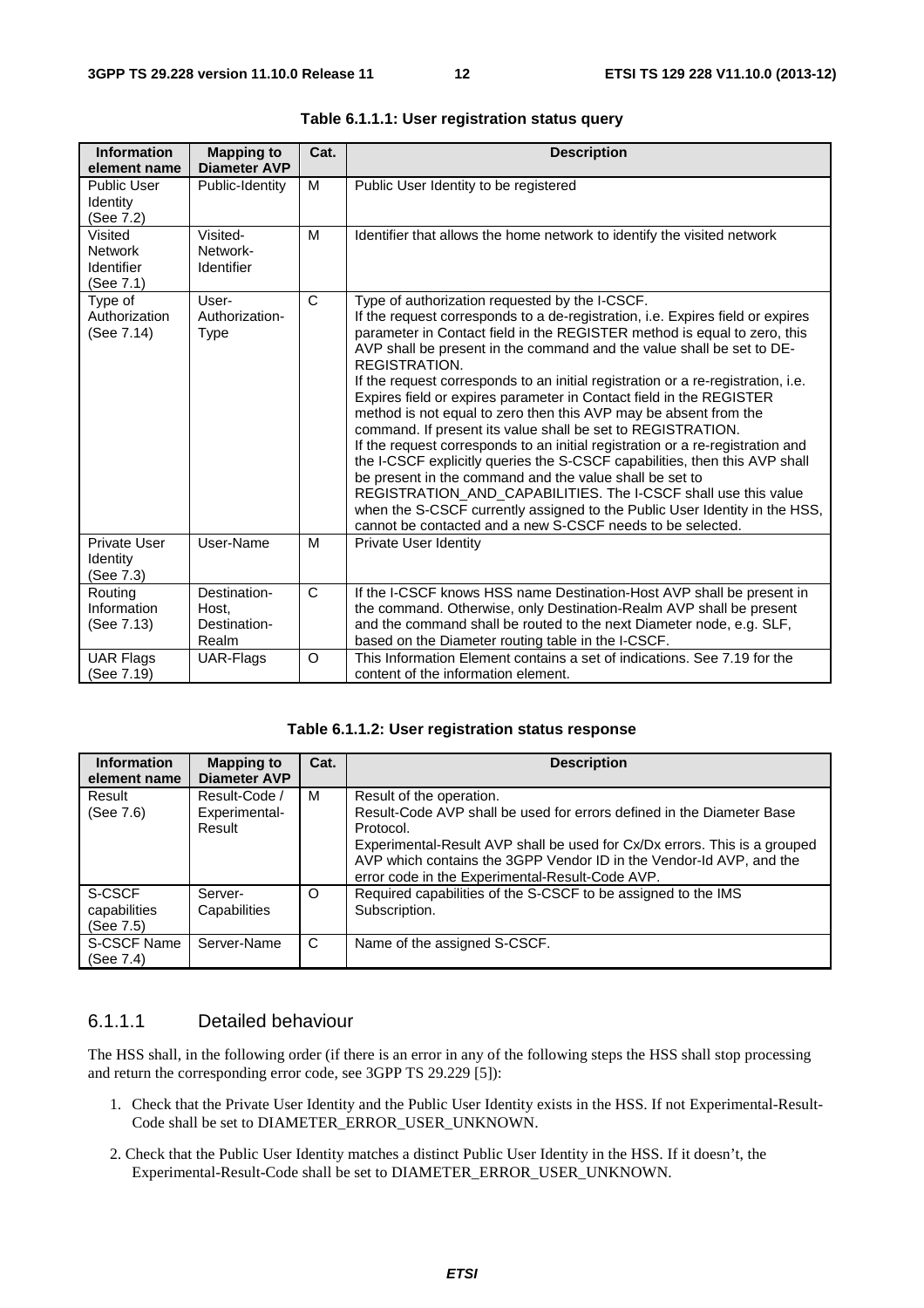- 3. Check that the Public User Identity received in the request is associated with the Private User Identity received in the request. If not Experimental-Result-Code shall be set to DIAMETER\_ERROR \_IDENTITIES\_DONT\_MATCH.
- 4. Check whether the Public User Identity received in the request is barred from the establishment of multimedia sessions.
	- If it is an IMS Emergency Registration (by checking the UAR Flags) or the Public User Identity received in the request is not barred, continue to step 5.
	- Otherwise, the HSS shall check whether there are other non-barred Public User Identities to be implicitly registered with that one.
		- If so, continue to step 5.
		- If not, Result-Code shall be set to DIAMETER\_AUTHORIZATION\_REJECTED.
- 5. Check the User-Authorization-Type received in the request:
	- If it is REGISTRATION or if User-Authorization-Type is absent from the request, the HSS shall check whether the UAR Flags indicate that this is an IMS Emergency Registration:
		- If it is not, and the Public User Identity is allowed to roam in the visited network (if not Experimental-Result-Code shall be set to DIAMETER\_ERROR \_ROAMING\_NOT\_ALLOWED) and authorized to register (if not Result-Code shall be set to DIAMETER\_AUTHORIZATION\_REJECTED) then continue to step 6.
		- If it is an IMS Emergency Registration, authorization shall be granted and the HSS shall not perform any check regarding roaming. Continue to step 6.
	- If it is DE\_REGISTRATION, the HSS may not perform any check regarding roaming. Continue to step 6.
	- If it is REGISTRATION\_AND\_CAPABILITIES, the HSS shall check whether the UAR Flags indicate that this is an IMS Emergency Registration:
		- If it is not, and the Public User Identity is allowed to roam in the visited network (if not Experimental-Result-Code shall be set to DIAMETER\_ERROR \_ROAMING\_NOT\_ALLOWED) and authorized to register (if not Result-Code shall be set to DIAMETER\_AUTHORIZATION\_REJECTED). The HSS may return the Server-Capabilities AVP, which enables the I-CSCF to select an S-CSCF. The returned capabilities, if any, shall satisfy all the requirements of all the service profiles associated with the IMS Subscription. If Server-Capabilities AVP is absent, it indicates to the I-CSCF that it can select any available S-CSCF. If an S-CSCF is already assigned in the HSS and IMS Restoration Procedures are supported in the HSS, the HSS shall set the S-CSCF reassignment pending flag and shall allow overwriting of the S-CSCF name in the next SAR request. Result-Code shall be set to DIAMETER\_SUCCESS. The HSS shall not return any S-CSCF name. Stop processing.
		- If it is an IMS Emergency Registration, authorization shall be granted and the HSS shall not perform any check regarding roaming. The HSS may return the Server-Capabilities AVP, which enables the I-CSCF to select an S-CSCF. The returned capabilities, if any, shall satisfy all the requirements of all the service profiles associated with the IMS Subscription. The Server-Capabilities AVP may be absent, to indicate to the I-CSCF that it can select any available S-CSCF. Result-Code shall be set to DIAMETER\_SUCCESS. The HSS shall not return any S-CSCF name. Stop processing.
- 6. Check the state of the Public User Identity received in the request:
	- If it is registered, the HSS shall return the stored S-CSCF name. No S-CSCF capabilities shall be present in the response. If User-Authorization-Type is equal to REGISTRATION or is absent, Experimental-Result-Code shall be set to DIAMETER\_SUBSEQUENT\_REGISTRATION. If User-Authorization-Type is equal to DE-REGISTRATION, Result-Code shall be set to DIAMETER\_SUCCESS.
	- If it is unregistered (i.e. registered as a consequence of an originating or terminating request or there is an S-CSCF keeping the user profile stored) and User-Authorization-Type is equal to DE-REGISTRATION, the HSS shall return the stored S-CSCF name and the Result-Code shall be set to DIAMETER\_SUCCESS. If the User-Authorization-Type is equal to REGISTRATION or is absent, then the HSS shall return the stored S-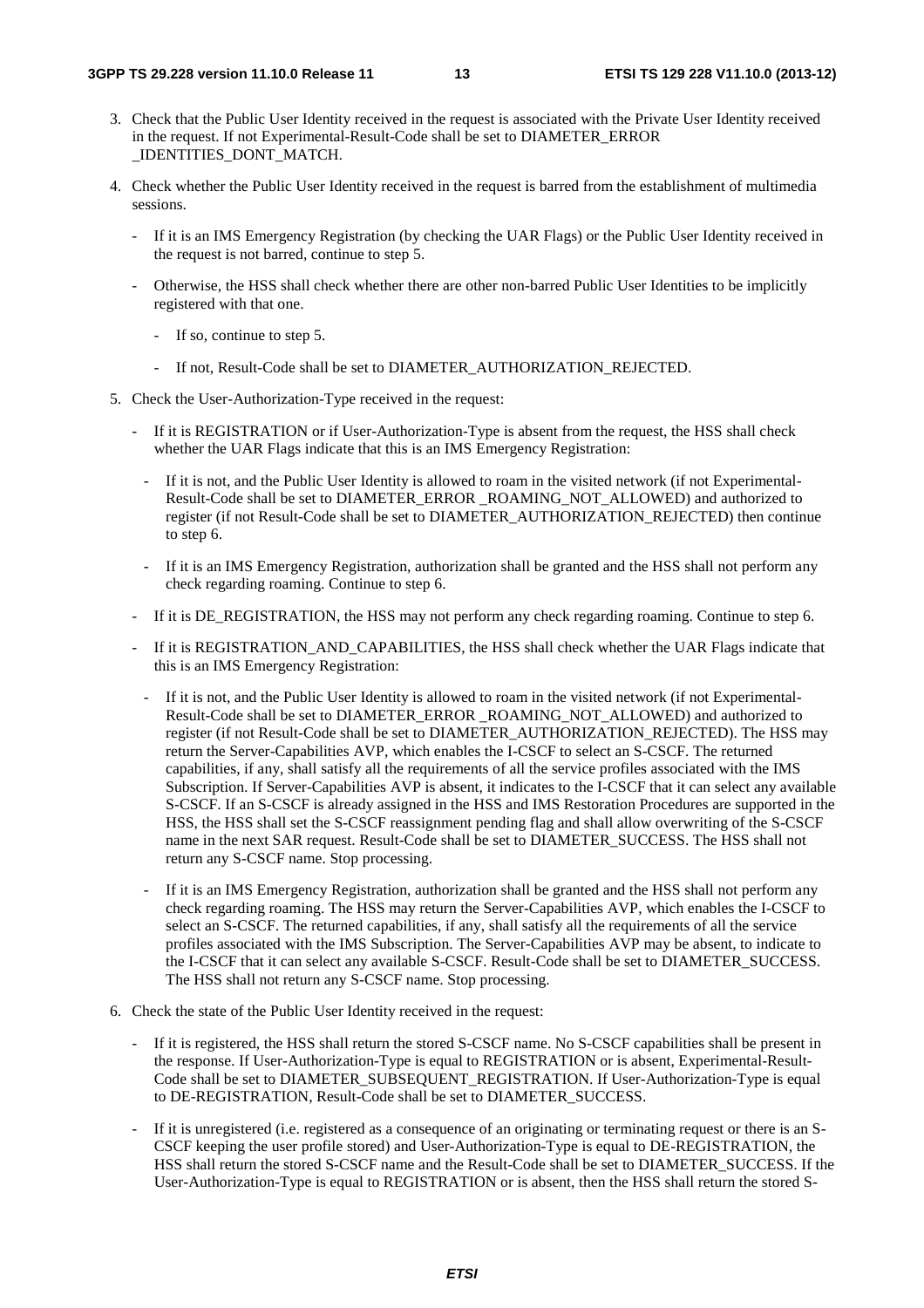CSCF name and the Experimental-Result-Code set to DIAMETER\_SUBSEQUENT\_REGISTRATION. The HSS shall not return any S-CSCF capabilities.

- If it is not registered yet, the HSS shall check the value of User-Authorization-Type received in the request:
	- If the value of User-Authorization-Type is DE\_REGISTRATION and the Authentication pending flag is set, the HSS shall return the stored S-CSCF name and Experimental-Result-Code set to DIAMETER\_SUCCESS. The HSS shall not return any S-CSCF capabilities. Otherwise, if Authentication pending flag is not set, the HSS shall not return any S-CSCF name or S-CSCF capabilities. The HSS shall set the Experimental-Result-Code to DIAMETER\_ERROR\_IDENTITY\_NOT\_REGISTERED in the response.
	- If the value of User-Authorization-Type is REGISTRATION or is absent, then the HSS shall check if there is at least one Public User Identity within the IMS Subscription with an S-CSCF name assigned.
		- If there is at least one Public User Identity within the IMS Subscription that is registered, the HSS shall return the S-CSCF name assigned for that Public User Identity and Experimental-Result-Code set to DIAMETER\_SUBSEQUENT\_REGISTRATION. The HSS shall not return any S-CSCF capabilities.
		- If there is at least one Public User Identity within the IMS Subscription that is unregistered (i.e. registered as a consequence of an originating or terminating request or there is an S-CSCF keeping the user profile stored), then the HSS shall return the stored S-CSCF name and the Experimental-Result-Code set to DIAMETER\_SUBSEQUENT\_REGISTRATION. The HSS shall not return any S-CSCF capabilities.
		- If there is no identity of the user within the same IMS Subscription that is registered or unregistered, the HSS shall check if there is an S-CSCF name stored for the user (e.g. the user is being authenticated by the S-CSCF as indicated by the Authentication pending flag). If it is, the HSS shall return the stored S-CSCF name and Experimental-Result-Code set to DIAMETER\_SUBSEQUENT\_REGISTRATION. The HSS shall not return any S-CSCF capabilities.
		- If there is not any Public User Identity within the IMS Subscription with an S-CSCF name assigned, then the HSS may return the Server-Capabilities AVP, which enables the I-CSCF to select an S-CSCF. The returned capabilities, if any, shall satisfy all the requirements of all the service profiles associated with the IMS Subscription. The Server-Capabilities AVP may be absent, to indicate to the I-CSCF that it may select any available S-CSCF. Experimental-Result-Code shall be set to DIAMETER\_FIRST\_REGISTRATION. The HSS shall not return any S-CSCF name.

If the HSS cannot fulfil received request, e.g. due to database error, it shall set Result-Code to DIAMETER\_UNABLE\_TO\_COMPLY. No S-CSCF name or S-CSCF capabilities shall be present in the response.

### 6.1.2 S-CSCF registration/deregistration notification

This procedure is used between the S-CSCF and the HSS. The procedure is invoked by the S-CSCF, corresponds to the combination of the operations Cx-Put and Cx-Pull (see 3GPP TS 23.228 [1]) and is used:

- To assign an S-CSCF to a Public Identity, or to clear the name of the S-CSCF assigned to one or more Public Identities.
- To download from HSS the relevant user information for the S-CSCF.
- To backup and retrieve the S-CSCF Restoration Information (see 3GPP TS 23.380 [19]) in the HSS.

This procedure is mapped to the commands Server-Assignment-Request/Answer in the Diameter application specified in 3GPP TS 29.229 [5]. Tables 6.1.2.1 and 6.1.2.2 describe the involved information elements.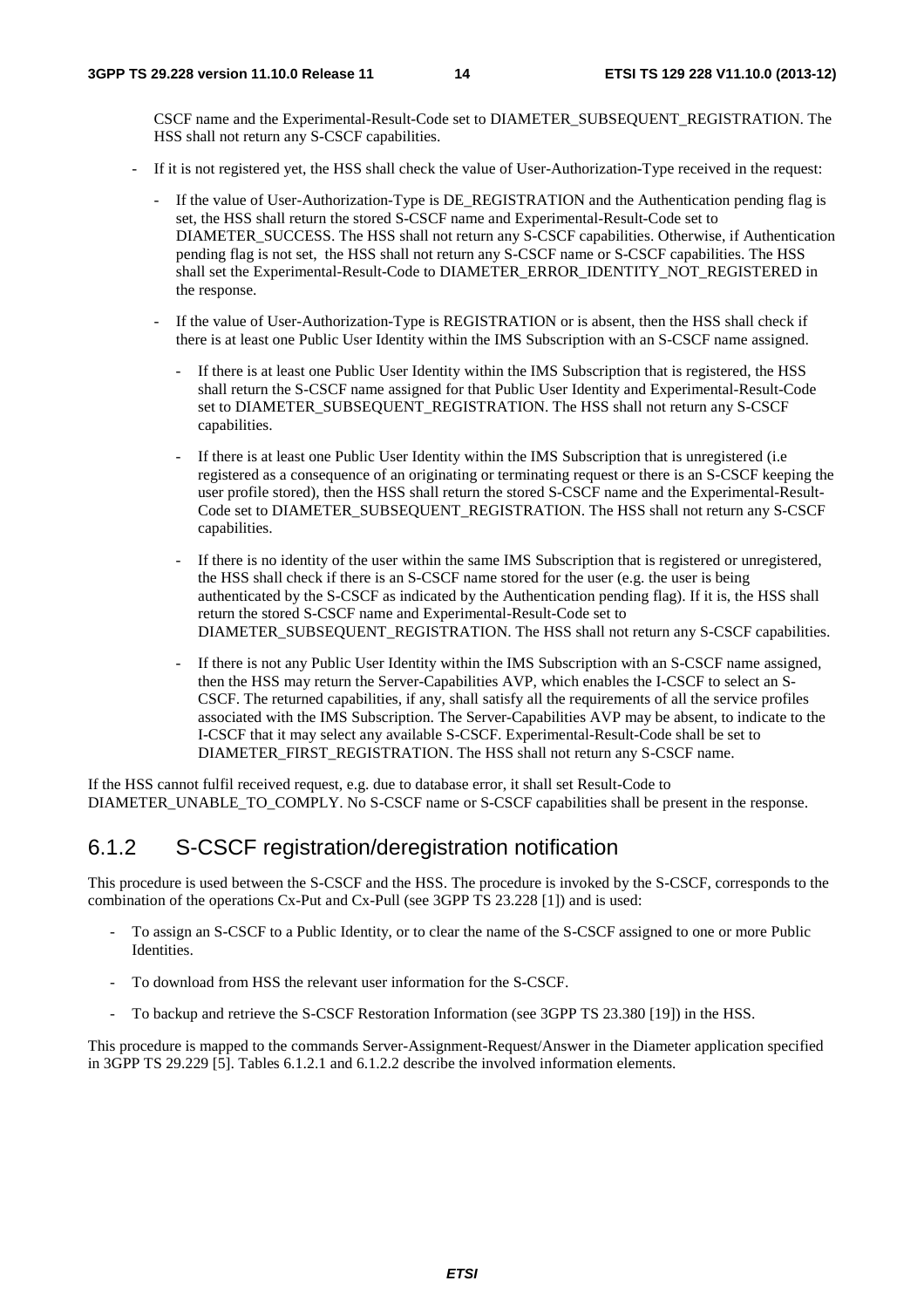| <b>Information</b><br>element name                                                                  | <b>Mapping to</b><br><b>Diameter AVP</b> | Cat.           | <b>Description</b>                                                                                                                                                                                                                                                                                                                                                                                                                                                                                                                                                                                                                                                                                                                           |
|-----------------------------------------------------------------------------------------------------|------------------------------------------|----------------|----------------------------------------------------------------------------------------------------------------------------------------------------------------------------------------------------------------------------------------------------------------------------------------------------------------------------------------------------------------------------------------------------------------------------------------------------------------------------------------------------------------------------------------------------------------------------------------------------------------------------------------------------------------------------------------------------------------------------------------------|
| <b>Public User</b><br>Identity /<br><b>Public Service</b><br>Identity<br>(See 7.2 and<br>7.2a)      | Public-Identity                          | C              | Public Identity or list of Public Identities.<br>One and only one Public Identity shall be present if the Server-Assignment-<br>Type is any value other than TIMEOUT_DEREGISTRATION,<br>USER_DEREGISTRATION, DEREGISTRATION_TOO_MUCH_DATA,<br>TIMEOUT_DEREGISTRATION_STORE_SERVER_NAME,<br>USER_DEREGISTRATION_STORE_SERVER_NAME or<br>ADMINISTRATIVE_DEREGISTRATION.<br>If Server-Assignment-Type indicates deregistration of some type and<br>Private Identity is not present in the request, at least one Public Identity<br>shall be present.                                                                                                                                                                                            |
| <b>S-CSCF Name</b><br>(See 7.4)                                                                     | Server-Name                              | M              | Name of the S-CSCF.                                                                                                                                                                                                                                                                                                                                                                                                                                                                                                                                                                                                                                                                                                                          |
| <b>Private User</b><br>Identity /<br>Private<br>Service<br><b>Identity</b><br>(See 7.3 and<br>7.3a) | User-Name                                | $\mathsf C$    | Private Identity.<br>It shall be present if it is available when the S-CSCF issues the request.<br>It may be absent during the initiation of a session to an unregistered Public<br>Identity (Server-Assignment-Type shall contain the value<br>UNREGISTERED_USER S-CSCF recovery upon originating request<br>different than REGISTER (Server-Assignment-Type shall contain the value<br>NO_ASSIGNMENT).<br>In case of de-registration, Server-Assignment-Type equal to<br>TIMEOUT_DEREGISTRATION, ADMINISTRATIVE_DEREGISTRATION,<br>DEREGISTRATION_TOO_MUCH_DATA or<br>TIMEOUT_DEREGISTRATION_STORE_SERVER_NAME if no Public-<br>Identity AVPs are present then User-Name AVP shall be present.                                             |
| Server<br>Assignment<br><b>Type</b><br>(See 7.8)                                                    | Server-<br>Assignment-<br><b>Type</b>    | M              | Type of update that the S-CSCF requests in the HSS (e.g: de-registration).<br>See 3GPP TS 29.229 [5] for all the possible values.                                                                                                                                                                                                                                                                                                                                                                                                                                                                                                                                                                                                            |
| <b>User Data</b><br>Already<br>Available<br>(See 7.16)                                              | User-Data-<br>Already-<br>Available      | M              | This indicates if the user profile is already available in the S-CSCF.<br>In the case where Server-Assignment-Type is not equal to<br>NO_ASSIGNMENT, REGISTRATION, RE_REGISTRATION or<br>UNREGISTERED_USER, the HSS shall not use User Data Already<br>Available when processing the request.                                                                                                                                                                                                                                                                                                                                                                                                                                                |
| Routing<br>Information<br>(See 7.13)                                                                | Destination-<br>Host                     | $\overline{C}$ | If the S-CSCF knows the HSS name, the Destination-Host AVP shall be<br>present in the command.<br>This information is available if the request belongs to an already existing<br>registration, e.g. in case of the re-registration, where the HSS name is<br>stored in the S-CSCF. The HSS name is obtained from the Origin-Host<br>AVP, which is received from the HSS, e.g. included in the MAA command.<br>This information may not be available if the command is sent as a<br>consequence of a session termination for an unregistered Public Identity. In<br>this case the Destination-Host AVP is not present and the command is<br>routed to the next Diameter node, e.g. SLF, based on the Diameter routing<br>table in the S-CSCF. |
| Wildcarded<br>Public Identity<br>(See 7.2b)                                                         | Wildcarded-<br>Public-Identity           | O              | If the request refers to a Wildcarded PSI or Wildcarded Public User Identity,<br>and the Server-Asignment-Type is set to UNREGISTERED_USER,<br>NO_ASSIGNMENT,<br>TIMEOUT_DEREGISTRATION_STORE_SERVER_NAME,<br>ADMINISTRATIVE_DEREGISTRATION,<br>DEREGISTRATION_TOO_MUCH_DATA or<br>TIMEOUT_DEREGISTRATION, the S-CSCF may include the<br>corresponding Wildcarded PSI or Wildcarded Public User Identity in this<br>information element.<br>If this element is present, it shall be used by the HSS to identify the identity<br>affected by the request. The terms Public Identity or Public Service Identity<br>in the detailed behaviour refer then to the Wildcarded Public Identity.                                                     |
| S-CSCF<br>Restoration<br>Information<br>(See 7.21)                                                  | SCSCF-<br>Restoration-<br>Info           | C              | When the S-CSCF supports IMS Restoration Procedures, if Server-<br>Assignment-Type is REGISTRATION or RE_REGISTRATION, and any of<br>the related restoration information changed compared to the previous one,<br>the S-CSCF shall send this information element to the HSS. This<br>information allows a later retrieval in case of an S-CSCF service<br>interruption.                                                                                                                                                                                                                                                                                                                                                                      |

**Table 6.1.2.1: S-CSCF registration/deregistration notification request**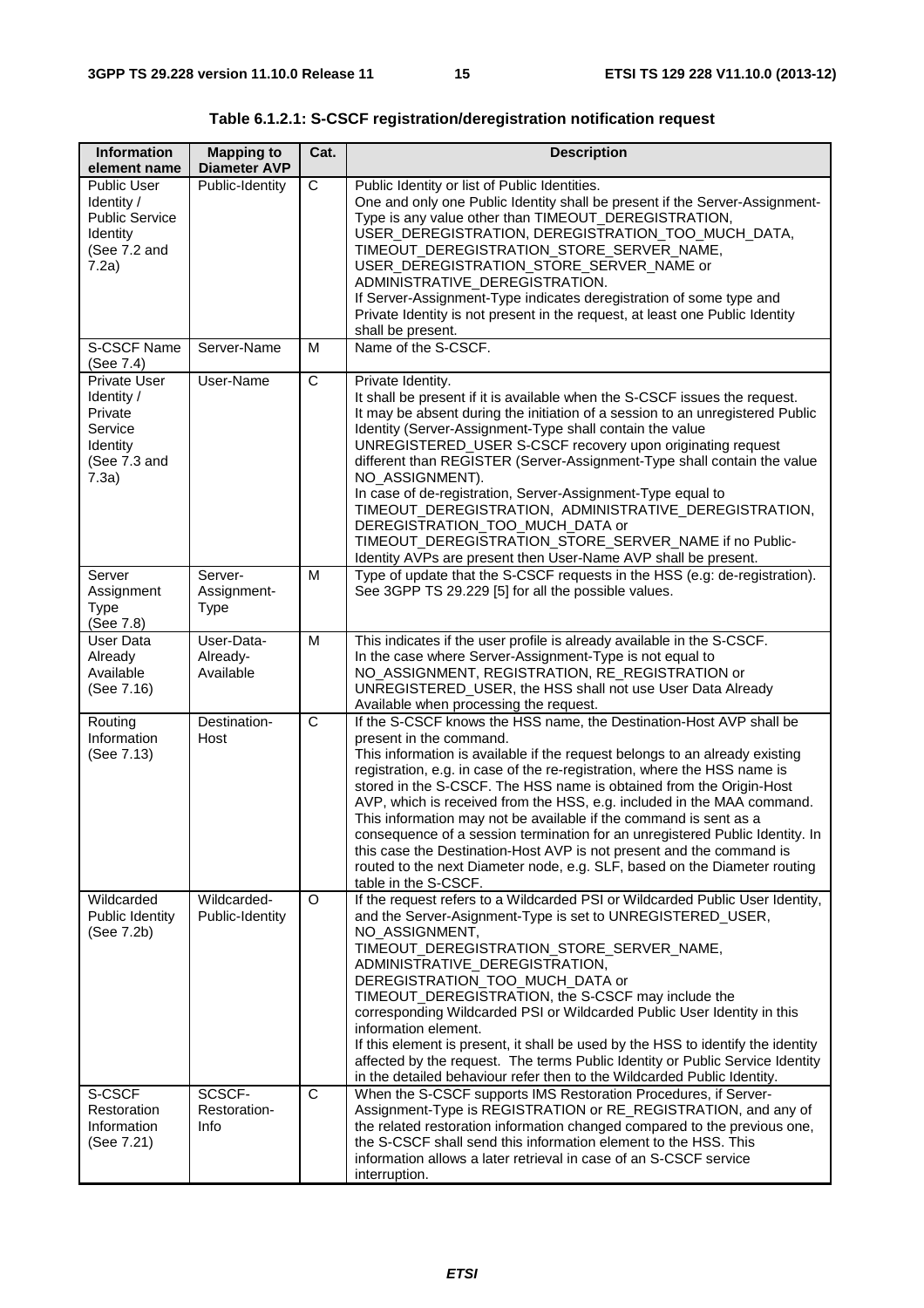| Multiple-<br>Registration-<br>Indication<br>(See 7.23) | Multiple-<br>Registration-<br>Indication | C | When the S-CSCF supports IMS Restoration Procedures, if Server-<br>Assignment-Type is REGISTRATION and the registration is a multiple<br>registration and the Public User Identity is not stored as registered with the<br>Private User Identity as in the request in the S-CSCF, the S-CSCF shall<br>send this information element to the HSS. |
|--------------------------------------------------------|------------------------------------------|---|-------------------------------------------------------------------------------------------------------------------------------------------------------------------------------------------------------------------------------------------------------------------------------------------------------------------------------------------------|
| Session-<br>Priority<br>(See 7.24)                     | Session-<br>Priority                     | O | This information element shall indicate the session's priority to the HSS. If it<br>is not included, the request shall be treated as normal.                                                                                                                                                                                                    |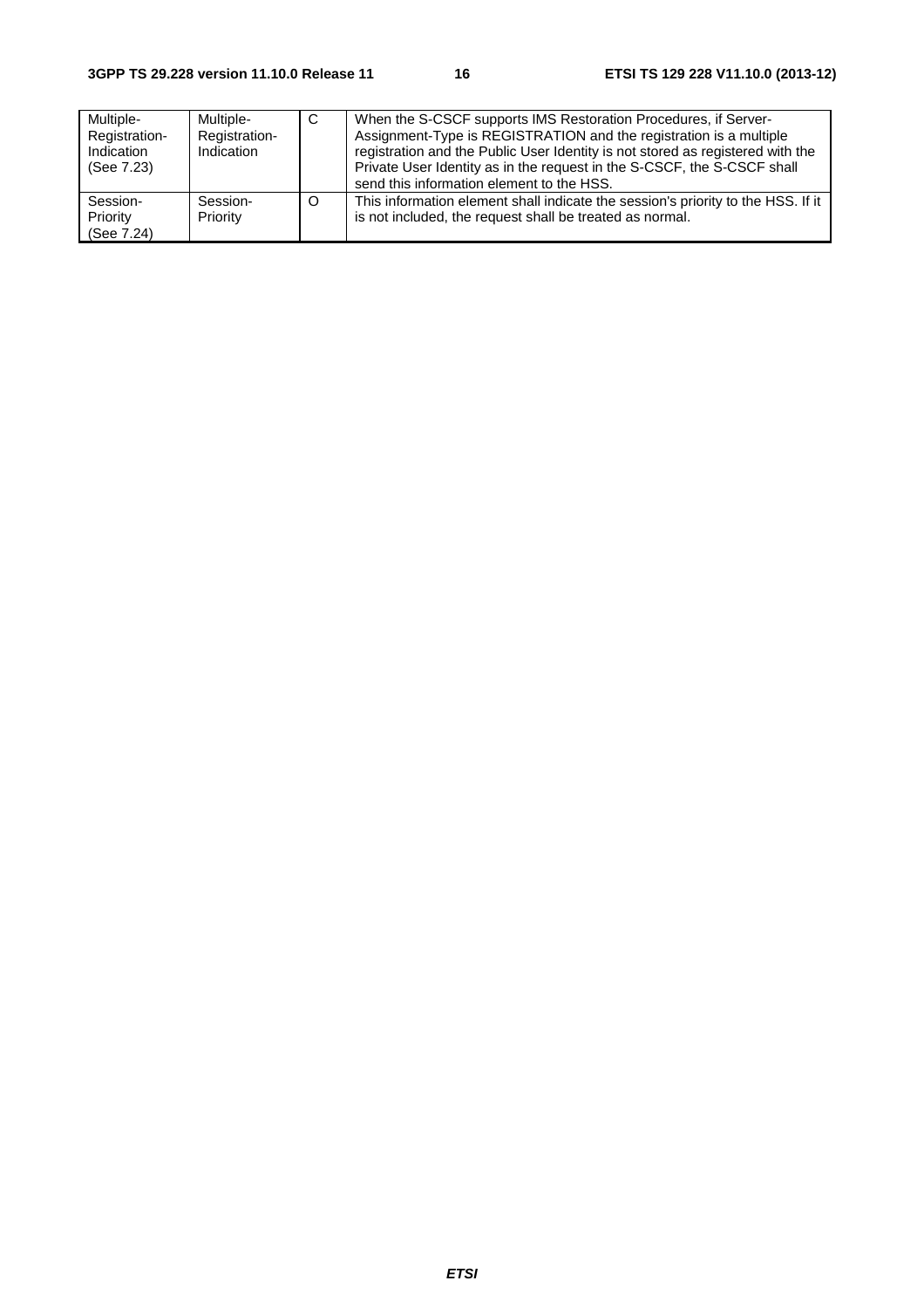| <b>Information</b><br>element name                                                    | <b>Mapping to</b><br><b>Diameter AVP</b>        | Cat.                  | <b>Description</b>                                                                                                                                                                                                                                                                                                                                                                                                                                                                                                                                                                                                     |
|---------------------------------------------------------------------------------------|-------------------------------------------------|-----------------------|------------------------------------------------------------------------------------------------------------------------------------------------------------------------------------------------------------------------------------------------------------------------------------------------------------------------------------------------------------------------------------------------------------------------------------------------------------------------------------------------------------------------------------------------------------------------------------------------------------------------|
| Private User<br>Identity /<br>Private<br>Service<br>Identity<br>(See 7.3 and<br>7.3a) | User-Name                                       | C                     | Private Identity.<br>It shall be present if it is available when the HSS sends the response.<br>It may be absent in the following error case: when the Server-Assignment-<br>Type of the request is UNREGISTERED_USER and the received Public<br>Identity is not known by the HSS.                                                                                                                                                                                                                                                                                                                                     |
| Registration<br>result<br>(See 7.6)                                                   | Result-Code /<br>Experimental-<br>Result        | M                     | Result of registration.<br>Result-Code AVP shall be used for errors defined in the Diameter Base<br>Protocol.<br>Experimental-Result AVP shall be used for Cx/Dx errors. This is a grouped<br>AVP which contains the 3GPP Vendor ID in the Vendor-Id AVP, and the<br>error code in the Experimental-Result-Code AVP.                                                                                                                                                                                                                                                                                                   |
| <b>User Profile</b><br>(See 7.7)                                                      | User-Data                                       | $\mathsf{C}$          | Relevant user profile.<br>It shall be present when Server-Assignment-Type in the request is equal to<br>NO_ASSIGNMENT, REGISTRATION, RE_REGISTRATION or<br>UNREGISTERED_USER according to the rules defined in section 6.6.<br>If the S-CSCF receives more data than it is prepared to accept, it shall<br>perform the de-registration of the Private Identity with Server-Assignment-<br>Type set to DEREGISTRATION_TOO_MUCH_DATA and send back a SIP<br>3xx or 480 (Temporarily Unavailable) response, which shall trigger the<br>selection of a new S-CSCF by the I-CSCF, as specified in 3GPP TS 24.229<br>$[8]$ . |
| Charging<br>Information<br>(See 7.12)                                                 | Charging-<br>Information                        | $\overline{C}$        | Addresses of the charging functions.<br>It shall be present when the User-Data AVP is sent to the S-CSCF.<br>When this parameter is included, either the Primary-Charging-Collection-<br>Function-Name AVP or the Primary-Event-Charging-Function-Name AVP<br>shall be included. All other elements shall be included if they are available.                                                                                                                                                                                                                                                                           |
| Associated<br>Private<br><b>Identities</b>                                            | Associated-<br><b>Identities</b>                | $\Omega$              | This AVP contains all Private Identities, which belong to the same IMS<br>subscription as the Private Identity or Public Identity received in the SAR<br>command.<br>If the IMS subscription contains only single Private Identity this AVP shall<br>not be present.                                                                                                                                                                                                                                                                                                                                                   |
| Loose-Route<br>Indication                                                             | Loose-Route-<br>Indication                      | $\overline{\text{c}}$ | This AVP indicates to the S-CSCF that loose-route mechanism shall be<br>applied to the public identities contained in the user profile received from<br>the HSS.<br>If the loose-route mechanim is required, this AVP shall be present and set<br>to LOOSE_ROUTE_REQUIRED.<br>If the Loose-Route mechanism is not required, this AVP may be either<br>absent or present. If present, it shall be set to<br>LOOSE_ROUTE_NOT_REQUIRED.                                                                                                                                                                                   |
| S-CSCF<br>Restoration<br>Information<br>(See 7.21)                                    | SCSCF-<br>Restoration-<br>Info                  | C                     | This information shall be present if it was stored by the S-CSCF in the HSS<br>and Server-Assignment-Type is either UNREGISTERED_USER or<br>NO_ASSIGNMENT.<br>This information shall also be present if it was stored by the S-CSCF in the<br>HSS and the SAR indicates it is related to a multiple registration and<br>Server-Assignment-Type is REGISTRATION.                                                                                                                                                                                                                                                        |
| Associated<br>Registered<br>Private<br><b>Identities</b><br>(See 7.22)                | Associated-<br>Registered-<br><b>Identities</b> | $\mathsf{C}$          | This AVP contains all Private Identities that were registered with the Public<br>Identity received in the SAR command.<br>The HSS shall send this information element if the IMS Restoration<br>Procedures are supported and the value of Server-Assignment-Type in the<br>request is REGISTRATION or RE_REGISTRATION and there are other<br>Private Identities different from the Private Identity received in the SAR<br>command being registered with the Public Identity received in the SAR<br>command.<br>Otherwise, this AVP shall not be present.                                                              |
| S-CSCF Name<br>(See 7.4)                                                              | Server-Name                                     | C                     | Name of the assigned S-CSCF.<br>This AVP shall be present, if the requesting S-CSCF name is different from<br>the previously assigned S-CSCF name stored in the HSS.                                                                                                                                                                                                                                                                                                                                                                                                                                                   |

**Table 6.1.2.2: S-CSCF registration/deregistration notification response**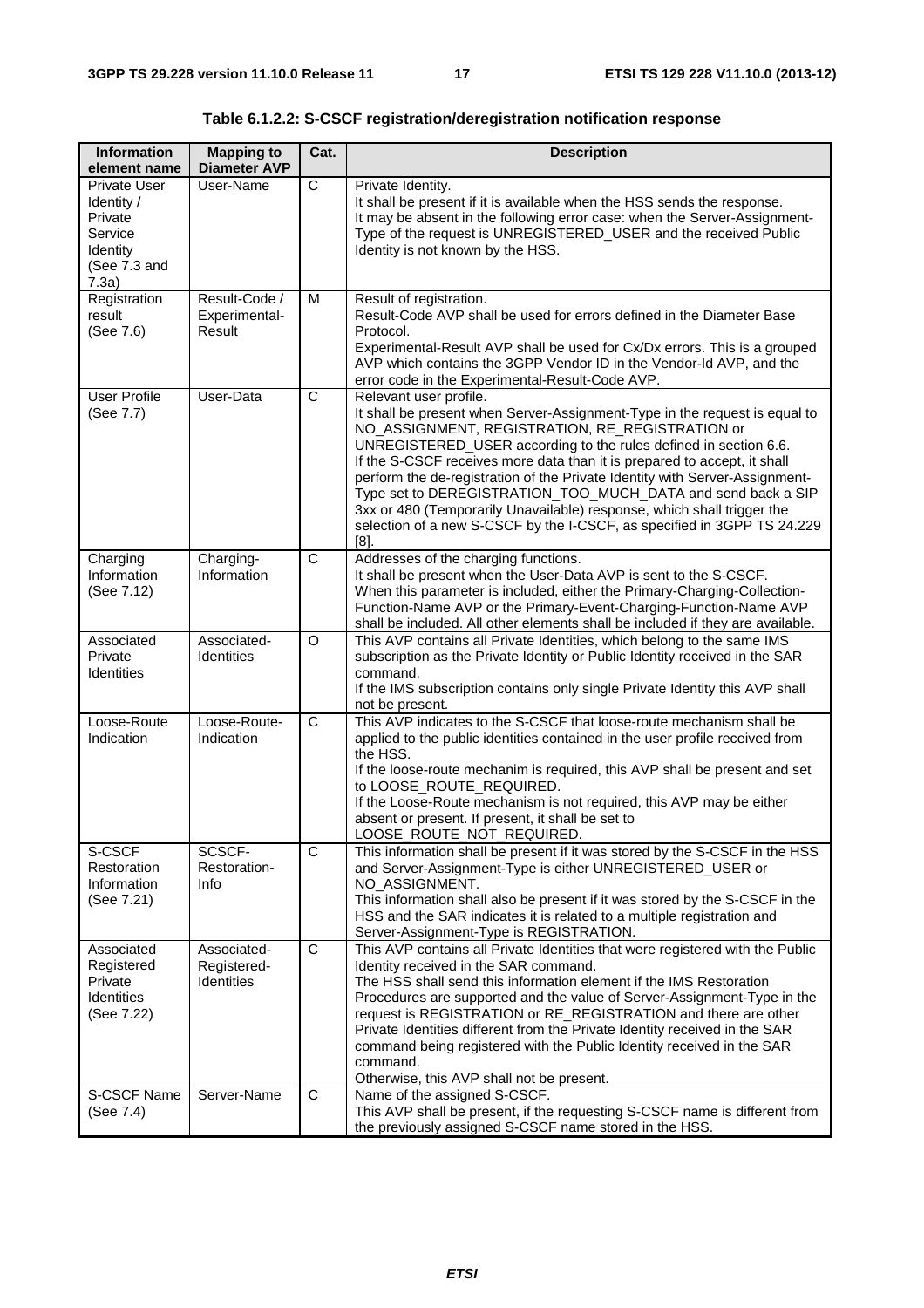| Wildcarded<br>Public Identity<br>(See 7.2b)        | Wildcarded-<br>Public-Identity        | C       | This AVP shall be present if:<br>the value of Server-Assignment-Type in the request was<br>UNREGISTERED_USER and<br>the Wildcarded-Public-Identity AVP in the request was not present and<br>$\overline{\phantom{a}}$<br>the Public Identity in the request fell within the range of a Wildcarded<br>٠<br>Public User Identity in the HSS whose state is registered.<br>If this element is present, it shall be used by the S-CSCF to identify the<br>identity affected by the request. |
|----------------------------------------------------|---------------------------------------|---------|-----------------------------------------------------------------------------------------------------------------------------------------------------------------------------------------------------------------------------------------------------------------------------------------------------------------------------------------------------------------------------------------------------------------------------------------------------------------------------------------|
| Priviledged-<br>Sender<br>Indication<br>(See 7.26) | Priviledged-<br>Sender-<br>Indication | $\circ$ | This AVP indicates if the Private User Identity shall be considered as a<br>priviledged sender.<br>If not present, it means that the Private User Identity is not considered a<br>priviledged sender.                                                                                                                                                                                                                                                                                   |

#### 6.1.2.1 Detailed behaviour

On registering/deregistering a Public Identity the S-CSCF shall inform the HSS. The same procedure is used by the S-CSCF to get the user information which contains the user profile and the charging information. The relevant user profile downloaded is described in more detailed in sections 6.5.1 and 6.6.

The Public-Identity AVP and User-Data AVPs in this command pair shall contain only one type of identities i.e. either only Public User Identities, or only Public Service Identities. User initiated Rregistration/deregistration procedures (i.e. server-assignment-type is set to RE\_REGISTRATION, USER\_DEREGISTRATION, etc.) shall only be allowed for distinct Public User Identities.

The HSS holds information about the state of registration of all the identities related to an IMS Subscription. The S-CSCF uses this procedure to update such states. For Shared Public User Identities, the S-CSCF shall initiate this procedure towards the HSS for each Private User Identity undergoing a Registration or Deregistration related to the Shared Public User Identity. For implicitly registered identities, the rules defined in Section 6.5.1 shall apply.

When the request message was received because of a terminating session request, the HSS may prioritise the received request message according to priority level received within the Session-Priority AVP.

The HSS shall, in the following order (in case of an error in any of the steps the HSS shall stop processing and return the corresponding error code, see 3GPP TS 29.229 [5]):

- 1. Check that the Public Identity and Private Identity exist in the HSS. If not Experimental-Result-Code shall be set to DIAMETER\_ERROR\_USER\_UNKNOWN.
- 2. The HSS may check whether the Private and Public Identities received in the request are associated in the HSS. If not Experimental-Result-Code shall be set to DIAMETER\_ERROR\_IDENTITIES\_DONT\_MATCH.
- 3. If more than one Public-Identity AVP is present and the Server-Assignment-Type is one of the values defined in Table 6.1.2.1 as applying for only one identity, then the Result Code shall be set to DIAMETER\_AVP\_OCCURS\_TOO\_MANY\_TIMES and no user information shall be returned.
- 4. The HSS shall check the Public Identity type received in the request.
	- If the identity in the request is a distinct Public User Identity, continue in step 5, otherwise the HSS shall check the server-assignment-type:

 If it indicates REGISTRATION, RE\_REGISTRATION, USER\_DEREGISTRATION, USER\_DEREGISTRATION\_STORE\_SERVER\_NAME, AUTHENTICATION\_FAILURE or AUTHENTICATION\_TIMEOUT, Experimental-Result-Code shall be set to DIAMETER\_ERROR\_IN\_ASSIGNMENT\_TYPE.

- If the identity in the request is a Public Service Identity, then check if the PSI Activation State for that identity is active. If not, then the response shall contain Experimental-Result-Code set to DIAMETER\_ERROR\_USER\_UNKNOWN.
- 5. Check the Server Assignment Type value received in the request:
	- If it indicates REGISTRATION or RE\_REGISTRATION, the HSS shall check whether the Public Identity is assigned for the S-CSCF requesting the data.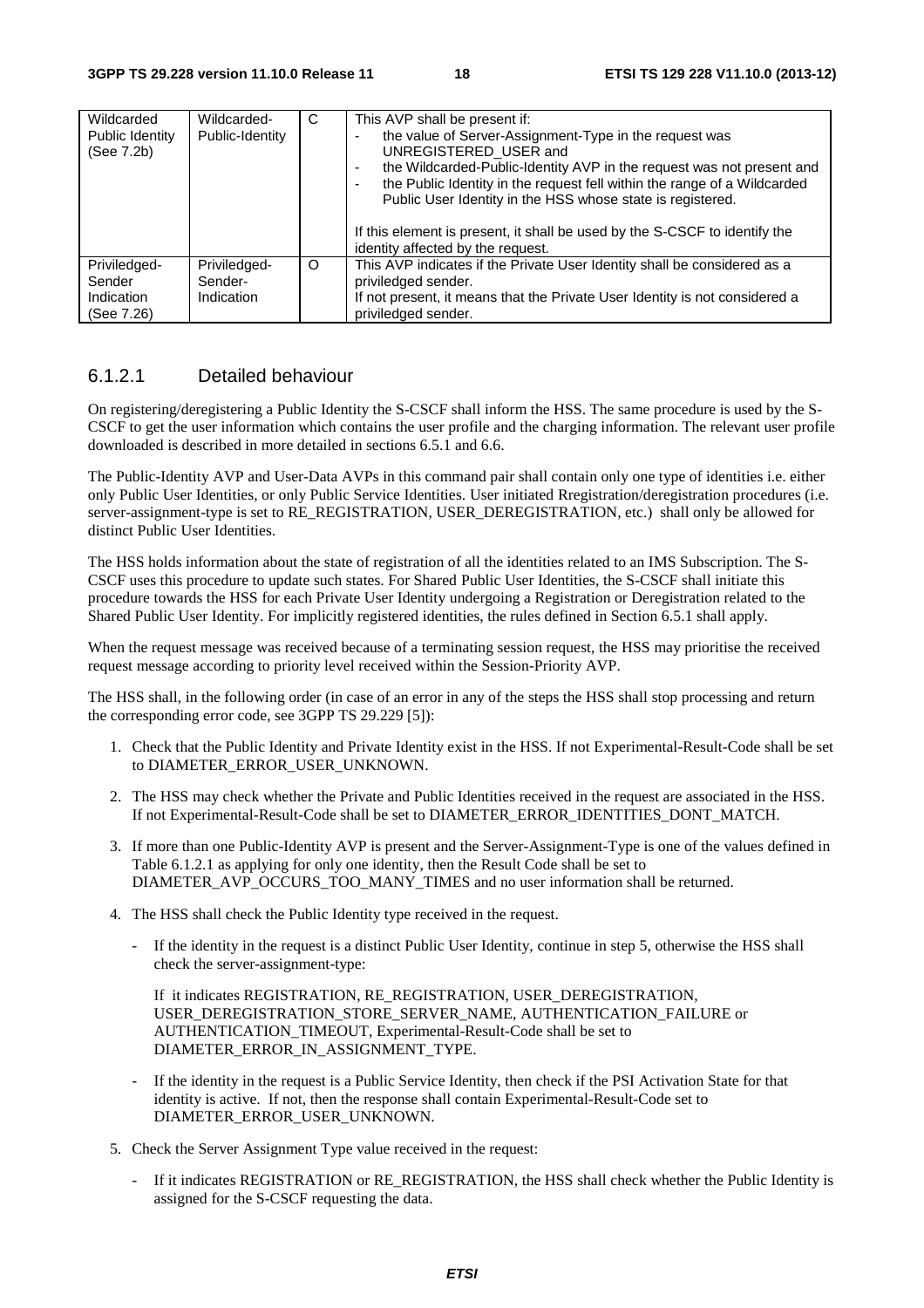If there is already an S-CSCF assigned to the user and the requesting S-CSCF is not the same as the previously assigned S-CSCF, and IMS restoration procedures are not supported or the S-CSCF reassignment pending flag is not set, the HSS shall include the name of the previously assigned S-CSCF in the response message and the Experimental-Result-Code shall be set to DIAMETER\_ERROR\_IDENTITY\_ALREADY\_REGISTERED.

If there is already an S-CSCF assigned to the user and the requesting S-CSCF is not the same as the previously assigned S-CSCF and IMS restoration procedures are supported, and the S-CSCF reassignment pending flag is set, the HSS shall overwrite the S-CSCF name and shall reset the S-CSCF reassignment pending flag.

 If there is no S-CSCF assigned to the user or the the requesting S-CSCF is the same as the previously assigned S-CSCF stored in the HSS, the HSS shall download the relevant user information taking into consideration the value set in the User-Data-Already-Available AVP (see sub-clause 6.6). The Result-Code shall be set to DIAMETER\_SUCCESS and the HSS shall set the registration state of the Public User Identity as registered (if not already registered).If the S-CSCF Restoration Information is included in the request and the HSS implements IMS Restoration procedures, and if it is RE\_REGISTRATION, the HSS shall store this information. If the Public User Identity's authentication pending flag which is specific for the Private User Identity is set, the HSS shall clear it. If there are multiple Private User Identities, which belong to the served IMS subscription the Associated-Identities AVP should be added to the answer message and it shall contain all Private User Identities associated to the IMS subscription. If the loose-route mechanism is required for the registered Public User Identities, the Loose-Route-Indication AVP shall be added to the answer message. If there are multiple Private User Identities being registered with the Public Identity received in the request message, and the IMS Restoration Procedures are supported in the HSS, the Associated-Registered-Identities AVP shall be added to the answer message and it shall contain all Private User Identities being registered with the Public Identity.

If it is REGISTRATION and the HSS implements IMS Restoration procedures, if multiple registration indication is included in the request and the Public User Identity is stored as registered in the HSS, and there is restoration information related to the Private User Identity, the HSS shall not overwrite the stored S-CSCF Restoration Information, instead, it shall send the stored S-CSCF restoration information together with the user profile in the SAA. The Experimental-Result-Code shall be set to DIAMETER\_ERROR\_IN\_ASSIGNMENT\_TYPE. Otherwise, the HSS shall store the received S-CSCF restoration information. The Result-Code shall be set to DIAMETER\_SUCCESS.

If it indicates UNREGISTERED\_USER, the HSS shall check whether the Public Identity is assigned for the S-CSCF requesting the data.

If there is already an S-CSCF assigned to the user and the requesting S-CSCF is not the same as the previously assigned S-CSCF, and IMS restoration procedures are not supported or the S-CSCF reassignment pending flag is not set, the HSS shall include the name of the previously assigned S-CSCF in the response message and the Experimental-Result-Code shall be set to DIAMETER\_ERROR\_IDENTITY\_ALREADY\_REGISTERED.

If there is already an S-CSCF assigned to the user and the requesting S-CSCF is not the same as the previously assigned S-CSCF and IMS restoration procedures are supported, and the S-CSCF reassignment pending flag is set, the HSS shall overwrite the S-CSCF name and shall reset the S-CSCF reassignment pending flag.

 If there is no S-CSCF assigned to the user or the requesting S-CSCF is the same as the previously assigned S-CSCF stored in the HSS, the HSS shall store the S-CSCF name.

 If the registration state of the Public Identity is not registered, the HSS shall set the registration state of the Public Identity as unregistered, i.e. registered as a consequence of an originating or terminating request and download the relevant user information. The Result-Code shall be set to DIAMETER\_SUCCESS. If there are multiple Private User Identities associated to the Public User Identity in the HSS, the HSS shall arbitrarily select one of the Private User Identities and put it into the response message.

If the registration state of the Public Identity is registered and IMS restoration procedures are not supported, the HSS shall set the registration state of the Public identity as unregistered and download the relevant user information. The Result-Code shall be set to DIAMETER\_SUCCESS. If there are multiple Private User Identities associated to the Public User Identity in the HSS, the HSS shall arbitrarily select one of the Private User Identities and put it into the response message.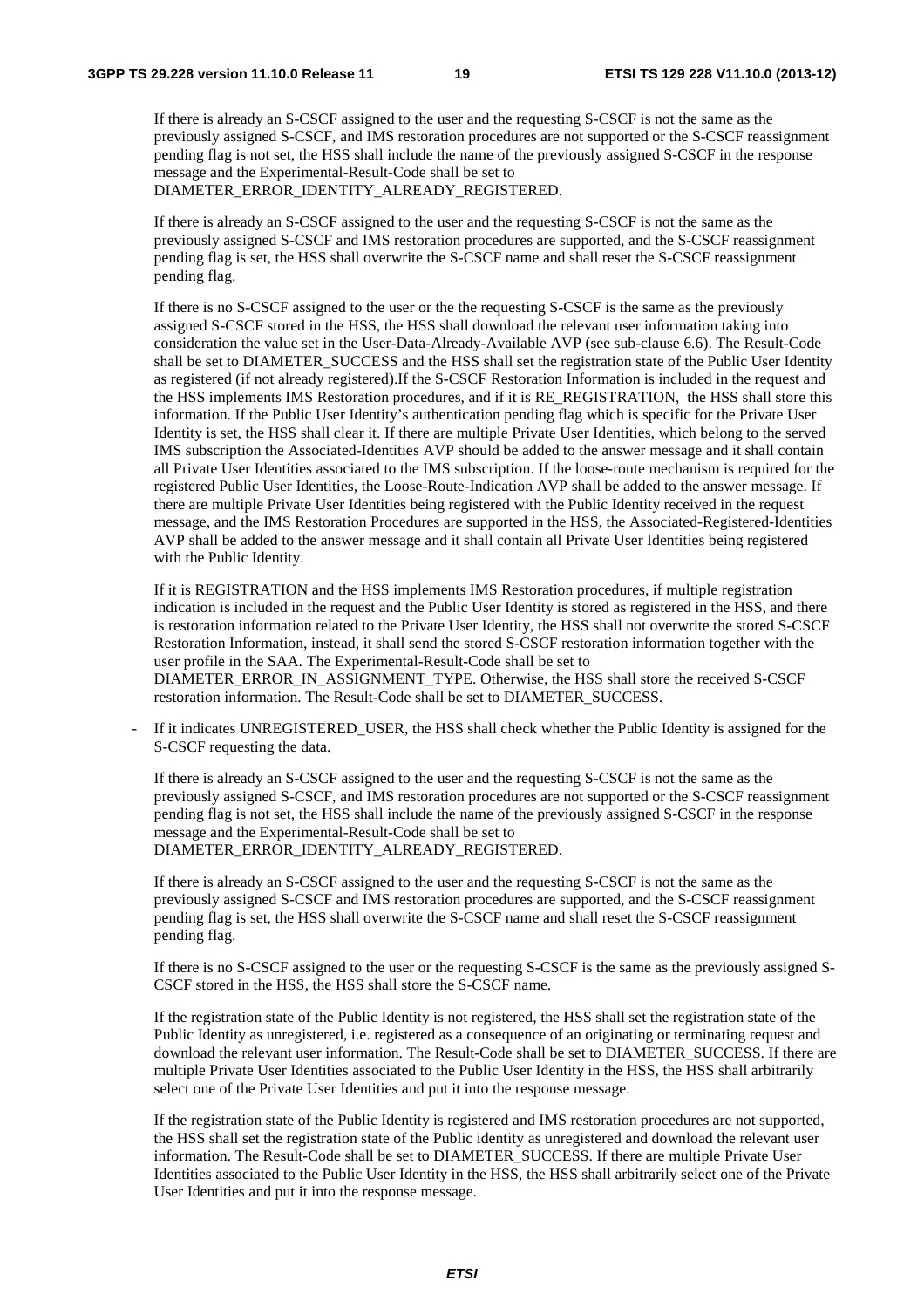If the registration state of the Public Identity is registered and IMS restoration procedures are supported, the HSS shall include in the response all S-CSCF Restoration Information related with the Public User Identity. If there is S-CSCF Restoration Information associated with several Private User Identities, the HSS shall include all the S-CSCF Restoration Information groups in the response. The Experimental-Result-Code shall be set to DIAMETER\_ERROR\_IN\_ASSIGNMENT\_TYPE.

 If there are multiple Private User Identities, which belong to the served IMS subscription the Associated-Identities AVP should be added to the answer message and it shall contain all Private User Identities associated to the IMS subscription.

If the S-CSCF receives a wildcarded public identity from the I-CSCF, the S-CSCF shall use this wildcarded public identity to fetch the user profile (i.e. by sending a Cx-SAR including Wildcarded-Public-Identity AVP if the profile is not available) and registration information locally stored.

If the S-CSCF does not receive a wildcarded public identity, the S-CSCF shall not perform wildcarded public identity matching and shall use the public identity received instead to fetch the user profile (i.e. by sending a Cx-SAR without including Wildcarded-Public-Identity AVP if the profile is not available) and registration information.

- NOTE 1: There may be SIP requests in which the S-CSCF does not receive information of a wildcarded public identity, e.g. originating call from an AS on behalf of a user.
- NOTE 2: Since a distinct public identity falling into the range of a wildcarded public identity can have a different service profile, the S-CSCF does not perform the wildcarded public identity matching against the public identity received to avoid using the wrong service profile.

If the Wildcarded-Public-Identity AVP is not received and if the Public Identity falls within the range of a wildcarded public identity whose registration state is registered, the HSS shall not overwrite the registration state. The Result-Code shall be set to DIAMETER\_ERROR\_IN\_ASSIGNMENT\_TYPE and the HSS shall include the Wildcarded-Public-Identity AVP in the response. Upon reception of this error, the S-CSCF should behave as if it has received a wildcarded public identity in the first place.

- If it indicates TIMEOUT DEREGISTRATION, USER DEREGISTRATION, DEREGISTRATION\_TOO\_MUCH\_DATA or ADMINISTRATIVE\_DEREGISTRATION, the HSS shall check the registration state for all the Public Identities in the request. If the request did not contain Public Identities the HSS shall check the registration state of the Public Identities associated with the Private Identity identified in the request. For each Public Identity;
	- if the registration state of the Public User Identity is Registered, the HSS shall check if the Public User Identity is currently registered with one or more Private User Identities.
		- If the Public User Identity is currently registered with only one Private User Identity, the HSS shall set the registration state of the Public User Identity to Not Registered and clear the S-CSCF name and any S-CSCF Restoration Information associated with the Public User Identity.
		- If the Public User Identity is currently registered with more than one Private User Identity, the HSS shall keep the registration state of the Public User Identity as Registered and retain the S-CSCF name associated with the Public User Identity. The HSS shall remove any S-CSCF Restoration Information associated to the registration of this Public User Identity with this Private User Identity.
	- if the registration state of the Public Identity is Unregistered, the HSS shall set the registration state of the Public Identity to Not Registered and clear the S-CSCF name associated with the Public Identity.

The Result-Code shall be set to DIAMETER\_SUCCESS

- If it indicates TIMEOUT\_DEREGISTRATION\_STORE\_SERVER\_NAME or USER\_DEREGISTRATION\_STORE\_SERVER\_NAME the HSS decides whether to keep the S-CSCF name associated to the Private User Identity stored or not for all the Public User Identities that the S-CSCF indicated in the request. If no Public User Identity is present in the request, the Private User Identity shall be present.
	- If the HSS decides to keep the S-CSCF name stored the HSS shall keep the S-CSCF name stored for all the Public User Identities associated to the Private User Identity. The Result-Code shall be set to DIAMETER\_SUCCESS.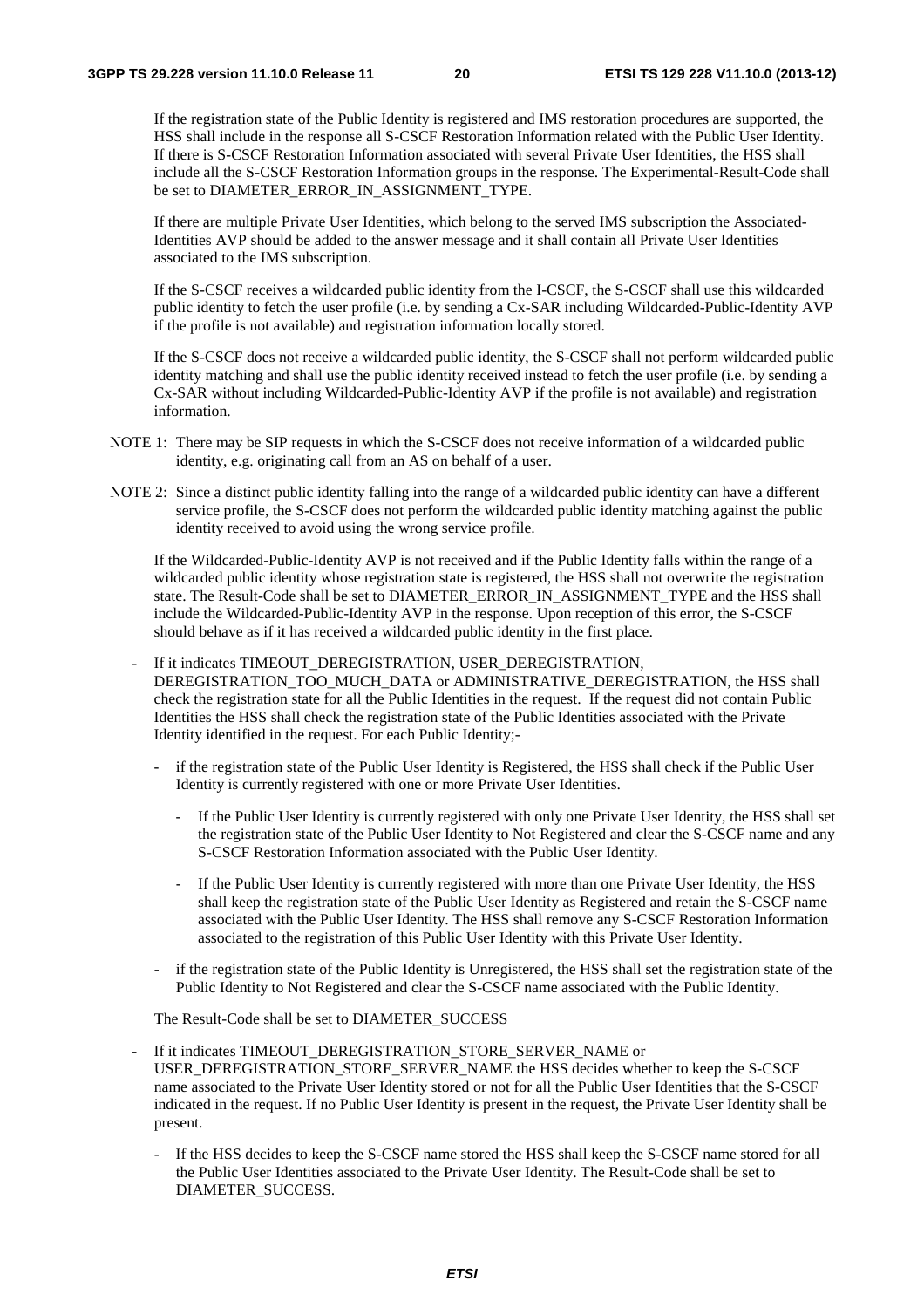The HSS shall check if each Public User Identity in the request is currently registered with one or more Private User Identities. If the request did not contain Public User Identities the HSS shall check if each Public User Identity associated with the Private User Identity in the request is currently registered with one or more Private User Identities. For each Public User Identity;-

- If only one Private User Identity associated with the Public User Identity is currently registered with the Public User Identity, the HSS shall set the registration state of the Public User Identity to Unregistered and clear any S-CSCF Restoration Information associated with the Public User Identity
- If more than one Private User Identity that shares that Public User Identity is currently registered with the Public User Identity the HSS shall keep the registration state of the Public User Identity as Registered. The HSS shall remove any S-CSCF Restoration Information associated to the registration of this Public User Identity with the Private User Identity in the request.
- If the HSS decides not to keep the S-CSCF name the Experimental-Result-Code shall be set to DIAMETER\_SUCCESS\_SERVER\_NAME\_NOT\_STORED.

The HSS shall check if each Public User Identity in the request is currently registered with one or more Private User Identities. If the request did not contain Public User Identities the HSS shall check if each Public User Identity associated with the Private User Identity in the request is currently registered with one or more Private User Identities. For each Public User Identity;-

- If only one Private User Identity associated with the Public User Identity is currently registered with the Public User Identity, the HSS shall set the registration state of the Public User Identity to Not Registered and clear the S-CSCF name associated with Public User Identity.
- If more than one Private User Identity that shares that Public User Identity is currently registered with the Public User Identity the HSS shall keep the registration state of the Public User Identity as Registered.
- If it indicates NO\_ASSIGNMENT, the HSS checks whether the Public Identity is assigned for the S-CSCF requesting the data. If the requesting S-CSCF is not the same as the assigned S-CSCF and the S-CSCF reassignment pending flag is not set, the Result-Code shall be set to DIAMETER\_UNABLE\_TO\_COMPLY, otherwise the HSS shall download the relevant user information and the Result-Code shall be set to DIAMETER\_SUCCESS. If relevant S-CSCF Restoration Information is stored in the HSS and IMS Restoration Procedures are supported, it shall be added to the answer message. If there is S-CSCF Restoration Information associated with several Private User Identities, the HSS shall include all the S-CSCF Restoration Information groups in the response. If there are multiple Private User Identities, which belong to the served IMS subscription the Associated-Identities AVP should be added to the answer message and it shall contain all Private User Identities associated to the IMS subscription.
- NOTE 3: the check of the S-CSCF reassignment pending flag is needed since an S-CSCF supporting restoration procedures can receive a user initiated de-registration for a Public Identity for which it does not have any registration data (see 3GPP TS 23.380 [19]). In such case, the S-CSCF indicates NO\_ASSIGNMENT in Server-Assignment-Type to retrieve any possible restoration information from the HSS.
	- If it indicates AUTHENTICATION\_FAILURE (e.g. there is a mismatch in IP-address secure binding information) or AUTHENTICATION TIMEOUT (e.g. no response to Digest challenge), the HSS shall keep the registration state of the Public User Identity. The HSS shall check the registration state for the Public User Identity in the request and only if the registration state of the Public User Identity is Not Registered, the HSS shall clear the S-CSCF name associated with the Public User Identity.

If the Public User Identity's authentication pending flag which is specific for the Private User Identity is set, the HSS shall clear it. The Result-Code shall be set to DIAMETER\_SUCCESS.

If the HSS cannot fulfil the received request, e.g. due to database error, it shall set the Result-Code to DIAMETER\_UNABLE\_TO\_COMPLY. The HSS shall not modify any registration state nor download any Public Identity information to the S-CSCF.

See chapter 8.1.2 and 8.1.3 for the description of the handling of the error situations: reception of an S-CSCF name different from the one stored in the HSS and reception of a Server-Assignment-Type value not compatible with the registration state of the Public Identity.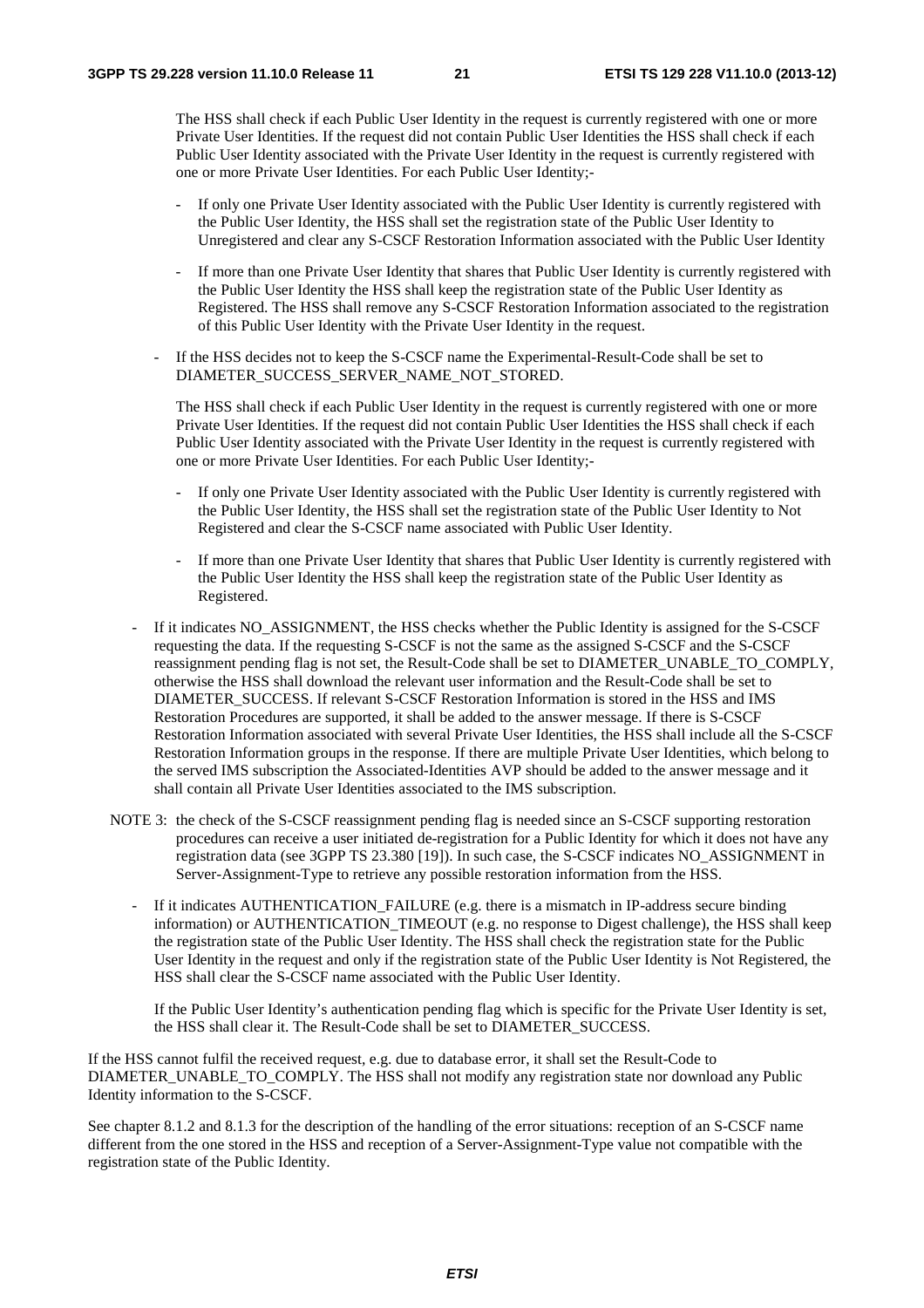# 6.1.3 Network initiated de-registration by the HSS, administrative

In case of network initiated de-registration of by the HSS, the HSS change the state of the Public Identities to Not Registered and send a notification to the S-CSCF indicating the identities that shall be de-registered. The procedure is invoked by the HSS, corresponds to the functional level operation Cx-Deregister (see 3GPP TS 23.228 [1]).

This procedure is mapped to the commands Registration-Termination-Request/Answer in the Diameter application specified in 3GPP TS 29.229 [5]. Tables 6.1.3.1 and 6.1.3.2 describe the involved information elements.

| <b>Information</b><br>element name                                                             | <b>Mapping to</b><br><b>Diameter AVP</b> | Cat.         | <b>Description</b>                                                                                                                                                                                                                                                                                                                   |
|------------------------------------------------------------------------------------------------|------------------------------------------|--------------|--------------------------------------------------------------------------------------------------------------------------------------------------------------------------------------------------------------------------------------------------------------------------------------------------------------------------------------|
| <b>Public User</b><br>Identity /<br><b>Public Service</b><br>Identity<br>(See 7.2 and<br>7.2a) | Public-Identity                          | $\mathsf{C}$ | It contains the list of Public Identities that are de-registered, in the form of<br>SIP URL or TEL URL.<br>Public-Identity AVP shall be present if the de-registration reason code is<br>NEW_SERVER_ASSIGNED. It may be present with the other reason<br>codes.                                                                      |
| Private User<br>Identity /<br>Private<br>Service<br>Identity<br>(See 7.3 and<br>7.3a)          | User-Name                                | M            | It contains the Private Identity in the form of a NAI. The HSS shall always<br>send a Private Identity that is known to the S-CSCF based on an earlier<br>SAR/SAA procedure.                                                                                                                                                         |
| Reason for de-<br>registration<br>(See 7.11)                                                   | Deregistration-<br>Reason                | м            | The HSS shall send to the S-CSCF a reason for the de-registration. The<br>de-registration reason is composed of two parts: one textual message (if<br>available) that is intended to be forwarded to the user that is de-registered,<br>and one reason code (see 3GPP TS 29.229 [5]) that determines the<br>behaviour of the S-CSCF. |
| Routing<br>Information<br>(See 7.13)                                                           | Destination-<br>Host                     | M            | It contains the name of the S-CSCF which originated the last update of the<br>name of the multimedia server stored in the HSS for a given IMS<br>Subscription. The address of the S-CSCF is the same as the Origin-Host<br>AVP in the message sent from the S-CSCF.                                                                  |
| Associated<br>Private<br>Identities                                                            | Associated-<br><b>Identities</b>         | $\Omega$     | This AVP contains Private Identities, which belong to the same IMS<br>subscription as the Private Identity in the User-Name AVP and should be<br>de-registered together with that one.<br>If the IMS subscription contains only a single Private Identity, this AVP shall<br>not be present.                                         |

#### **Table 6.1.3.2: Network Initiated Deregistration by HSS response**

| <b>Information</b><br>element name                         | <b>Mapping to</b><br><b>Diameter AVP</b>     | Cat. | <b>Description</b>                                                                                                                                                                                                                                                                                                                                             |
|------------------------------------------------------------|----------------------------------------------|------|----------------------------------------------------------------------------------------------------------------------------------------------------------------------------------------------------------------------------------------------------------------------------------------------------------------------------------------------------------------|
| Result<br>(See 7.6)                                        | Result-Code /<br>Experimental-<br>Result     | м    | This information element indicates the result of de-registration.<br>Result-Code AVP shall be used for errors defined in the Diameter Base<br>Protocol.<br>Experimental-Result AVP shall be used for Cx/Dx errors. This is a grouped<br>AVP which contains the 3GPP Vendor ID in the Vendor-Id AVP, and the<br>error code in the Experimental-Result-Code AVP. |
| Associated<br>Private<br>Identities                        | Associated-<br><b>Identities</b>             | C    | This AVP shall be present if the S-CSCF de-registered more than one<br>Private Identity with the request. It contains all Private Identities that have<br>been deregistered together with the one in the User-Name AVP of the<br>request.                                                                                                                      |
| Identities with<br>Emergency<br>Registration<br>(See 7.25) | Identity-with-<br>Emergency-<br>Registration | C    | This information element indicates a list of pairs of private and public user<br>identities which have not been de-registered due to emergency registration.                                                                                                                                                                                                   |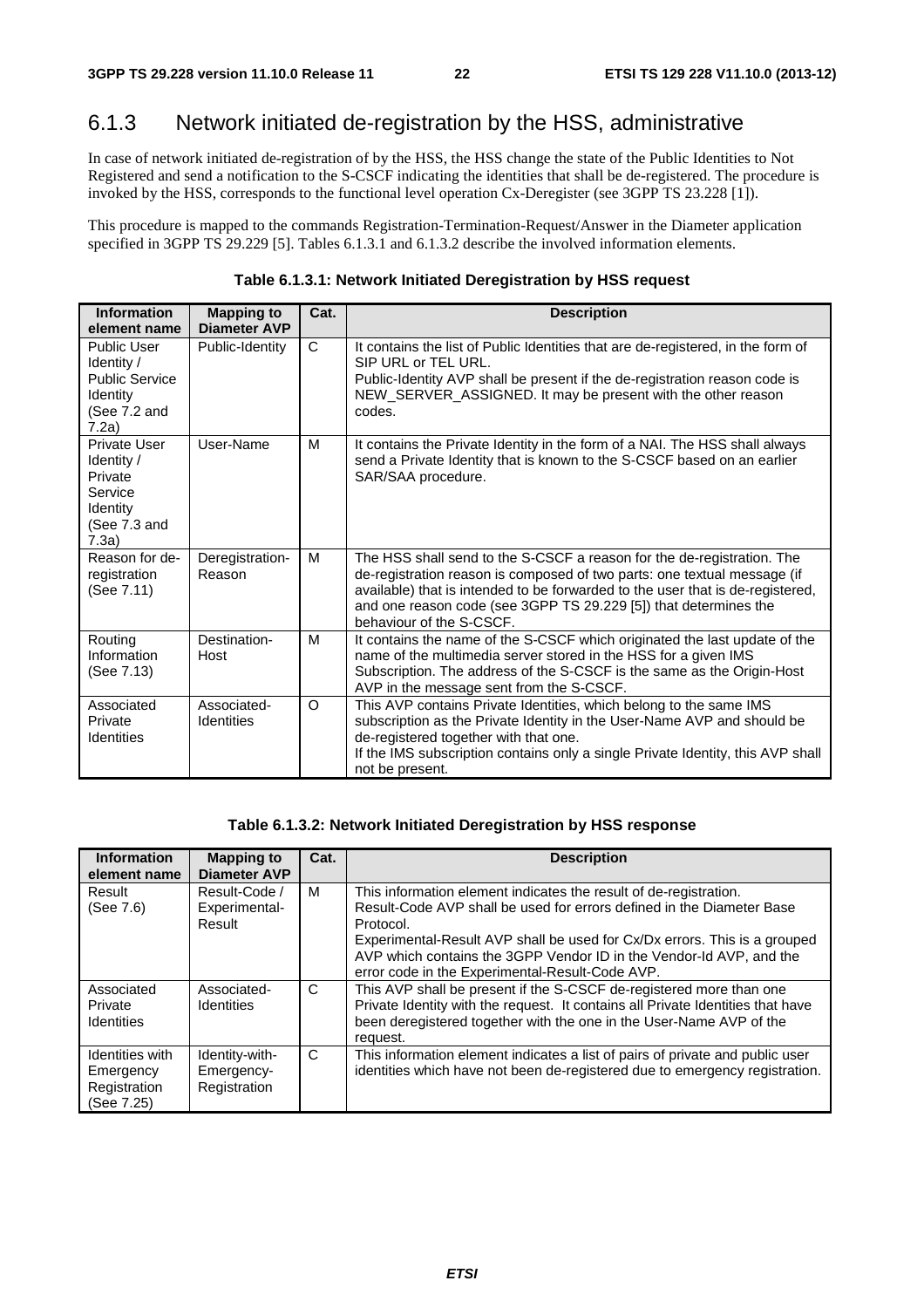### 6.1.3.1 Detailed behaviour

The HSS shall de-register the affected identities and invoke this procedure to inform the S-CSCF. The S-CSCF shall remove all the information stored in the S-CSCF for the affected identities.

The HSS may de-register:

- One Public Identity or a list of Public Identities. HSS may include all Public User Identities associated with the User-Name AVP to the request. This option is applicable with all reason codes.
- One or more Private Identities of the IMS Subscription with all associated Public Identities. No Public-Identity AVPs shall be present in this case. This option is applicable with reason codes PERMANENT\_TERMINATION, SERVER\_CHANGE, and REMOVE\_S-CSCF.
- All Public Service Identities that match a Wildcarded Public Service Identity. In this case the HSS may send one of the Public Service Identities that was received in the Server Assignment Request for that Wildcarded Public Service Identity and the associated Private Service Identity.
- A Wildcarded Public User Identity. In this case the HSS shall send a distinct Public User Identity that belongs to the same implicit registration set as the Wildcarded Public User Identity and the associated Private User Identity.

The HSS shall send in the Deregistration-Reason AVP the reason for the de-registration, composed by a textual message (if available) aimed for the user and a reason code that determines the action the S-CSCF has to perform. The possible reason codes are:

PERMANENT\_TERMINATION: The HSS indicates to the S-CSCF that the S-CSCF will no longer be assigned to the Public Identity and associated implicitly registered Public Identities for the Private Identity(ies) indicated in the request (e.g. due to an IMS subscription modification or a removal of IP-address secure binding information when GIBA is used).

The HSS shall check the registration state of the Public Identities. If no Public Identities are involved, the HSS shall check the registration state of the Public Identities associated with the Private User Identity identified. For each Public Identity:

- If the registration state of the Public Identity is Registered, the HSS shall check if the Public User Identity is currently registered with one or more Private User Identities.
	- If the Public User Identity is currently registered with only one Private User Identity, the HSS shall check whether th Public User Identity is included in the information element Identities with Emergency Registrations returned by S-CSCF in the response.
		- If included, the HSS shall keep the S-CSCF name associated with the Public User Identity and set the registration state of the Public User Identity to Unregistered.
		- If not included, the HSS shall clear the S-CSCF name associated with the Public User Identity, and set the registration state of the Public User Identity to Not Registered The S-CSCF initiates the de-registration of the Public User Identity unless it is emergency registered.
	- If the Public User Identity is currently registered with more than one Private User Identity, the HSS shall keep the registration state of the Public User Identity as Registered and retain the S-CSCF name associated with the Public User Identity. The S-CSCF initiates the de-registration of the Public User Identity unless it is emergency registered.
- If the registration state of the Public Identity is Unregistered, the HSS shall check whether this Public User Identity is included in the information element Identities with Emergency Registrations returned by S-CSCF in the response.
	- If included, the HSS shall keep the S-CSCF name associated with the Public User Identity.
	- If not included, the HSS shall set the registration state of the Public Identity to Not Registered and clear the S-CSCF name associated with the Public Identity.
- NEW\_SERVER\_ASSIGNED: The HSS indicates to the S-CSCF that a new S-CSCF has been allocated to the IMS Subscription e.g. because the previous assigned S-CSCF was unavailable during a registration procedure. The S-CSCF shall remove all information for all of the Public Identities indicated in the request.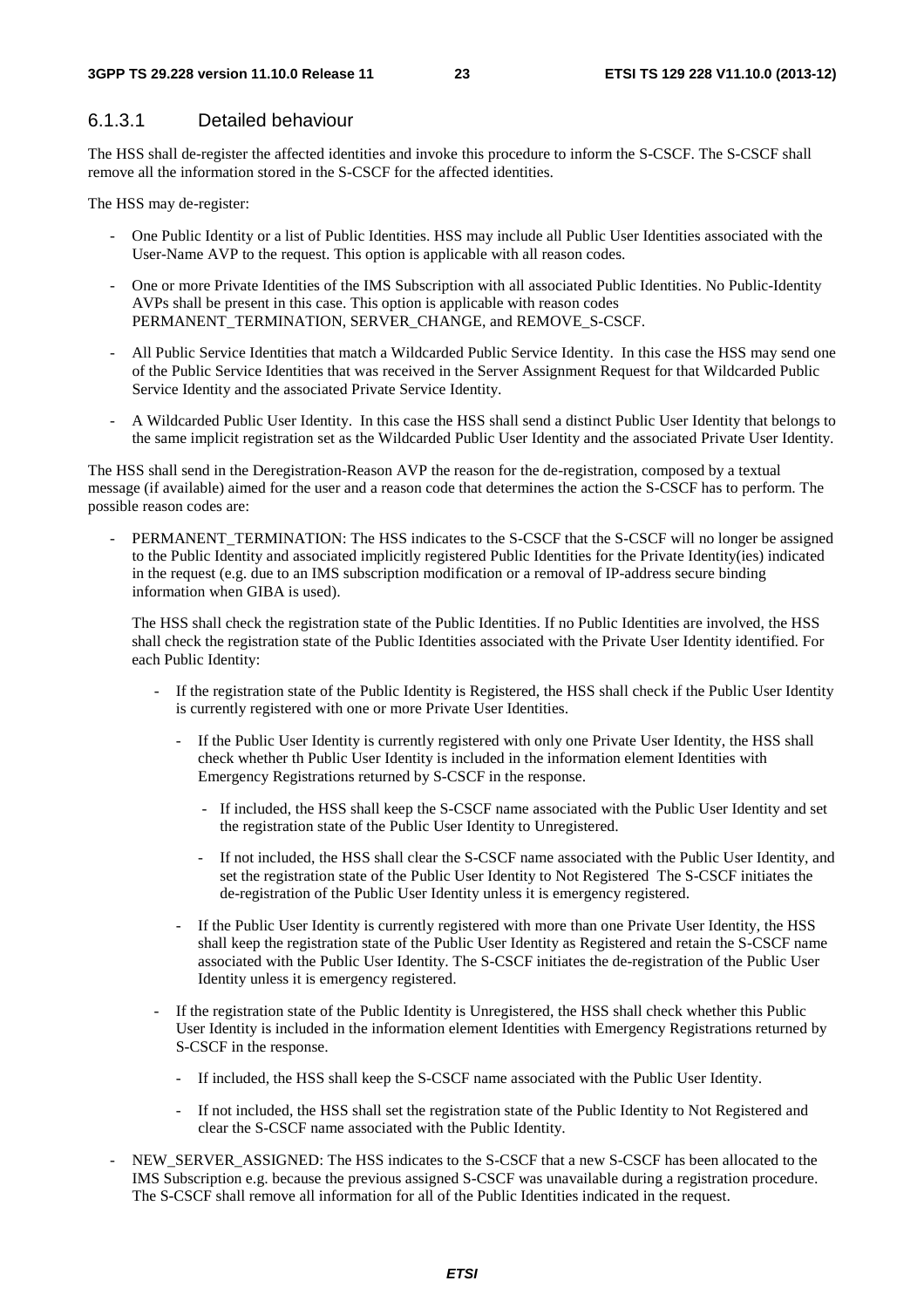- SERVER CHANGE: The HSS indicates to the S-CSCF that the de-registration is requested to force the selection of new S-CSCF to assign to the IMS Subscription (e.g. when the S-CSCF capabilities are changed in the HSS or when the S-CSCF indicates that it has not enough memory for the updated User Profile). The HSS shall set the registration state to "Not Registered" and clear the S-CSCF name for all of the Public Identities affected by the request. If the S-CSCF does not indicate in the response all the Private Identities that were in the request, the HSS shall repeat this request for each of the remaining Private Identities in the IMS Subscription that are known to the S-CSCF. The S-CSCF should start the network initiated de-registration towards the user, i.e. all registrations within the IMS Subscription are de-registered and the user is asked to re-register to all existing registrations.
- REMOVE\_S-CSCF: The HSS indicates to the S-CSCF that the S-CSCF will no longer be assigned to an unregistered Public Identity(ies) (i.e registered as a consequence of an originating or terminating request or there is a S-CSCF keeping the user profile stored) for a given IMS Subscription. For each Public Identity contained within the request the HSS shall set the registration state of the Public Identity to Not Registered and clear the S-CSCF name associated with the Public Identity. The S-CSCF shall remove all information related to the Public User Identity contained within the request.

Public Identities which are emergency registered in the S-CSCF shall not be de-registered when a Cx-Deregistration request with a Deregistration-Reason of "PERMANENT\_TERMINATION (0)" is received from the HSS. In this case

- if all to be de-registered identities are emergency registered, a result code of DIAMETER\_UNABLE\_TO\_COMPLY and a list of Private / Public Identity pairs which are emergency registered shall be returned to the HSS
- if a proper subset of the to be de-registered entities are emergency registered, a result code of DIAMETER\_LIMITED\_SUCCESS and a list of Private Identity / Public Identity pairs which are emergency registered shall be returned to the HSS.
- NOTE 1: If the Public Identity that is emergency registered has normal registration as well, then for the normal registration the S-CSCF will perform the detailed de-registration procedures towards the UE for each reason code as described in the 3GPP TS 24.229 [8].
- NOTE 2: It is assumed that Public Identities which are implicitly registered along with an emergency registration are also emergency registered.

The detailed de-registration procedures performed by the S-CSCF for each reason code are described in the 3GPP TS 24.229 [8].

### 6.1.4 User location query

This procedure is used between the I-CSCF and the HSS to obtain the name of the S-CSCF assigned to a Public Identity, or the name of the AS hosting a PSI for direct routing. The procedure is invoked by the I-CSCF, is performed per Public Identity, and corresponds to the functional level operation Cx-Location-Query (see 3GPP TS 23.228 [1]).

This procedure is mapped to the commands Location Info Request/Answer in the Diameter application specified in 3GPP TS 29.229 [5]. Tables 6.1.4.1 and 6.1.4.2 detail the involved information elements.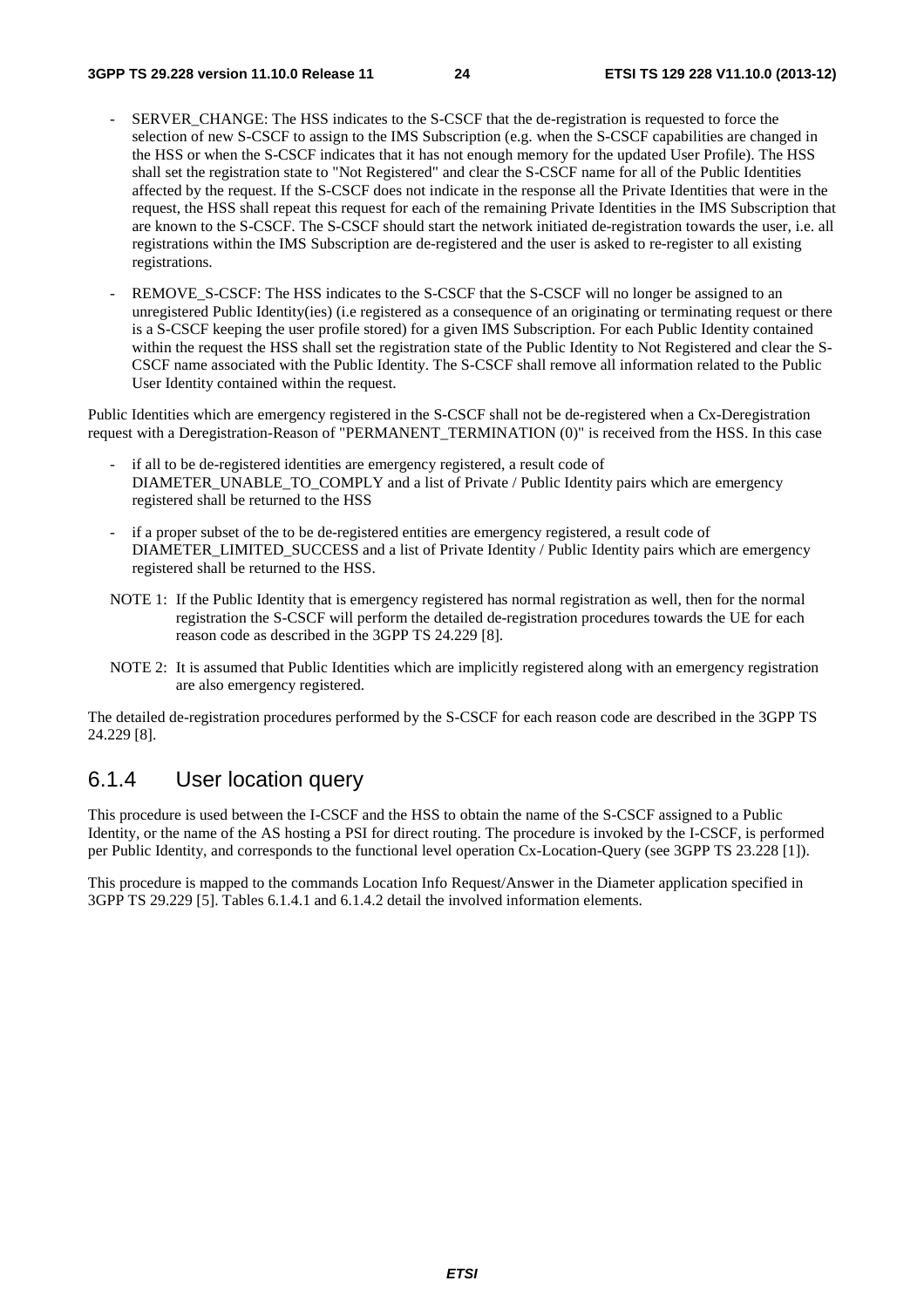| <b>Information</b><br>element name                                                      | <b>Mapping to</b><br><b>Diameter AVP</b>       | Cat. | <b>Description</b>                                                                                                                                                                                                                                                         |
|-----------------------------------------------------------------------------------------|------------------------------------------------|------|----------------------------------------------------------------------------------------------------------------------------------------------------------------------------------------------------------------------------------------------------------------------------|
| Public User<br>Identity /<br><b>Public Service</b><br>Identity<br>(See 7.2 and<br>7.2a) | Public-Identity                                | м    | Public Identity                                                                                                                                                                                                                                                            |
| Routing<br>information<br>(See 7.13)                                                    | Destination-<br>Host,<br>Destination-<br>Realm | C    | If the I-CSCF knows HSS name Destination-Host AVP shall be present in<br>the command. Otherwise, only Destination-Realm AVP shall be present<br>and the command shall be routed to the next Diameter node, e.g. SLF,<br>based on the Diameter routing table in the I-CSCF. |
| Originating<br>Request<br>(See 7.18)                                                    | Originating-<br>Request                        | O    | It indicates that the request is related to an originating SIP message.                                                                                                                                                                                                    |
| Type of<br>Authorization<br>(See 7.14)                                                  | User-<br>Authorization-<br>Type                | C    | This information element shall be present and set to<br>REGISTRATION_AND_CAPABILITIES by the I-CSCF if IMS Restoration<br>Procedures are supported and the S-CSCF currently assigned to the Public<br>User Identity in the HSS cannot be contacted.                        |
| Session<br>Priority<br>(See 7.24)                                                       | Session-<br>Priority                           | O    | This information element shall indicate the session's priority to the HSS. If it<br>is not included, the request shall be treated as normal.                                                                                                                               |

| Table 6.1.4.1: User Location query |  |  |
|------------------------------------|--|--|
|------------------------------------|--|--|

#### **Table 6.1.4.2: User Location response**

| <b>Information</b><br>element name                | <b>Mapping to</b><br><b>Diameter AVP</b> | Cat.     | <b>Description</b>                                                                                                                                                                                                                                                                                                                                                                                                     |
|---------------------------------------------------|------------------------------------------|----------|------------------------------------------------------------------------------------------------------------------------------------------------------------------------------------------------------------------------------------------------------------------------------------------------------------------------------------------------------------------------------------------------------------------------|
| Result<br>(See 7.6)                               | Result-Code /<br>Experimental-<br>Result | м        | Result of the operation.<br>Result-Code AVP shall be used for errors defined in the Diameter Base<br>Protocol.<br>Experimental-Result AVP shall be used for Cx/Dx errors. This is a grouped<br>AVP which contains the 3GPP Vendor ID in the Vendor-Id AVP, and the<br>error code in the Experimental-Result-Code AVP.                                                                                                  |
| S-CSCF Name<br>/ AS name<br>(See 7.4 and<br>7.4a) | Server-Name                              | C        | Name of the assigned S-CSCF for basic IMS routing or the name of the AS<br>for direct routing.                                                                                                                                                                                                                                                                                                                         |
| S-CSCF<br>capabilities<br>(See 7.5)               | Server-<br>Capabilities                  | O        | It contains the information to help the I-CSCF in the selection of the S-<br>CSCF.                                                                                                                                                                                                                                                                                                                                     |
| Wildcarded<br>Public Identity<br>(See 7.2b)       | Wildcarded-<br>Public-Identity           | $\Omega$ | If the requests refers to a Wildcarded PSI or Wildcarded Public User<br>Identity (the Public Identity in the request matches a Wildcarded PSI or<br>Wildcarded Public User Identity in the HSS), the HSS shall include the<br>corresponding Wildcarded Public Identity in this information element.<br>The matching of distinct Public Identies takes precedence over the<br>matching of wildcarded public identities. |
| LIA Flags<br>(See 7.27)                           | LIA-Flags                                | O        | This information element contains a bit mask.<br>See 7.27 for the meaning of the bits.                                                                                                                                                                                                                                                                                                                                 |

#### 6.1.4.1 Detailed behaviour

The HSS may prioritise the received request message according to priority level received within the Session-Priority AVP.

The HSS shall, in the following order (if an error occurs in any of the steps the HSS shall stop processing and return the corresponding error code, see 3GPP TS 29.229 [5]):

- 1. Check that the Public Identity is known. If not the Experimental-Result-Code shall be set to DIAMETER\_ERROR\_USER\_UNKNOWN.
- 2. Check the type of the Public Identity contained in the request: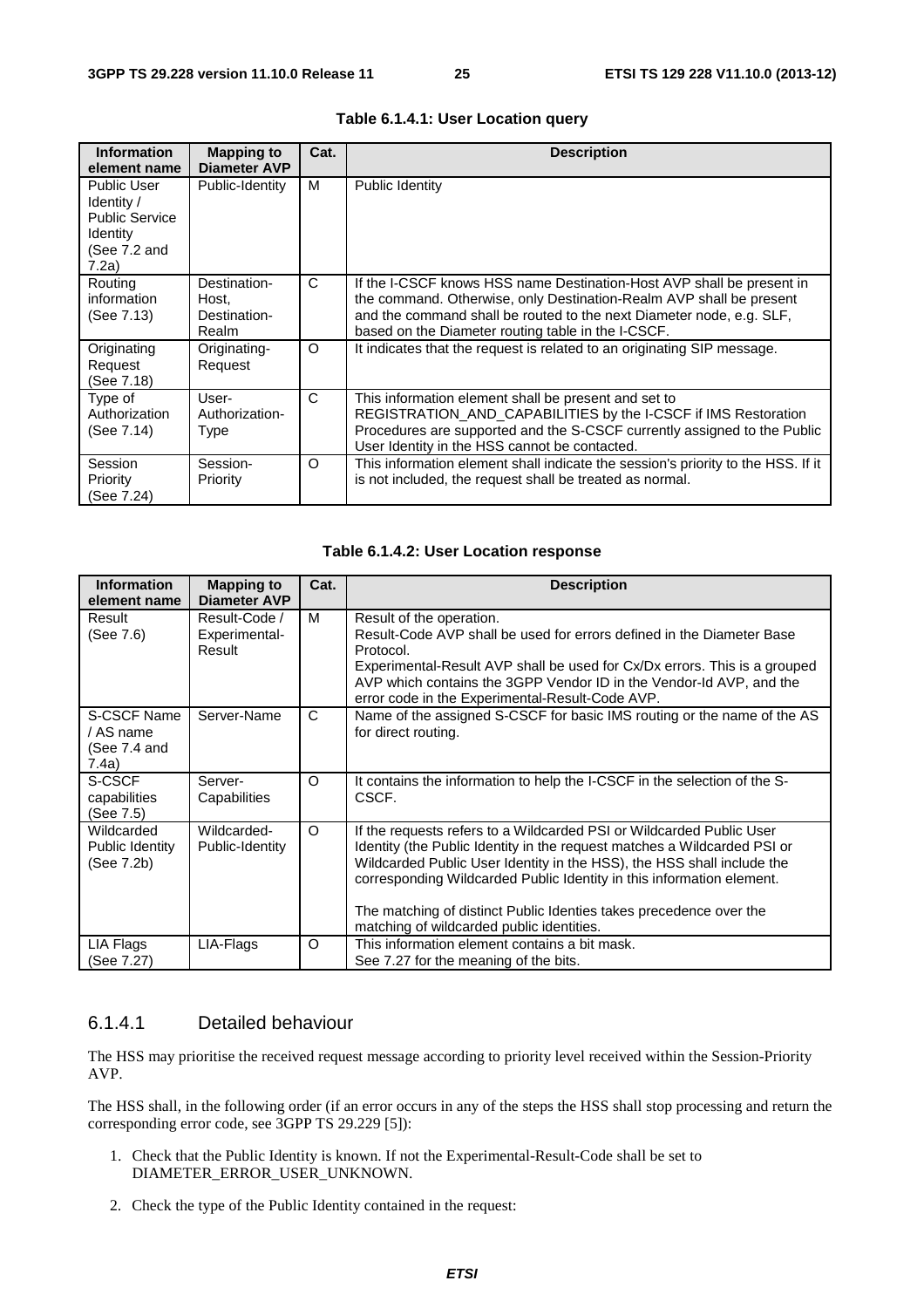- If this is a Public User Identity, continue to step 2a.
- If this is a Public Service Identity:
	- Check if the PSI Activation State for that identity is active. If not, then the response shall contain Experimental-Result-Code set to DIAMETER\_ERROR\_USER\_UNKNOWN.
	- Check if the name of the AS hosting the Public Service Identity is stored in the HSS and that the request does not contain the Originating-Request AVP.
		- If this is the case, if IMS Restoration Procedures are supported, the HSS shall check if User-Authorization-Type was received in the request, and if the value is REGISTRATION\_AND\_CAPABILITIES:
			- If it is, the HSS shall reject the request with Result-Code set to DIAMETER\_UNABLE\_TO\_COMPLY.
			- Otherwise, the HSS shall return the AS name and the Result-Code AVP shall be set to DIAMETER\_SUCCESS. HSS may set PSI Direct Routing Indication bit in LIA-Flags AVP, then I-CSCF shall not perform IMS Restoration Procedures (see chapter 4.3.3 in 3GPP TS 23.380 [19]).
		- Otherwise, continue to step 2a.
- 2a. If IMS Restoration procedures are supported, the HSS shall check if User-Authorization-Type was received in the request, and if the value is REGISTRATION\_AND\_CAPABILITIES:
- If it is, then the HSS may return the Server-Capabilities AVP. The returned capabilities, if any, shall satisfy all the requirements of all the service profiles associated with the IMS Subscription. If Server-Capabilities AVP is absent, it indicates to the I-CSCF that it can select any available S-CSCF. Also the HSS shall set the S-CSCF reassignment pending flag and allow overwriting of the S-CSCF name in the next SAR request, which enables the I-CSCF to select an S-CSCF. The Result-Code shall be set to DIAMETER\_SUCCESS. The HSS shall not return any S-CSCF name. Stop processing.
- Otherwise, continue to step 3.
- 3. Check the state of the Public Identity received in the request, and where necessary, check if the Public Identity has terminating services related to the unregistered state.
	- If it is registered, the HSS shall return the stored S-CSCF name. The Server-Name AVP shall contain the SIP URI of the server. The Server-Capabilities AVP shall not be present. The Result-Code AVP shall be set to DIAMETER\_SUCCESS.
	- If it is unregistered (i.e. registered as a consequence of an originating or terminating request or there is a S-CSCF keeping the user profile stored) the HSS shall return the S-CSCF name assigned for that Public Identity. The Server-Name AVP shall contain the SIP URI of the server. The Server-Capabilities AVP shall not be present. The Result-Code shall be set to DIAMETER\_SUCCESS.
	- If it is not registered, but either it has terminating services related to unregistered state or the request contains the Originating-Request AVP, the HSS shall check if there is at least one Public Identity within the IMS Subscription with an S-CSCF name assigned:
		- If this is the case the HSS shall return the S-CSCF name assigned for that Public Identity. The Server-Name AVP shall contain the SIP URI of the server. The Server-Capabilities AVP shall not be present. The Result-Code shall be set to DIAMETER\_SUCCESS.
		- If there is not any S-CSCF name assigned to a Public Identity within the IMS Subscription, the HSS may return information about the required S-CSCF capabilities, which enables the I-CSCF to select an S-CSCF. The Server-Capabilities AVP may be present. The HSS shall send the same server capability set that is sent in the user registration status response during the registration. If Server-Capabilities AVP is not present, the I-CSCF shall understand that any S-CSCF is suitable for the IMS Subscription. The Server-Name AVP shall not be present. The Experimental-Result-Code shall be set to DIAMETER\_UNREGISTERED\_SERVICE.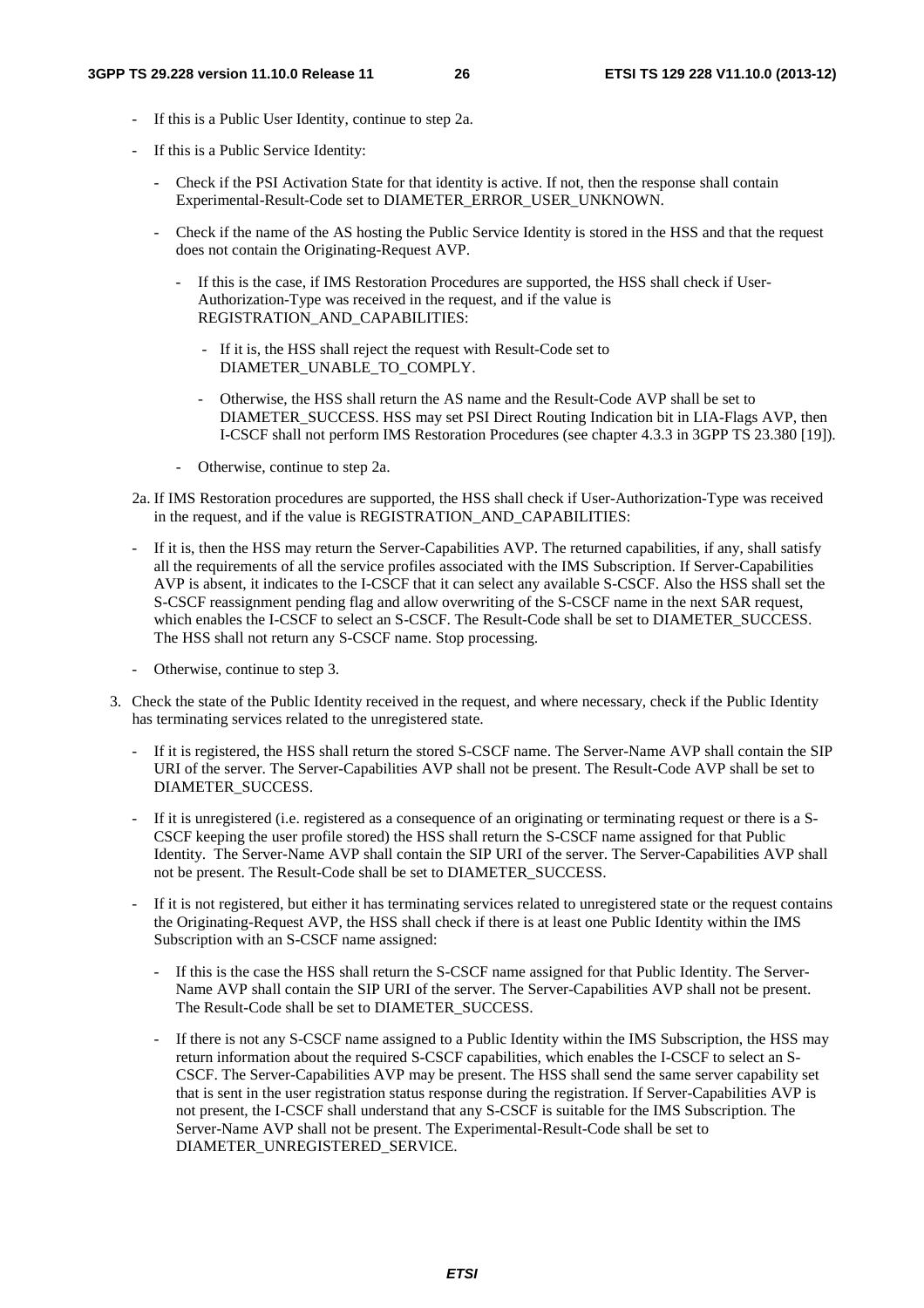If it is not registered or unregistered, and the Public Identity has no terminating services related to the unregistered state and the request does not contain the Originating-Request AVP, the response shall contain Experimental-Result-Code set to DIAMETER\_ERROR\_IDENTITY\_NOT\_REGISTERED.

If the HSS cannot fulfil the received request, e.g. due to database error, it shall set Result-Code to DIAMETER\_UNABLE\_TO\_COMPLY. No S-CSCF name or S-CSCF capabilities shall be present in the response.

# 6.2 User data handling procedures

### 6.2.1 User Profile download

As part of the registration procedure (3GPP TS 23.228 [1]) S-CSCF obtains user data and service related information by means of the Cx-Put Resp operation (see 6.1.2).

### 6.2.2 HSS initiated update of User Information

This procedure is initiated by the HSS to update at least one of the following user information in S-CSCF:

- User profile information and/or
- Charging information and/or
- SIP Digest authentication information in the S-CSCF.

This procedure corresponds to the functional level operation Cx-Update\_Subscr\_Data (see 3GPP TS 23.228 [1]).

This procedure is mapped to the commands Push-Profile-Request/Answer in the Diameter application specified in 3GPP TS 29.229 [5]. Tables 6.2.2.1 and 6.2.2.2 describe the involved information elements.

| <b>Information</b>                                                                           | <b>Mapping to</b><br><b>Diameter AVP</b> | Cat. | <b>Description</b>                                                                                                                                                                                                                                                                                                                                                                                                                                                            |
|----------------------------------------------------------------------------------------------|------------------------------------------|------|-------------------------------------------------------------------------------------------------------------------------------------------------------------------------------------------------------------------------------------------------------------------------------------------------------------------------------------------------------------------------------------------------------------------------------------------------------------------------------|
| element name                                                                                 |                                          |      |                                                                                                                                                                                                                                                                                                                                                                                                                                                                               |
| <b>Private User</b><br>Identity /<br>Private<br>Service<br>Identity<br>(See 7.3 and<br>7.3a) | User-Name                                | М    | Private Identity.<br>The HSS shall always send a Private Identity that is known to the S-CSCF<br>based on an earlier SAR/SAA procedure.                                                                                                                                                                                                                                                                                                                                       |
| User profile<br>(See 7.7)                                                                    | User-Data                                | C    | Updated user profile (see sections 6.5.2.1 and 6.6.1), with the format<br>defined in chapter 7.7.<br>It shall be present if the user profile is changed in the HSS. If the User-Data<br>AVP is not present, the SIP-Auth-Data-Item or Charging-Information AVP<br>shall be present.                                                                                                                                                                                           |
| Authentication<br>Data (See 7.9)                                                             | SIP-Auth-<br>Data-Item                   | C    | SIP Digest authentication information.<br>It shall be present if the used authentication scheme is SIP Digest and<br>when password change has occurred in the HSS.<br>If the SIP-Auth-Data-Item AVP is not present, the Charging-Information or<br>User-Data AVP shall be present.<br>See Table 6.3.6 for the contents of this information element.                                                                                                                           |
| Charging<br>Information<br>(See 7.12)                                                        | Charging-<br>Information                 | C    | Addresses of the charging functions.<br>It shall be present if the charging addresses are changed in the HSS. If the<br>Charging-Information AVP is not present, the SIP-Auth-Data-Item or User-<br>Data AVP shall be present.<br>When this parameter is included, either the Primary-Charging-Collection-<br>Function-Name AVP or the Primary-Event-Charging-Function-Name AVP<br>shall be included. All other charging information shall be included if it is<br>available. |
| Routing<br>Information<br>(See 7.13)                                                         | Destination-<br>Host                     | М    | It contains the name of the S-CSCF which originated the last update of the<br>name of the multimedia server stored in the HSS for a given IMS<br>Subscription. The address of the S-CSCF is the same as the Origin-Host<br>AVP in the message sent from the S-CSCF.                                                                                                                                                                                                           |

**Table 6.2.2.1: User Profile Update request**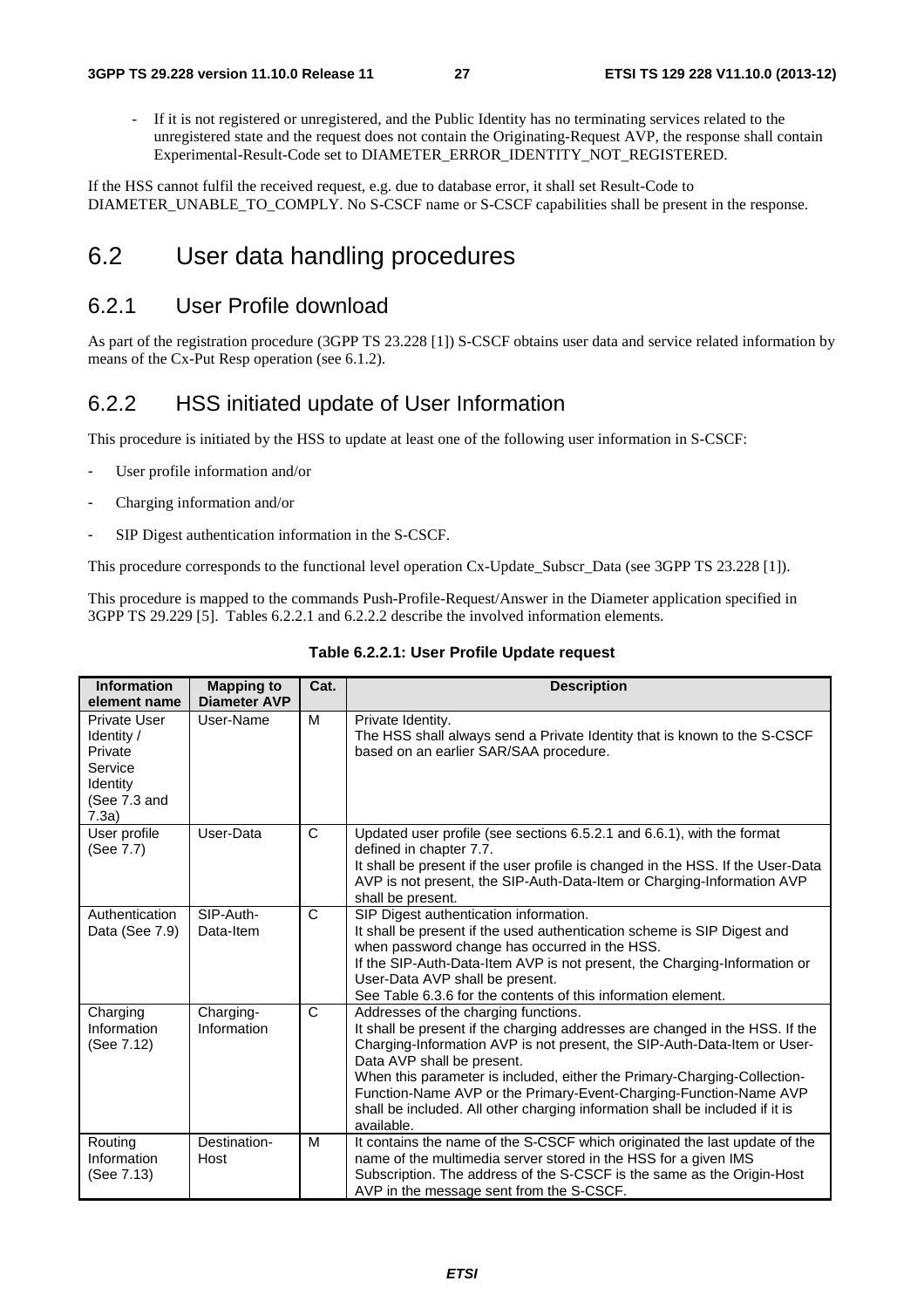| <b>Information</b><br>element name | <b>Mapping to</b><br><b>Diameter AVP</b> | Cat. | <b>Description</b>                                                                                                                                                                                                                                                                                                                                                                         |
|------------------------------------|------------------------------------------|------|--------------------------------------------------------------------------------------------------------------------------------------------------------------------------------------------------------------------------------------------------------------------------------------------------------------------------------------------------------------------------------------------|
| Result<br>(See 7.6)                | Result-Code /<br>Experimental-<br>Result | M    | This information element indicates the result of the update of User Profile in<br>the S-CSCF.<br>Result-Code AVP shall be used for errors defined in the Diameter Base<br>Protocol.<br>Experimental-Result AVP shall be used for Cx/Dx errors. This is a grouped<br>AVP which contains the 3GPP Vendor ID in the Vendor-Id AVP, and the<br>error code in the Experimental-Result-Code AVP. |

**Table 6.2.2.2: User Profile Update response** 

#### 6.2.2.1 Detailed behaviour

The HSS shall make use of this procedure to update the relevant user information to the S-CSCF. See chapters 6.5.2.1 and 6.6.1 for the rules of user profile updating. See chapter 6.5.2.3 for the rules of Charging Information update. See chapter 6.5.2.4 for the rules of SIP Digest Authentication Data update.

If there are multiple registered Private User Identities associated to the Public User Identity in the HSS, the HSS shall send only single request and select arbitrarily one of the Private User Identities and put it into the request. For updates of the profile of a Wildcarded Public Identity, the HSS shall send only one single request. That request shall contain the Wildcarded Public Identity.

The SIP-Auth-Data-Item AVP and/or Charging-Information AVP and/or the User-Data AVP shall be present in the request.

If the User-Data AVP is present in the request, the S-CSCF shall overwrite, for the Public Identities indicated in the User profile included in the request, current information with the information received from the HSS, except in the error situations detailed in table 6.2.2.1.1.

If the Charging-Information AVP is present in the request, the S-CSCF shall replace the existing charging information with the information received from the HSS.

The SIP-Auth-Data-Item AVP shall be present if the command is sent in order to update SIP Digest authentication information due to a password change.

If the S-CSCF receives data that it can not recognise, unsupported user data in a part of the request where it may not be ignored or more data than it can accept, it shall return the corresponding error code to the HSS as indicated in table 6.2.2.1.1. The S-CSCF shall not overwrite the data that it already has to give service to the IMS Subscription. The HSS shall initiate a network-initiated de-registration procedure towards the S-CSCF with Deregistration-Reason set to SERVER\_CHANGE, which will trigger the assignment of a new S-CSCF.

If the HSS receives DIAMETER\_ERROR\_USER\_UNKNOWN from the S-CSCF in the Push-Profile-Answer, then the HSS shall re-send the request using another arbitrarily selected registered Private Identity (if any). If restoration procedures are not supported, the HSS shall set the unknown Private User Identity's registration status to "not registered"; this will allow the synchronization of the registration status in HSS and S-CSCF.

NOTE: If restoration procedures are supported, restoration procedures will ensure synchronization of the registration status in HSS and S-CSCF, i.e. the S-CSCF can either immediately retrieve the S-CSCF restoration information for the registered Public User Identity (sending SAR with Server Assignment Type set to NO\_ASSIGNMENT), or wait for reception of a SIP request.

Table 6.2.2.1.1 details the valid result codes that the S-CSCF can return in the response.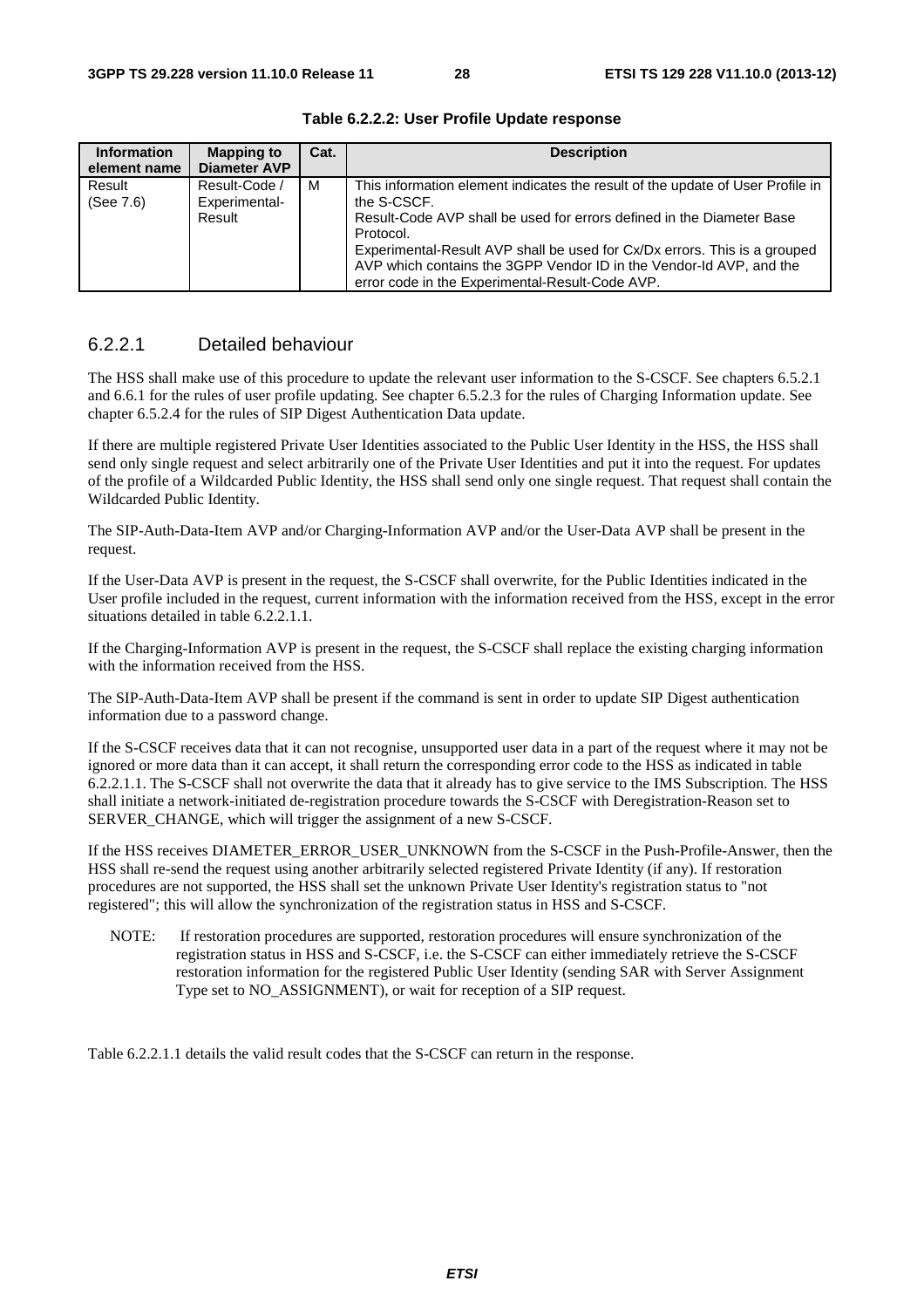| <b>Result-Code AVP value</b>           | <b>Condition</b>                                       |
|----------------------------------------|--------------------------------------------------------|
| DIAMETER_SUCCESS                       | The request succeeded.                                 |
| DIAMETER_ERROR_NOT_SUPPORTED_USER_DATA | The request failed. The S-CSCF informs the HSS that    |
|                                        | the received user information contained information,   |
|                                        | which was not recognised or supported by the S-CSCF    |
|                                        | due to unsupported S-CSCF capabilities.                |
| DIAMETER_ERROR_USER_UNKNOWN            | The request failed because the Private Identity is not |
|                                        | Ifound in S-CSCF.                                      |
| DIAMETER_ERROR_TOO_MUCH_DATA           | The request failed. The S-CSCF informs to the HSS that |
|                                        | it tried to push too much data into the S-CSCF.        |
| DIAMETER_UNABLE_TO_COMPLY              | The request failed.                                    |

**Table 6.2.2.1.1: User information update response valid result codes** 

# 6.3 Authentication procedures

This procedure is used between the S-CSCF and the HSS to exchange information to support the authentication between the end user and the home IMS network. The procedure is invoked by the S-CSCF, corresponds to the combination of the operations Cx-AV-Req and Cx-AV-Req-Resp (see 3GPP TS 33.203 [3]) and is used:

- To retrieve authentication vectors from the HSS.
- To resolve synchronization failures between the sequence numbers in the UE and the HSS for authentication schemes that support this capability (e.g. IMS-AKA).
- To promote the result of the NASS-level authentication to the IMS level.
- To retrieve the IP-address secure binding information for GPRS-IMS-Bundled Authentication (GIBA) from the HSS.

This procedure is mapped to the commands Multimedia-Auth-Request/Answer in the Diameter application specified in 3GPP TS 29.229 [5]. Tables 6.3.1through 6.3.7 detail the involved information elements. Tables 6.3.1, 6.3.2 and 6.3.4 are common to all authentication schemes; Tables 6.3.3 and 6.3.5 are specific to IMS-AKA authentication; Tables 6.3.6 and 6.3.7 are specific to SIP Digest Authentication, when utilized. Table 6.3.8 is specific to NASS Bundled authentication, when utilized. Table 6.3.9 is specific to GPRS-IMS-Bundled Authentication (GIBA), when utilized.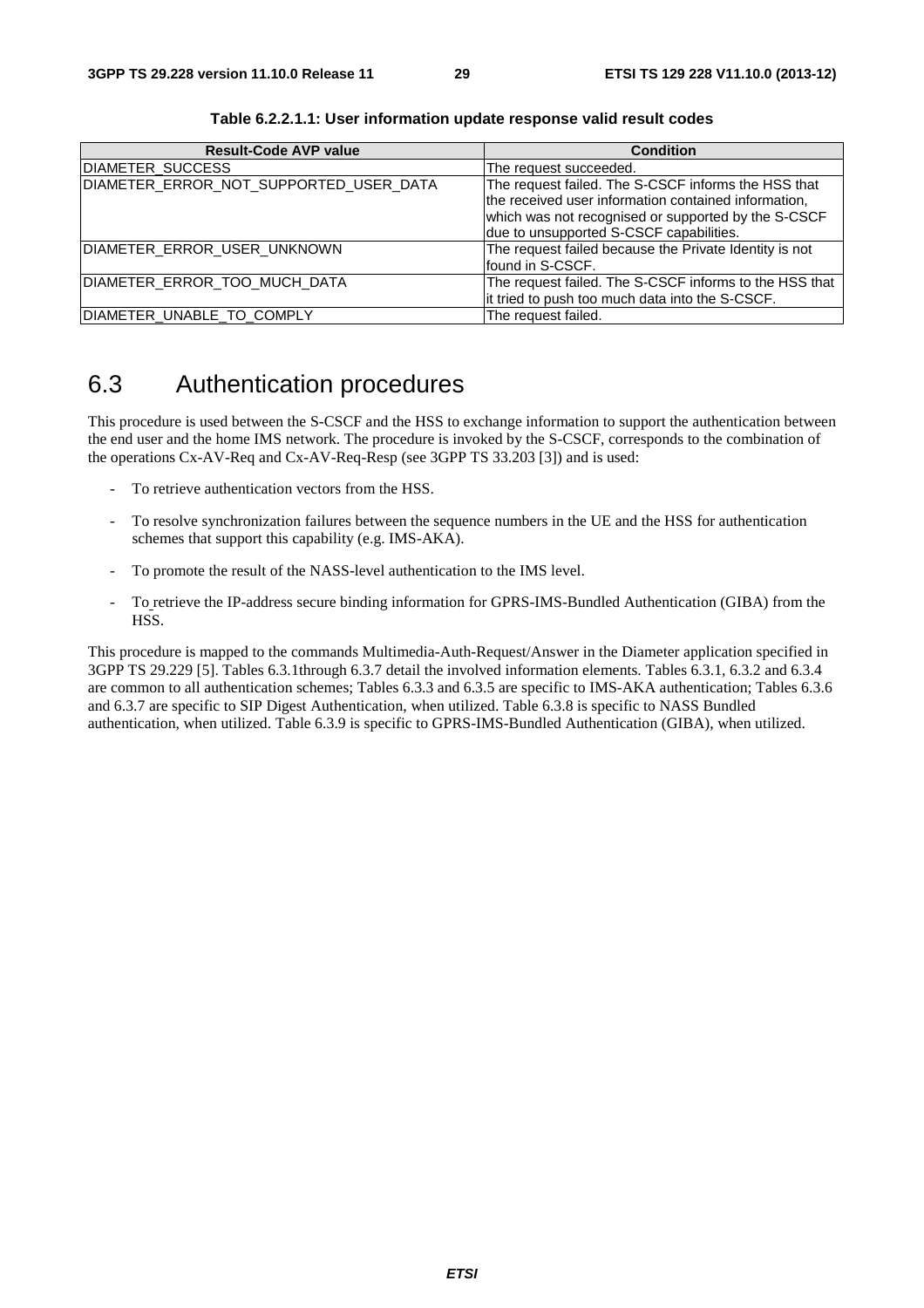| <b>Information</b><br>element name                            | <b>Mapping to</b><br><b>Diameter AVP</b> | Cat.         | <b>Description</b>                                                                                                                                                                                                                                                                                                                                                                                                                                                                                                                                                                                                                                       |
|---------------------------------------------------------------|------------------------------------------|--------------|----------------------------------------------------------------------------------------------------------------------------------------------------------------------------------------------------------------------------------------------------------------------------------------------------------------------------------------------------------------------------------------------------------------------------------------------------------------------------------------------------------------------------------------------------------------------------------------------------------------------------------------------------------|
| <b>Public User</b><br><b>Identity</b><br>(See 7.2)            | Public-Identity                          | м            | This information element contains the Distinct Public User Identity of the<br>user                                                                                                                                                                                                                                                                                                                                                                                                                                                                                                                                                                       |
| Private User<br>Identity<br>(See 7.3)                         | User-Name                                | M            | This information element contains the Private User Identity                                                                                                                                                                                                                                                                                                                                                                                                                                                                                                                                                                                              |
| <b>Number</b><br>Authentication<br><b>Items</b><br>(See 7.10) | SIP-Number-<br>Auth-Items                | M            | This information element indicates the number of authentication vectors<br>requested. Certain authentication schemes do not support more than one<br>set of authentication vectors (e.g. SIP Digest, GIBA).                                                                                                                                                                                                                                                                                                                                                                                                                                              |
| Authentication<br>Data<br>(See 7.9)                           | SIP-Auth-<br>Data-Item                   | M            | See Tables 6.3.2 and 6.3.3 for the contents of this information element.<br>The content shown in table 6.3.2 shall be used for a normal authentication<br>request; the content shown in table 6.3.3 shall only be used for an IMS-<br>AKA authentication request after synchronization failure.                                                                                                                                                                                                                                                                                                                                                          |
| S-CSCF Name<br>(See 7.4)                                      | Server-Name                              | M            | This information element contains the name (SIP URL) of the S-CSCF.                                                                                                                                                                                                                                                                                                                                                                                                                                                                                                                                                                                      |
| Routing<br>Information<br>(See 7.13)                          | Destination-<br>Host                     | $\mathsf{C}$ | If the S-CSCF knows the HSS name this AVP shall be present.<br>This information is available if the MAR belongs to an already existing<br>registration, e.g. in case of the re-registration, where the HSS name is<br>stored in the S-CSCF. The HSS name is obtained from the Origin-Host<br>AVP, which is received from the HSS, e.g. included in the MAA command.<br>This information may not be available if the command is sent in case of the<br>initial registration. In this case the Destination-Host AVP is not present and<br>the command is routed to the next Diameter node, e.g. SLF, based on the<br>Diameter routing table in the client. |

|  |  | Table 6.3.1: Authentication Request |  |  |
|--|--|-------------------------------------|--|--|
|--|--|-------------------------------------|--|--|

#### **Table 6.3.2: Authentication Data content – Request**

| <b>Information</b><br>element name       | <b>Mapping to</b><br><b>Diameter AVP</b> | Cat. | <b>Description</b>                                                                                                                                                                                                                                                                                                                                                                                                                                                                                                    |
|------------------------------------------|------------------------------------------|------|-----------------------------------------------------------------------------------------------------------------------------------------------------------------------------------------------------------------------------------------------------------------------------------------------------------------------------------------------------------------------------------------------------------------------------------------------------------------------------------------------------------------------|
| Authentication<br>Scheme<br>(See 7.9.2)  | SIP-<br>Authentication-<br>Scheme        | м    | This information element indicates the authentication scheme. It shall<br>contain:<br>- "Digest-AKAv1-MD5" if the S-CSCF knows that IMS-AKA is to be used.<br>- "SIP Digest" if the S-CSCF knows that SIP Digest is to be used.<br>- "NASS-Bundled" if the S-CSCF knows that NASS Bundled authentication<br>is to be used.<br>- "Early-IMS-Security" if the S-CSCF knows that GPRS-IMS-Bundled<br>Authentication is to be used.<br>- "Unknown" if the S-CSCF can not know the authentication scheme at this<br>point. |
| Authentication<br>Context<br>(See 7.9.7) | SIP-<br>Authentication-<br>Context       | C    | It shall contain authentication-related information relevant for performing<br>the authentication. When Authentication Scheme contains "Digest-AKAv1-<br>MD5", this AVP is not used and shall be missing.                                                                                                                                                                                                                                                                                                             |

### **Table 6.3.3: Authentication Data content – Request: Synchronization Failure for IMS-AKA**

| <b>Information</b><br>element name          | <b>Mapping to</b><br><b>Diameter AVP</b> | Cat. | <b>Description</b>                                                                                                                                                                                                                                                                                                                                                                                                     |
|---------------------------------------------|------------------------------------------|------|------------------------------------------------------------------------------------------------------------------------------------------------------------------------------------------------------------------------------------------------------------------------------------------------------------------------------------------------------------------------------------------------------------------------|
| Authentication<br>Scheme<br>(See 7.9.2)     | SIP-<br>Authentication-<br>Scheme        | M    | Authentication scheme. It shall contain "Digest-AKAv1-MD5".                                                                                                                                                                                                                                                                                                                                                            |
| Authorization<br>Information<br>(See 7.9.4) | SIP-<br>Authorization                    | м    | It shall contain the concatenation of RAND, as sent to the terminal, and<br>AUTS, as received from the terminal. RAND and AUTS shall both be binary<br>encoded. See 3GPP TS 33.203 [3] for further details about RAND and<br>AUTS. The Authorization Information has a fixed length of 30 octets; the 16<br>most significant octets shall contain the RAND, the 14 least significant<br>octets shall contain the AUTS. |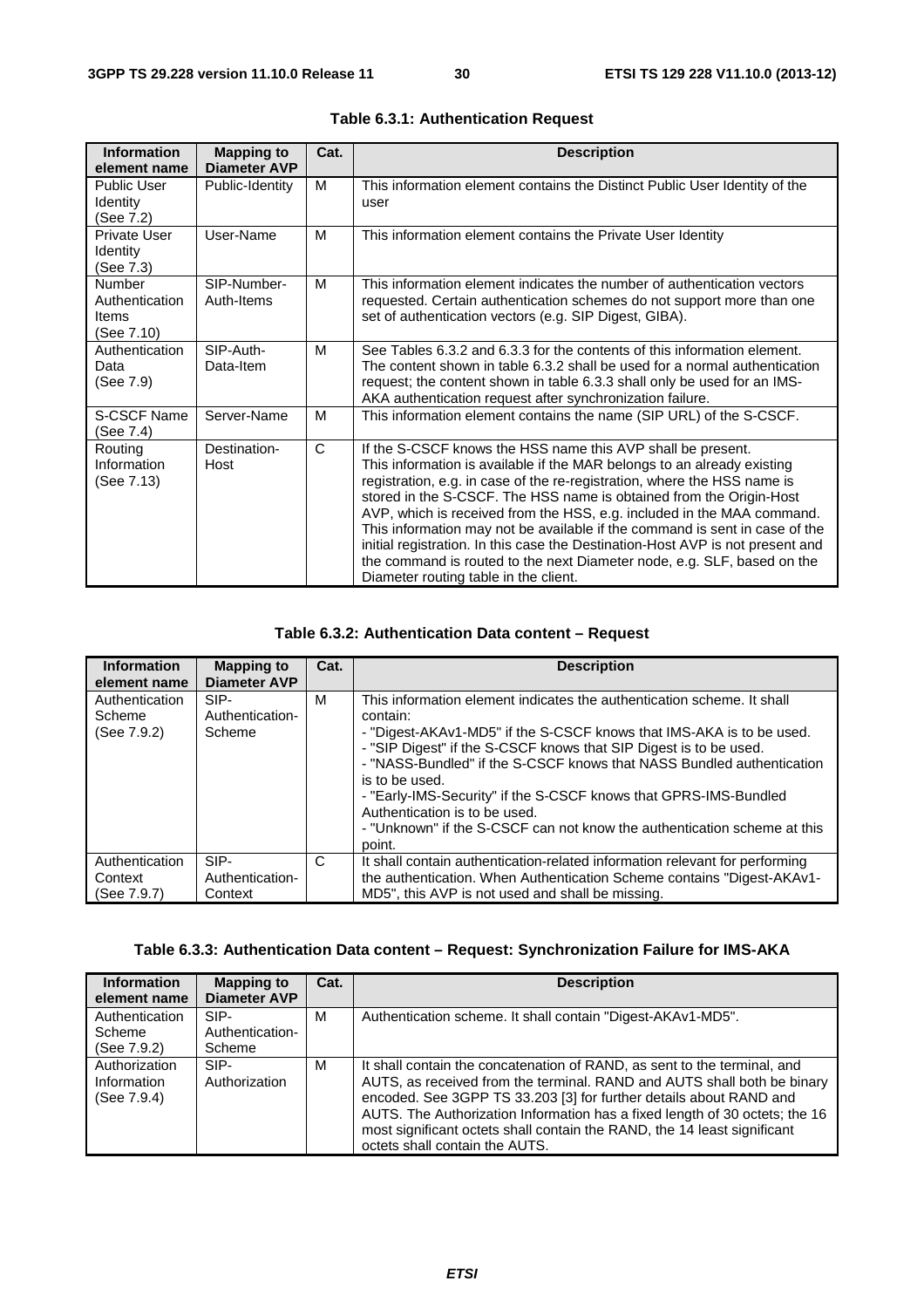| <b>Information</b><br>element name                     | <b>Mapping to</b><br><b>Diameter AVP</b> | Cat.         | <b>Description</b>                                                                                                                                                                                                                                                                                                                                                                                                                                        |
|--------------------------------------------------------|------------------------------------------|--------------|-----------------------------------------------------------------------------------------------------------------------------------------------------------------------------------------------------------------------------------------------------------------------------------------------------------------------------------------------------------------------------------------------------------------------------------------------------------|
| User Identity<br>(See $7.2$ )                          | <b>Public-</b><br><b>Identity</b>        | C            | Public User Identity. It shall be present when the result is<br>DIAMETER SUCCESS.                                                                                                                                                                                                                                                                                                                                                                         |
| Private User<br><b>Identity</b><br>(See $7.3$ )        | <b>User-Name</b>                         | $\mathsf{C}$ | Private User Identity. It shall be present when the result is<br>DIAMETER SUCCESS.                                                                                                                                                                                                                                                                                                                                                                        |
| <b>Number</b><br>Authentication<br>Items<br>(See 7.10) | <b>SIP-Number-</b><br><b>Auth-Items</b>  | $\mathsf{C}$ | This AVP indicates the number of authentication vectors delivered in the<br>Authentication Data information element. It shall be present when the result<br>is DIAMETER_SUCCESS. For SIP Digest, NASS Bundled authentication<br>and GIBA this AVP shall be set to a value of 1.                                                                                                                                                                           |
| Authentication<br>Data<br>(See 7.9)                    | SIP-Auth-<br>Data-Item                   | C            | If the SIP-Number-Auth-Items AVP is equal to zero or it is not present, then<br>this AVP shall not be present.<br>See Table 6.3.5 for the contents of this information element for IMS-AKA.<br>See Table 6.3.6 for the contents of this information element for SIP Digest.<br>See Table 6.3.8 for the contents of this information element for NASS<br>Bundled authentication.<br>See Table 6.3.9 for the contents of this information element for GIBA. |
| Result<br>(See 7.6)                                    | Result-Code /<br>Experimental-<br>Result | M            | Result of the operation.<br>Result-Code AVP shall be used for errors defined in the Diameter Base<br>Protocol.<br>Experimental-Result AVP shall be used for Cx/Dx errors. This is a grouped<br>AVP which contains the 3GPP Vendor ID in the Vendor-Id AVP, and the<br>error code in the Experimental-Result-Code AVP.                                                                                                                                     |

**Table 6.3.4: Authentication Request Response** 

### **Table 6.3.5: Authentication Data content – Response for IMS-AKA**

| <b>Information</b><br>element name           | <b>Mapping to</b><br><b>Diameter AVP</b> | Cat.     | <b>Description</b>                                                                                                                                                                                                                                                                                                                                                                                                 |
|----------------------------------------------|------------------------------------------|----------|--------------------------------------------------------------------------------------------------------------------------------------------------------------------------------------------------------------------------------------------------------------------------------------------------------------------------------------------------------------------------------------------------------------------|
| Item Number<br>(See 7.9.1)                   | SIP-Item-<br><b>Number</b>               | C        | This information element shall be present in a SIP-Auth-Data-Item grouped<br>AVP in circumstances where there are multiple occurrences of SIP-Auth-<br>Data-Item AVPs, and the order in which they should be processed is<br>significant. In this scenario, SIP-Auth-Data-Item AVPs with a low SIP-Item-<br>Number value should be processed before SIP-Auth-Data-Items AVPs with<br>a high SIP-Item-Number value. |
| Authentication<br>Scheme<br>(See 7.9.2)      | SIP-<br>Authentication-<br>Scheme        | M        | Authentication scheme. It shall contain "Digest-AKAv1-MD5".                                                                                                                                                                                                                                                                                                                                                        |
| Authentication<br>Information<br>(See 7.9.3) | SIP-<br>Authenticate                     | м        | It shall contain, binary encoded, the concatenation of the authentication<br>challenge RAND and the token AUTN. See 3GPP TS 33.203 [3] for further<br>details about RAND and AUTN. The Authentication Information has a fixed<br>length of 32 octets; the 16 most significant octets shall contain the RAND,<br>the 16 least significant octets shall contain the AUTN.                                            |
| Authorization<br>Information<br>(See 7.9.4)  | SIP-<br>Authorization                    | м        | It shall contain, binary encoded, the expected response XRES. See 3GPP<br>TS 33.203 [3] for further details about XRES.                                                                                                                                                                                                                                                                                            |
| Confidentiality<br>Key<br>(See 7.9.5)        | Confidentiality-<br>Key                  | $\Omega$ | This information element, if present, shall contain the confidentiality key. It<br>shall be binary encoded.                                                                                                                                                                                                                                                                                                        |
| Integrity Key<br>(See 7.9.6)                 | Integrity-Key                            | м        | This information element shall contain the integrity key. It shall be binary<br>encoded.                                                                                                                                                                                                                                                                                                                           |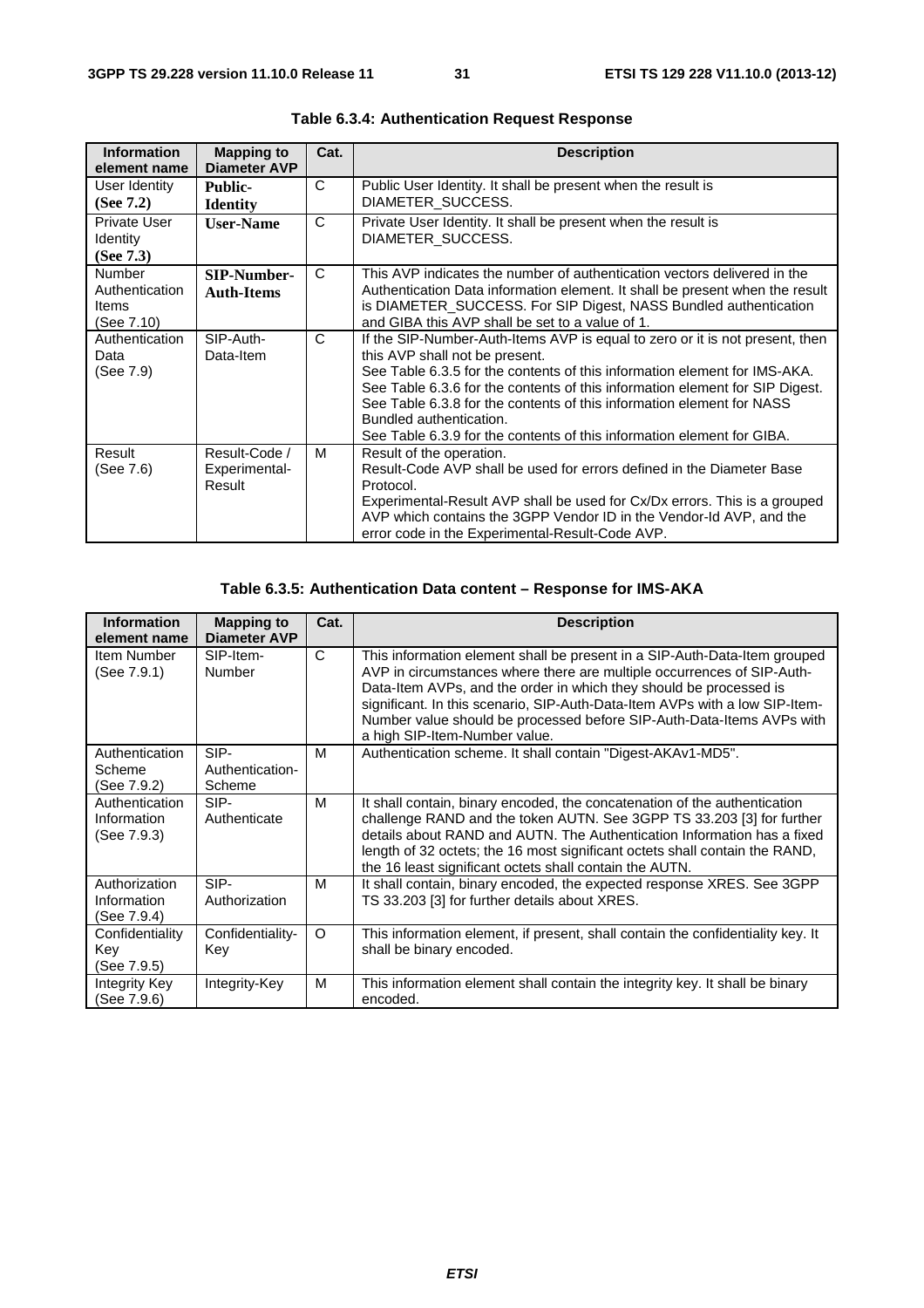| <b>Information</b> | <b>Mapping to</b><br><b>Diameter AVP</b> | Cat. | <b>Description</b>                                                     |
|--------------------|------------------------------------------|------|------------------------------------------------------------------------|
| element name       |                                          |      |                                                                        |
| Authentication     | SIP-                                     | м    | This information element indicates the authentication scheme. It shall |
| Scheme             | Authentication-                          |      | contain "SIP Digest".                                                  |
| (See 7.9.2)        | Scheme                                   |      |                                                                        |
| Digest             | SIP-Digest-                              | M    | See Table 6.3.7 for contents of this information element.              |
| Authenticate       | Authenticate                             |      |                                                                        |
| (See 7.9.8)        |                                          |      |                                                                        |

**Table 6.3.6: Authentication Data content – Response for SIP Digest** 

#### **Table 6.3.7: Digest Authenticate content – Response for SIP Digest**

| <b>Information</b><br>element name   | <b>Mapping to</b><br><b>Diameter AVP</b> | Cat.    | <b>Description</b>                                                                                                                                                                                                           |
|--------------------------------------|------------------------------------------|---------|------------------------------------------------------------------------------------------------------------------------------------------------------------------------------------------------------------------------------|
| Digest Realm<br>(See 7.9.8.1)        | Digest-Realm                             | м       | This information element corresponds to the realm parameter as defined in<br><b>IETF RFC 2617 [16].</b>                                                                                                                      |
| Digest<br>Algorithm<br>(See 7.9.8.3) | Digest-<br>Algorithm                     | $\circ$ | This information element contains the algorithm as defined in IETF RFC<br>2617 [16].<br>If this information element is not present, then "MD5" is assumed.<br>If this information element is present it shall contain "MD5". |
| Digest QoP<br>(See 7.9.8.4)          | Digest-QoP                               | м       | This information element contains the gop as defined in IETF RFC 2617<br>[16]. This information element shall be set to a value of "auth" by the HSS.                                                                        |
| Digest HA1<br>(See 7.9.8.5)          | Digest-HA1                               | м       | This information element contains the H(A1) as defined in IETF RFC 2617<br>[16].                                                                                                                                             |

#### **Table 6.3.8: Authentication Data content – Response for NASS-Bundled Authentication**

| <b>Information</b><br>element name      | <b>Mapping to</b><br><b>Diameter AVP</b> | Cat. | <b>Description</b>                                                                                                                            |
|-----------------------------------------|------------------------------------------|------|-----------------------------------------------------------------------------------------------------------------------------------------------|
| Authentication<br>Scheme<br>(See 7.9.2) | SIP-<br>Authentication-<br>Scheme        | м    | Authentication scheme. It shall contain "NASS-Bundled".                                                                                       |
| Line Identifier<br>(See 7.9.9)          | Line-Identifier                          | M    | This information element contains fixed broadband access line identifier<br>associated to the user. This information element can be repeated. |

#### **Table 6.3.9: Authentication Data content – Response for GPRS-IMS-Bundled Authentication**

| <b>Information</b><br>element name      | <b>Mapping to</b><br><b>Diameter AVP</b> | Cat. | <b>Description</b>                                                                                                                                                                                                     |
|-----------------------------------------|------------------------------------------|------|------------------------------------------------------------------------------------------------------------------------------------------------------------------------------------------------------------------------|
| Authentication<br>Scheme<br>(See 7.9.2) | SIP-<br>Authentication-<br>Scheme        | м    | Authentication scheme. For GPRS-IMS-Bundled Authentication it shall<br>contain "Early-IMS-Security"                                                                                                                    |
| User IPv4<br>Address                    | Framed-IP-<br>Address                    | C    | If the IP Address of the User is an IPv4 address, this AVP shall be<br>included.<br>For a description of the AVP see IETF RFC 4005 [21].                                                                               |
| User IP <sub>v6</sub><br>Prefix         | Framed-IPv6-<br>Prefix                   | C    | If the IP Address of the User is an IPv6 address, this AVP shall be<br>included.<br>For a description of the AVP see IETF RFC 4005 [21].                                                                               |
| Framed<br>Interface Id                  | Framed-<br>Interface-Id                  | C    | If and only if the IP Address of the User is an IPv6 address and the<br>Framed-IPv6-Prefix AVP alone is not unique for the user this AVP shall be<br>included.<br>For a description of the AVP see IETF RFC 4005 [21]. |

### 6.3.1 Detailed behaviour

The HSS shall, in the following order (in case of an error in any of the steps the HSS shall stop processing and return the corresponding error code, see 3GPP TS 29.229 [5]):

- 1. Check that the Private User Identity and the Public User Identity exist in the HSS. If not Experimental-Result-Code shall be set to DIAMETER\_ERROR\_USER\_UNKNOWN.
- 2. Check that the Public User Identity matches a distinct Public User Identity in the HSS. If it doesn't, the Experimental-Result-Code shall be set to DIAMETER\_ERROR\_USER\_UNKNOWN.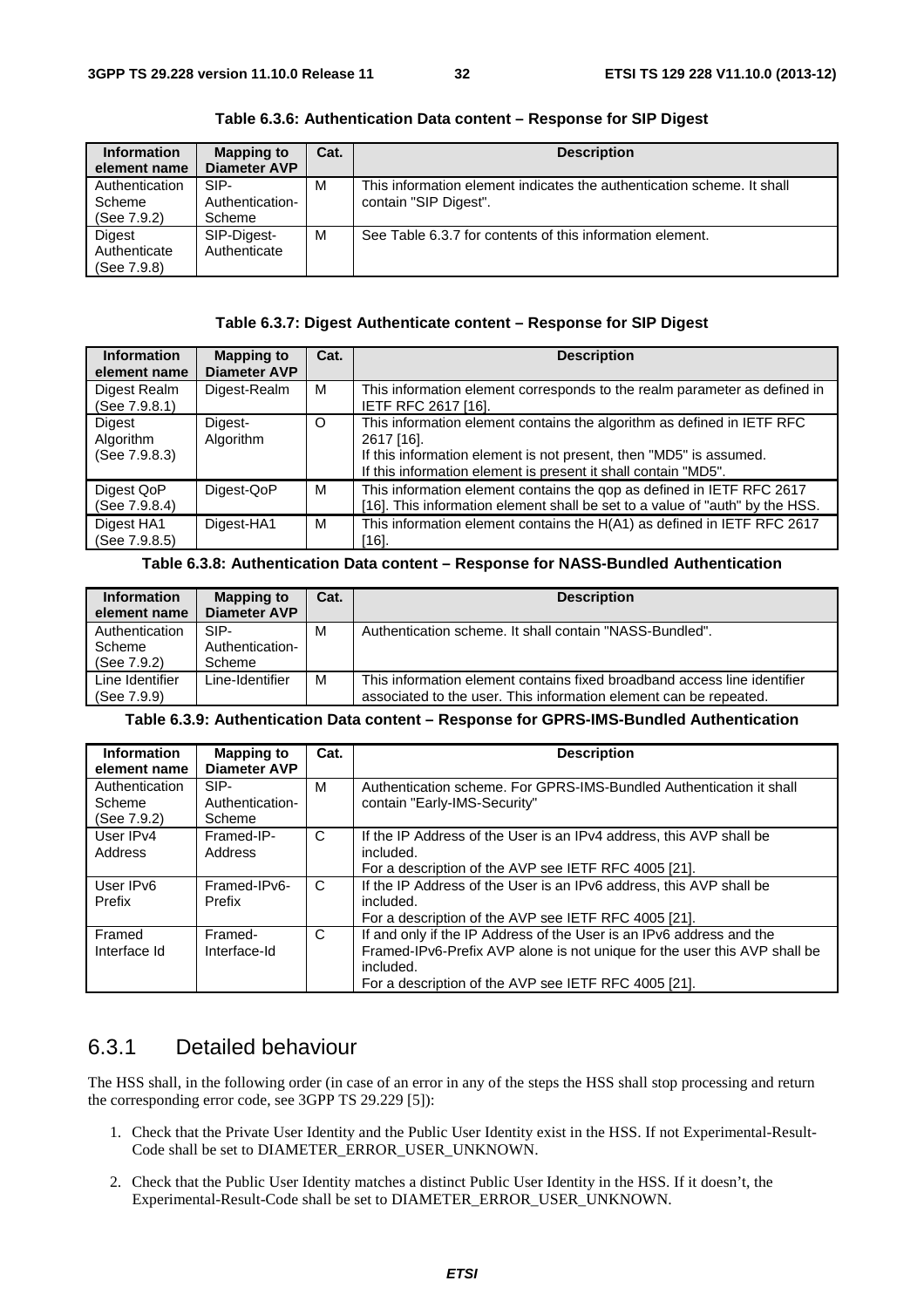- 3. Check whether the Private and Public User Identities in the request are associated in the HSS. If not Experimental-Result-Code shall be set to DIAMETER\_ERROR\_IDENTITIES\_DONT\_MATCH.
- 4. Check the authentication scheme indicated in the request, and
	- if it is "Unknown", check the authentication scheme stored in HSS. If it is neither NASS-Bundled authentication nor SIP Digest authentication, Experimental-Result-Code shall be set to DIAMETER\_ERROR\_AUTH\_SCHEME\_NOT\_SUPPORTED.
	- if not, check that the authentication scheme indicated in the request is supported. If not Experimental-Result-Code shall be set to DIAMETER\_ERROR\_AUTH\_SCHEME\_NOT\_SUPPORTED.

 This step is only applicable for IMS-AKA authentication. If the request indicates there is a synchronization failure, the HSS shall compare the S-CSCF name received in the request to the S-CSCF name stored in the HSS:

- If they are identical the HSS shall process AUTS as described in 3GPP TS 33.203 [3] and return the requested authentication information. The Result-Code shall be set to DIAMETER\_SUCCESS.
- 5. Check the registration status of the Public User Identity received in the request:
	- If it is registered, the HSS shall compare the S-CSCF name received in the request to the S-CSCF name stored in the HSS:
		- If they are different, the HSS shall overwrite the S-CSCF name. If IMS restoration procedures are supported and the S-CSCF reassignment pending flag is set, the HSS shall reset the flag and keep the S-CSCF restoration information associated with the Public User Identity. The HSS shall download SIP-Auth-Data-Item stored up to a maximum specified in SIP-Number-Auth-Items received in the command Multimedia-Auth-Request. If authentication scheme is neither NASS-Bundled nor GIBA, the HSS shall set the Public User Identity's authentication pending flag which is specific to the Private User Identity received in the request. The Result-Code shall be set to DIAMETER\_SUCCESS.
		- If they are identical, the HSS shall download SIP-Auth-Data-Item stored up to a maximum specified in SIP-Number-Auth-Items received in the command Multimedia-Auth-Request. The Result-Code shall be set to DIAMETER\_SUCCESS.
	- If it is unregistered (i.e. registered as a consequence of an originating or terminating request or there is an S-CSCF keeping the user profile stored) or not registered, the HSS shall compare the S-CSCF name received in the request to the S-CSCF name stored in the HSS:
		- If they are different or if there is no S-CSCF name stored in the HSS for any Public User Identity of the IMS subscription, the HSS shall store the S-CSCF name. The HSS shall download SIP-Auth-Data-Item stored up to a maximum specified in SIP-Number-Auth-Items received in the command Multimedia-Auth-Request. If authentication scheme is neither NASS-Bundled nor GIBA, the HSS shall set the Public User Identity's authentication pending flag which is specific to the Private User Identity which was received in the request. The Result-Code shall be set to DIAMETER\_SUCCESS.
		- If they are identical, the HSS shall download SIP-Auth-Data-Item stored up to a maximum specified in SIP-Number-Auth-Items received in the command Multimedia-Auth-Request. If authentication scheme is neither NASS-Bundled nor GIBA, the HSS shall set the Public User Identity's authentication pending flag which is specific to the Private User Identity that was received in the request. The Result-Code shall be set to DIAMETER\_SUCCESS.

Exceptions to the cases specified here shall be treated by HSS as error situations, the Result-Code shall be set to DIAMETER\_UNABLE\_TO\_COMPLY. No authentication information shall be returned.

# 6.4 User identity to HSS resolution

The User identity to HSS resolution mechanism enables the I-CSCF and the S-CSCF to find the identity of the HSS, that holds the subscriber data for a given Public Identity when multiple and separately addressable HSSs have been deployed by the network operator. The resolution mechanism is not required in networks that utilise a single HSS. An example for a single HSS solution is server farm architecture.

The resolution mechanism described in 3GPP TS 23.228 [1] shall use a Subscription Locator Function (SLF) or a Diameter Proxy Agent.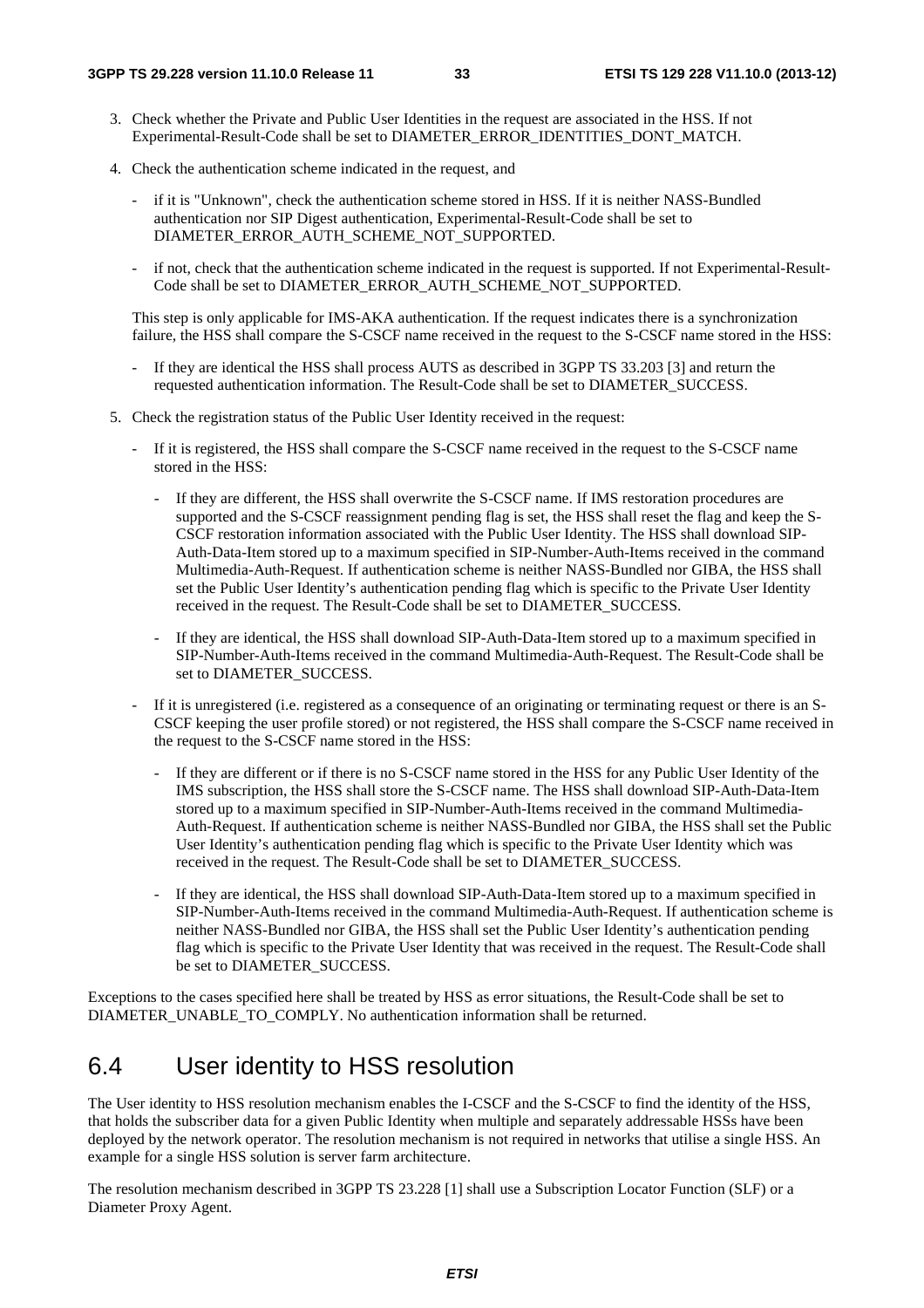The I-CSCF and the S-CSCF accesses the SLF via the Dx interface. The Dx interface shall always be used in conjunction with the Cx interface. The Dx interface shall be based on Diameter. The SLF functionality shall use the routing mechanism provided by an enhanced Diameter redirect agent.

The SLF or the Diameter Proxy Agent shall be able to determine the HSS identity.

To get the HSS identity the I-CSCF and the S-CSCF shall send the Cx request normally destined to the HSS to a preconfigured Diameter address/name.

- If this Cx Request is received by an SLF (acting as a Diameter redirect agent), the SLF shall determine the HSS identity and sends to the I-CSCF or S-CSCF a notification of redirection towards the HSS identity, in response to the Cx request. Multiple HSS identities may be included in the response, as specified in IETF RFC 3588 [9]. In such a case, the I-CSCF or the S-CSCF shall send the Cx Request to the first HSS identity in the ordered list received in the Cx Response from the SLF. If the I-CSCF or S-CSCF does not receive a successful response to the Cx Request, the I-CSCF or S-CSCF shall send a Cx Request to the next HSS identity in the ordered list. This procedure shall be repeated until a successful response from an HSS is received.
- If this Cx Request is received by the Diameter Proxy Agent, the Diameter Proxy Agent shall determine the HSS identity and shall forward the Cx request directly to the HSS. The I-CSCF and S-CSCF shall determine the HSS identity from the response to the Cx request received from the HSS.

While the I-CSCF is stateless, the S-CSCF shall store the HSS identity/name/Realm, as specified in 3GPP TS 23.228 [1] and shall use it in further Cx requests associated to the same IMS Public Identity.

In networks where the use of the user identity to HSS resolution mechanism is required, each I-CSCF and S-CSCF shall be configured with the address/name of the SLF or the Diameter Proxy Agent to enable use of these resolution mechanisms.

# 6.5 Implicit registration

Implicit registration is the mechanism by which a user is allowed to register simultaneously more than one of his/her Public User Identities. The HSS knows the identities that are to be implicitly registered when it receives the indication of the registration of an individual identity.

What follows is an extension of the affected basic procedures.

### 6.5.1 S-CSCF initiated procedures

The result of the S-CSCF initiated procedures affects all the Public User Identities that are configured in the HSS to be in the same implicitly registered Public User Identity set with the targeted individual Public User Identity. Where the S-CSCF initiated procedure affects the Registration state of the targeted Public User Identity, the Registration states of the Public User Identities in the associated implicitly registered Public User Identity set are affected in the same way.

#### 6.5.1.1 Registration

The notification of a registration of a Public User Identity implies the registration of the corresponding implicitly registered Public User Identity set. The user information downloaded in the response contains the Public User Identities of the implicitly registered Public User Identity set with the associated service profiles. This allows the S-CSCF to know which Public User Identities belong to the implicitly registered Public User Identity set. The S-CSCF shall take from the set of implicitly registered Public User Identities the first identity which is not barred, and use this as the default Public User Identity. The default Public User Identity shall be a distinct Public User Identity.

#### 6.5.1.2 De-registration

The de-registration of a Public User Identity implies the de-registration of the corresponding implicitly registered Public User Identity set, both in the HSS and in the S-CSCF. The S-CSCF shall include in the request a single Public User Identity to deregister all the Public User Identities that belong to the corresponding implicitly registered Public User Identity set.

The de-registration of a Private User Identity implies the de-registration of all the corresponding Public User Identities, both in the HSS and in the S-CSCF.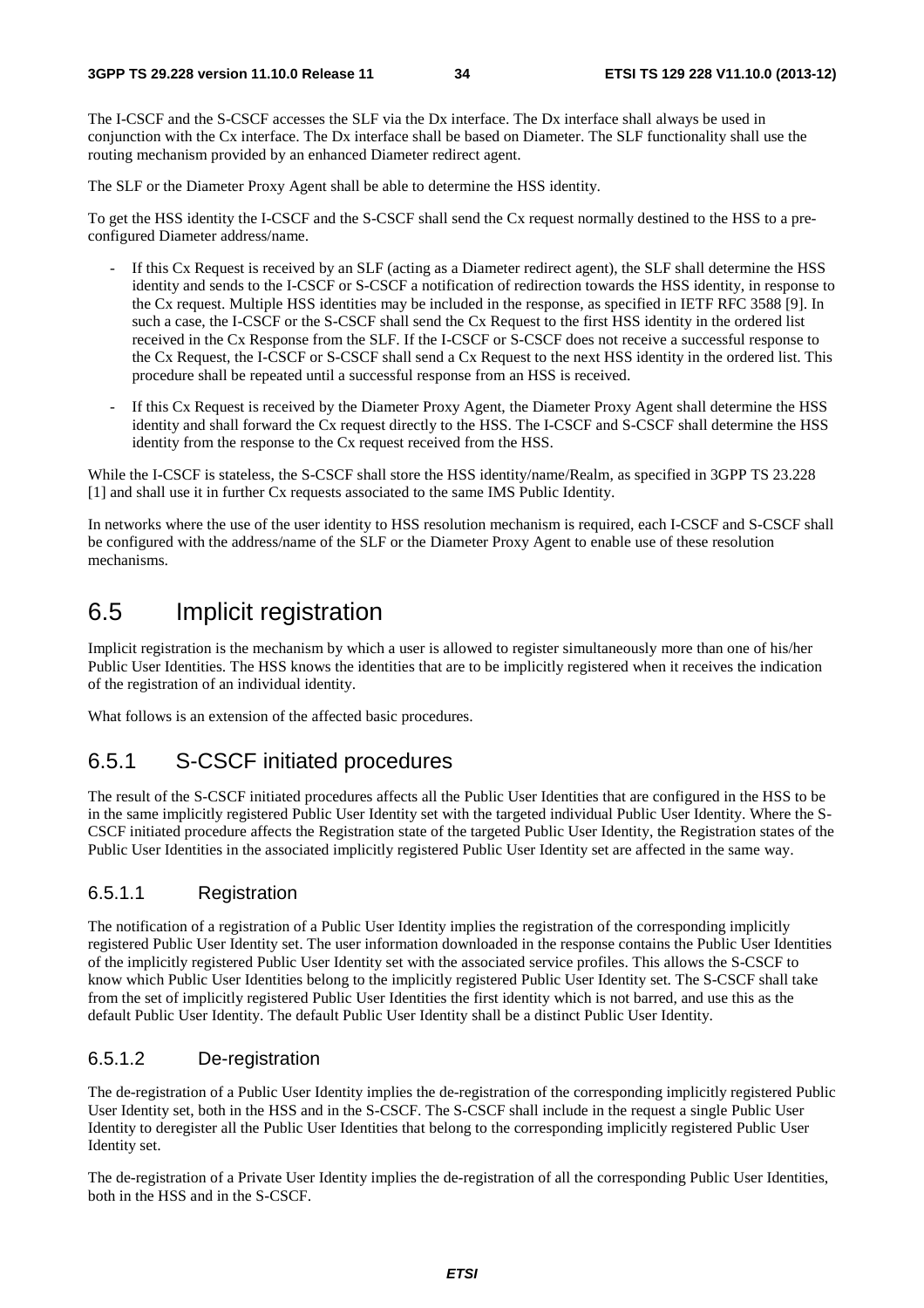#### 6.5.1.3 Authentication

Setting the authentication pending flag for a Public User Identity implies setting the authentication pending flag for each corresponding implicitly registered Public User Identity in the HSS.

#### 6.5.1.4 Downloading the user profile

If the S-CSCF requests to download a user profile from HSS, the user profile in the response shall contain the Public User Identities of the corresponding implicitly registered Public User Identity set with the associated service profiles.

#### 6.5.1.5 Initiation of a session to a non-registered user

The change of a Public User Identity to the Unregistered state due to the initiation of a session from/to a Public Identity that was in Not Registered state and the opposite change from Unregistered state to Not Registered state implies the same change for all the Public User Identities in the same Implicit Registration Set.

## 6.5.2 HSS initiated procedures

#### 6.5.2.1 Update of User Profile

A request sent by the HSS to update the user profile shall include only the Public User Identities of the implicitly registered Public User Identity set, with the associated service profiles (even if not updated). If other Public User Identities not associated with the implicitly registered Public User Identity set are affected, they shall be downloaded in separate commands.

This procedure shall be used by the HSS to add a newly provisioned or Not Registered Public User Identity or Identities to an existing implicitly registered Public User Identity set that is in the state Registered or Unregistered. The added Public User Identity gets the registration state of the set it is added to.

The HSS shall use this procedure if a Public User Identity or Identities are removed from the implicitly registered Public User Identity set that is in a state Registered or Unregistered. In practise, this is done by sending a PPR for the set without the removed identities. The S-CSCF shall remove all information stored in the S-CSCF for the removed identities.

The HSS shall not use this procedure if there is no Public User Identities left in the implicitly registered Public User Identity set after the removal. In that case HSS shall use the RTR command instead.

The HSS shall not use this procedure to change the default Public User Identity of the implicitly registered Public User Identity set that is in a state Registered. In that case the HSS shall use the RTR command to de-register the Public User Identity set.

Moving of a Public User Identity or Identities from one implicitly registered Public User Identity set to another set shall be done in two steps: First the identity or identities are removed from the "old" set as described above, then the identity or identities are added to the "new" set as described above.

#### 6.5.2.2 De-registration

A request sent by the HSS to de-register any of the identities included in an implicitly registered Public User Identity set shall affect all the Public User Identities of the deregistered set.

The de-registration of a Private User Identity implies the de-registration of all the corresponding Public User Identities, both in the HSS and in the S-CSCF.

#### 6.5.2.3 Update of the Charging information

A request sent by the HSS to update the charging information shall include the Private User Identity for whom the charging information changed.

If corresponding Public Identity is registered or unregistered (i.e. registered as a consequence of an originating or terminating request or there is a S-CSCF keeping the user profile stored) and charging information is changed, the HSS should immediately push this information to the S-CSCF.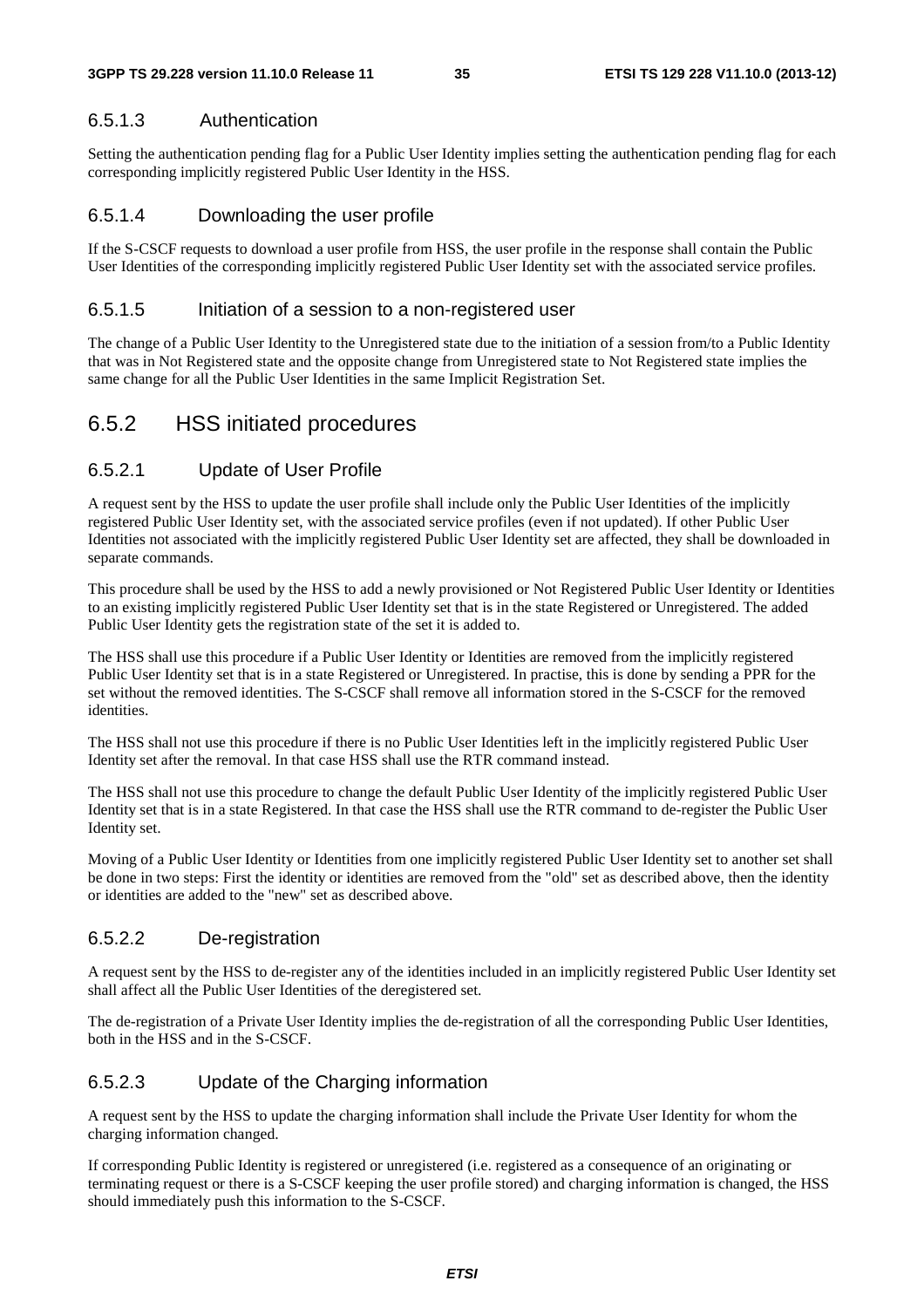#### 6.5.2.4 Update of the SIP Digest Authentication Data

A request sent by the HSS to update the authentication data shall include the Private User Identity for whom the authentication data changed.

If corresponding Public Identity is registered and authentication data is changed, the HSS should immediately push this information to the S-CSCF.

If corresponding Public Identity is either not registered or unregistered (i.e. registered as a consequence of an originating or terminating request or there is a S-CSCF keeping the user profile stored), authentication pending flag is set and authentication data is changed, the HSS should immediately push this information to the S-CSCF.

## 6.6 Download of the Relevant User Profile

The download of the relevant user profile from the HSS to the S-CSCF depends on whether the user profile is already stored in the S-CSCF. If the SiFC feature is supported by the HSS and S-CSCF, the HSS shall download the identifiers of the shared iFC sets. If either the HSS or the S-CSCF does not support the SiFC feature, the HSS shall download the complete iFCs, and SiFC identifiers shall not be downloaded by the HSS. The SiFC feature is defined in 3GPP TS 29.229 [5].

If User-Data-Already-Available is set to USER\_DATA\_NOT\_AVAILABLE the HSS shall download the requested user profile. If the Public User Identity in the request is included in an implicitly registered Public User Identity set, the HSS shall include in the response the service profiles associated with all Public User Identities within the implicitly registered Public User Identity set to which the received Public User Identity belongs.

If User-Data-Already-Available is set to USER\_DATA\_ALREADY\_AVAILABLE, the HSS should not return any user profile data. The HSS may override User-Data-Already-Available set to USER\_DATA\_ALREADY\_AVAILABLE and download the user profile.

#### 6.6.1 HSS initiated update of User Profile

The request to update the user profile in the S-CSCF includes only the Public User Identities of the implicitly registered Public User Identity set with the associated service profiles. See 6.5.2.1.

If the Public Identity is registered or unregistered (i.e. registered as a consequence of an originating or terminating request or there is a S-CSCF keeping the user profile stored) and there are changes in the user profile, the HSS should immediately push the complete user profile to the S-CSCF.

#### 6.6.2 S-CSCF operation

At deregistration of a Public User Identity, the S-CSCF shall store the user information if it sends Server-Assignment-Request command including Server-Assignment-Type AVP set to value

USER\_DEREGISTRATION\_STORE\_SERVER\_NAME or

TIMEOUT\_DEREGISTRATION\_STORE\_SERVER\_NAME and the HSS responds with DIAMETER\_SUCCESS. Otherwise the S-CSCF shall not keep user information.

## 6.7 S-CSCF Assignment

The list of mandatory and optional capabilities received by an I-CSCF from the HSS allows operators to distribute users between S-CSCFs, depending on the different capabilities (e.g. features, role, geographical location) that each S-CSCF may have. Alternatively, an operator has the possibility to steer users to certain S-CSCFs.

The operator shall define (possibly based on the functionality offered by each S-CSCF installed in the network) the exact meaning of the S-CSCF mandatory and optional capabilities available in his network. It is an operator task to allocate a unique value to represent a single capability (e.g. support of "wildcarded PSI") or a set of capabilities (e.g. support of "alias" and "Shared IFC sets" and "wildcarded PSI") and to use these values to identify capabilities that are mandatory and/or optional to support for a given subscription. It is a configuration task for the operator to ensure that the I-CSCF has a correct record of the capabily values received from the HSS for each S-CSCF available in his network. The I-CSCF and the HSS do not need to know the semantic of these values. This semantic is exclusively an operator issue.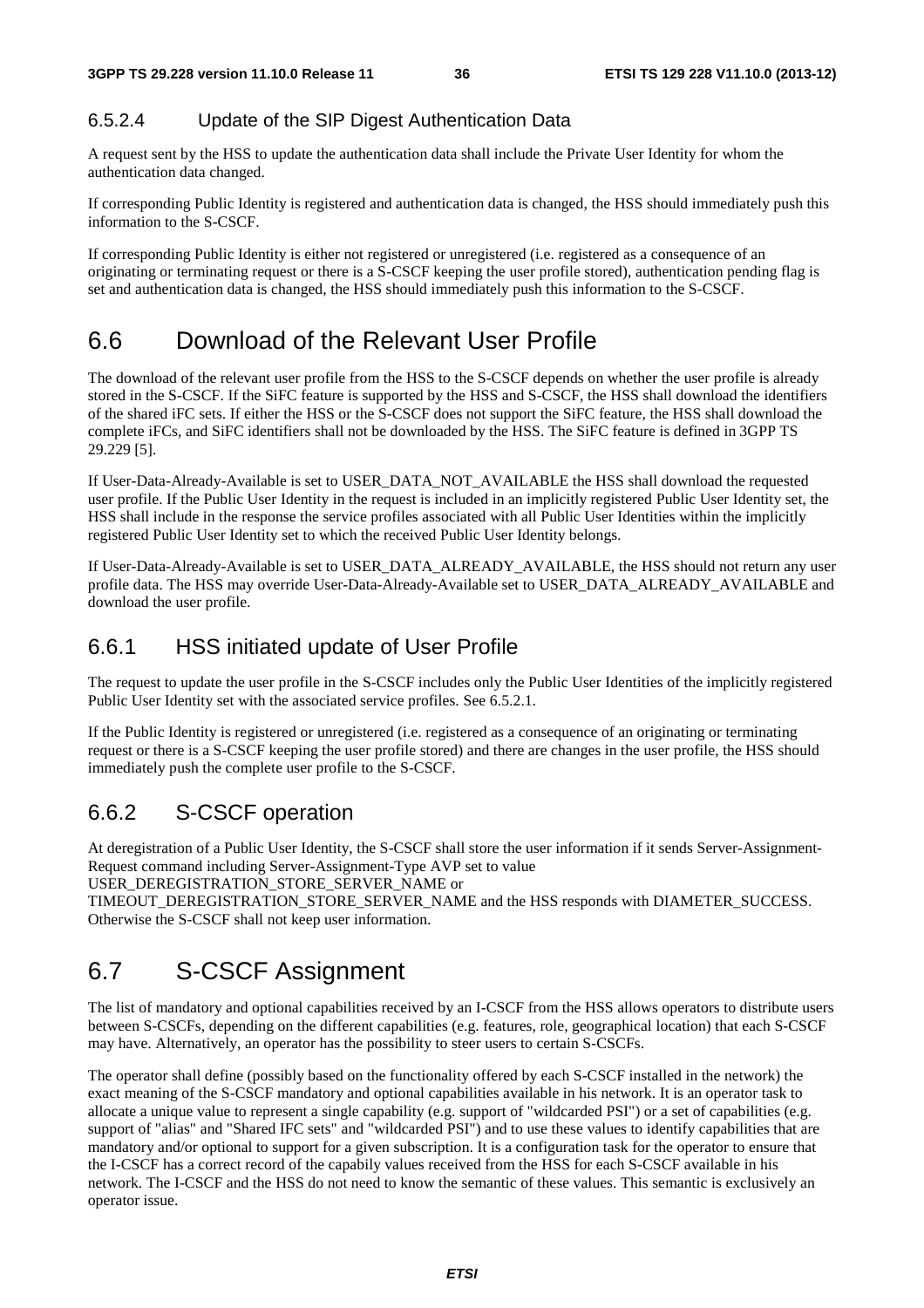As a first choice, the I-CSCF shall select an S-CSCF that has all the mandatory and optional capabilities for the user. Only if that is not possible shall the I-CSCF apply a 'best-fit' algorithm. If more than one S-CSCF is identified that supports all mandatory capabilities the I-CSCF may then consider optional capabilities in selecting a specific S-CSCF. The 'best-fit' algorithm is implementation dependent and out of the scope of this specification.

It is the responsibility of the operator to ensure that there are S-CSCFs which have mandatory capabilities indicated by the HSS for any given user. However, configuration errors may occur. If such errors occur and they prevent the I-CSCF from selecting an S-CSCF which meets the mandatory capabilities indicated by the HSS, the I-CSCF shall inform the operator via the O&M subsystem.

As an alternative to selecting an S-CSCF based on the list of capabilities received from the HSS, it is possible to steer users to certain S-CSCFs. To do this, the operator may include one or more S-CSCF names as part of the capabilities of the user profile. The reason for the selection (e.g. all the users belonging to the same company/group could be in the same S-CSCF to implement a VPN service) and the method of selection are operator issues and out of the scope of this specification. If this alternative is chosen, the HSS shall include Server-Name AVPs in the Server-Capabilities AVP and should not include Mandatory-Capability AVPs or Optional-Capability AVPs in the Server-Capabilities AVP, and the I-CSCF when receiving Server-Name AVPs within the Server-Capabilities AVP shall discard any Mandatory-Capability AVP and any Optional-Capability AVP received within the Server-Capabilities AVP.

The following table is a guideline for operators that records S-CSCF capabilities that need to be supported by an S-CSCF in order to serve a user or a service (identified by a Public User Identity or Public Service Identity), that cannot be served by an S-CSCF which is only compliant to a previous 3GPP release.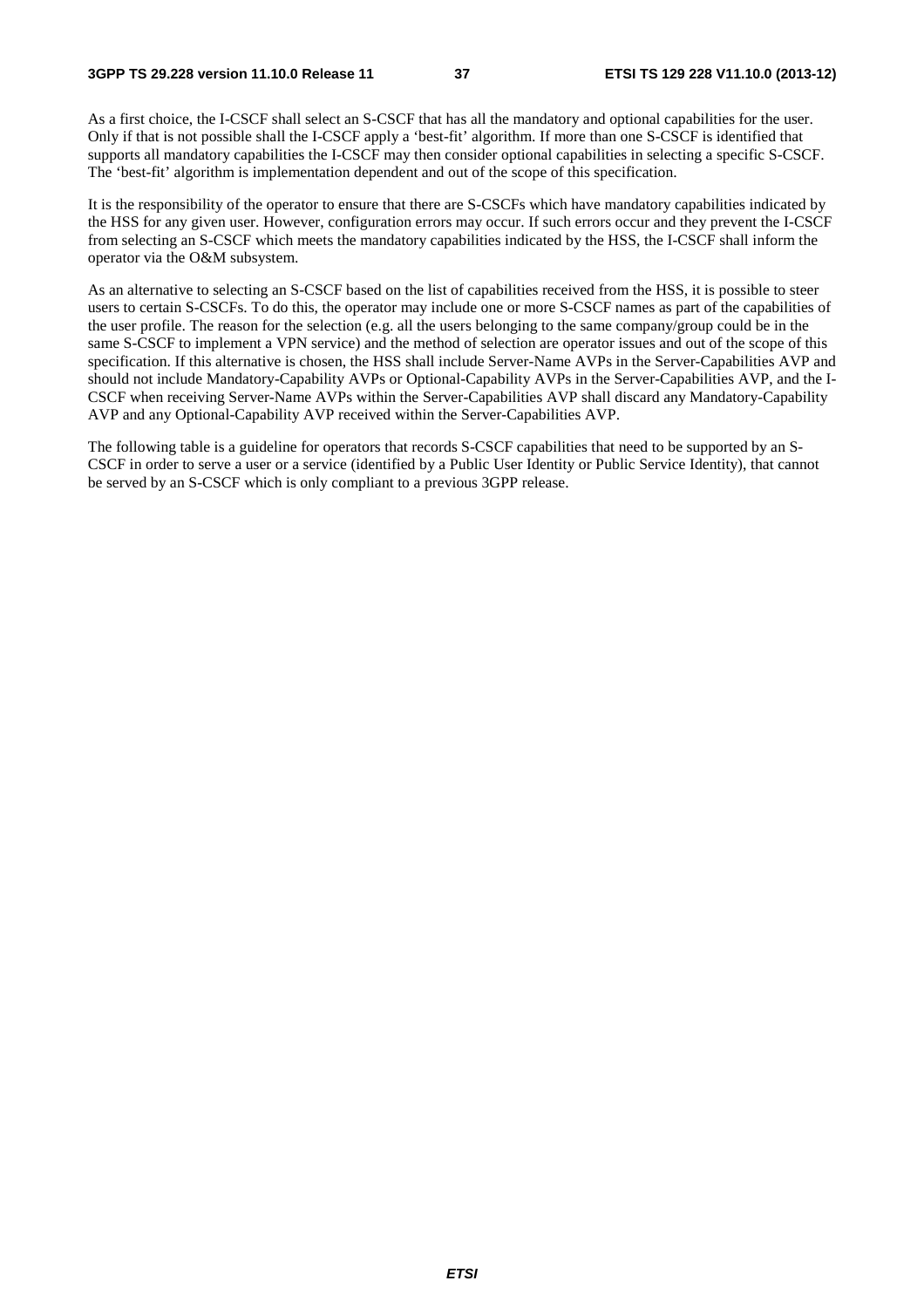| <b>Capability</b>                                                    | <b>Mandatory or</b><br><b>Optional</b><br>(NOTE 1) | <b>Description</b>                                                                                                                                                                                                                                                                                                           |  |  |  |
|----------------------------------------------------------------------|----------------------------------------------------|------------------------------------------------------------------------------------------------------------------------------------------------------------------------------------------------------------------------------------------------------------------------------------------------------------------------------|--|--|--|
| Support of "Wildcarded PSI"                                          | м                                                  | This capability indicates that the assigned S-CSCF shall<br>support the handling of Wildcarded PSIs.                                                                                                                                                                                                                         |  |  |  |
| Support of "OrigUnreg SPT"                                           | M                                                  | This capability indicates that the assigned S-CSCF shall<br>be able to process iFCs with a Session Case<br>"Originating_Unregistered" received from the HSS in the<br>user profile.                                                                                                                                          |  |  |  |
| Support of "OrigCDIV SPT"                                            | M                                                  | This capability indicates that the assigned S-CSCF shall<br>be able to process iFCs with a Session Case<br>"Originating_CDIV" received from the HSS in the user<br>profile.                                                                                                                                                  |  |  |  |
| Support of "Shared iFC sets"                                         | O                                                  | This capability indicates that the assigned S-CSCF may<br>support the "SiFC" feature defined in the 3GPP TS 29.229<br>$[5]$ .                                                                                                                                                                                                |  |  |  |
| Support of "Display Name"                                            | O                                                  | This capability indicates that the assigned S-CSCF may<br>support the handling of "Display Name". The behaviour of<br>the S-CSCF related to this missing data is the same as if<br>the HSS did not send the Display Name.                                                                                                    |  |  |  |
| Support of "Alias"                                                   | O                                                  | This capability indicates that the assigned S-CSCF may<br>support the "AliasInd" feature defined in 3GPP TS 29.229<br>$[5]$ .                                                                                                                                                                                                |  |  |  |
| Support of "SIP Digest Authentication"                               | M                                                  | This capability indicates that the assigned S-CSCF shall<br>support the handling of SIP Digest Authentication.                                                                                                                                                                                                               |  |  |  |
| Support of "NASS Bundled<br>Authentication"                          | M                                                  | This capability indicates that the assigned S-CSCF shall<br>support the handling of NASS Bundled Authentication.                                                                                                                                                                                                             |  |  |  |
| Support of "Wildcarded IMPUs"                                        | M                                                  | This capability indicates that the assigned S-CSCF shall<br>support the handling of Wildcarded Public User Identities.                                                                                                                                                                                                       |  |  |  |
| Support of "Loose-Route "                                            | M                                                  | This capability indicates that the assigned S-CSCF shall<br>support the loose-route mechanism.                                                                                                                                                                                                                               |  |  |  |
| Support of "Priority Service"                                        | M                                                  | This capability indicates that the S-CSCF shall support a<br>network default pre-configured namespace (e.g. "wps")<br>and the associated Service Priority Level. See IETF RFC<br>4412 [22] and 3GPP TS 24.229 [8].                                                                                                           |  |  |  |
| Support of "Extended Priority"<br>(NOTE 2)                           | M                                                  | This capability indicates that the S-CSCF shall support the<br>Priority Namespaces and their associated Priority Levels.<br>See IETF RFC 4412 [22] and 3GPP TS 24.229 [8].                                                                                                                                                   |  |  |  |
| Support of "Early IMS Security"                                      | M                                                  | This capability indicates that the assigned S-CSCF shall<br>support GIBA.                                                                                                                                                                                                                                                    |  |  |  |
| Support of "Reference Location"                                      | M                                                  | This capability indicates that the assigned S-CSCF shall<br>support the handling of reference location as defined in<br>3GPP TS 23.167 [23].                                                                                                                                                                                 |  |  |  |
| Support of "Priviledged-Sender"                                      | М                                                  | This capability indicates that the S-CSCF shall support<br>priviledged sender. See 3GPP TS 24.229 [8].                                                                                                                                                                                                                       |  |  |  |
| Support of "IMSI"                                                    | M                                                  | This capability indicates that the assigned S-CSCF shall<br>support the handling of the IMSI.                                                                                                                                                                                                                                |  |  |  |
| Support of "Maximum Number of allowed<br>simultaneous registrations" | M                                                  | This capability indicates that the assigned S-CSCF shall<br>support the handling of maximum number of allowed<br>simultaneous registrations per user as received from the<br>HSS.                                                                                                                                            |  |  |  |
|                                                                      |                                                    | NOTE 1: Mandatory (M) corresponds to a Mandatory Capability that shall be supported by the assigned S-CSCF for a<br>given user. The I-CSCF shall not select an S-CSCF that does not meet a mandatory capability. The selection<br>of a S-CSCF not supporting this capability would lead to an unspecified network behaviour. |  |  |  |
| network behaviour.                                                   |                                                    | Optional (O) corresponds to an Optional Capability that may be supported by the assigned S-CSCF for a<br>given user. The selection of a S-CSCF that would not support this capability will not significantly affect the                                                                                                      |  |  |  |
| NOTE 2:                                                              |                                                    | Support of "Extended Priority" is backward compatible with continued support of the "Priority Service".                                                                                                                                                                                                                      |  |  |  |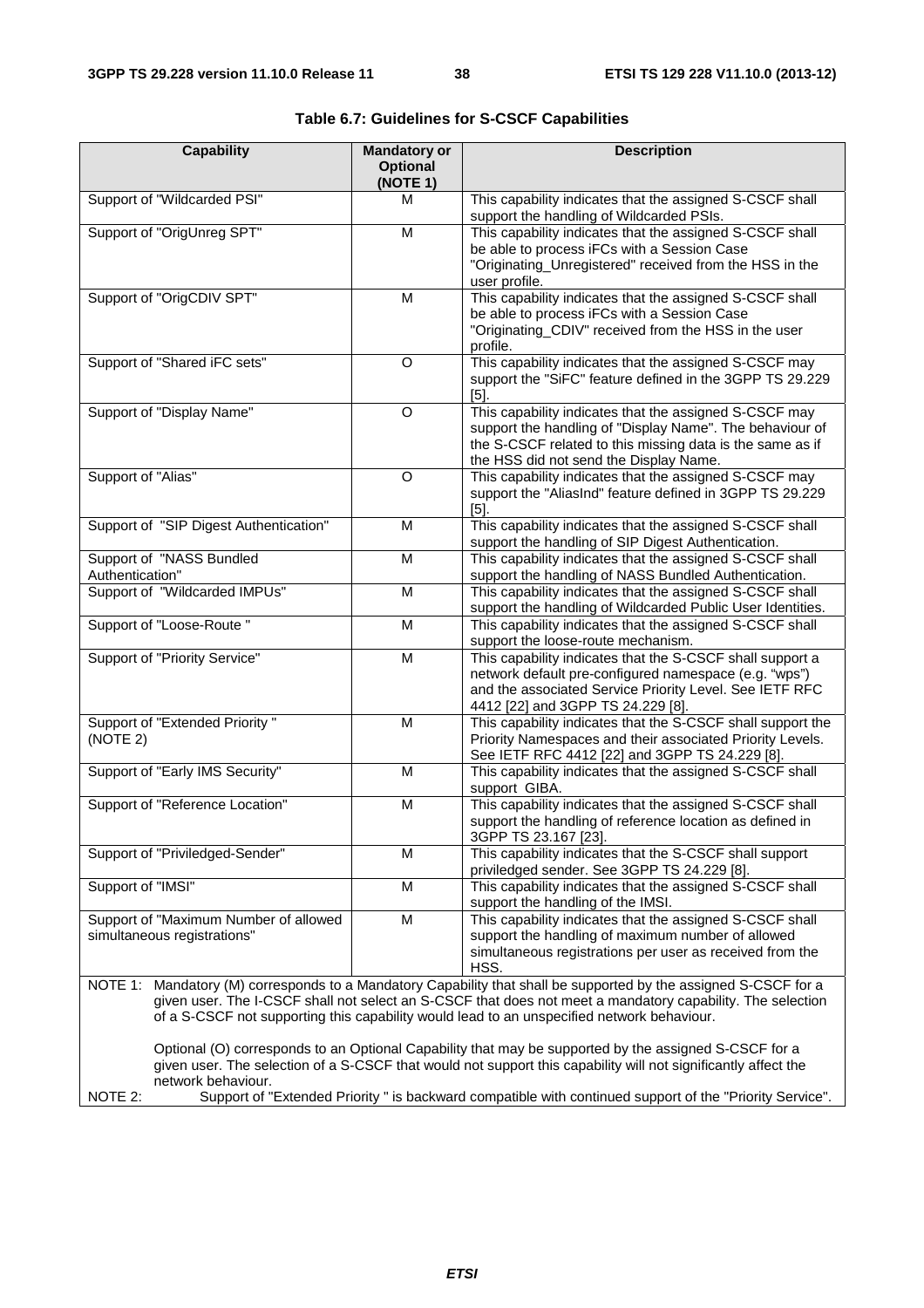# 7 Information element contents

#### 7.1 Visited Network Identifier

This information element contains the domain name of the visited network.

### 7.2 Public User Identity

This information element contains the Public User Identity. For definition of a Public User Identity, see 3GPP TS 23.003 [17].

When GPRS-IMS-Bundled Authentication (GIBA) is used, a Temporary Public User Identity is derived from the IMSI used for bearer network access according to the rules in 3GPP TS 23.003 [17].

#### 7.2a Public Service Identity

This information element contains a Public Service Identity (PSI) that is hosted by an application server. For definition of a PSI, see 3GPP TS 23.003 [17].

#### 7.2b Wildcarded Public Identity

This information element contains a Wildcarded PSI that is hosted by an application server or a Wildcarded Public User Identity. For definition of a Wildcarded PSI and a Wildcarded Public User Identity, see 3GPP TS 23.003 [17].

#### 7.2c Void

### 7.3 Private User Identity

This information element contains the Private User Identity. For definition of a Private User Identity, see 3GPP TS 23.003 [17].

When GPRS-IMS-Bundled Authentication (GIBA) is used, the Private User Identity is derived from the IMSI as specified in 3GPP TS 33.203 [3].

### 7.3a Private Service Identity

This information element contains the Private Service Identity. For definition of a Private Service Identity, see 3GPP TS 23.003 [17].

#### 7.4 S-CSCF Name

This information element contains the S-CSCF Name of the S-CSCF assigned to an IMS Subscription. For definition of a S-CSCF Name, see 3GPP TS 23.008 [18].

#### 7.4a AS Name

This information element contains the AS Name of the AS hosting a Public Service Identity. For definition of AS Name, see 3GPP TS 23.008 [18].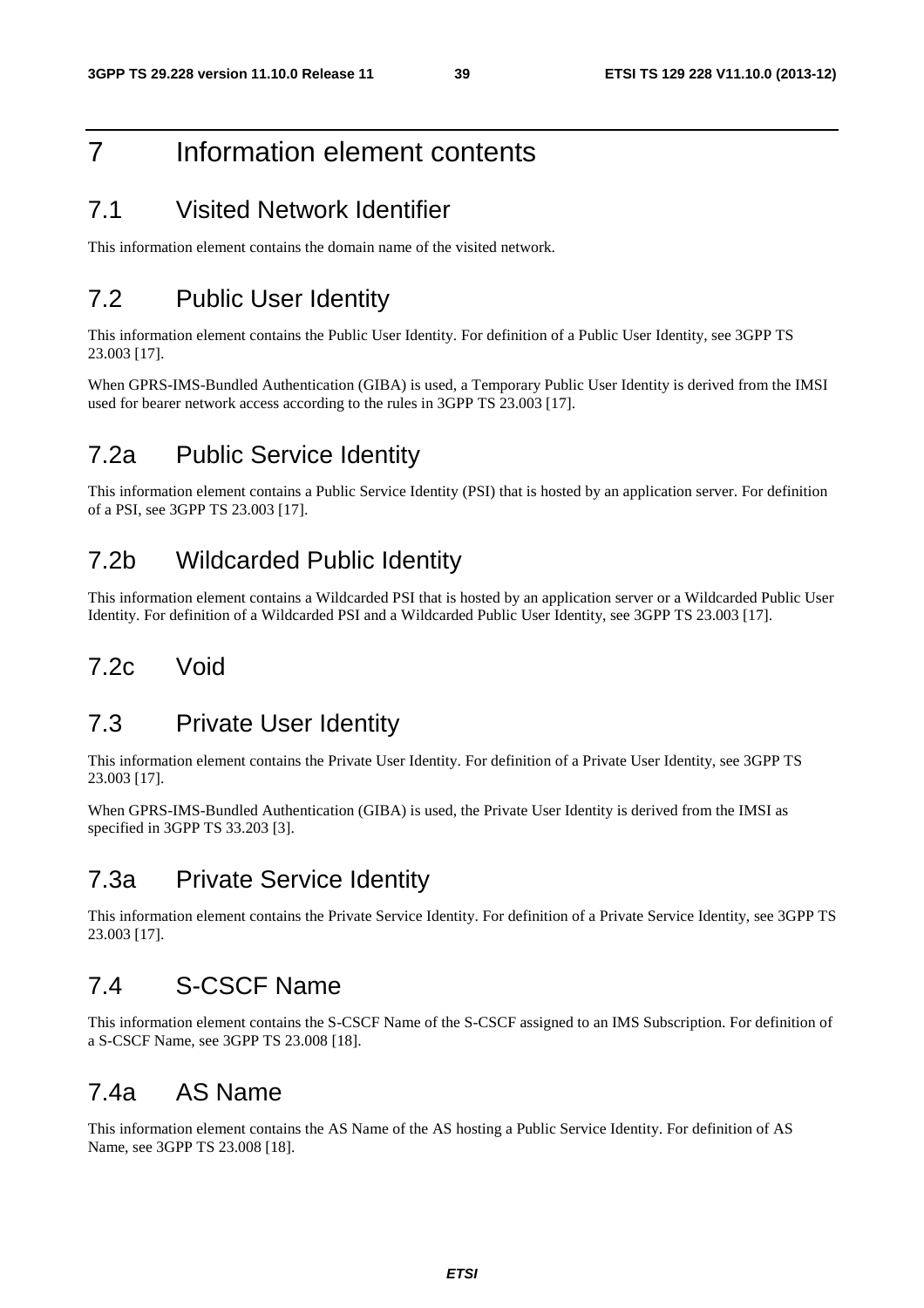## 7.5 S-CSCF Capabilities

This information element carries information to assist the I-CSCF during the process of selecting an S-CSCF for a certain IMS Subscription.

## 7.6 Result

This information element contains result of an operation. See 3GPP TS 29.229 [5] for the possible values.

## 7.7 User Profile

This information element contains the user profile in XML format. The user profile XML shall be valid against the user profile XML schema defined in Annex E.

Annex B specifies the UML logical model of the user profile downloaded via the Cx interface.

Annex D contains and informative, high level representation, of the wire representation of user profile data.

## 7.8 Server Assignment Type

Indicates the type of server assignment. See 3GPP TS 29.229 [5] for the list of existing values.

## 7.9 Authentication Data

This information element is composed of the following sub-elements.

#### 7.9.1 Item Number

This information element indicates the order in which the authentication vectors are to be consumed.

#### 7.9.2 Authentication Scheme

This information element contains the authentication scheme, which is used to encode the authentication parameters.

#### 7.9.3 Authentication Information

This information element is used to convey the challenge and authentication token user during the authentication procedure. See 3GPP TS 33.203 [3] for details.

#### 7.9.4 Authorization Information

This information element is used, in an authentication request, to indicate a failure of synchronization. In a response, it is used to convey the expected response to the challenge used to authenticate the user. See 3GPP TS 33.203 [3].

#### 7.9.5 Confidentiality Key

This information element contains the confidentiality key. See 3GPP TS 33.203 [3].

#### 7.9.6 Integrity Key

This information element contains the integrity key. See 3GPP TS 33.203 [3].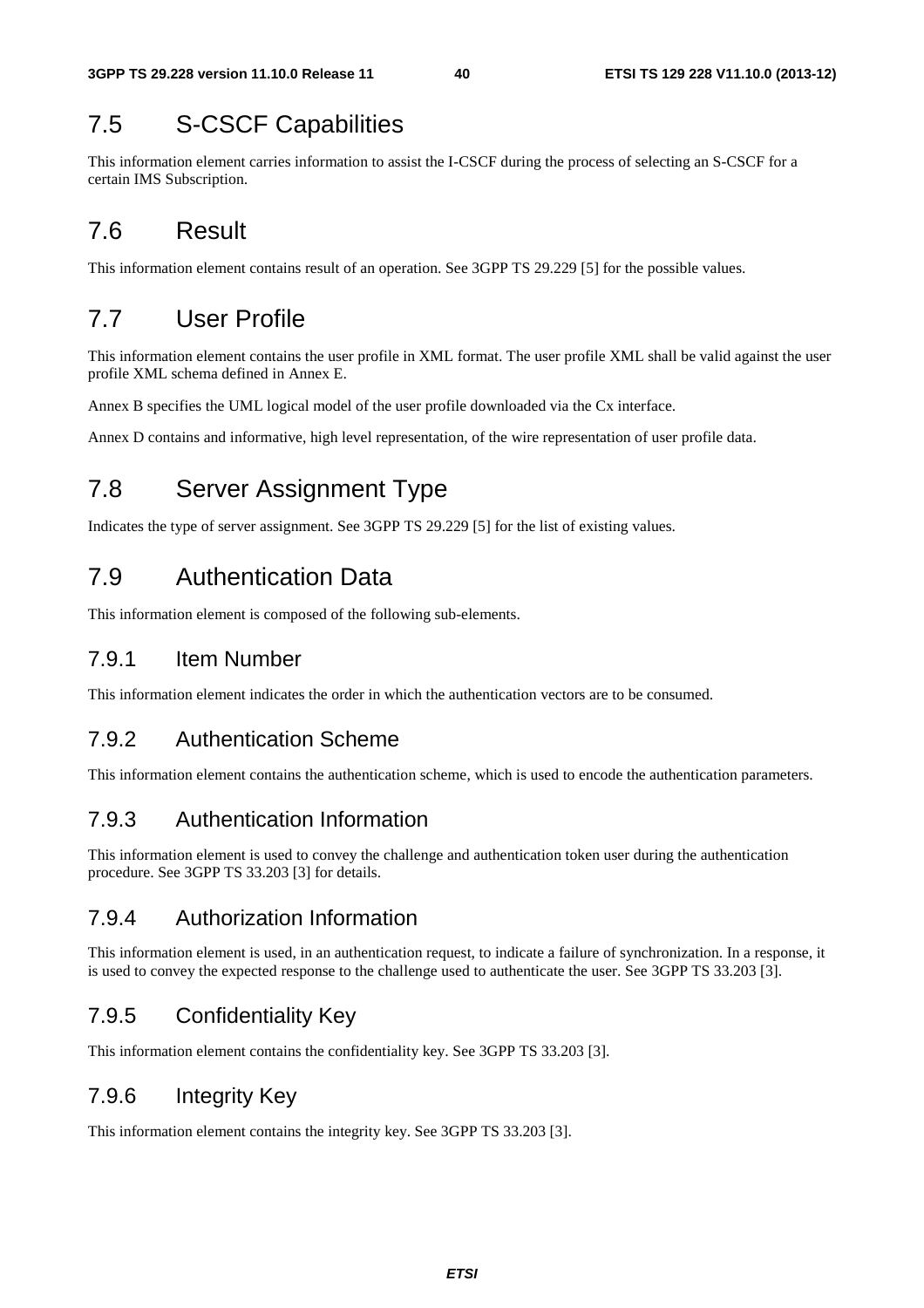#### 7.9.7 Authentication Context

This information element contains authentication-related information relevant for performing the authentication but that is not part of the SIP authentication headers. Some mechanisms (e.g. PGP, digest with quality of protection set to authint defined in IETF RFC 2617 [16], digest with predictive nonces or sip access digest) request that part or the whole SIP request (e.g. the SIP method) is passed to the entity performing the authentication. In such cases the SIPAuthentication-Context AVP shall be carrying such information.

#### 7.9.8 Digest Authenticate

This information element is composed of the following sub-elements.

#### 7.9.8.1 Digest Realm

This information element is part of the Digest authentication challenge, and corresponds to the realm parameter as defined in IETF RFC 3261 [11]. This information element is used to convey the realm to the S-CSCF during the SIP Digest authentication procedure.

7.9.8.2 Void

#### 7.9.8.3 Digest Algorithm

This information element is part of the Digest authentication challenge, defined in IETF RFC 2617 [16].

#### 7.9.8.4 Digest QoP

This information element is part of the Digest authentication challenge, defined in IETF RFC 2617 [16]. It provides the Quality of Protection indication and has an effect on the digest computation.

#### 7.9.8.5 Digest HA1

This information element is part of the Digest authentication challenge, defined in IETF RFC 2617 [16].

#### 7.9.9 Line Identifier

This information element contains the line identifier of the user's network termination.

#### 7.10 Number Authentication Items

This information element contains the number of authentication vectors requested or delivered.

#### 7.11 Reason for de-registration

This information element contains the reason for a de-registration procedure.

## 7.12 Charging information

Addresses of the charging functions. See 3GPP TS 29.229 [5].

### 7.13 Routing information

Information to route requests.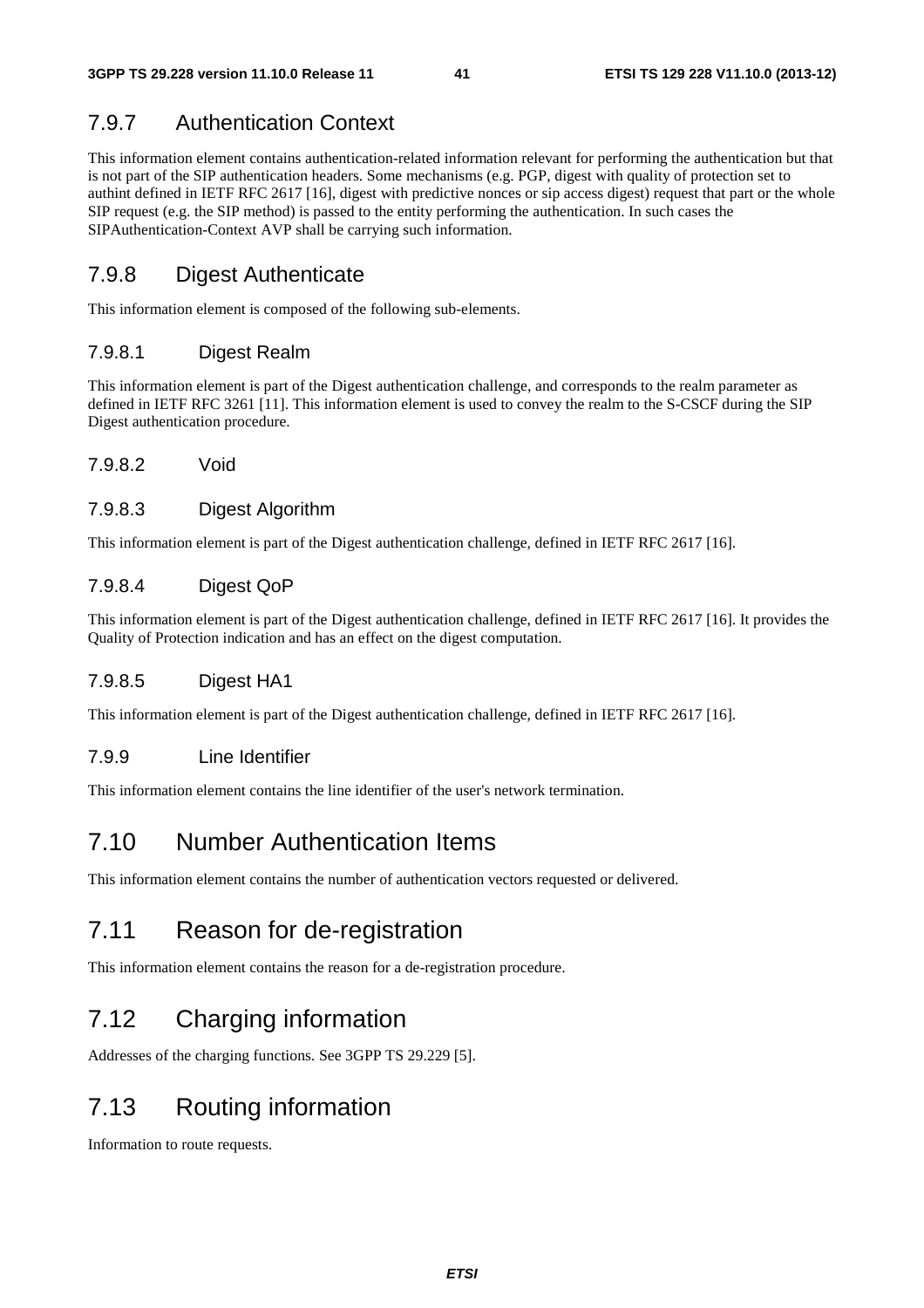#### 7.14 Type of authorization

Type of authorization requested by the I-CSCF. See 3GPP TS 29.229 [5] for a list of values.

#### 7.15 Void

Void

## 7.16 User Data Already Available

This information element indicates to the HSS if the user profile is already available in the S-CSCF. See 3GPP TS 29.229 [5] for a list of values.

#### 7.17 Associated Private Identities

This information element indicates to the S-CSCF the Private Identities, which belong to the same IMS Subscription as the Private Identity received in the request command. See 3GPP TS 29.229 [5].

### 7.18 Originating-Request

This information element indicates to the HSS that the request is related to an originating SIP message. See 3GPP 29.229 [5].

### 7.19 User Authorization Request Flags

This information element carries the following indication (see 3GPP 29.229 [5] for coding details):

- IMS Emergency Registration.

#### 7.20 Loose-Route Indication

This information element indicates to the S-CSCF that the loose-route mechanism shall be applied to the public identities contained in the user profile received from the HSS. See 3GPP TS 29.229 [5]. This information is static data for the duration of the subscription or the validity of the IMS identity. Modification of this data result in Network Initiated Deregistration (SERVER\_CHANGE); see section 6.1.3.1.

## 7.21 S-CSCF Restoration Information

This information element contains information for the S-CSCF to handle traffic for a registered user. It is associated with the Private User Identity and the Implicit Registration Set that is affected by the SAR request. See 3GPP TS 29.229 [5] for the contents of this information element.

### 7.22 Associated Registered Private Identities

This information element indicates to the S-CSCF the Registered Private Identities, which were registered with the Public Identity received in the request command. See 3GPP TS 29.229 [5].

## 7.23 Multiple Registration Indication

This information element indicates to the HSS that this is related to a multiple registration. See 3GPP TS 29.229 [5].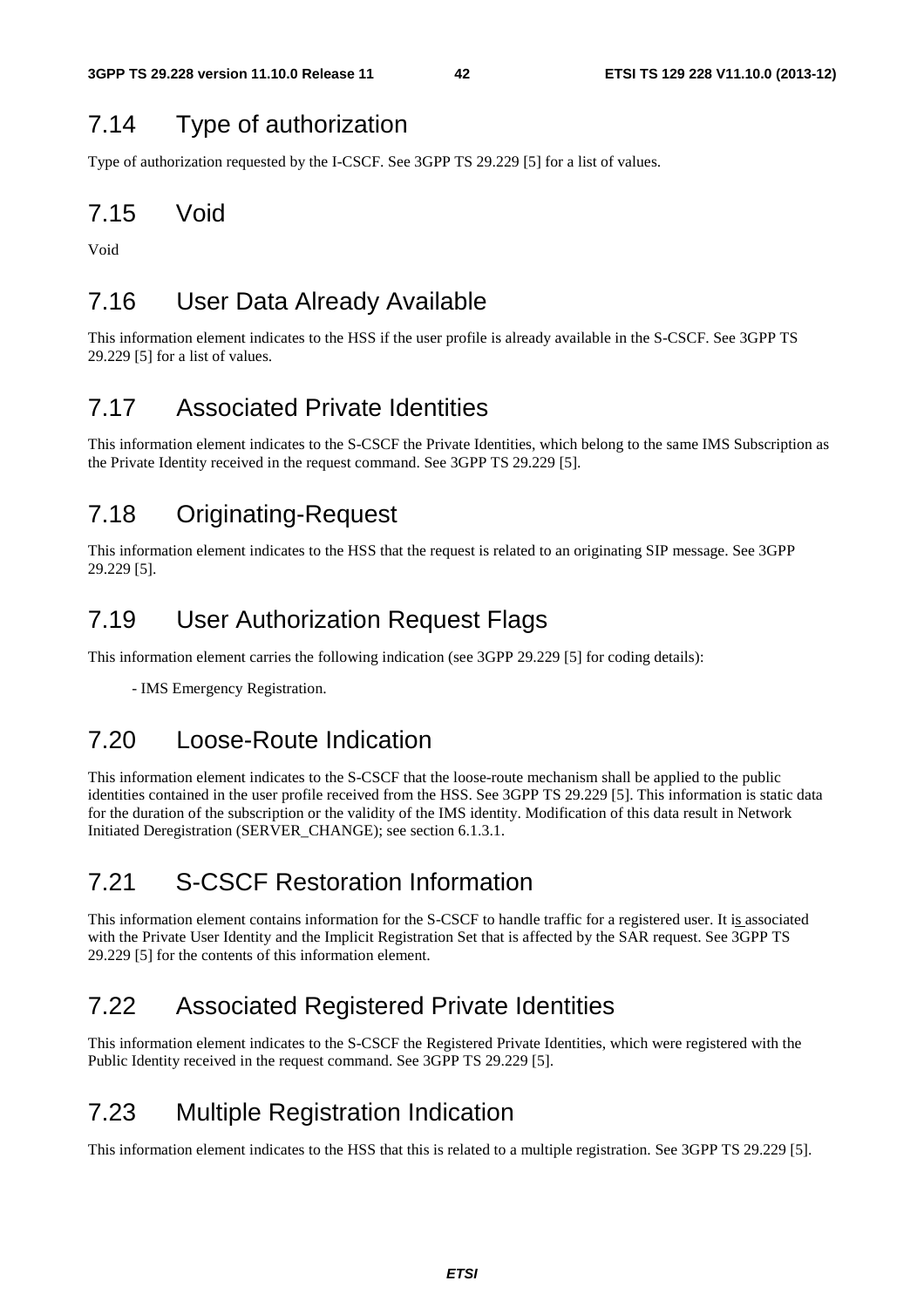### 7.24 Session-Priority

This information element indicates the session's priority level to the HSS. See 3GPP TS 29.229 [5].

## 7.25 Identities with Emergency Registration

This information element indicates to the HSS a list of pairs of Private / Public Identities that are emergency registered. See 3GPP TS 29.229 [5].

### 7.26 Priviledged-Sender Indication

This information element indicates to the S-CSCF that the Private User Identity shall be considered as a priviledged sender, as described in 3GPP TS 24.229 [8].

## 7.27 LIA Flags

This information element carries the following indications. See 3GPP TS 29.229 [5] for coding details.

PSI Direct Routing Indication

## 8 Error handling procedures

#### 8.1 Registration error cases

This section describes the handling of error cases, which can occur during the registration process. If the new and previously assigned S-CSCF names sent in the Multimedia-Auth-Request command are different and the Multimedia-Auth-Request is not indicating synchronisation failure (i.e. the request does not contain auts parameter), then the HSS shall overwrite the S-CSCF name.

If the new and previously assigned S-CSCF names sent in a command other than the Multimedia-Auth-Request command are different and the S-CSCF reassignment pending flag is not set, then the HSS shall not overwrite the S-CSCF name; instead it shall send a response to the S-CSCF indicating an error.

#### 8.1.1 Cancellation of the old S-CSCF

It is possible that in certain situations the HSS receives a Multimedia-Auth-Request (MAR) command including a S-CSCF name, which is not the same as the previously assigned S-CSCF for the user. This can happen e.g. in case the new S-CSCF is selected due to a failure in the re-registration if the previously assigned S-CSCF does not respond to REGISTER message sent from the I-CSCF after a timeout.

In this case, the new S-CSCF is assigned for the user and if registrations in the previously assigned S-CSCF exist for the user, these registrations in the old S-CSCF are handled locally in the old S-CSCF, e.g. re-registration timers in the old S-CSCF shall cancel the registrations.

Additionally, the HSS should de-register the registrations in the old S-CSCF by using the Registration-Termination-Request command. In this case, the HSS shall first check whether the deregistration is really required by comparing the Diameter client address of the newly assigned S-CSCF received in the MAR command to the Diameter client address stored in the HSS. If the Diameter client addresses match, the deregistration shall not be initiated. Otherwise the deregistration should be initiated for all the registered Public User Identities for the corresponding IMS Subscription. HSS shall check whether IMS Restoration Procedures are supported to perform deregistration:

- If supported, Registration-Termination-Request shall be sent for all Public User Identities (with their associated Private User Identities), with Deregistration-Reason AVP value set to NEW\_SERVER\_ASSIGNED.
- Otherwise, Registration-Termination-Request shall be sent with different Deregistration-Reason AVP values, in the following order: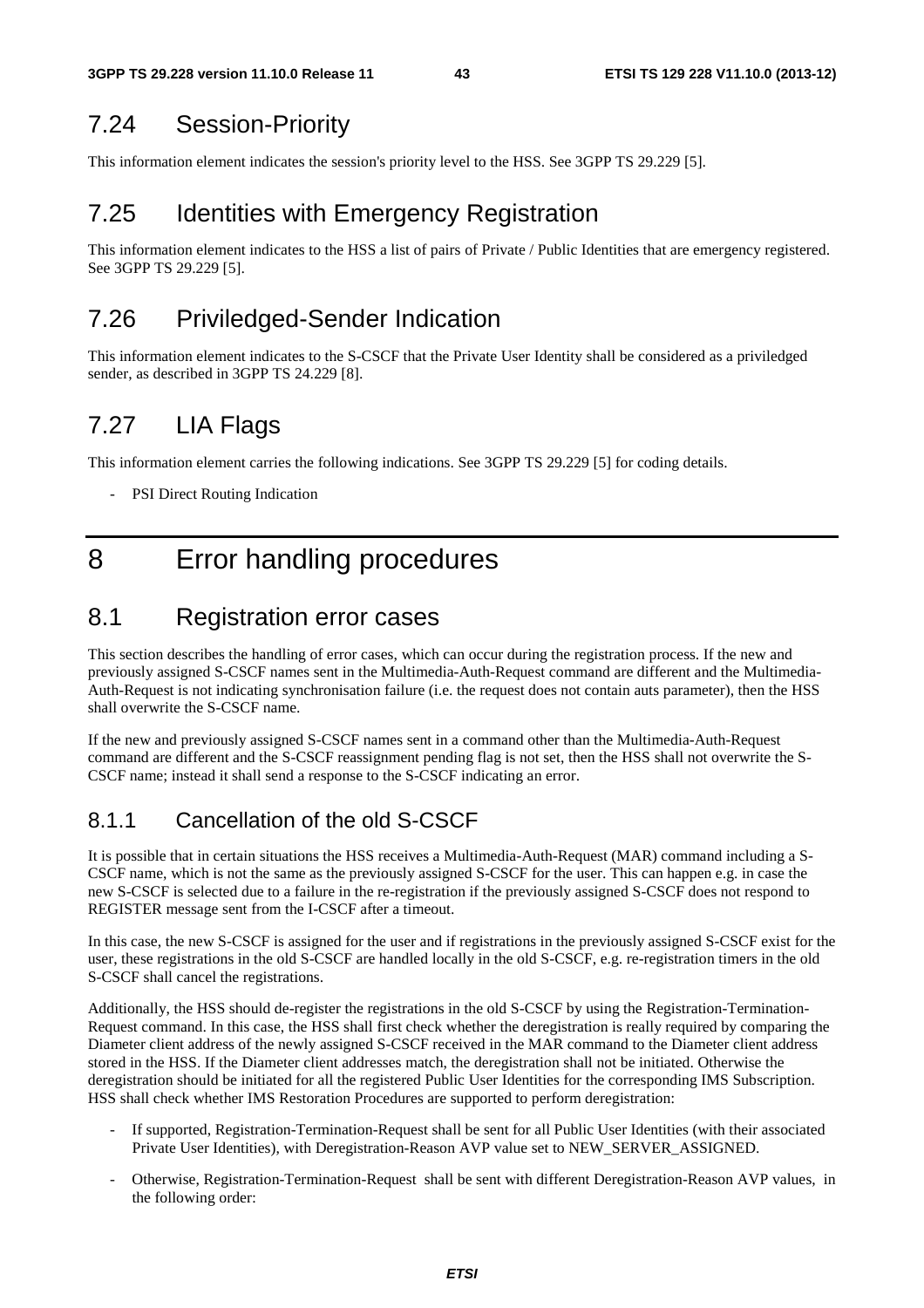- 1. Deregistration-Reason AVP value set to NEW\_SERVER\_ASSIGNED, for the Public User Identity (with its associated Private User Identity), which is registered in the new S-CSCF.
- 2. Deregistration-Reason AVP value set to SERVER\_CHANGE, for the user Public User Identities (with their associated Private User Identities), which are not yet registered in the new S-CSCF.

#### 8.1.2 Error in S-CSCF name

If the S-CSCF name sent in the Server-Assignment-Request command and the previously assigned S-CSCF name stored in the HSS are different and the S-CSCF reassignment pending flag is not set, then the HSS shall not overwrite the S-CSCF name. If the Server Assignment Type indicates NO\_ASSIGNMENT, the HSS shall send a response to the S-CSCF with Result-Code value set to DIAMETER\_UNABLE\_TO\_COMPLY. For all other Server Assignment Types, the HSS shall send a response to the S-CSCF with Experimental-Result-Code value set to DIAMETER\_ERROR\_IDENTITY\_ALREADY\_REGISTERED.

If the S-CSCF name sent in the Server-Assignment-Request command and the previously assigned S-CSCF name stored in the HSS are different and IMS Restoration Procedures are supported and the S-CSCF reassignment pending flag is set, then the HSS shall allow overwriting of the S-CSCF name and proceed with the processing of the SAR command as defined in section 6.1.2.

#### 8.1.3 Error in S-CSCF assignment type

If the Server-Assignment-Type in the Server-Assignment-Request command sent by the S-CSCF to the HSS is not allowed (i.e if the Server-Assignment-Type is not applicable based on the user state or it is not applicable based on the user identity type), the HSS shall send a response to the S-CSCF with the Experimental-Result-Code value set to DIAMETER\_ERROR\_IN\_ASSIGNMENT\_TYPE.

# 9 Protocol version identification

See 3GPP TS 29.229 [5].

# 10 Operational Aspects

See 3GPP TS 29.229 [5].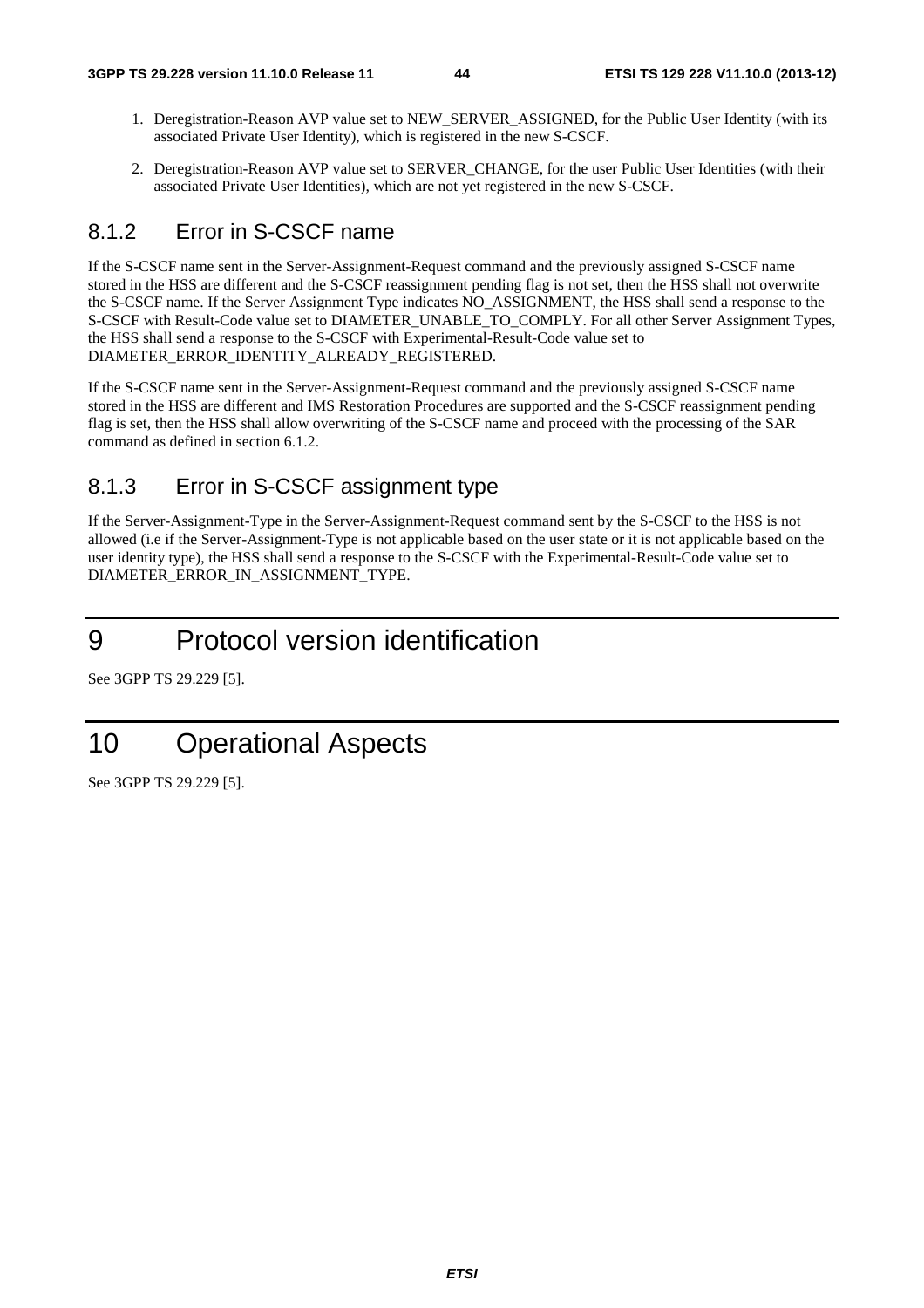# Annex A (normative): Mapping of Cx operations and terminology to Diameter

# A.1 Introduction

This appendix gives mappings from Cx to Diameter protocol elements. Diameter protocol elements are defined in 3GPP TS 29.229 [5].

# A.2 Cx message to Diameter command mapping

The following table defines the mapping between stage 2 operations and Diameter commands:

| Cx message                     | <b>Source</b> | <b>Destination</b> | <b>Command-Name</b>               | <b>Abbreviation</b> |
|--------------------------------|---------------|--------------------|-----------------------------------|---------------------|
| Cx-Query + Cx-Select-Pull      | <b>I-CSCF</b> | <b>HSS</b>         | <b>User-Authorization-Request</b> | <b>UAR</b>          |
| Cx-Query Resp + Cx-Select-Pull | <b>HSS</b>    | I-CSCF             | User-Authorization-Answer         | <b>UAA</b>          |
| Resp                           |               |                    |                                   |                     |
| Cx-Put + Cx-Pull               | S-CSCF        | <b>HSS</b>         | Server-Assignment-Request         | <b>SAR</b>          |
| Cx-Put Resp + Cx-Pull Resp     | <b>HSS</b>    | S-CSCF             | Server-Assignment-Answer          | <b>SAA</b>          |
| <b>Cx-Location-Query</b>       | <b>I-CSCF</b> | <b>HSS</b>         | Location-Info-Request             | <b>LIR</b>          |
| <b>Cx-Location-Query Resp</b>  | <b>HSS</b>    | <b>I-CSCF</b>      | Location-Info-Answer              | <b>LIA</b>          |
| Cx-AuthDataReq                 | S-CSCF        | <b>HSS</b>         | <b>Multimedia-Authentication-</b> | <b>MAR</b>          |
|                                |               |                    | <b>Request</b>                    |                     |
| Cx-AuthDataResp                | <b>HSS</b>    | S-CSCF             | Multimedia-Authentication-Answer  | <b>MAA</b>          |
| <b>Cx-Deregister</b>           | <b>HSS</b>    | S-CSCF             | Registration-Termination-Request  | <b>RTR</b>          |
| <b>Cx-Deregister Resp</b>      | S-CSCF        | <b>HSS</b>         | Registration-Termination-Answer   | <b>RTA</b>          |
| Cx-Update_Subscr_Data          | <b>HSS</b>    | S-CSCF             | Push-Profile-Request              | <b>PPR</b>          |
| Cx-Update_Subscr_Data Resp     | S-CSCF        | <b>HSS</b>         | Push-Profile-Answer               | <b>PPA</b>          |

#### **Table A.2.1: Cx message to Diameter command mapping**

# A.3 Cx message parameters to Diameter AVP mapping

The following table gives an overview about the mapping: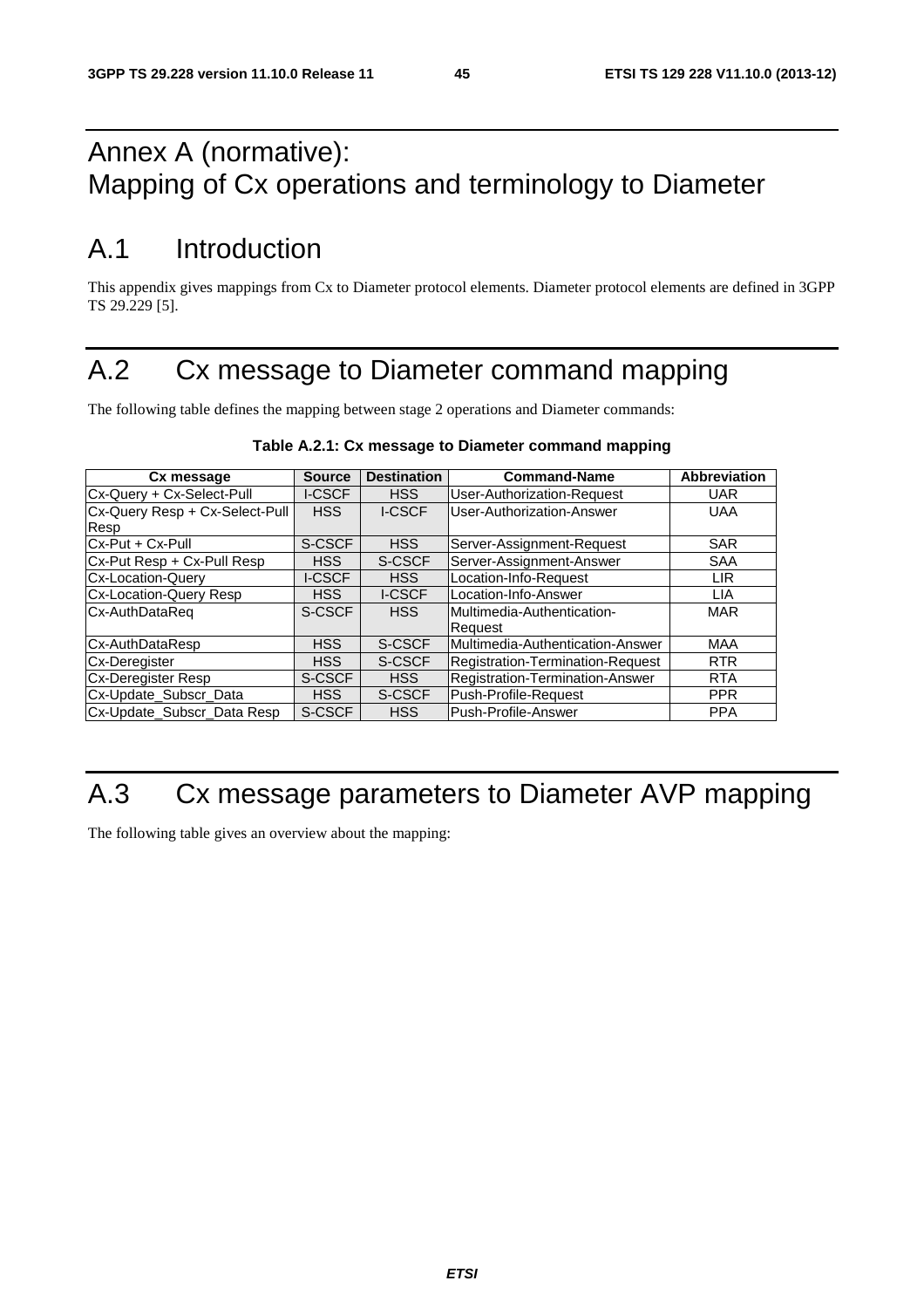| Cx parameter                      | <b>AVP Name</b>               |
|-----------------------------------|-------------------------------|
| Visited Network Identifier        | Visited-Network-Identifier    |
| <b>Public Identity</b>            | Public-Identity               |
| Private Identity                  | User-Name                     |
| <b>S-CSCF Name</b>                | Server-Name                   |
| AS Name                           |                               |
| S-CSCF capabilities               | Server-Capabilities           |
|                                   | Result-Code                   |
| Result                            | Experimental-Result-Code      |
| <b>User profile</b>               | User-Data                     |
| <b>Server Assignment Type</b>     | Server-Assignment-Type        |
| Authentication data               | SIP-Auth-Data-Item            |
| Item Number                       | SIP-Item-Number               |
| <b>Authentication Scheme</b>      | SIP-Authentication-           |
|                                   | Scheme                        |
| Authentication Information        | SIP-Authenticate              |
| Authorization Information         | SIP-Authorization             |
| <b>Confidentiality Key</b>        | Confidentiality-Key           |
| Integrity Key                     | Integrity-Key                 |
| <b>Number Authentication</b>      | SIP-Number-Auth-Items         |
| Items                             |                               |
| Reason for de-registration        | Deregistration-Reason         |
| Charging Information              | Charging-Information          |
| Routing Information               | <b>Destination-Host</b>       |
| Type of Authorization             | Authorization-Type            |
| <b>Associated Private</b>         | Associated-Identities         |
| Identities                        |                               |
| Digest Authenticate               | SIP-Digest-Authenticate       |
| Digest Realm                      | Digest-Realm                  |
| <b>Digest Algorithm</b>           | Digest-Algorithm              |
| Digest QoP                        | Digest-QoP                    |
| Digest HA1                        | Digest-HA1                    |
| Line Identifier                   | Line-Identifier               |
| <b>Wildcarded Public Identity</b> | Wildcarded-Public Identity    |
| Loose-Route Indication            | Loose-Route-Indication        |
| <b>S-CSCF Restoration</b>         | <b>SCSCF-Restoration-Info</b> |
| Information                       |                               |
| <b>Multiple Registration</b>      | Multiple-Registration-        |
| Indication                        | Indication                    |
| Priviledged-Sender                | Priviledged-Sender-           |
| Indication                        | Indication                    |
| <b>LIA Flags</b>                  | LIA-Flags                     |

**Table A.3.1: Cx message parameters to Diameter AVP mapping** 

# A.4 Message flows

The following message flows give examples regarding which Diameter messages shall be sent in scenarios described in 3GPP TS 23.228 [1].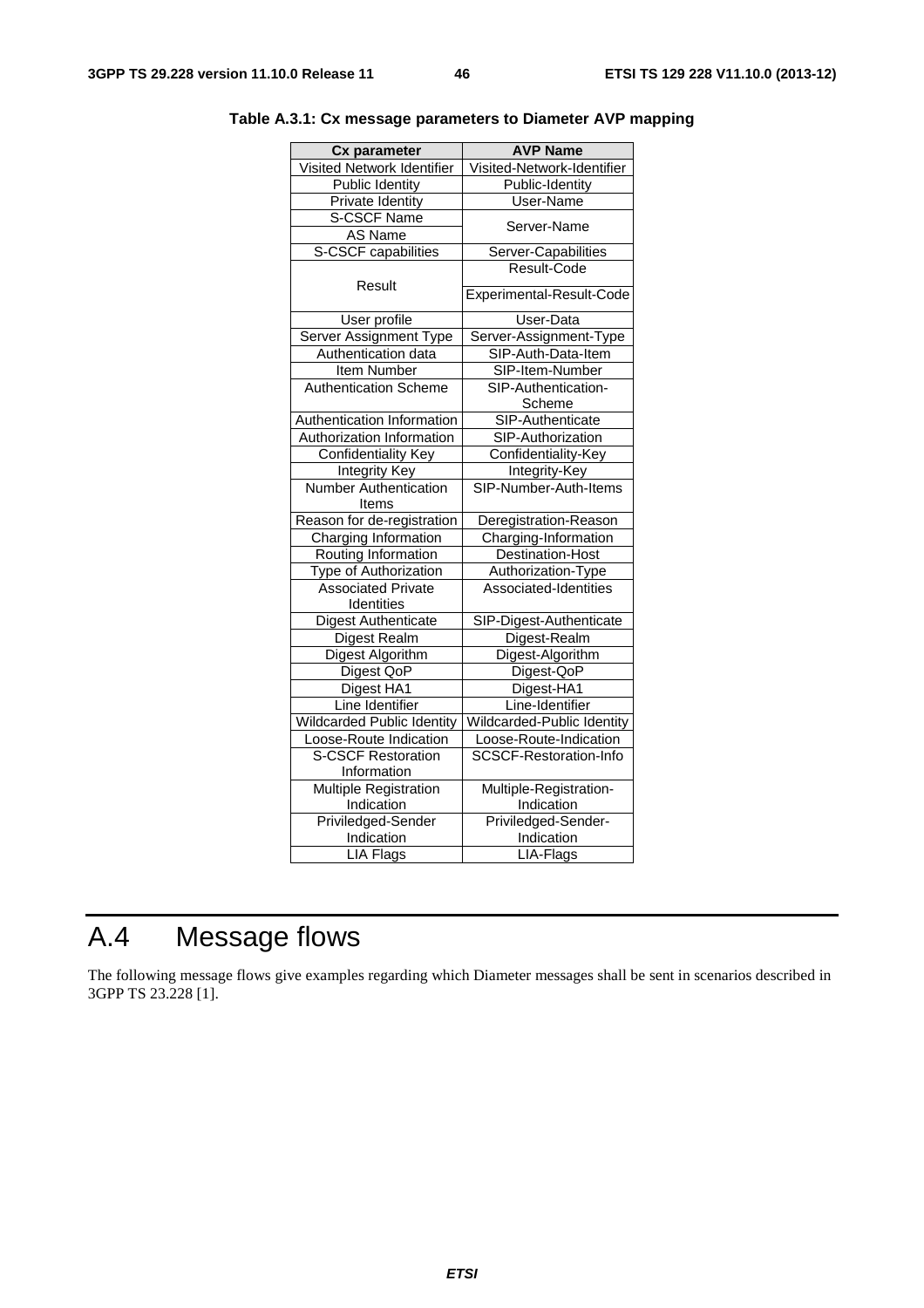## A.4.1 Registration– user not registered



**Figure A.4.1.1: Registration – user not registered**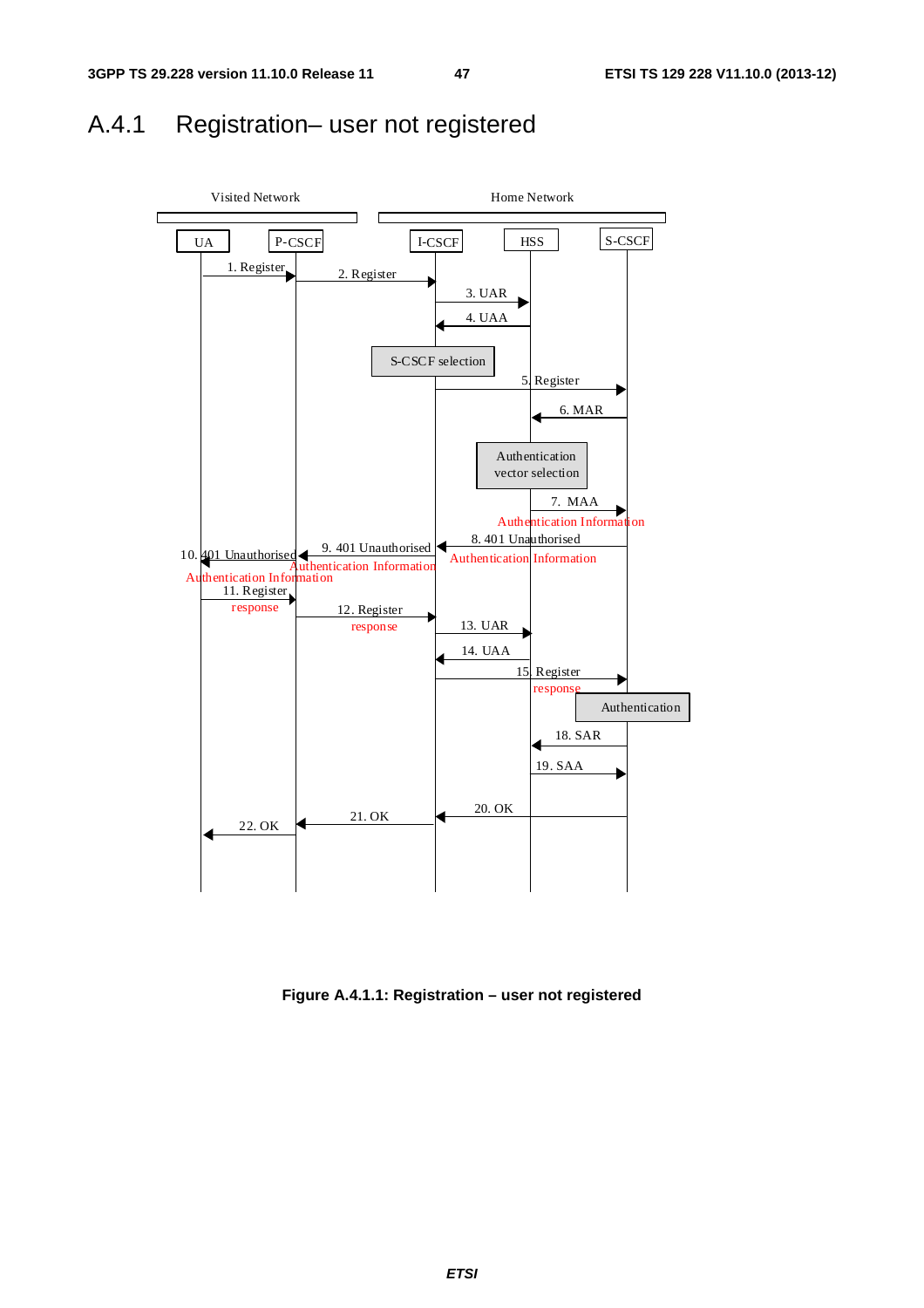# A.4.2 Registration – user currently registered



**Figure A.4.2.1: Re-registration** 

# A.4.3 UE initiated de-registration



**Figure A.4.3.1: UE initiated de-registration**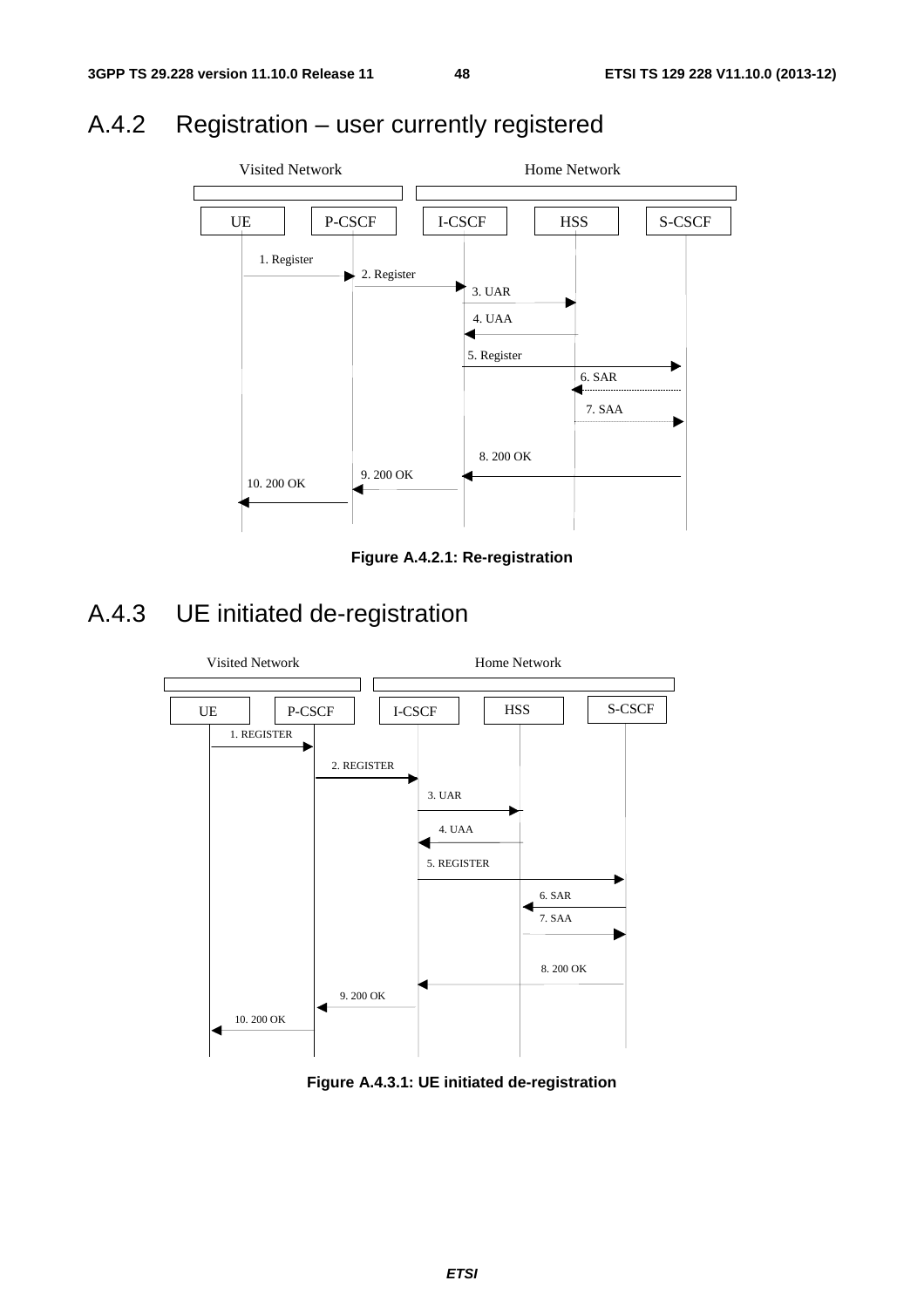## A.4.4 Network initiated de-registration

## A.4.4.1 Registration timeout



**Figure A.4.4.1.1: Network initiated de-registration – registration timeout** 

A.4.4.2 Administrative de-registration



**Figure A.4.4.2.1: Network initiated de-registration – administrative de-registration**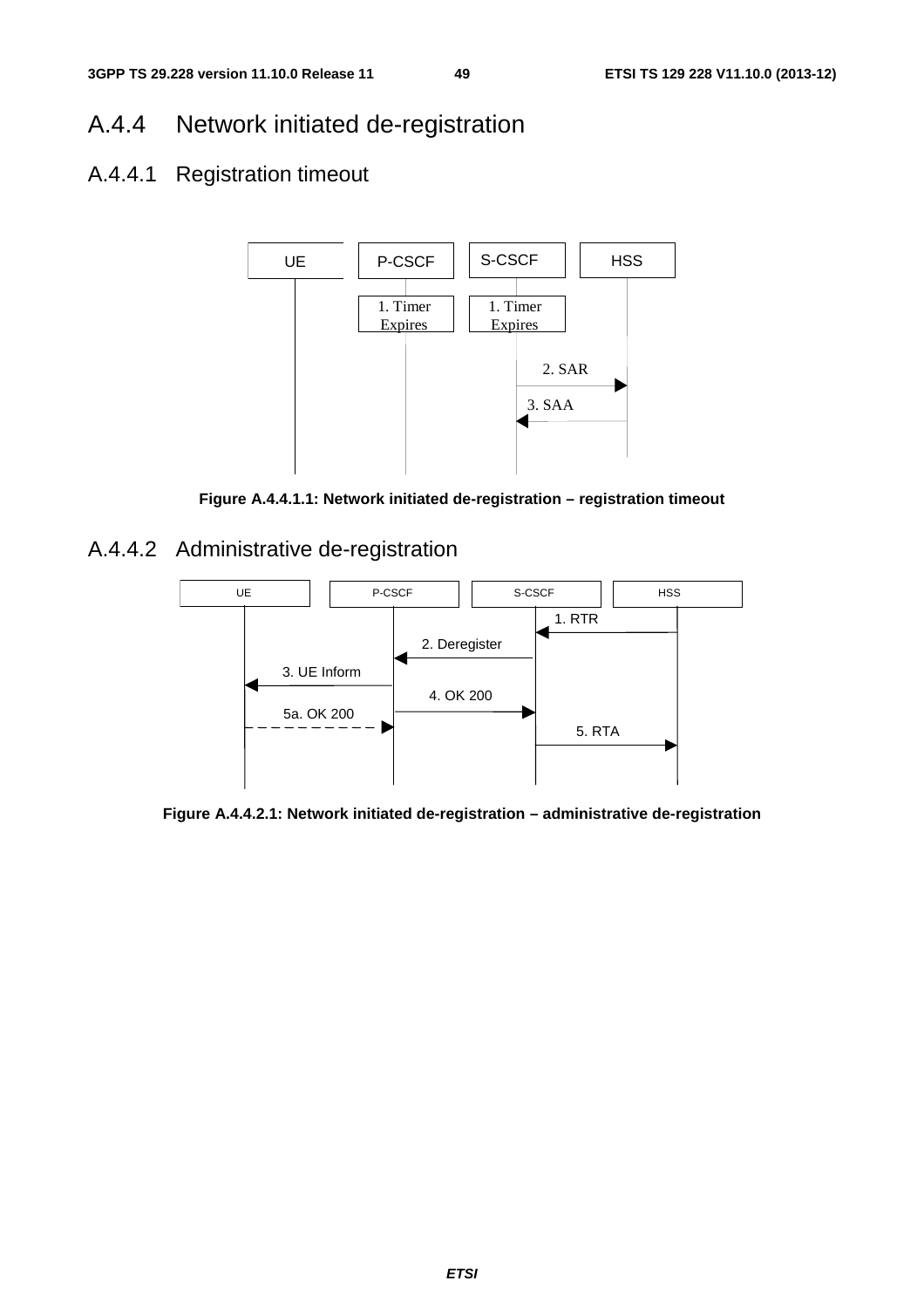

## A.4.4.3 De-registration initiated by service platform



# A.4.5 UE Terminating SIP session set-up



**Figure A.4.5.1: UE Terminating SIP session set-up**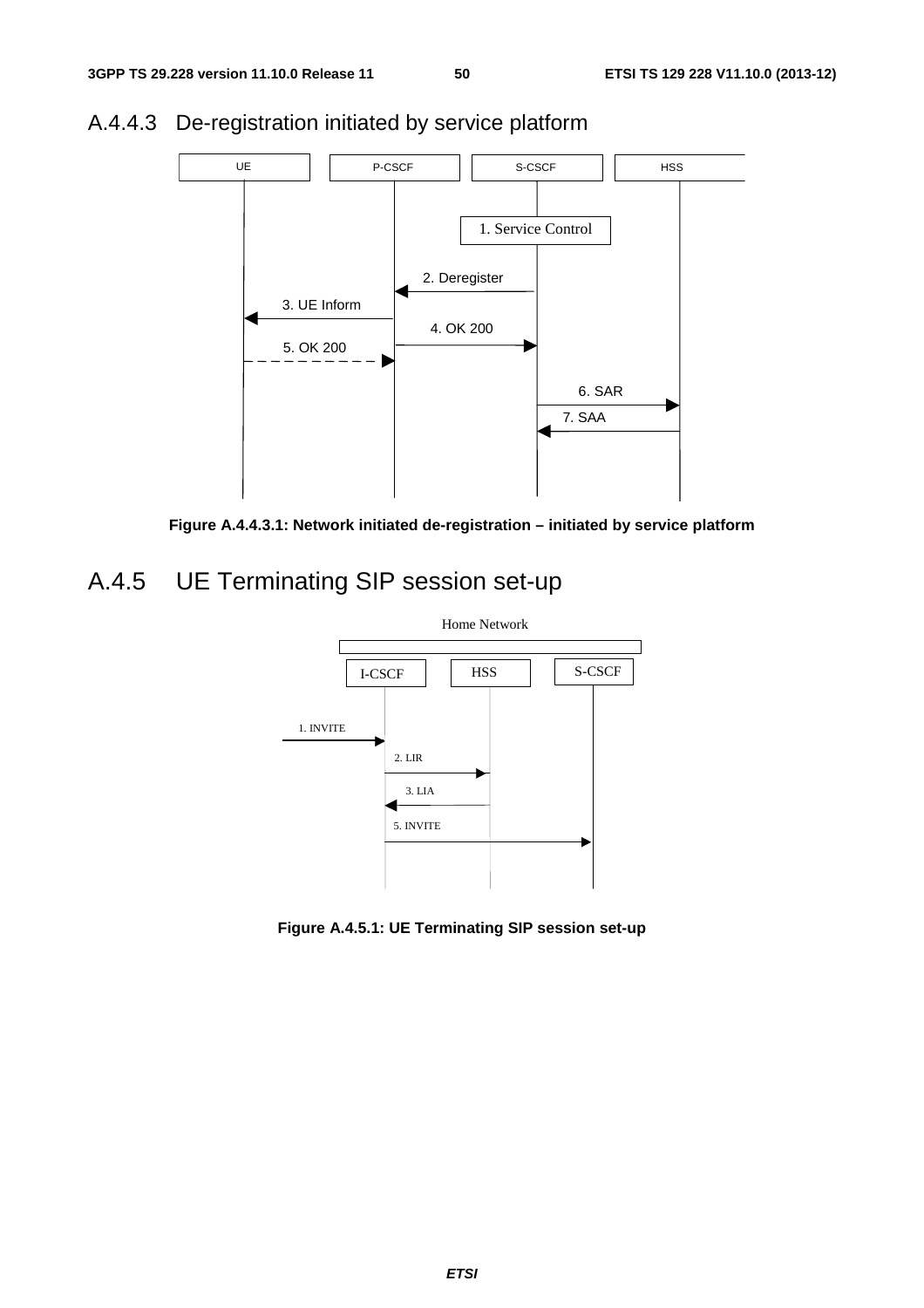A.4.6 Initiation of a session to a non-registered user



**Figure A.4.6.1: Initiation of a session to a non-registered user** 

A.4.6a AS originating session on behalf of a non-registered user



**Figure A.4.6a.1: AS originating session on behalf of a non-registered user**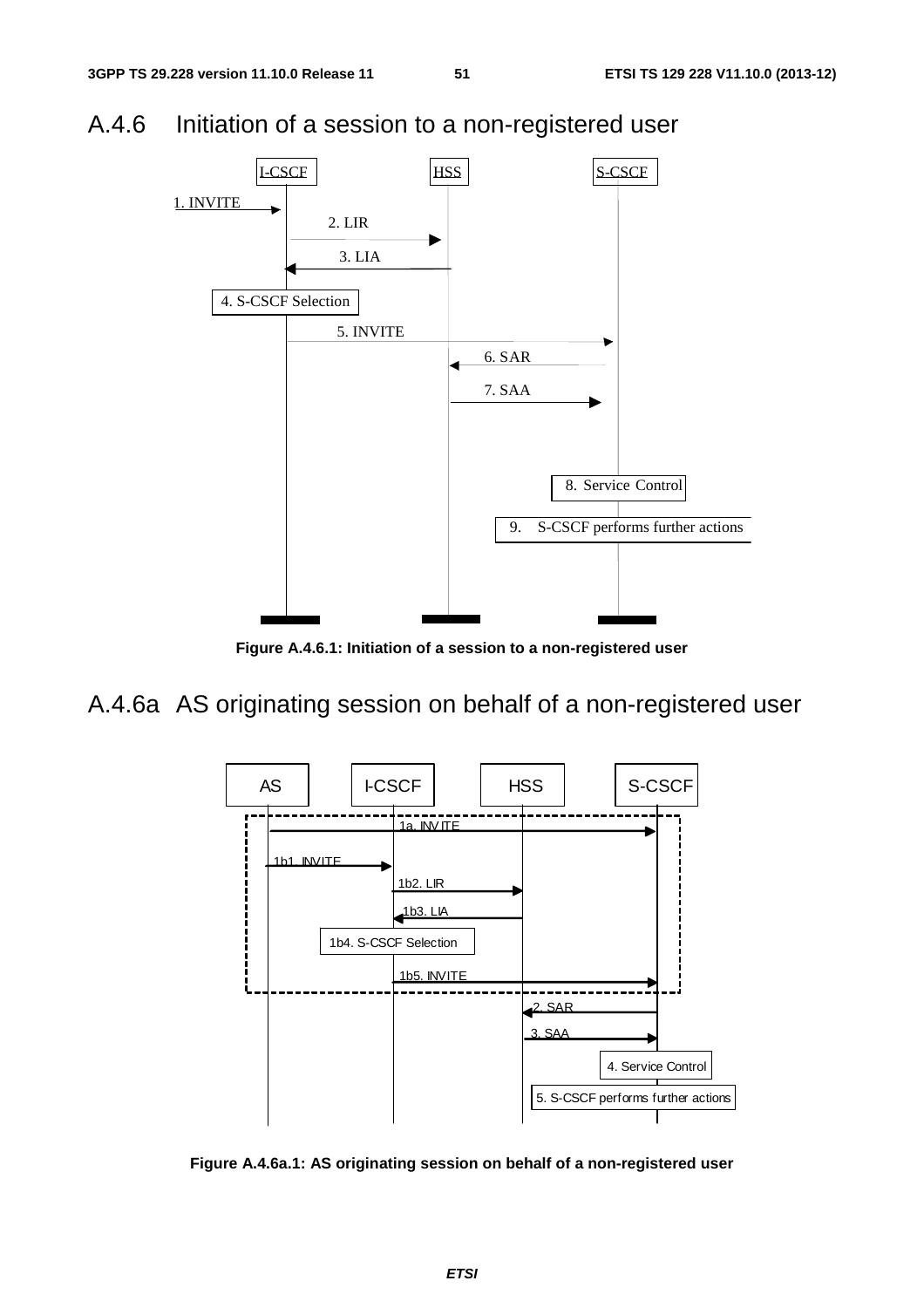# A.4.7 User Profile update



**Figure A.4.7.1: User profile update**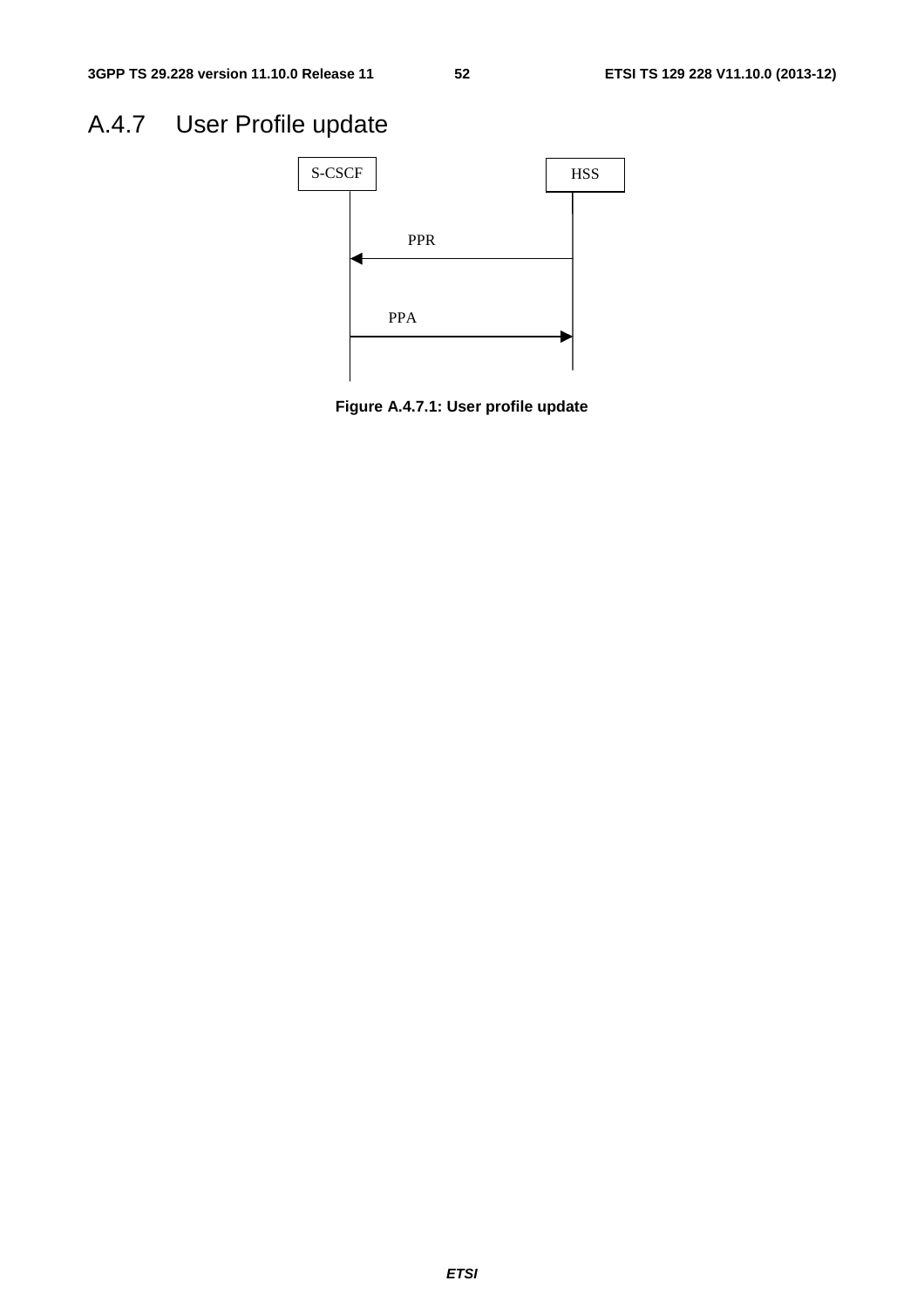# Annex B (informative): User profile UML model

The purpose of this UML model is to define in an abstract level the structure of the user profile downloaded over the Cx interface and describe the purpose of the different information classes included in the user profile.

## B.1 General description

The following picture gives an outline of the UML model of the user profile, which is downloaded from HSS to S-CSCF:



**Figure B.1.1: User Profile** 

IMS Subscription class contains as a parameter the private user identity of the user in NAI format and the IMSI of the user, if available, as defined in 3GPP TS 23.003 [17].

Each instance of the IMS Subscription class contains zero or several instances of the class Reference Location Information.

Each class of Reference Location Information contains zero or one attribute AccessType, zero or one attribute AccessInfo, and zero or one attribute AccessValue.

The attribute AccessType indicates the type of access for which the reference location of the user is defined (e.g. ADSL). The attribute AccessInfo indicates the type of the access information defined for the reference location of the user (e.g. dsl-location). The attribute AccessValue contains the location information (e.g. line identifier in fixed access networks) as configured by the operator.

Each instance of the IMS Subscription class contains one or several instances of the class Service Profile.

## B.2 Service profile

The following picture gives an outline of the UML model of the Service Profile class: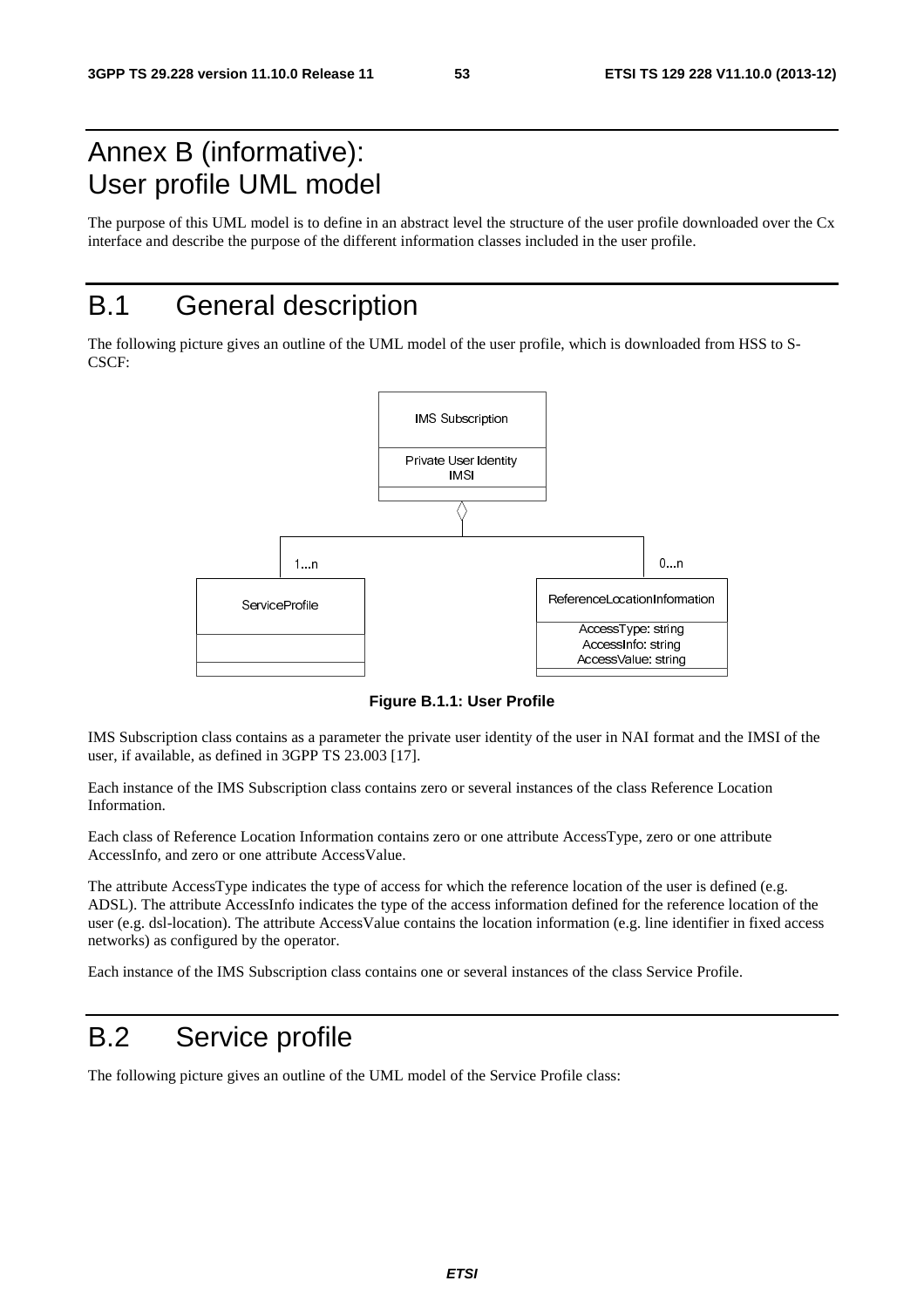

**Figure B.2.1: Service Profile** 

Each instance of the Service Profile class consists of one or several instances of the class Public Identification. Public Identification class contains the Public Identities associated with that service profile. The information in the Core Network Service Authorization, Initial Filter Criteria, and Shared iFC Set classes apply to all Public Identification instances, which are included in one Service profile class.

Each instance of the Service Profile class contains zero or one instance of the class Core Network Service Authorization. If no instance of the class Core Network Service Authorization is present, no filtering related to subscribed media or restriction on IMS Communication Service Identifiers applies in S-CSCF.

Each instance of the class Service Profile contains zero or several instances of the class Initial Filter Criteria.

Each instance of the class Service Profile contains zero or more instances of the class Shared iFC Set. A Shared iFC Set points to a set of Initial Filter Criteria locally administered and stored at the S-CSCF. Shared iFC Sets may be shared by several Service Profiles.

## B.2.1 Public Identification

The following picture gives an outline of the UML model of Public Identification class: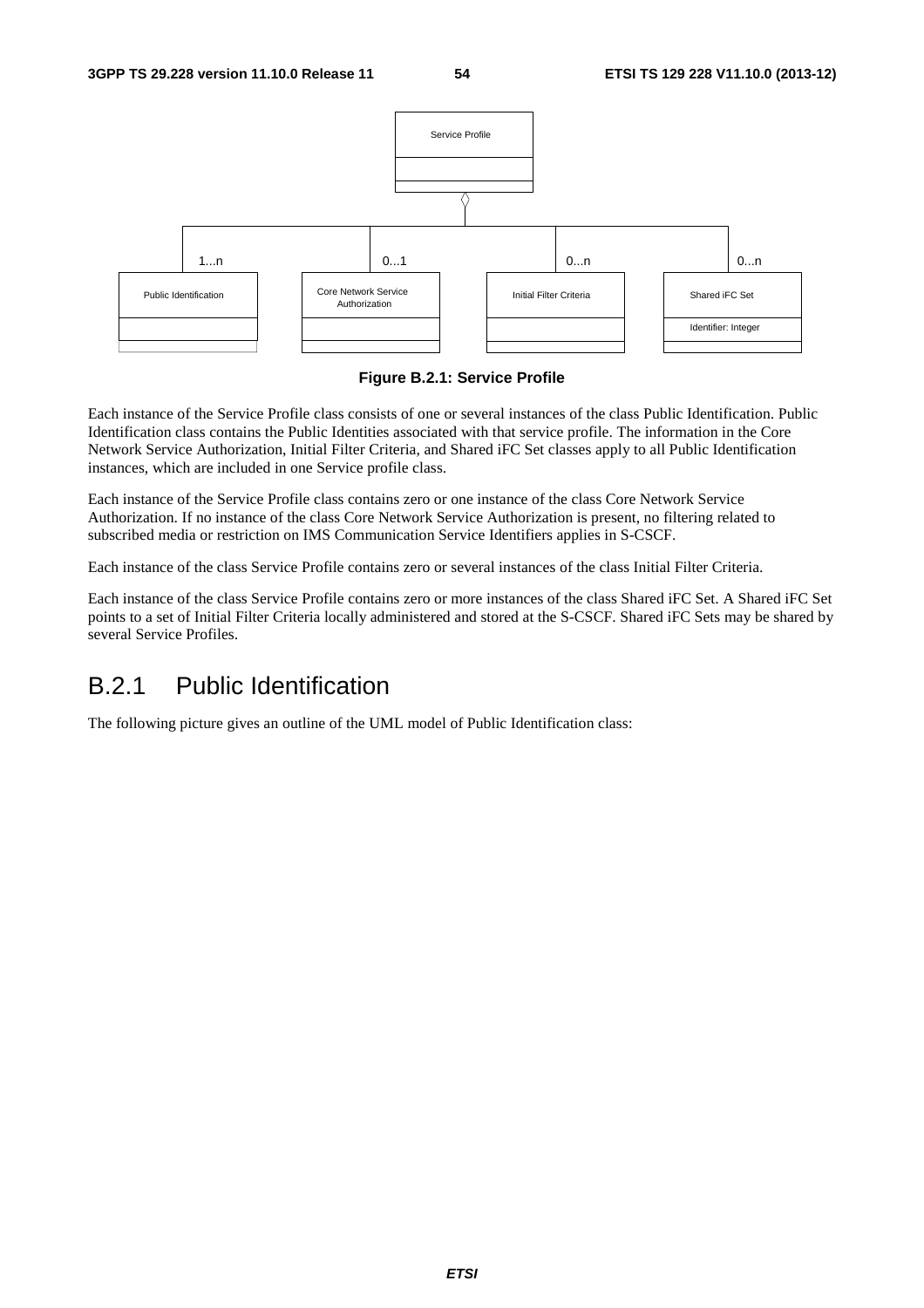

**Figure B.2.1.1: Public Identification** 

The attribute BarringIndication is of type Boolean. If it is absent, or if it is present and set to FALSE, the S-CSCF shall not restrict the use of that public user identity in any IMS communications. If it is present and set to TRUE, the S-CSCF shall prevent that public identity from being used in any IMS communication except registrations and re-registrations, as specified in 3GPP TS 24.229 [8].

Public Identification class can contain an Identity attribute. The attribute IdentityType indicates the type of identity contained in each case. It could be either:

- A distinct Public User Identity
- A distinct Public Service Identity
- A Wildcarded Public Service Identity
- A non distinct Public User Identity, i.e. not explicitly provisioned in HSS.
- A Wildcarded Public User Identity

If the identity type is not present, it is assumed to be a distinct Public User Identity.

The attribute WildcardedPSI may be present (when IdentityType is WildcardedPSI) and contains the Wildcarded Public Service Identity that matched the Public Service Identity. This Wildcarded Public Service identity shall be sent as stored in the HSS, that is, including the delimiter described in 3GPP TS 23.003 [17].

The attribute DisplayName allows a name to be associated with a Public Identity.

The attribute AliasIdentityGroupID indicates the Alias Public User Identity Set to which the Public User Identity belongs. If the "AliasInd" feature is supported, all Public User Identities shall have an AliasIdentityGroupID allocated. Within an IMS subscription Public User Identities that have the same AliasIdentityGroupID allocated shall be in the same implicit registration sets, and shall share their service profile and the same service data for each and every service, and shall be regarded as aliases of each other, as defined in the3GPP TS 23.008 [18]. If the "AliasInd" feature is not supported, all Public User Identities within an IMS subscription that are within the same implicit registration set and share their service profile shall be regarded aliases of each other.

The attribute WildcardedIMPU shall be present when IdentityType is a non distinct IMPU or it may be optionally present when IdentityType is a Wildcarded IMPU. It contains the Wildcarded Public User Identity that matched the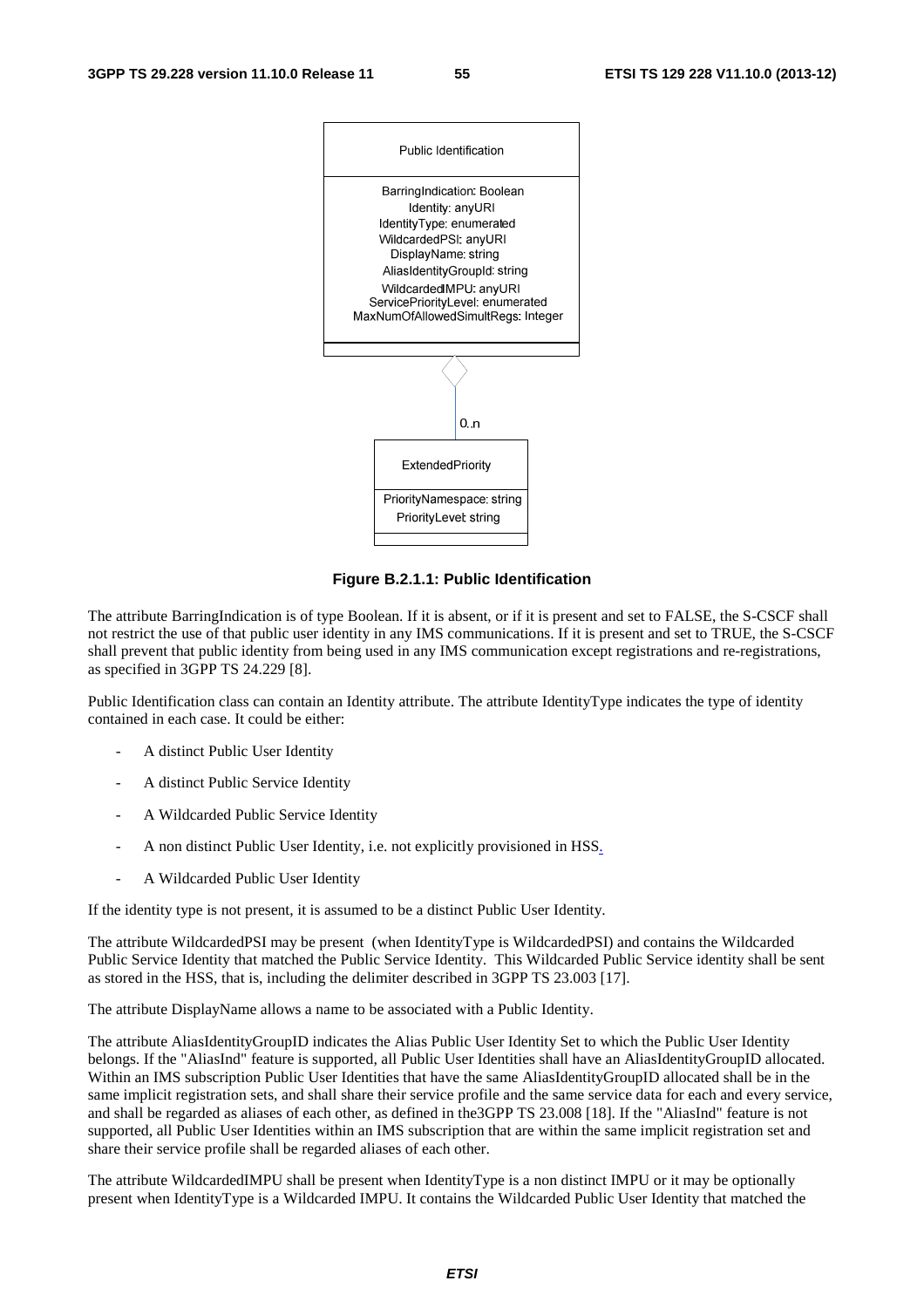Public User Identity. This Wildcarded Public User identity shall be sent as stored in the HSS, that is, including the delimiter described in 3GPP TS 23.003 [17].

The attribute ServicePriorityLevel provides the Priority Level allowed for the Public User Identity, which can be used by the S-CSCF and other network elements for Priority Service.

The attribute PriorityNamespace provides the Namespace as specified in IETF RFC 4412 [22] and to which the Extended Priority refers.

The attribute PriorityLevel provides the Priority Level allowed for the Public User Identity, for the Extended Priority. Its value depends on the PriorityNamespace.

The attribute MaxNumOfAllowedSimultRegs provides the maximum number of allowed simultaneous registrations for the Public User Identity.

## B.2.1A Core Network Service Authorization

The following picture gives an outline of the UML model of Core Network Service Authorization class:



**Figure B.2.1A.1: Core Network Service Authorization** 

Each instance of the Core Network Service Authorization class contains zero or one instance of the class Subscribed Media Profile Id. If no instance of the class Subscribed Media Profile Id is present, no filtering related to subscribed media applies in S-CSCF. The Subscribed Media Profile Id is of type Integer and identifies a media profile in the S-CSCF for the authorization of media parameters.

Each instance of the Core Network Service Authorization class contains zero or one instance of the class List of Service Ids. If no instance of the class List of Service Ids is present, no restriction on IMS Communication Service Identifiers related applies in S-CSCF. Each instance of the class List of Service Ids contains zero or more instances of the class Service Id. The Service Id is of type String and identifies an IMS Communication Service Identifier that the subscriber is authorized to use.

#### B.2.2 Initial Filter Criteria

The following picture gives an outline of the UML model of Initial Filter Criteria class: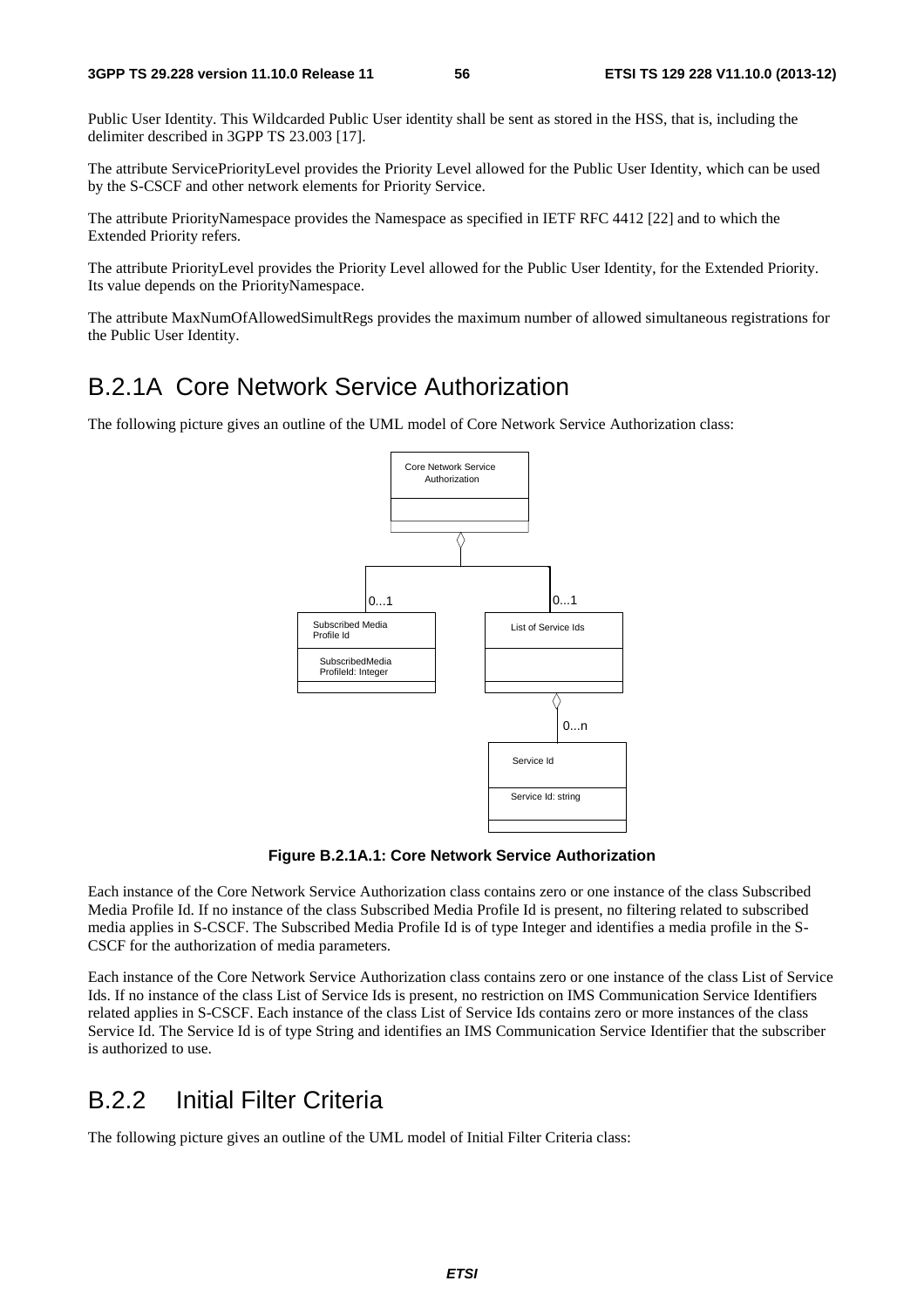

**Figure B.2.2.1.1: Initial Filter Criteria** 

Each instance of the Initial Filter Criteria class is composed of zero or one instance of a Trigger Point class and one instance of an Application Server class. Priority indicates the priority of the Filter Criteria. The higher the Priority Number the lower the priority of the Filter Criteria is; i.e., a Filter Criteria with a higher value of Priority Number shall be assessed after the Filter Criteria with a smaller Priority Number have been assessed. The same priority shall not be assigned to more than one initial Filter Criterion.

ProfilePartIndicator attribute is an enumerated type, with possible values "REGISTERED and UNREGISTERED, indicating if the iFC is a part of the registered or unregistered user profile. If ProfilePartIndicator is missing from the iFC, the iFC is considered to be relevant to both the registered and unregistered parts of the user profile, i.e. belongs to the common part of the user profile.

Trigger Point class describes the trigger points that should be checked in order to find out if the indicated Application Server should be contacted or not. Each TriggerPoint is a boolean expression in Conjunctive or Disjunctive Normal form (CNF of DNF). The absence of Trigger Point instance will indicate an unconditional triggering to Application Server.

The attribute ConditionTypeCNF attribute defines how the set of SPTs are expressed, i.e. either an Ored set of ANDed sets of SPT statements or an ANDed set of Ored sets of statements. Individual SPT statements can also be negated. These combinations are termed, respectively, Disjunctive Normal Form (DNF) and Conjunctive Normal Form (CNF) for the SPT (see Annex C). Both DNF and CNF forms can be used. ConditionTypeCNF is a boolean that is TRUE when the Trigger Point associated with the FilterCriteria is a boolean expression in Conjunctive Normal Form (CNF) and FALSE if the Trigger Point is expressed in Disjunctive Normal Form (DNF) (see Annex C).

Each Trigger Point is composed by 1 to n instances of the class Service Point Trigger.

Application Server class defines the application server, which is contacted, if the trigger points are met. Server Name is the SIP URL of the application server to contact. Default Handling determines whether the dialog should be released if the Application Server could not be reached or not; it is of type enumerated and can take the values: SESSION\_CONTINUED or SESSION\_TERMINATED.

The Application Server class contains zero or one instance of the Service Information class, zero or one instance of the Include Register Request class and zero or one instance of the Include Register Response class. The Service Information class allows to download to S-CSCF information that is to be transferred transparently to an Application Server when the trigger points of a filter criterion are satisfied. ServiceInformation is a string conveying that information. See 3GPP TS 23.218 [7] for a description of the use of this information element. The Include Register Request class indicates to the S-CSCF that the incoming SIP REGISTER request is to be transferred to an Application Server when the trigger points of a filter criterion are satisfied. See 3GPP TS 23.218 [7] for a description of the use of this information element. The Include Register Response class indicates to the S-CSCF that the final SIP response to the incoming SIP REGISTER request is to be transferred to an Application Server when the trigger points of a filter criterion are satisfied. See 3GPP TS 23.218 [7] for a description of the use of this information element.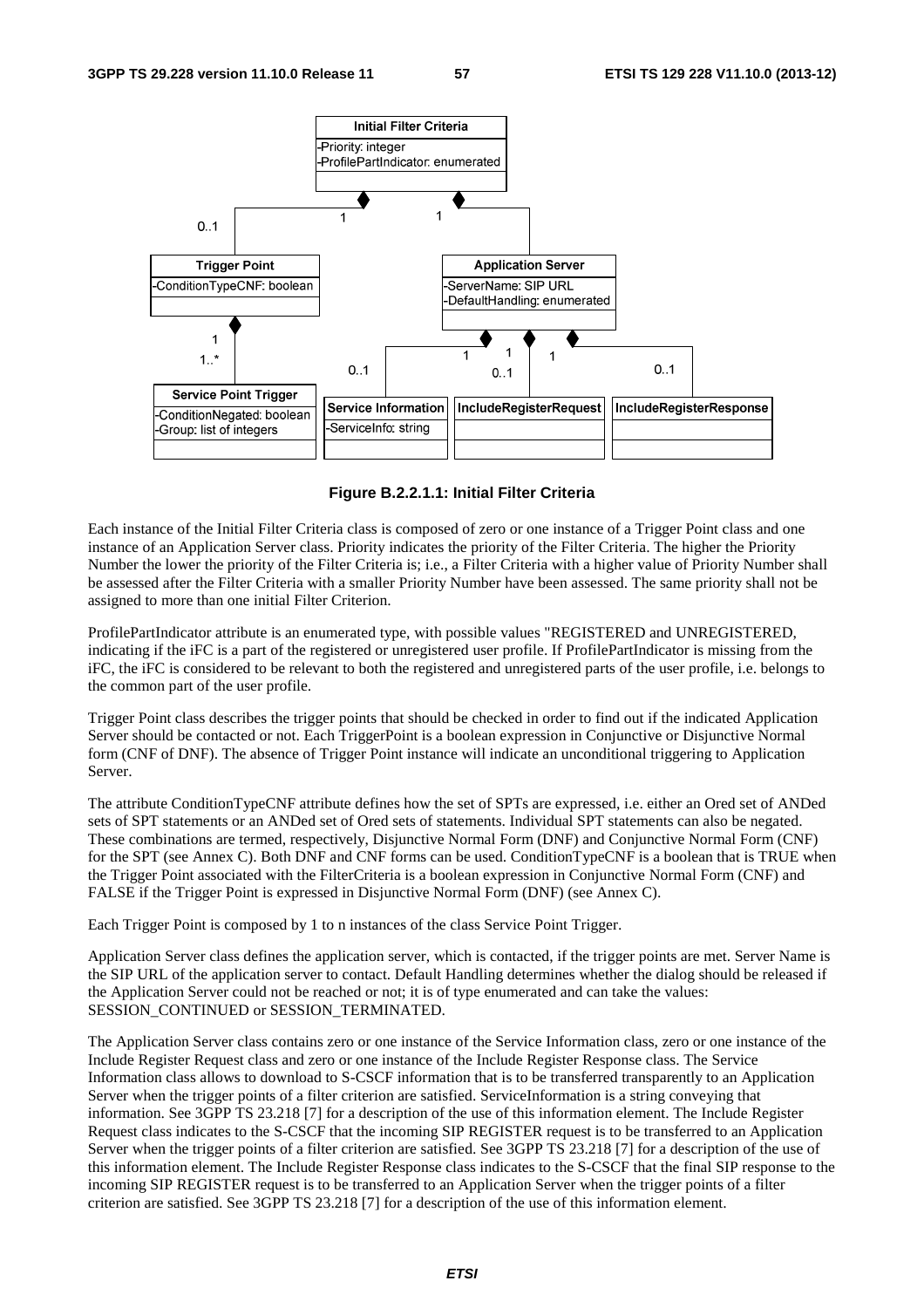## B.2.3 Service Point Trigger

The following picture gives an outline of the UML model of Service Point Trigger class:



**Figure B.2.3.1: Service Point Trigger** 

The attribute Group of the class Service Point Trigger allows the grouping of SPTs that will configure the subexpressions inside a CNF or DNF expression. For instance, in the following CNF expression (A+B).(C+D), A+B and C+D would correspond to different groups.

In CNF, the attribute Group identifies the ORed sets of SPT instances. If the SPT belongs to different ORed sets, SPT can have more than one Group values assigned. At least one Group must be assigned for each SPT.

In DNF, the attribute Group identifies the ANDed sets of SPT instances. If the SPT belongs to different ANDed sets, SPT can have more than one Group values assigned. At least one Group must be assigned for each SPI.

The attribute ConditionNegated of the class Service Point Trigger defines whether the individual SPT instance is negated (i.e. NOT logical expression).

NOTE: The operator should be aware that a negated Session Case implies that all other available session cases are set. The list of session cases depends on the release and can even be increased in the future, then a negated Session Case may end up triggering ASs unexpectedly (e.g. NOT ORIGINATED\_REGISTERED may trigger only TERMINATING\_UNREGISTERED and TERMINATING\_REGISTERED, or as well ORIGINATING\_UNREGISTERED and ORIGINATING\_CDIV).

The attribute RegistrationType of the class Service Point Trigger is relevant only to the SIP Method SPT with a value of "REGISTER" and its' support is optional in the HSS and in the S-CSCF. The RegistrationType may contain a list of values that define whether the SPT matches to REGISTER messages that are related to initial registrations, reregistrations, and/or de-registrations. If RegistrationTypes are given, the SIP Method SPT with a value of "REGISTER" shall match if any of the RegistrationTypes match and the S-CSCF supports the RegistrationType attribute. If the SIP Method SPT contains value "REGISTER", and no RegistrationType is given, or if the S-CSCF does not support the RegistrationType attribute, the SIP Method SPT matches to all REGISTER messages. The attribute RegistrationType may be discarded if it is present in an SPT other than SIP Method with value "REGISTER".

Request-URI class defines SPT for the Request-URI. Request-URI contains attribute RequestURI.

SIP Method class defines SPT for the SIP method. SIP Method contains attribute Method which holds the name of any SIP method.

SIP Header class defines SPT for the presence or absence of any SIP header or for the content of any SIP header. SIP Header contains attribute Header which identifies the SIP Header, which is the SPT, and the Content attribute defines the value of the SIP Header if required.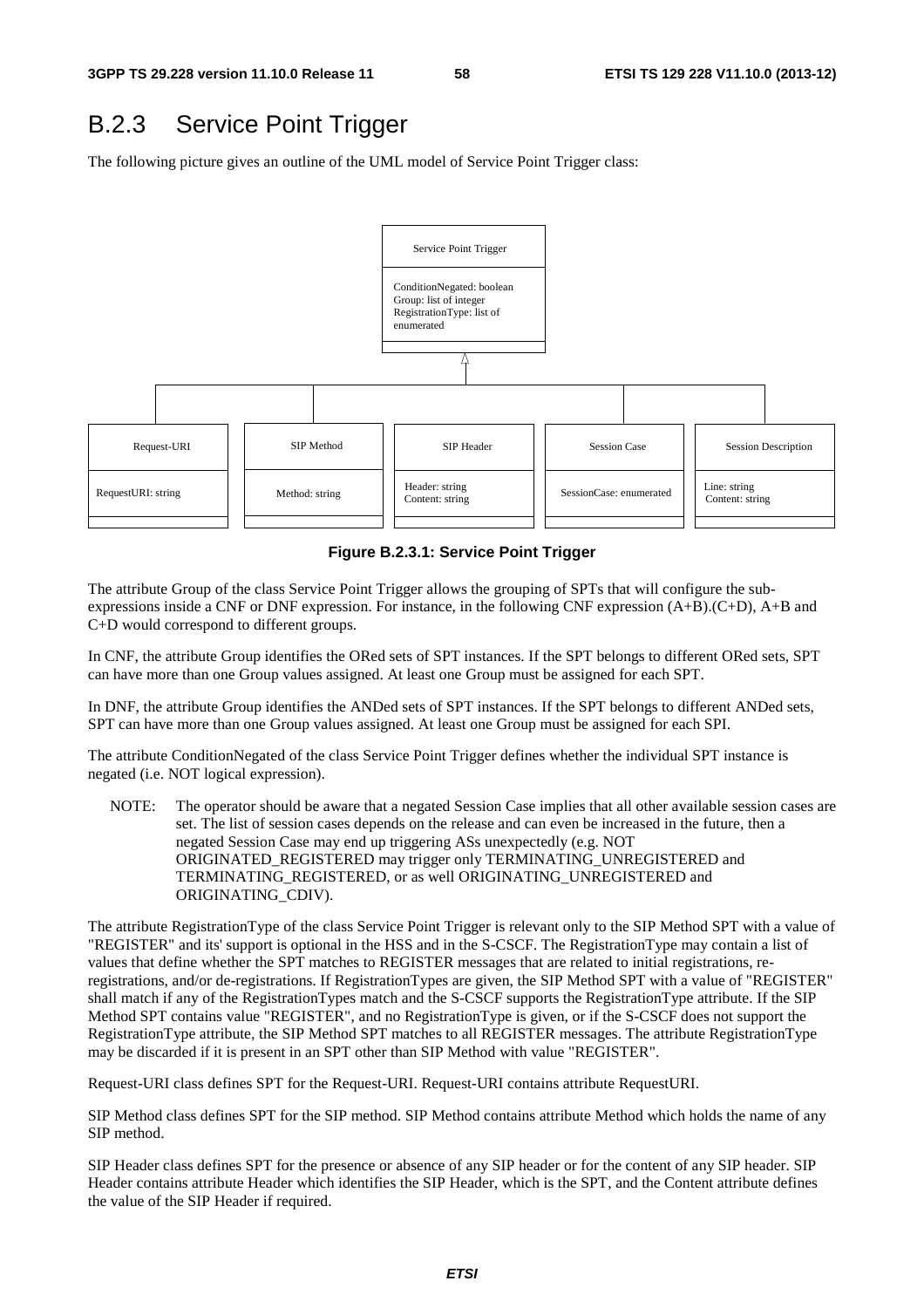The absence of the Content attribute and ConditionNegated = TRUE indicates that the SPT is the absence of a determined SIP header.

Session Case class represents an enumerated type, with possible values "Originating", "Terminating\_Registered", "Terminating\_Unregistered", "Originating\_Unregistered", "Originating\_CDIV" indicating whether the filter should be used by the S-CSCF handling the Originating, Terminating for a registered end user, Terminating for an unregistered end user, Originating for an unregistered end user, or Originating after Call Diversion services.

Session Description Information class defines SPT for the content of any SDP field within the body of a SIP Method. The Line attribute identifies the line inside the session description. Content is a string defining the content of the line identified by Line.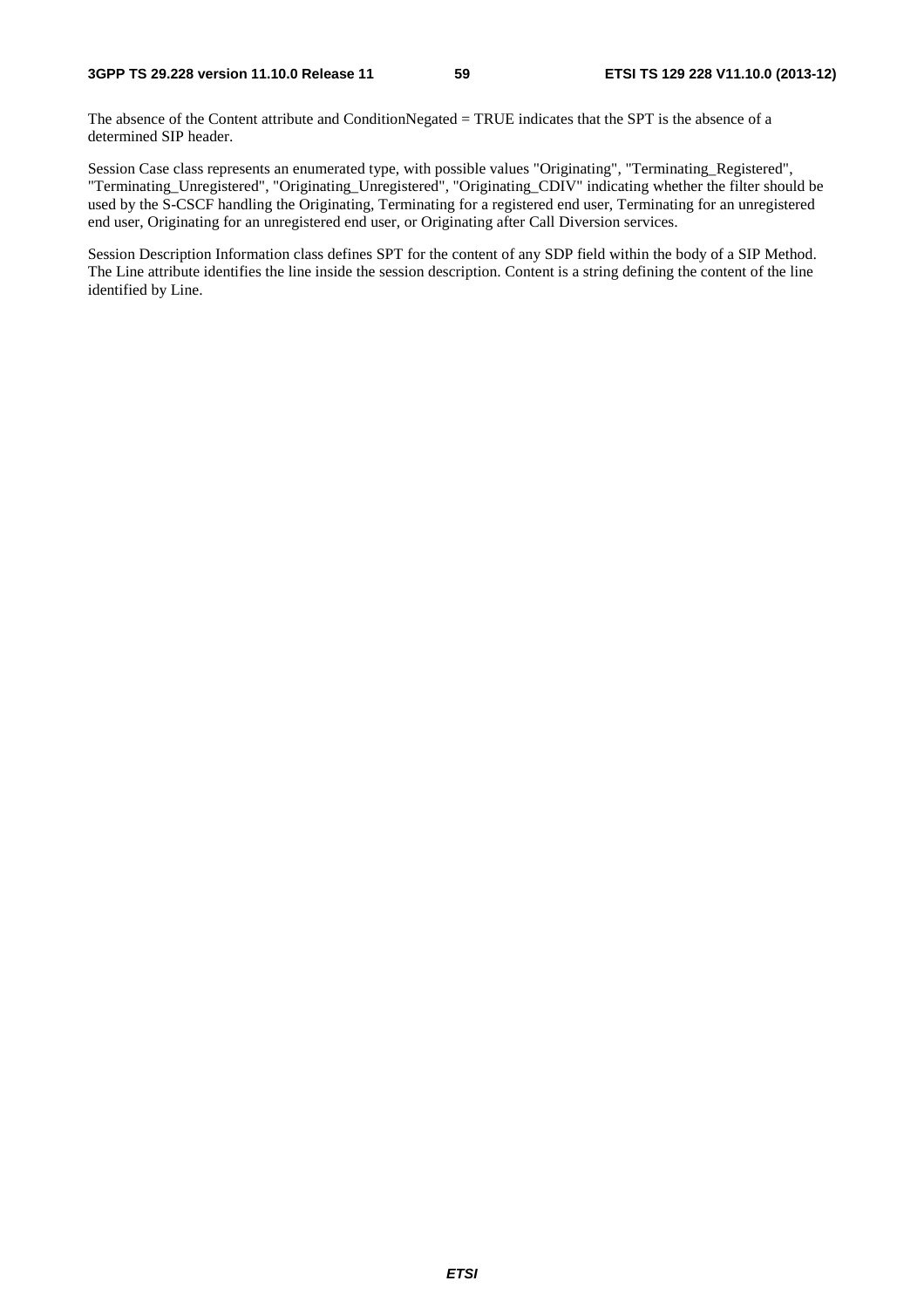# Annex C (informative): Conjunctive and Disjunctive Normal Form

A Trigger Point expression is constructed out of atomic expressions (i.e. Service Point Trigger) linked by Boolean operators AND, OR and NOT. Any logical expression constructed in that way can be transformed to forms called Conjunctive Normal Form (CNF) and Disjunctive Normal Form (DNF).

A Boolean expression is said to be in Conjunctive Normal Form if it is expressed as a conjunction of disjunctions of literals (positive or negative atoms), i.e. as an AND of clauses, each of which is the OR of one of more atomic expressions.

Taking as an example the following trigger:

Method = "INVITE" OR Method = "MESSAGE" OR (Method="SUBSCRIBE" AND NOT Header = "from" Content = "joe")

The trigger can be split into the following atomic expressions:

Method="INVITE"

Method="MESSAGE"

Method="SUBSCRIBE"

NOT header="from" Content ="joe"

Grouping the atomic expressions, the CNF expression equivalent to the previous example looks like:

(Method="INVITE" OR Method = "MESSAGE" OR Method="SUBSCRIBE") AND (Method="INVITE" OR Method  $=$  "MESSAGE" OR (NOT Header  $=$  "from" Content  $=$  "joe"))

This result in two "OR" groups linked by "AND" (CNF):

(Method="INVITE" OR Method = "MESSAGE" OR Method="SUBSCRIBE")

(Method="INVITE" OR Method = "MESSAGE" OR (NOT Header = "from" Content = "joe"))

The XML representation of the trigger is:

```
<?xml version="1.0" encoding="UTF-8"?> 
<IMSSubscription xmlns:xsi="http://www.w3.org/2001/XMLSchema-instance" 
xsi:noNamespaceSchemaLocation="CxDataType.xsd"> 
         <PrivateID>IMPI1@homedomain.com</PrivateID> 
         <ServiceProfile> 
                 <PublicIdentity> 
                          <BarringIndication>1</BarringIndication> 
                          <Identity> sip:IMPU1@homedomain.com </Identity> 
                  </PublicIdentity> 
                  <PublicIdentity> 
                          <Identity> sip:IMPU2@homedomain.com </Identity> 
                  </PublicIdentity> 
                  <InitialFilterCriteria> 
                          <Priority>0</Priority> 
                          <TriggerPoint> 
                                  <ConditionTypeCNF>1</ConditionTypeCNF> 
                                 <SPT> <ConditionNegated>0</ConditionNegated> 
                                           <Group>0</Group> 
                                           <Method>INVITE</Method>
```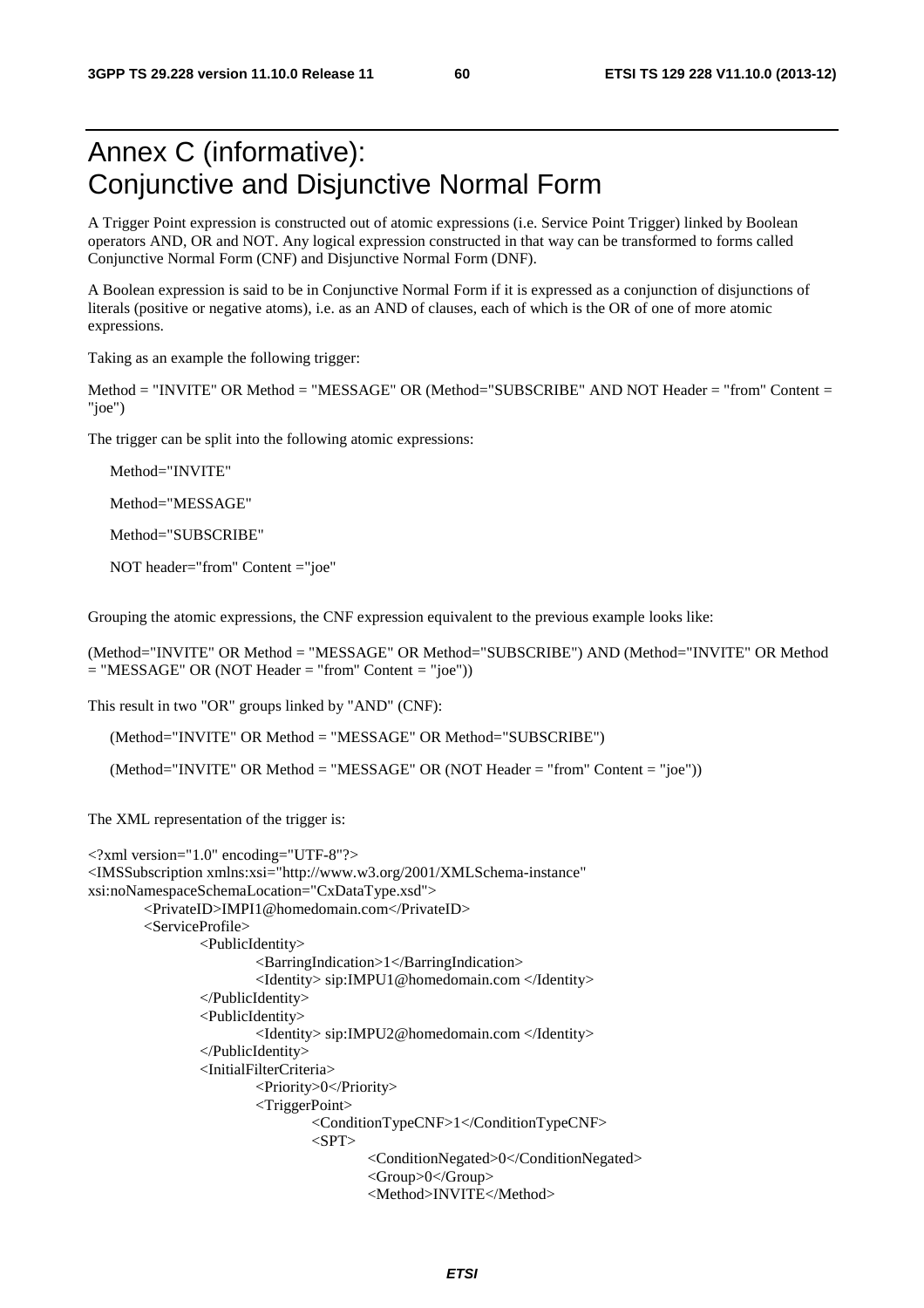$\langle$ SPT $>$ 

```
<SPT> <ConditionNegated>0</ConditionNegated> 
                                         <Group>0</Group> 
                                         <Method>MESSAGE</Method> 
                                </SPT>
                                <SPT> <ConditionNegated>0</ConditionNegated> 
                                         <Group>0</Group> 
                                         <Method>SUBSCRIBE</Method> 
                                </SPT>
                                <SPT> <ConditionNegated>0</ConditionNegated> 
                                         <Group>1</Group> 
                                         <Method>INVITE</Method> 
                                </SPT>
                                <SPT> <ConditionNegated>0</ConditionNegated> 
                                         <Group>1</Group> 
                                         <Method>MESSAGE</Method> 
                                </SPT><SPT> <ConditionNegated>1</ConditionNegated> 
                                         <Group>1</Group> 
                                         <SIPHeader> 
                                                  <Header>From</Header> 
                                                 <Content>"joe"</Content> 
                                         </SIPHeader> 
                                </SPT> </TriggerPoint> 
                         <ApplicationServer> 
                                 <ServerName>sip:AS1@homedomain.com</ServerName> 
                                 <DefaultHandling>0</DefaultHandling> 
                         </ApplicationServer> 
                 </InitialFilterCriteria> 
         </ServiceProfile> 
</IMSSubscription>
```
A Boolean expression is said to be in Disjunctive Normal Form if it is expressed as a disjunction of conjunctions of literals (positive or negative atoms), i.e. as an OR of clauses, each of which is the AND of one of more atomic expressions.

The previous example is already in DNF, composed by the following groups:

Method="SUBSCRIBE" AND (NOT header="from" Content ="joe")

Method="INVITE"

Method="MESSAGE"

```
The XML representation of the trigger is: 
<?xml version="1.0" encoding="UTF-8"?> 
<IMSSubscription xmlns:xsi="http://www.w3.org/2001/XMLSchema-instance" 
xsi:noNamespaceSchemaLocation="CxDataType.xsd"> 
         <PrivateID>IMPI1@homedomain.com</PrivateID> 
         <ServiceProfile> 
                  <PublicIdentity> 
                          <BarringIndication>1</BarringIndication> 
                          <Identity> sip:IMPU1@homedomain.com </Identity> 
                  </PublicIdentity>
```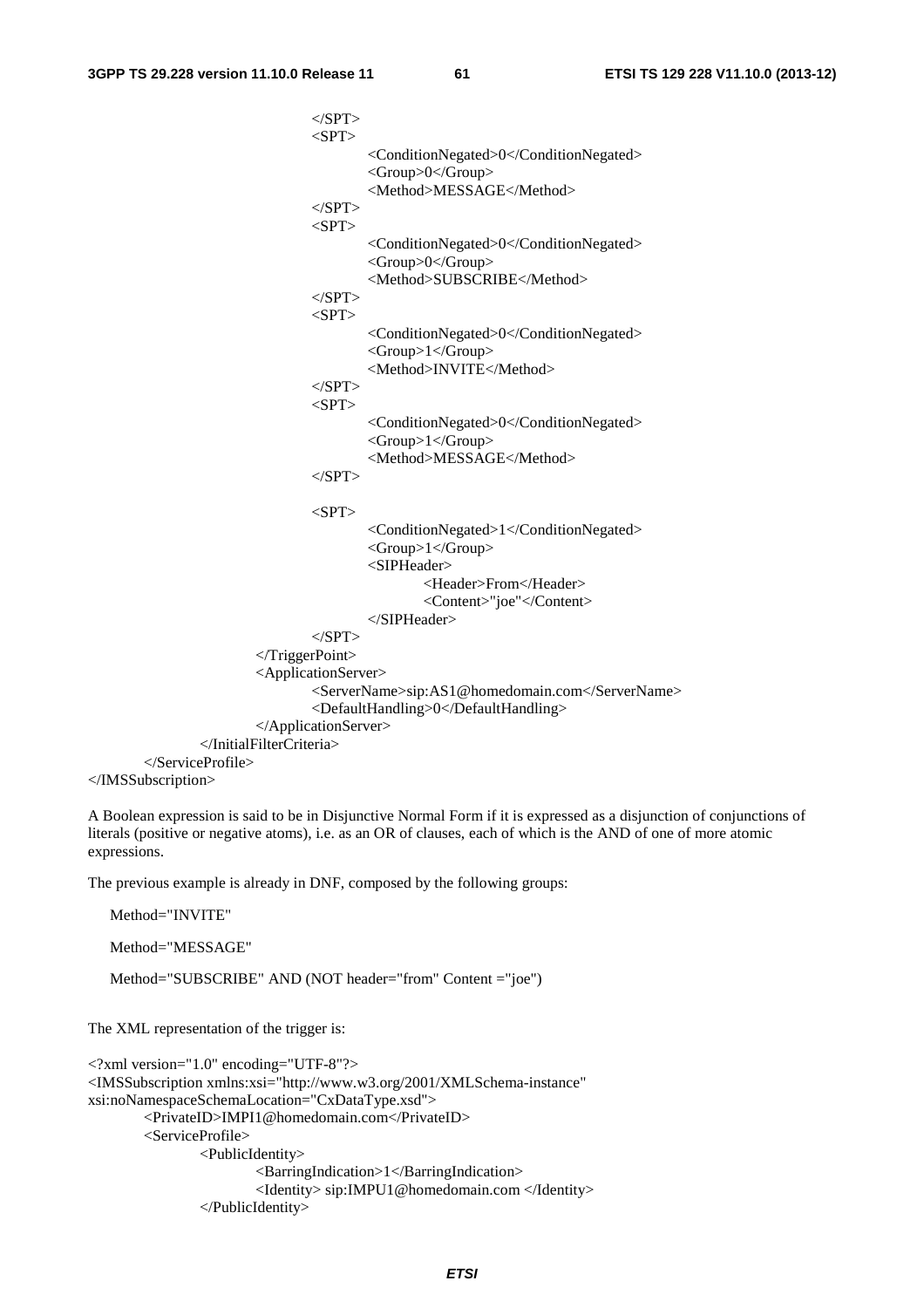<PublicIdentity> <Identity> sip:IMPU2@homedomain.com </Identity> </PublicIdentity> <InitialFilterCriteria> <Priority>0</Priority> <TriggerPoint> <ConditionTypeCNF>0</ConditionTypeCNF>  $<$ SPT $>$  <ConditionNegated>0</ConditionNegated> <Group>0</Group> <Method>INVITE</Method>  $<$ /SPT $>$  $<$ SPT $>$  <ConditionNegated>0</ConditionNegated> <Group>1</Group> <Method>MESSAGE</Method>  $<$ /SPT>  $<$ SPT $>$  <ConditionNegated>0</ConditionNegated> <Group>2</Group> <Method>SUBSCRIBE</Method>  $<$ /SPT $>$  $<$ SPT $>$  <ConditionNegated>1</ConditionNegated> <Group>2</Group> <SIPHeader> <Header>From</Header> <Content>"joe"</Content> </SIPHeader>  $<$ /SPT> </TriggerPoint> <ApplicationServer> <ServerName>sip:AS1@homedomain.com</ServerName> <DefaultHandling index="0">0</DefaultHandling> </ApplicationServer> </InitialFilterCriteria> </ServiceProfile> </IMSSubscription>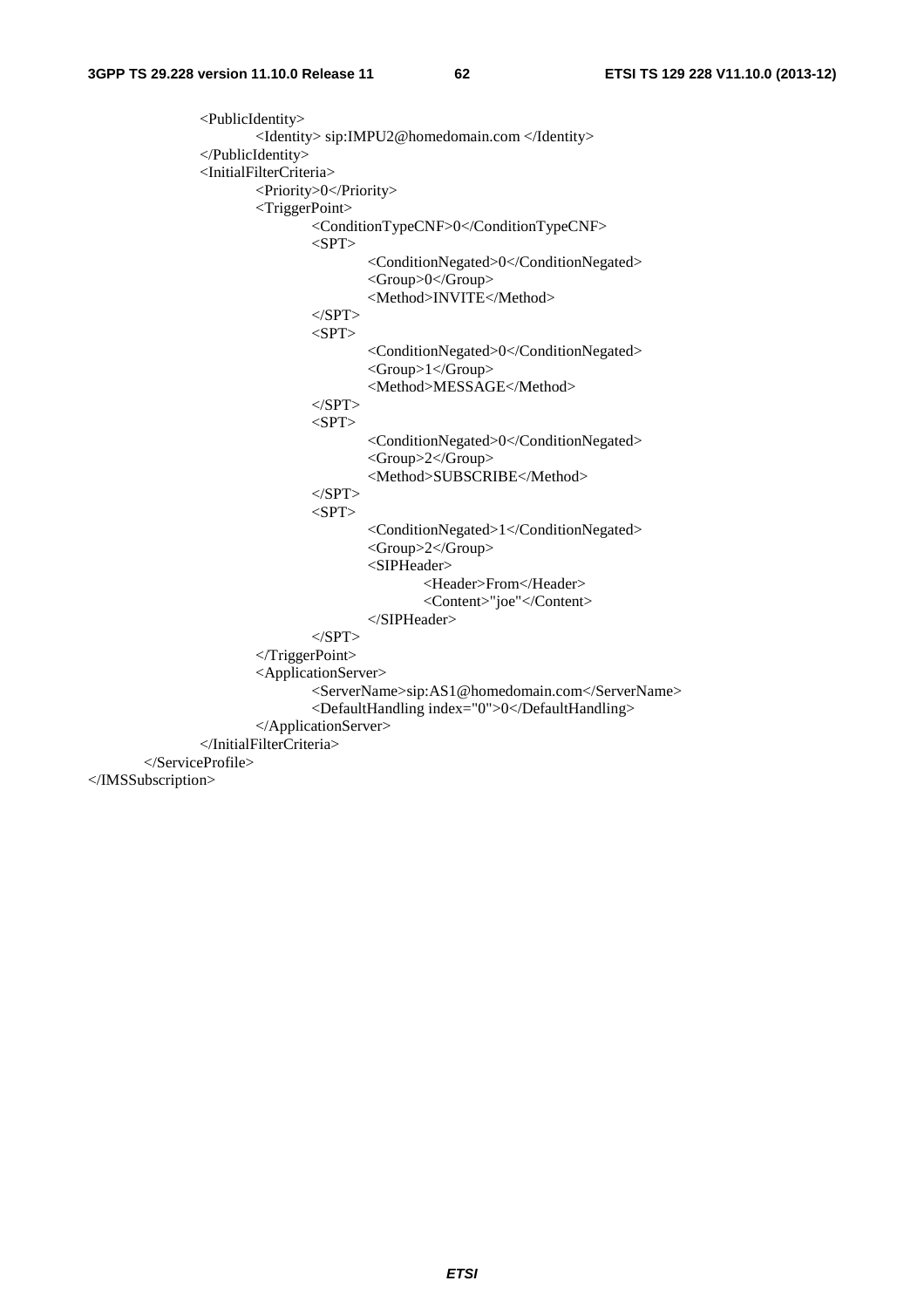# Annex D (informative): High-level format for the User Profile

The way the information shall be transferred through the Cx interface can be seen from a high-level point of view in the following picture:

| <b>IMS</b>        | Service |                                                                 |  |  |
|-------------------|---------|-----------------------------------------------------------------|--|--|
| Subscription<br>. | Profile | Public id. data   Core Network Serv. Auth.   App.&Serv. Filters |  |  |

#### **Figure D.1: Example of in-line format of user profile**

If more than one service profile is created, for example to assign a different set of filters to public identifiers 1 and 2 and public identity 3, the information shall be packaged in the following way:

| <br><br>-------------------- |         |                |                     |                         |                 |           |                      |                       |                            |
|------------------------------|---------|----------------|---------------------|-------------------------|-----------------|-----------|----------------------|-----------------------|----------------------------|
| <b>IMS</b><br>--------       | Service | <br>Public id. | Public id. $\angle$ | <br>CN Serv.<br>. Auth. | <br>A&S Filters | Service   | <br><br>Public id. 3 | <br>CN Serv.<br>Auth. | <b>A&amp;S Filters</b>     |
|                              | Profile |                |                     |                         |                 | Profile 2 |                      |                       | __________________________ |
| Data<br>----------           |         |                |                     |                         |                 |           |                      |                       |                            |

**Figure D.2: Example of in-line format of user profile**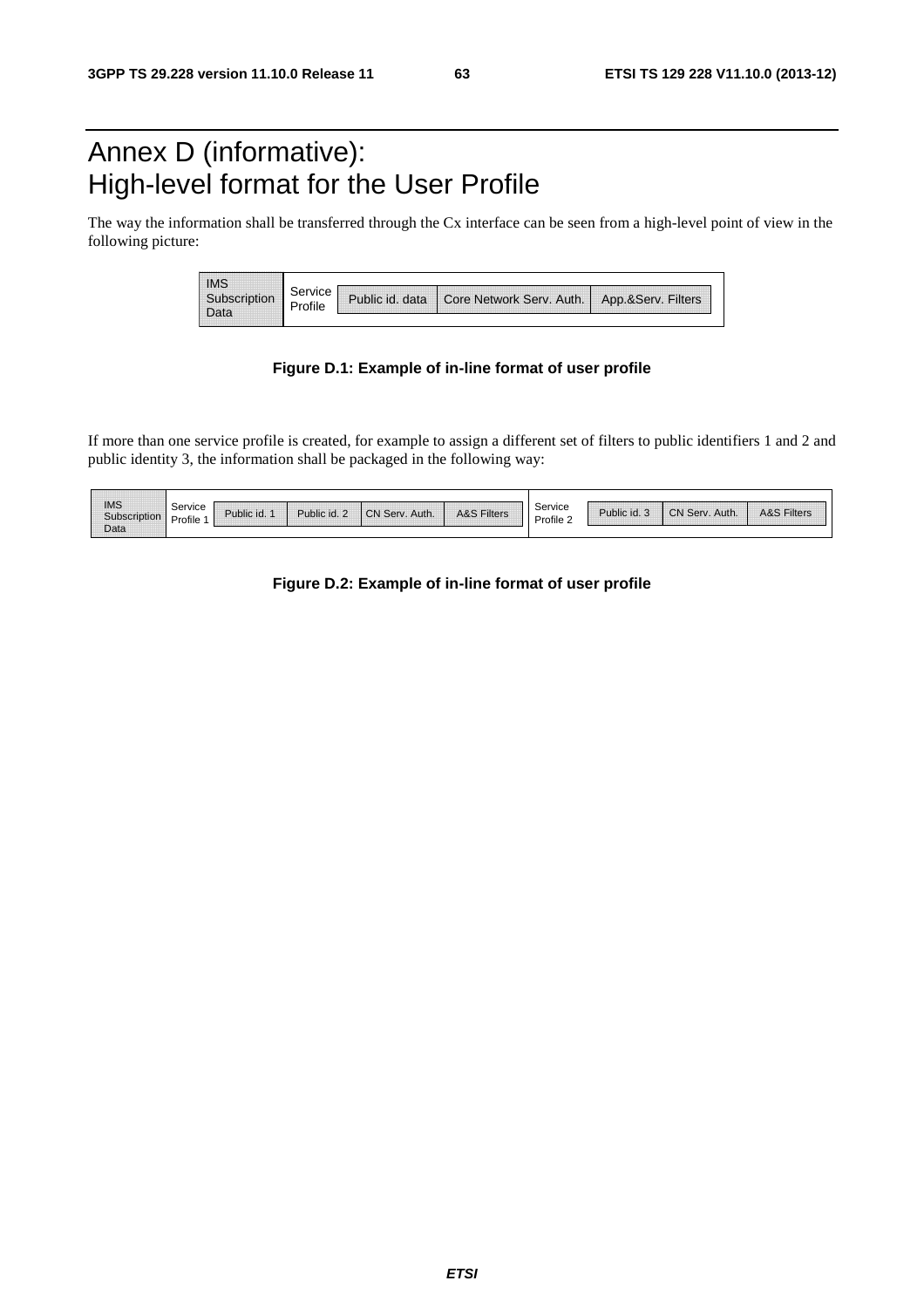# Annex E (normative): XML schema for the Cx interface user profile

The file CxDataType\_Rel11.xsd, attached to this specification, contains the XML schema for the user profile that is sent over the Cx interface. The user profile XML schema defines that are used in the user profile XML. The data that is allowed to be sent in the user profile may vary depending on the features supported by the Diameter end points, see 3GPP TS 29.229 [5]. The user profile XML schema file is intended to be used by an XML parser. The version of the Cx application sending the user profile XML shall be the same as the version of the sent user profile XML and thus it implies the version of the user profile XML schema to be used to validate it.

Table E.1 describes the data types and the dependencies among them that configure the user profile XML schema.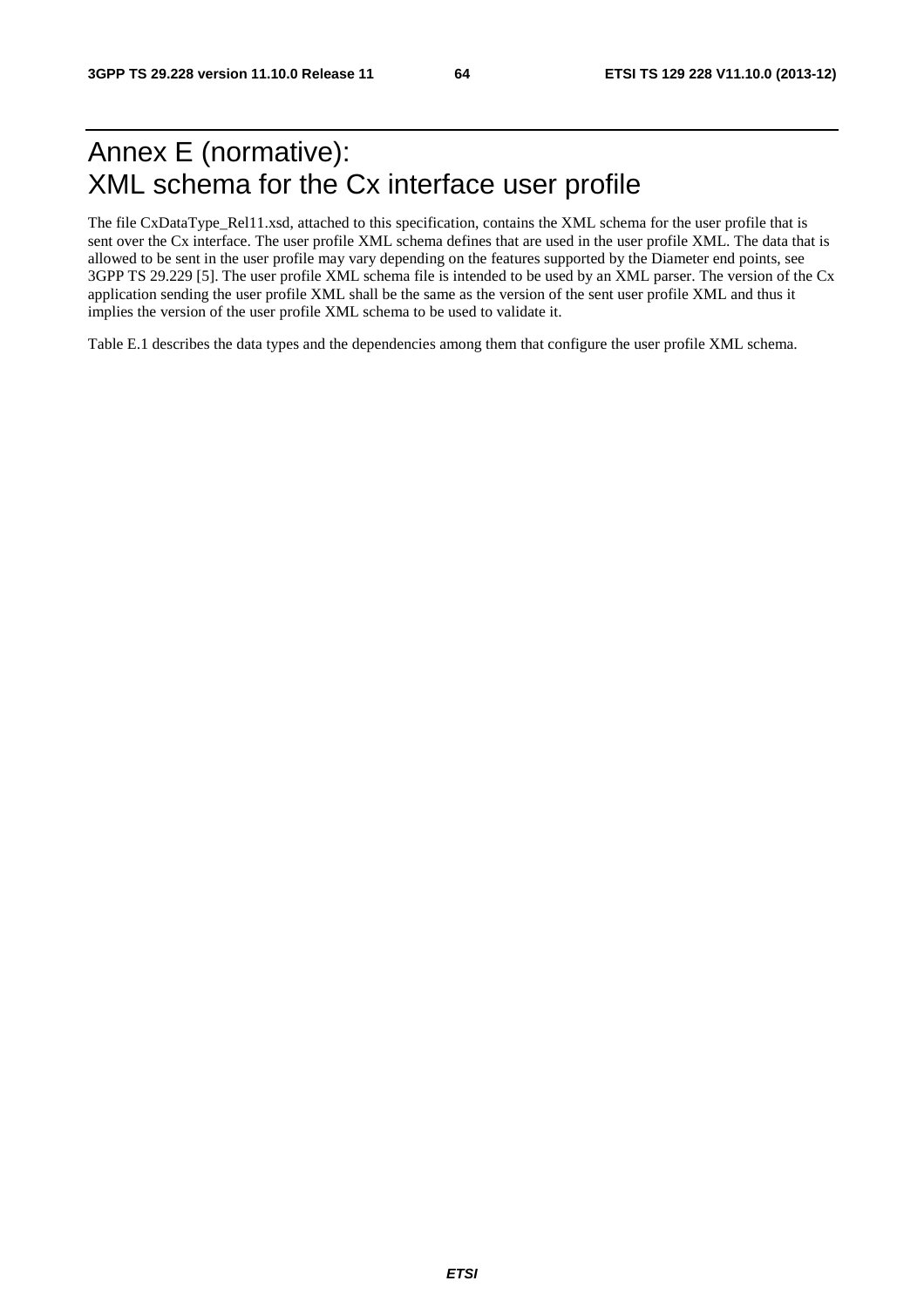| Data type                     | Tag                        | <b>Base type</b>      | <b>Comments</b>                                                                                         |
|-------------------------------|----------------------------|-----------------------|---------------------------------------------------------------------------------------------------------|
| tPriority                     | Priority                   | integer               | $>= 0$                                                                                                  |
| tProfilePartIndicator         | ProfilePartIndicator       | enumerated            | Possible values:                                                                                        |
|                               |                            |                       | 0 (REGISTERED)                                                                                          |
|                               |                            |                       | 1 (UNREGISTERED)                                                                                        |
| tSharedIFCSetID               | SharedIFCSetID             | integer               | $>= 0$                                                                                                  |
| tGroupID<br>tRegistrationType | Group<br>RegistrationType  | integer<br>enumerated | $>= 0$<br>Possible values:                                                                              |
|                               |                            |                       | 0 (INITIAL_REGISTRATION)                                                                                |
|                               |                            |                       | 1 (RE-REGISTRATION)                                                                                     |
|                               |                            |                       | 2 (DE-REGISTRATION)                                                                                     |
| tDefaultHandling              | DefaultHandling            | enumerated            | Possible values:                                                                                        |
|                               |                            |                       | 0 (SESSION_CONTINUED)                                                                                   |
|                               |                            |                       | 1 (SESSION_TERMINATED)                                                                                  |
| tDirectionOfRequest           | SessionCase                | enumerated            | Possible values:                                                                                        |
|                               |                            |                       | 0 (ORIGINATING_REGISTERED)                                                                              |
|                               |                            |                       | 1 TERMINATING_REGISTERED<br>2 (TERMINATING_UNREGISTERED)                                                |
|                               |                            |                       | 3 (ORIGINATING_UNREGISTERED)                                                                            |
|                               |                            |                       | 4 (ORIGINATING_CDIV)                                                                                    |
| tPrivateID                    | PrivateID                  | anyURI                | Syntax described in IETF RFC 2486 [14]                                                                  |
| tSIP_URL                      | Identity                   | anyURI                | Syntax described in IETF RFC 3261 [11] or 3GPP TS                                                       |
|                               |                            |                       | 23003 (See Note 1)                                                                                      |
| tTEL_URL                      | Identity                   | anyURI                | Syntax described in IETF RFC 3966 [15] or 3GPP TS                                                       |
|                               |                            |                       | 23003 (See Note 1)                                                                                      |
| tIdentity                     | Identity                   | (union)               | Union of tSIP_URL, and tTEL_URL                                                                         |
| tIdentityType                 | IdentityType               | enumerated            | Possible values:                                                                                        |
|                               |                            |                       | 0 (DISTINCT PUBLIC_USER_IDENTITY)<br>1 (DISTINCT_PSI)                                                   |
|                               |                            |                       | 2 (WILDCARDED_PSI) (See Note 2)                                                                         |
|                               |                            |                       | 3 (NON_DISTINCT_IMPU) (See Note 3)                                                                      |
|                               |                            |                       | 4 (WILDCARDED_IMPU) (See Note 4)                                                                        |
| tServiceInfo                  | ServiceInfo                | string                |                                                                                                         |
| tString                       | RequestURI, Method,        | string                |                                                                                                         |
|                               | Header, Content,           |                       |                                                                                                         |
|                               | Line, AccessType,          |                       |                                                                                                         |
|                               | Accessinfo,<br>AccessValue |                       |                                                                                                         |
| tBool                         | ConditionTypeCNF,          | boolean               | Possible values:                                                                                        |
|                               | ConditionNegated,          |                       | $0$ (false)                                                                                             |
|                               | BarringIndication          |                       | $1$ (true)                                                                                              |
| tSubscribedMediaProfil        | SubscribedMediaProfi       | integer               | $>=0$                                                                                                   |
| eld                           | leid                       |                       |                                                                                                         |
| tDisplayName                  | DisplayName                | string                |                                                                                                         |
| tAliasIdentityGroupID         | AliasIdentityGroupID       | string                |                                                                                                         |
| tServiceLevelTraceInfo        | ServiceLevelTraceInf       | string                |                                                                                                         |
| tServicePriorityLevel         | o<br>ServicePriorityLevel  | enumerated            | Possible values:                                                                                        |
|                               |                            |                       | 0 (Highest priority)                                                                                    |
|                               |                            |                       | 1                                                                                                       |
|                               |                            |                       | $\overline{\mathbf{c}}$                                                                                 |
|                               |                            |                       | 3                                                                                                       |
|                               |                            |                       | 4 (Lowest priority)                                                                                     |
| tPriorityNamespace            | PriorityNamespace          | string                | Possible values are those of the namespaces that are                                                    |
|                               |                            |                       | defined in IETF RFC 4412 [22] or defined according                                                      |
|                               |                            |                       | to the IANA registration procedure described in IETF<br>RFC 4412 [22] for Resource-Priority Namespaces. |
| tPriorityLevel                | PriorityLevel              | string                | Possible values depend on the PriorityNamespace                                                         |
|                               |                            |                       | and are specified with the associated namespace that                                                    |
|                               |                            |                       | is defined in IETF RFC 4412 [22] or defined according                                                   |
|                               |                            |                       | to the IANA registration procedure described in IETF                                                    |
|                               |                            |                       | RFC 4412 [22] for Resource-Priority Namespaces                                                          |
| tIMSI                         | <b>IMSI</b>                | string                | Syntax described in 3GPP TS 23.003 [17]                                                                 |
| tMaxNumOfAllowedSi            | MaxNumOfAllowedSi          | integer               | $>= 1$                                                                                                  |
| multRegistrations             | multRegistrations          |                       |                                                                                                         |

#### **Table E.1: XML schema for the Cx interface user profile: simple data types**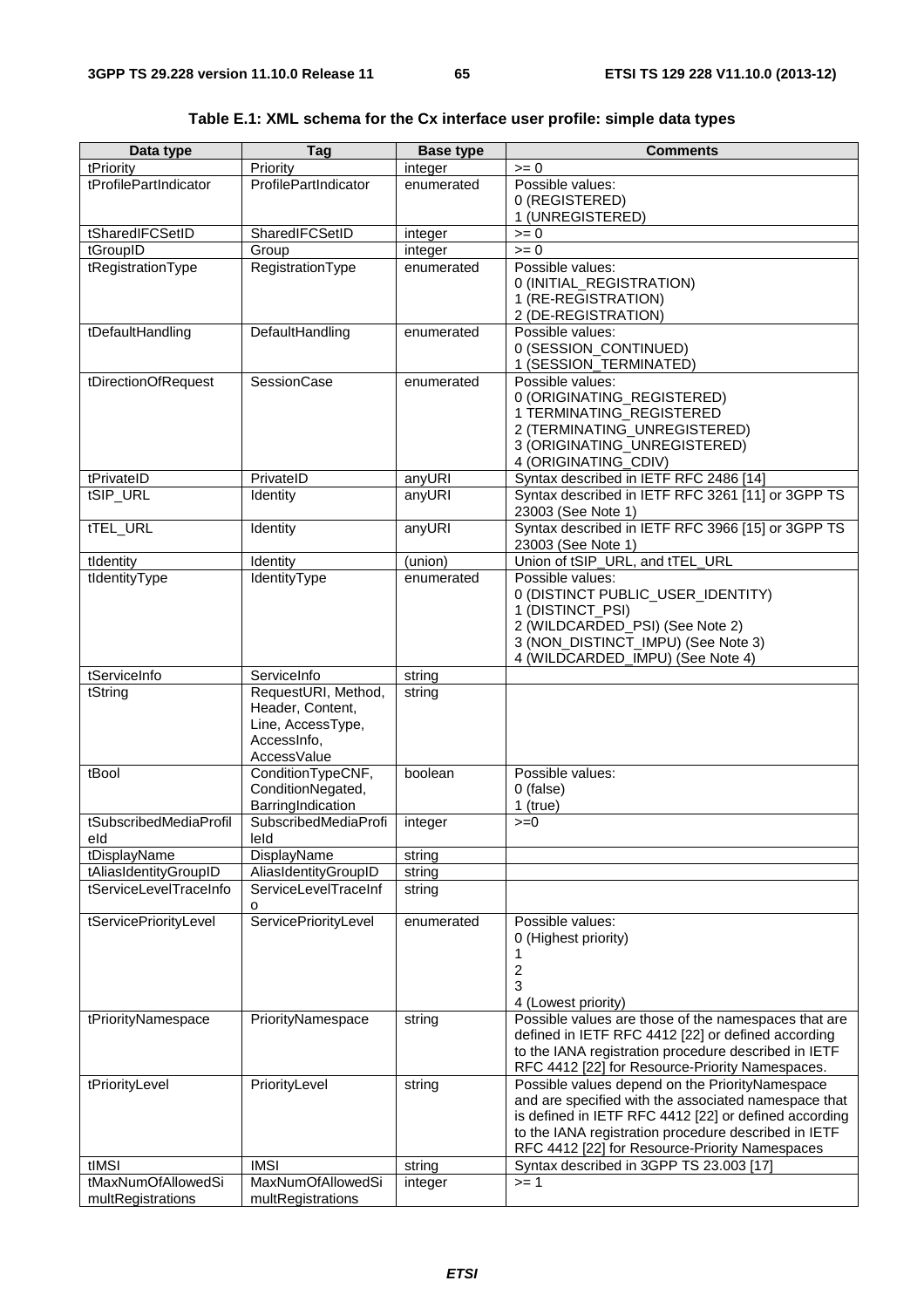NOTE 1: Only when the "Identity" tag is a Wildcarded Identity the syntax is described in 3GPP TS 23.003. It applies to both WILDCARDED\_IMPU and WILDCARDED\_PSI. NOTE 2: Wildcarded PSI could optionally be included as well in tPublicIdentityExtension. NOTE 3: The IMPU is not explicitly provisioned in HSS. In this case, corresponding Wildcarded IMPU is included in tPublicIdentityExtension3. NOTE 4: WILDCARDED\_IMPU indicates that the content of the identity in the "Identity" tag is a Wildcarded Public User Identity. In this case, Wildcarded IMPU could optionally be included as well in tPublicIdentityExtension3.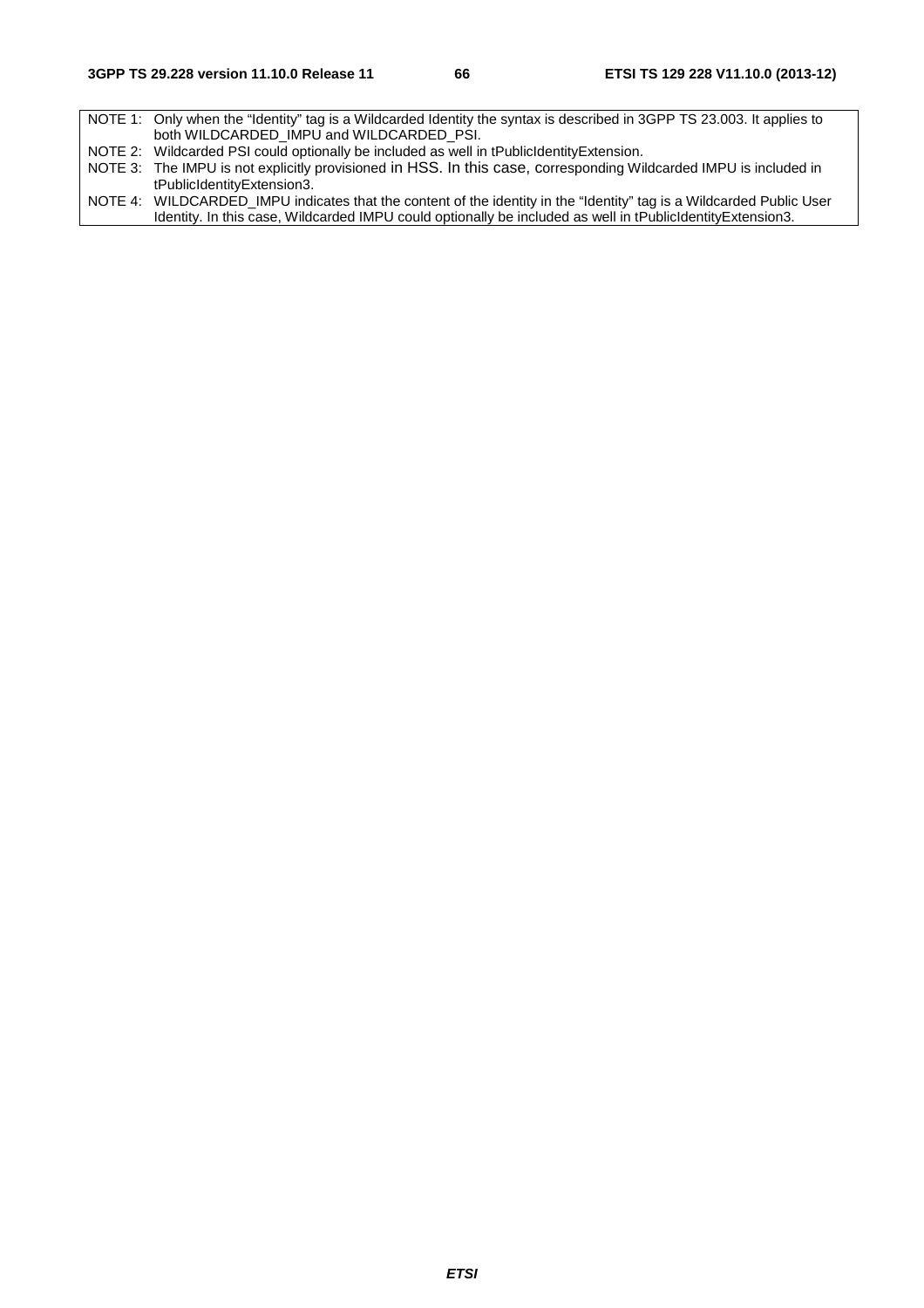| Data type                 | Tag                          |                       |                               | <b>Compound of</b>          |                       |  |  |
|---------------------------|------------------------------|-----------------------|-------------------------------|-----------------------------|-----------------------|--|--|
|                           |                              |                       | Tag                           | <b>Type</b>                 | <b>Cardinality</b>    |  |  |
| tIMSSubscription          | <b>IMSSubscription</b>       | PrivateID             |                               | tPrivateID                  | 1                     |  |  |
|                           |                              | <b>ServiceProfile</b> |                               | tServiceProfile             | $\overline{(1}$ to n) |  |  |
|                           |                              | Extension             |                               | tIMSSubscriptionExtension   | (0 to 1)              |  |  |
| tIMSSubscriptionExtensi   | Extension                    | <b>IMSI</b>           |                               | tIMSI                       | (0 to 1)              |  |  |
| on                        |                              | Extension             |                               | tlMSSubscriptionExtension2  | (0 to 1)              |  |  |
| tIMSSubscriptionExtensi   | Extension                    |                       | ReferenceLocationInform       | tReferenceLocationInformati | (0 to n)              |  |  |
| on <sub>2</sub>           |                              | ation                 |                               | on                          |                       |  |  |
| tReferenceLocationInfor   | ReferenceLocatio             | AccessType            |                               | tString (NOTE 4)            | (0 to 1)              |  |  |
| mation                    | nInformation                 | Accessinfo            |                               | tString (NOTE 4)            | (0 to 1)              |  |  |
|                           |                              | AccessValue           |                               | tString (NOTE 4)            | (0 to 1)              |  |  |
| tServiceProfile           | <b>ServiceProfile</b>        | PublicIdentity        |                               | tPublicIdentity             |                       |  |  |
|                           |                              |                       |                               |                             | (1 to n)              |  |  |
|                           |                              |                       | <b>CoreNetworkServicesAut</b> | CoreNetworkServicesAuthori  | (0 to 1)              |  |  |
|                           |                              | horization            |                               | zation                      |                       |  |  |
|                           |                              |                       | <b>InitialFilterCriteria</b>  | tInitialFilterCriteria      | (0 to n)              |  |  |
|                           |                              | Extension             |                               | tServiceProfileExtension    | (0 to 1)              |  |  |
| tServiceProfileExtension  | Extension                    |                       | SharedIFCSetID                | tSharedIFCSetID             | (0 to n)              |  |  |
| tCoreNetworkServicesAu    | <b>CoreNetworkServi</b>      |                       | SubscribedMediaProfileId      | tSubscribedMediaProfileId   | (0 to 1)              |  |  |
| thorization               | cesAuthorization             |                       |                               |                             |                       |  |  |
|                           |                              | Extension             |                               | tCNServicesAuthorizationExt | (0 to 1)              |  |  |
|                           |                              |                       |                               | ension                      |                       |  |  |
| tPublicIdentity           | PublicIdentity               |                       | BarringIndication             | tBool                       | (0 to 1)              |  |  |
|                           |                              | Identity              |                               | tIdentity                   | 1                     |  |  |
|                           |                              | Extension             |                               | tPublicIdentityExtension    | (0 to 1)              |  |  |
| tInitialFilterCriteria    | <b>InitialFilterCriteria</b> | Priority              |                               | tPriority                   | 1                     |  |  |
|                           |                              | <b>TriggerPoint</b>   |                               | tTrigger                    | (0 to 1)              |  |  |
|                           |                              |                       | ApplicationServer             | tApplicationServer          | 1                     |  |  |
|                           |                              | ProfilePartIndicator  |                               | tProfilePartIndicator       | (0 to 1)              |  |  |
| tTrigger                  | <b>TriggerPoint</b>          | ConditionTypeCNF      |                               | tBool                       | 1                     |  |  |
|                           |                              | <b>SPT</b>            |                               | tSePoTri                    | (1 to n)              |  |  |
| tSePoTri                  | <b>SPT</b>                   |                       | ConditionNegated              | tBool                       | (0 to 1)              |  |  |
|                           |                              | Group                 |                               | tGroupID                    | (1 to n)              |  |  |
|                           |                              |                       | RequestURI                    | tString                     | 1                     |  |  |
|                           |                              |                       | Method                        | tString                     | 1                     |  |  |
|                           |                              | Choice of             | SIPHeader                     | tHeader                     | 1                     |  |  |
|                           |                              |                       | SessionCase                   | tDirectionOfRequest         | 1                     |  |  |
|                           |                              |                       | SessionDescripti              | tSessionDescription         | 1                     |  |  |
|                           |                              |                       | on                            |                             |                       |  |  |
|                           |                              | Extension             |                               | tSePoTriExtension           | (0 to 1)              |  |  |
| tSePoTriExtension         | Extension                    |                       | RegistrationType              | tRegistrationType           | (0 to 2)              |  |  |
| tHeader                   | SIPHeader                    | Header                |                               | tString                     | 1                     |  |  |
|                           |                              | Content               |                               | tString                     | (0 to 1)              |  |  |
| tSessionDescription       | SessionDescriptio            | Line                  |                               | tString                     |                       |  |  |
|                           | n                            | Content               |                               | tString                     | (0 to 1)              |  |  |
| tApplicationServer        | ApplicationServer            | ServerName            |                               | tSIP_URL                    | 1                     |  |  |
|                           |                              |                       | DefaultHandling               | tDefaultHandling            | (0 to 1)              |  |  |
|                           |                              | ServiceInfo           |                               | tServiceInfo                | (0 to 1)              |  |  |
|                           |                              | Extension             |                               | tApplicationServerExtension | (0 to 1)              |  |  |
| tApplicationServerExtens  | Extension                    |                       | IncludeRegisterRequest        | tIncludeRegisterRequest     | (0 to 1)              |  |  |
| ion                       |                              |                       | IncludeRegisterRespons        | tIncludeRegisterResponse    | (0 to 1)              |  |  |
|                           |                              | е                     |                               |                             |                       |  |  |
| tIncludeRegisterRequest   | IncludeRegisterRe            | (NOTE 2)              |                               | (NOTE 2)                    | (0 to 1)              |  |  |
|                           | quest                        |                       |                               |                             |                       |  |  |
| tIncludeRegisterRespons   | tIncludeRegisterR            | (NOTE 2)              |                               | (NOTE 2)                    | (0 to 1)              |  |  |
| е                         | esponse                      |                       |                               |                             |                       |  |  |
| tPublicIdentityExtension  | Extension                    | IdentityType          |                               | tIdentityType               | (0 to 1)              |  |  |
|                           |                              |                       | WildcardedPSI                 | anyURI (NOTE 3)             | (0 to 1)              |  |  |
|                           |                              | Extension             |                               | tPublicIdentityExtension2   | (0 to 1)              |  |  |
| tPublicIdentityExtension2 | Extension                    | DisplayName           |                               | tDisplayName                | (0 to 1)              |  |  |
|                           |                              |                       | AliasIdentityGroupID          | tAliasIdentityGroupID       | (0 to 1)              |  |  |
|                           |                              | Extension             |                               | tPublicIdentityExtension3   | (0 to 1)              |  |  |
| tPublicIdentityExtension3 | Extension                    |                       | WildcardedIMPU                | anyURI (NOTE 3)             | (0 to 1)              |  |  |

**Table E.2: XML schema for the Cx interface user profile: complex data types**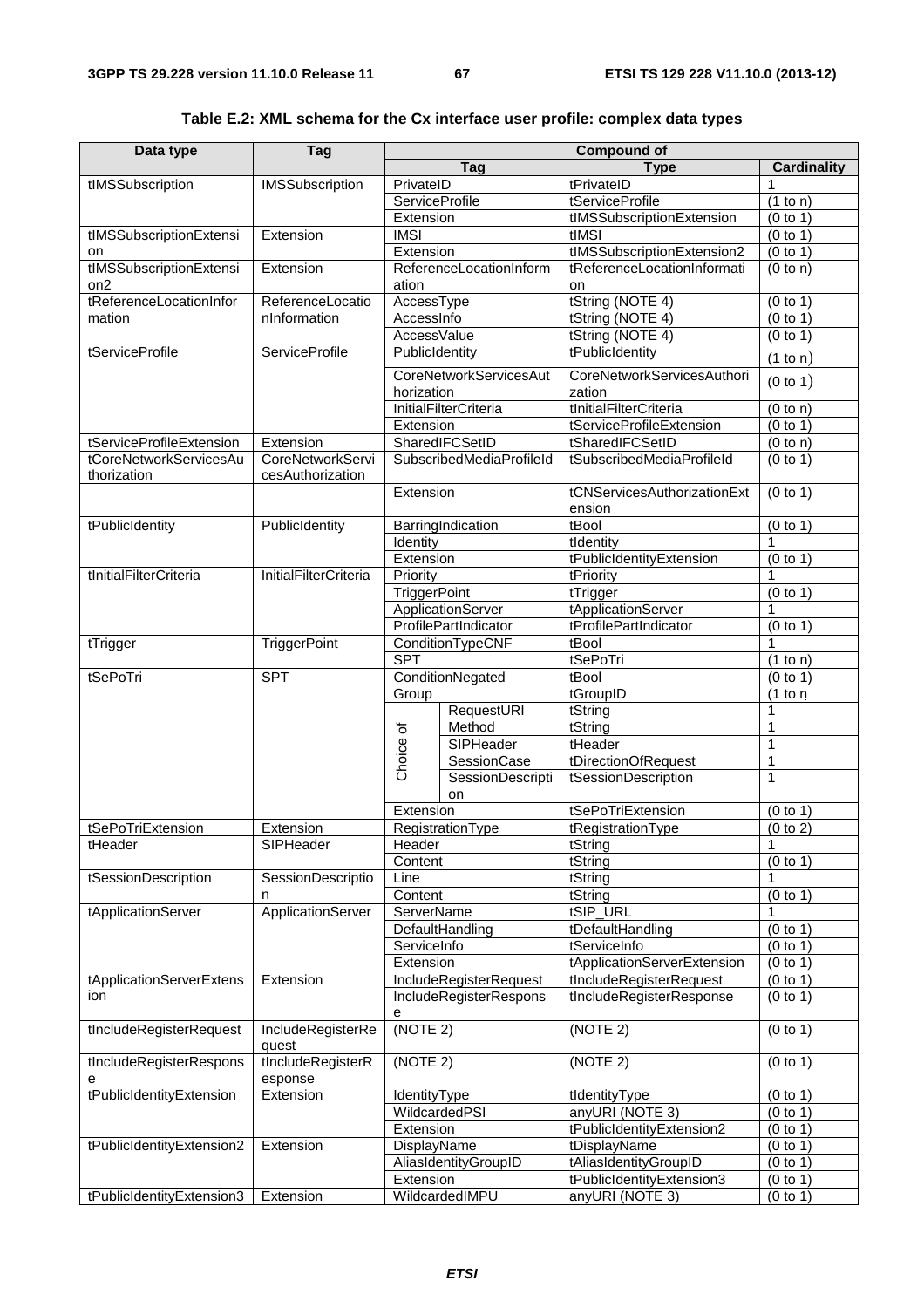|                                                  |                         | ServiceLevelTraceInfo                                                                     | tServiceLevelTraceInfo                                                                                                | (0 to 1) |
|--------------------------------------------------|-------------------------|-------------------------------------------------------------------------------------------|-----------------------------------------------------------------------------------------------------------------------|----------|
|                                                  |                         | ServicePriorityLevel                                                                      | ServicePriorityLevel                                                                                                  | (0 to 1) |
|                                                  |                         | Extension                                                                                 | tPublicIdentityExtension4                                                                                             | (0 to 1) |
| tPublicIdentityExtension4                        | Extension               | ExtendedPriority                                                                          | tExtendedPriority                                                                                                     | (0 to n) |
|                                                  |                         | Extension                                                                                 | tPublicIdentityExtension5                                                                                             | (0 to 1) |
| tPublicIdentityExtension5                        | Extension               | <b>MaxNumOfAllowedSimult</b>                                                              | tMaxNumOfAllowedSimultRe                                                                                              | (0 to 1) |
|                                                  |                         | Registrations                                                                             | gistrations                                                                                                           |          |
| tExtendedPriority                                | ExtendedPriority        | PriorityNamespace                                                                         | tPriorityNamespace                                                                                                    |          |
|                                                  |                         | PriorityLevel                                                                             | tPriorityLevel                                                                                                        |          |
| tCNServicesAuthorizatio                          | Extension               | <b>ListOfServiceIds</b>                                                                   | tListOfServiceIds                                                                                                     | (0 to 1) |
| nExtension                                       |                         |                                                                                           |                                                                                                                       |          |
| tListOfServiceIds                                | <b>ListOfServiceIds</b> | Serviceld                                                                                 | tString                                                                                                               | (0 to n) |
| NOTE 1: "n" shall be interpreted as non-bounded. |                         |                                                                                           |                                                                                                                       |          |
|                                                  |                         | NOTE 2: empty cells shall be interpreted as complex XML elements without defined content. |                                                                                                                       |          |
|                                                  |                         |                                                                                           | NOTE 2: the ounter of Wildoorded Dublie Hear Identity and Wildoorded Comice Identity aboll be as described in 2CDD TO |          |

NOTE 3: the syntax of Wildcarded Public User Identity and Wildcarded Service Identity shall be as described in 3GPP TS 23.003 [17].

NOTE 4: the syntax of AccessType, AccessInfo and AccessValue is as described in 3GPP TS 24.229 [8] for P-Access-Network-Info header fields: AccessType corresponds to the "access-type" field whereas AccessInfo and AccessValue correspond to the type and associated value defined for the "access-info" field.

NOTE 5: : the "ServiceLevelTraceInfo" XML element shall not be used in this release of the specification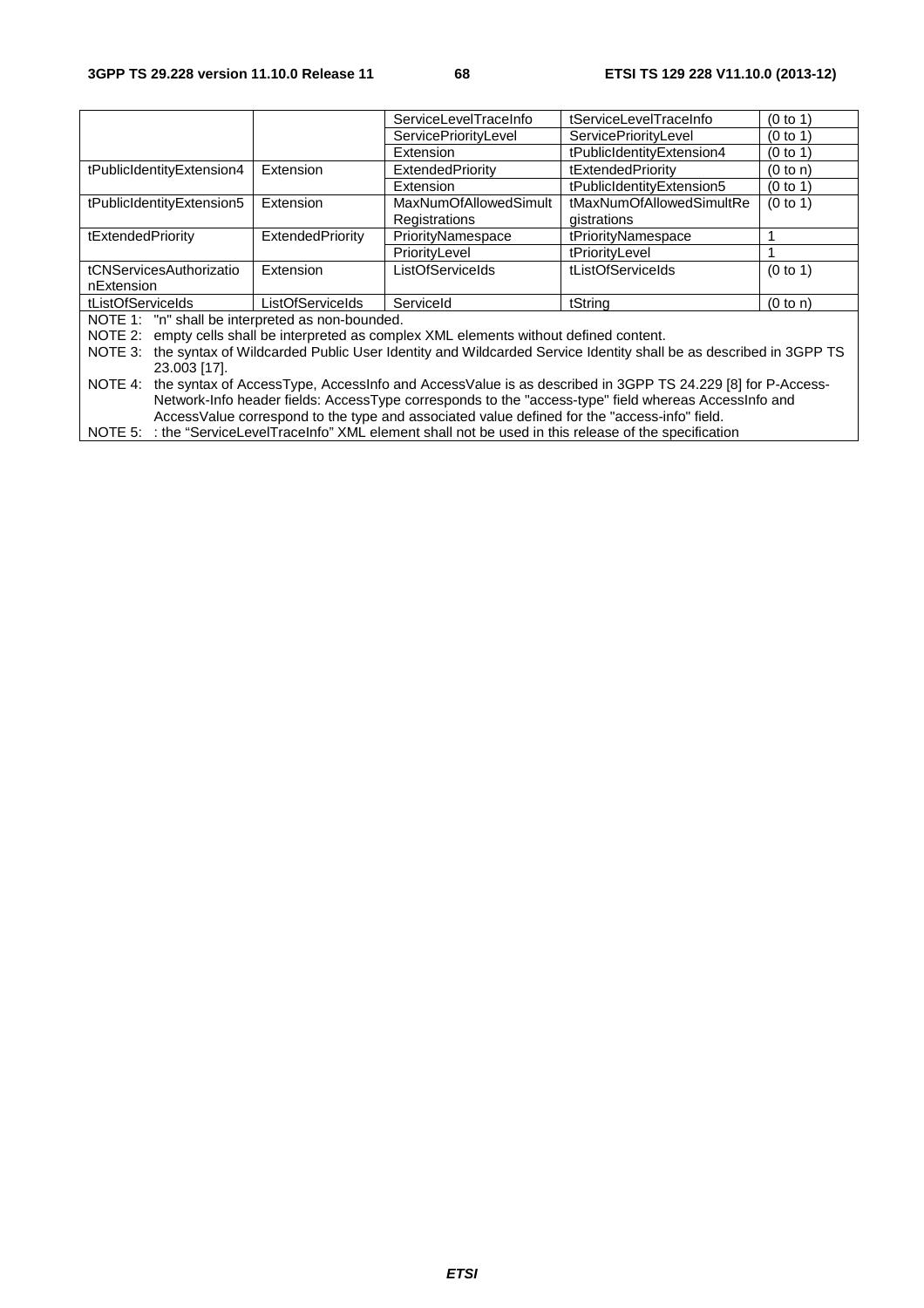# Annex F (normative): Definition of parameters for service point trigger matching

Table F.1 defines the parameters that are transported in the user profile XML.

#### **Table F.1: Definition of parameters in the user profile XML**

| Tag                 | <b>Description</b>                                                                                                                                                                     |
|---------------------|----------------------------------------------------------------------------------------------------------------------------------------------------------------------------------------|
| RequestURI          | RequestURI tag shall include a regular expression in a form of Extended Regular Expressions<br>(ERE) as defined in chapter 9 in IEEE 1003.1-2004 Part 1 [13]. For SIP URI, the regular |
|                     | expression shall be matched against the hostport of the SIP-URI. For definition of SIP-URI and                                                                                         |
|                     | hostport, see IETF RFC 3261 [11]. For Tel URI, the regular expression shall be matched                                                                                                 |
|                     | against the telephone-subscriber of the telephone-uri. For definition of telephone-subscriber                                                                                          |
| SIPHeader           | and telephone-uri, see IETF RFC 3966 [15].<br>A SIP Header SPT shall be evaluated separately against each header instance within the SIP                                               |
|                     | message. The SIP Header SPT matches if at least one header occurrence matches the SPT.                                                                                                 |
| Header (of          | Header tag shall include a regular expression in a form of Extended Regular Expressions                                                                                                |
| SIPHeader)          | (ERE) as defined in chapter 9 in IEEE 1003.1-2004 Part 1 [13]. The regular expression shall                                                                                            |
|                     | be matched against the header-name of the SIP header. For definition of header and header-                                                                                             |
|                     | name, see IETF RFC 3261 [11]. Before matching the header-name to the pattern, all SWSs<br>shall be removed from the header-name and all LWSs in the header-name shall be reduced to    |
|                     | a single white space character (SP). For definition of SWS and LWS, see IETF RFC 3261 [11].                                                                                            |
| Content (of         | Content tag shall include a regular expression in a form of Extended Regular Expressions                                                                                               |
| SIPHeader)          | (ERE) as defined in chapter 9 in IEEE 1003.1-2004 Part 1 [13]. The regular expression shall                                                                                            |
|                     | be matched against the header-value of the SIP header. For definition of header and header-                                                                                            |
|                     | value, see IETF RFC 3261 [11]. If the SIP header contains several header-values in a comma-                                                                                            |
|                     | separated list, each of the header-value shall be matched against the pattern for the Content                                                                                          |
|                     | separately. Before matching the header-value to the pattern, all SWSs shall be removed from                                                                                            |
|                     | the header-value and all LWSs in the header-value shall be reduced to a single white space                                                                                             |
| SessionDescription  | character (SP). For definition of SWS and LWS, see IETF RFC 3261 [11].<br>A Session Description SPT shall be evaluated separately against each SDP field instance                      |
|                     | within the SIP message. The Session Description SPT matches if at least one field occurrence                                                                                           |
|                     | matches the SPT.                                                                                                                                                                       |
| Line (of            | Line tag shall include a regular expression in a form of Extended Regular Expressions (ERE)                                                                                            |
| SessionDescription) | as defined in chapter 9 in IEEE 1003.1-2004 Part 1 [13]. The regular expression shall be                                                                                               |
|                     | matched against the type of the field inside the session description. For definition of type, see                                                                                      |
|                     | chapter 6 in IETF RFC 4566 [12].                                                                                                                                                       |
| Content (of         | Content tag shall include a regular expression in a form of Extended Regular Expressions                                                                                               |
| SessionDescription) | (ERE) as defined in chapter 9 in IEEE 1003.1-2004 Part 1 [13]. The regular expression shall                                                                                            |
|                     | be matched against the value of the field inside the session description. For definition of value,<br>see chapter 6 in IETF RFC 4566 [12].                                             |
|                     |                                                                                                                                                                                        |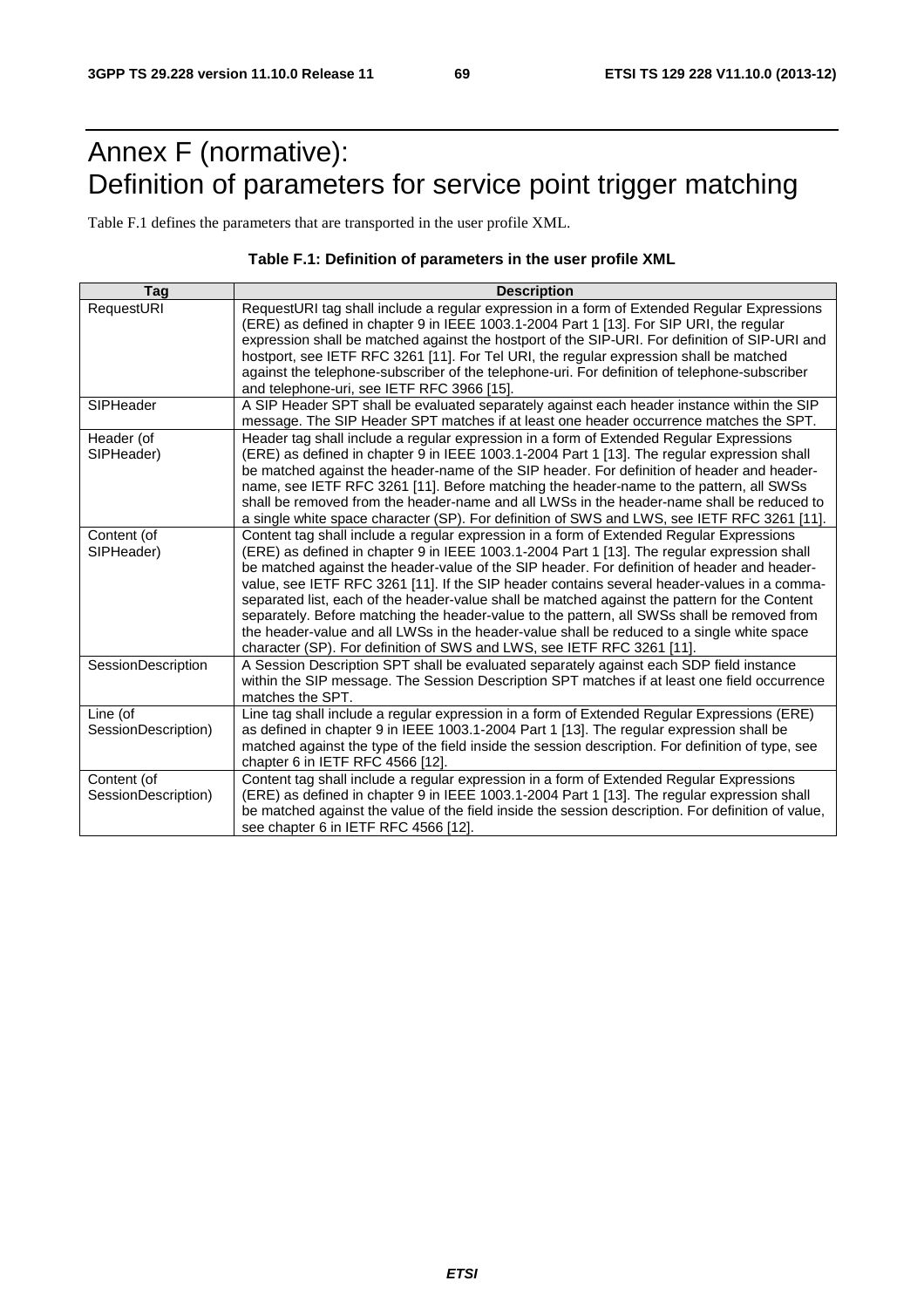# Annex G (normative): Emergency registrations

S-CSCF and HSS shall handle emergency registrations as normal registrations with the following considerations:

- Upon emergency registration, following cases apply:
	- If a normal registration for the same user does not exist, the S-CSCF shall download corresponding user profile from HSS, ensure that the HSS allocates S-CSCF name to this subscriber and the registration status is set to UNREGISTERED.
	- Otherwise, the S-CSCF shall ensure that the registration status of the user is not changed in the HSS.
- Upon deregistration or expiration of the last normal session, if an emergency registration is still active for this subscriber, the S-CSCF shall ensure that the HSS keeps S-CSCF name allocated to this subscriber and the registration status is set to UNREGISTERED.
- Upon expiration of an emergency registration, the S-CSCF shall ensure the registration status of the user is not changed in the HSS.
- IMS Restoration procedures do not apply for IMS emergency sessions.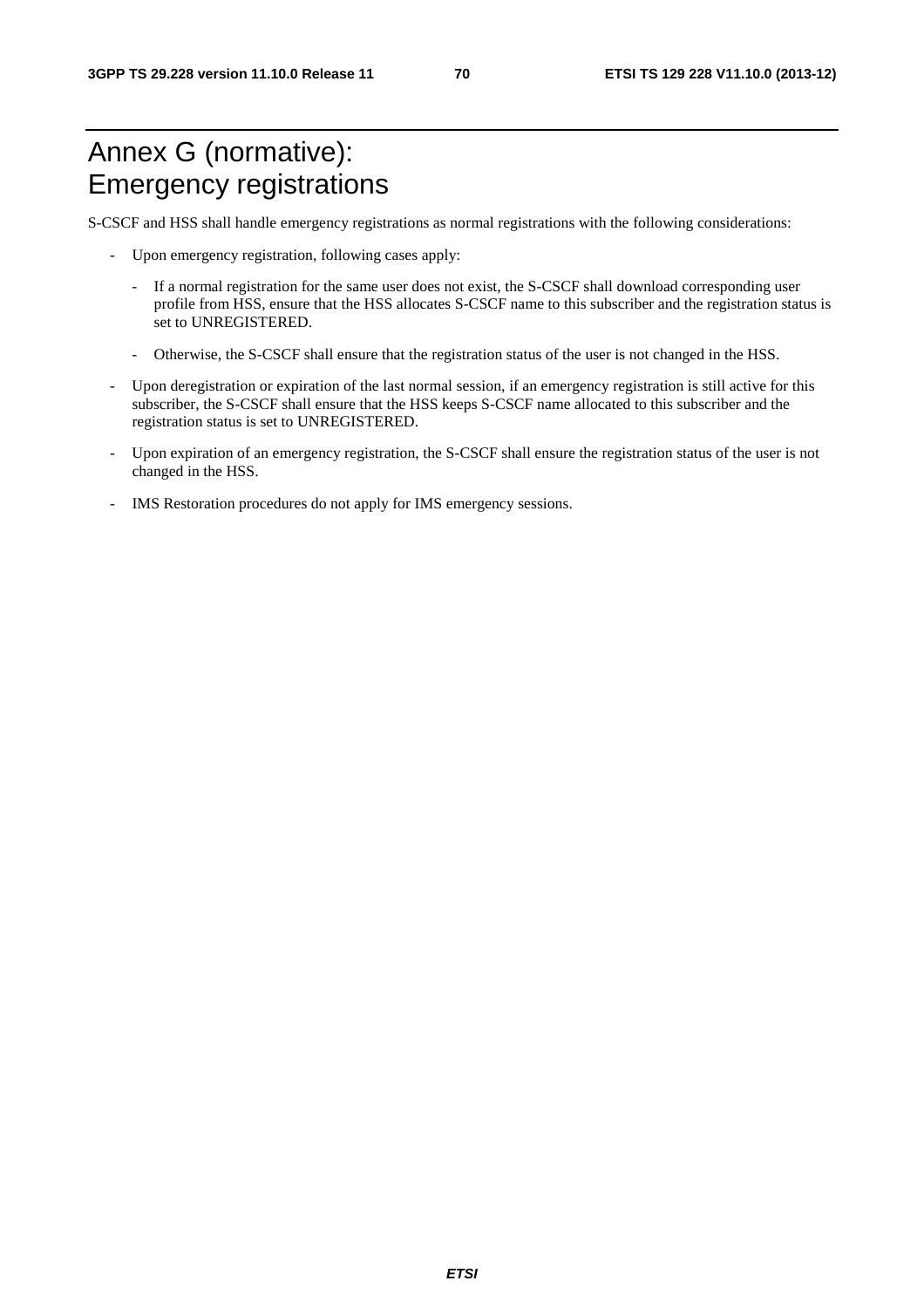# Annex H (informative): Change history

 $\blacksquare$ 

| <b>Change history</b> |              |                 |           |                          |                                                                                                             |                    |            |  |
|-----------------------|--------------|-----------------|-----------|--------------------------|-------------------------------------------------------------------------------------------------------------|--------------------|------------|--|
| <b>Date</b>           | TSG #        | TSG Doc.        | <b>CR</b> |                          | <b>Rev Subject/Comment</b>                                                                                  | Old                | <b>New</b> |  |
| Jun 2002              |              | CN#16 NP-020264 |           |                          | Version 2.0.0 approved at CN#16                                                                             | 2.0.0              | 5.0.0      |  |
| Sep 2002              |              | CN#17 NP-020449 | 001       | $\overline{2}$           | Clarification of implicit registration                                                                      | 5.0.0              | 5.1.0      |  |
| Sep 2002              |              | CN#17 NP-020449 | 002       | 1                        | Clarification of user registration status query                                                             | 5.0.0              | 5.1.0      |  |
| Sep 2002              |              | CN#17 NP-020449 | 003       | 1                        | Clarification of HSS initiated update of user profile                                                       | 5.0.0              | 5.1.0      |  |
| Sep 2002              |              | CN#17 NP-020449 | 004       | $\overline{2}$           | Clarification of MAR command<br>5.0.0                                                                       |                    | 5.1.0      |  |
| Sep 2002              |              | CN#17 NP-020449 | 005       | 1                        | Conditionality of the SIP-Auth-Data-Item in MAA command<br>5.0.0                                            |                    | 5.1.0      |  |
| Dec 2002              |              | CN#18 NP-020587 | 008       | $\mathfrak{p}$           | Rejection of registration of a Temporary Public Identity without<br>active implicit registration            | 5.1.0              | 5.2.0      |  |
| Dec 2002              |              | CN#18 NP-020587 | 010       | $\blacksquare$           | Removal of upper bounds in Cx i/f user profile                                                              | $\overline{5}.1.0$ | 5.2.0      |  |
| Dec 2002              |              | CN#18 NP-020587 | 011       | $\blacksquare$           | S-CSCF Assignment                                                                                           | 5.1.0              | 5.2.0      |  |
| Dec 2002              |              | CN#18 NP-020587 | 012       | $\overline{\phantom{a}}$ | NAS-Session-Key AVPs in MAA command                                                                         | 5.1.0              | 5.2.0      |  |
| Dec 2002              |              | CN#18 NP-020587 | 013       | 1                        | Correction to detailed behaviour of user registration status<br>query                                       | 5.1.0              | 5.2.0      |  |
| Dec 2002              |              | CN#18 NP-020587 | 014       | 1                        | Removing the DDF dependencies from Cx interface                                                             | 5.1.0              | 5.2.0      |  |
| Dec 2002              |              | CN#18 NP-020587 | 015       | 1                        | Clarification of SERVER_CHANGE de-registration reason code                                                  | 5.1.0              | 5.2.0      |  |
| Dec 2002              |              | CN#18 NP-020589 | 016       | $\mathbf{1}$             | Clarification of User-Authorization-Type AVP usage within the<br><b>UAR</b>                                 | 5.1.0              | 5.2.0      |  |
| Dec 2002              |              | CN#18 NP-020587 | 017       | 1                        | Correction to HSS initiated update of user profile                                                          | $\overline{5.1.0}$ | 5.2.0      |  |
| Dec 2002              |              | CN#18 NP-020588 | 019       |                          | Correction in charging information                                                                          | 5.1.0              | 5.2.0      |  |
| Dec 2002              |              | CN#18 NP-020590 | 020       | 1                        | Error handling in S-CSCF when receiving too much data                                                       | 5.1.0              | 5.2.0      |  |
| Dec 2002              |              | CN#18 NP-020587 | 021       | $\mathbf{1}$             | Re-allocation of S-CSCF                                                                                     | 5.1.0              | 5.2.0      |  |
| Dec 2002              |              | CN#18 NP-020591 | 022       | $\Box$                   | Correction of the SPI                                                                                       | 5.1.0              | 5.2.0      |  |
| Mar 2003              |              | CN#19 NP-030101 | 025       | 1                        | Clarification of service profile download at service profile<br>modification                                | 5.2.0              | 5.3.0      |  |
| Mar 2003              |              | CN#19 NP-030101 | 028       | $\blacksquare$           | Filter ID field removal in InitialFilterCriteria class                                                      | 5.2.0              | 5.3.0      |  |
| Mar 2003              |              | CN#19 NP-030101 | 030       | 1                        | Clarification of IMPU barring handling                                                                      | 5.2.0              | 5.3.0      |  |
| Mar 2003              |              | CN#19 NP-030101 | 032       | $\mathbf{1}$             | The default public user identity in the Server-Assignment-<br>Answer                                        | 5.2.0              | 5.3.0      |  |
| Mar 2003              |              | CN#19 NP-030101 | 034       | $\overline{2}$           | Corrections to service profile                                                                              | 5.2.0              | 5.3.0      |  |
| Mar 2003              |              | CN#19 NP-030101 | 037       | 3                        | Handling of non supported data in the S-CSCF when the profile<br>is being updated                           | 5.2.0              | 5.3.0      |  |
| Mar 2003              |              | CN#19 NP-030101 | 024       | $\mathbf{1}$             | Clarification of the HSS behaviour in REGISTRATION and<br>DE_REGISTRATION procedures at IMPU checking time. | 5.2.0              | 5.3.0      |  |
| Mar 2003              |              | CN#19 NP-030101 | 027       | $\bar{\phantom{a}}$      | Deletion of Annex F                                                                                         | 5.2.0              | 5.3.0      |  |
| Mar 2003              |              | CN#19 NP-030101 | 029       | $\overline{\phantom{a}}$ | Clarification of User-Authorization-Type AVP usage within UAR                                               | 5.2.0              | 5.3.0      |  |
| Mar 2003              |              | CN#19 NP-030101 | 031       | 1                        | Update TS 29.228 after Diameter has become RFC                                                              | 5.2.0              | 5.3.0      |  |
| Mar 2003              |              | CN#19 NP-030101 | 033       | $\mathbf{1}$             | Replacement of the NAS-Session-Key AVP                                                                      | 5.2.0              | 5.3.0      |  |
| Mar 2003              |              | CN#19 NP-030101 | 035       | $\overline{2}$           | Clarification on Re-allocation of S-CSCF                                                                    | 5.2.0              | 5.3.0      |  |
| Mar 2003              |              | CN#19 NP-030101 | 038       | 1                        | Change of SPI to SPT                                                                                        | 5.2.0              | 5.3.0      |  |
| Mar 2003              |              | CN#19 NP-030101 | 040       | 1                        | Definition of the Subscribed Media Profile Identifier                                                       | 5.2.0              | 5.3.0      |  |
| Mar 2003              |              | CN#19 NP-030101 | 026       |                          | Error in definition of Service Point of Interest class                                                      | 5.2.0              | 5.3.0      |  |
| Jun 2003              |              | CN#20 NP-030215 | 043       | $\blacksquare$           | Correct use of the Result-Code AVP                                                                          | 5.3.0              | 5.4.0      |  |
| Jun 2003              |              | CN#20 NP-030215 | 044       | 1                        | Conditionality of User-Name AVP in Server-Assignment-<br>Answer                                             | 5.3.0              | 5.4.0      |  |
| Jun 2003              |              | CN#20 NP-030215 | 045       | $\overline{c}$           | Corrections to the base 64 encoding examples                                                                | 5.3.0              | 5.4.0      |  |
| Jun 2003              |              | CN#20 NP-030215 | 046       | 1                        | Deregistration of implicitly registered public user identities                                              | 5.3.0              | 5.4.0      |  |
| Jun 2003              |              | CN#20 NP-030215 | 047       | $\blacksquare$           | Clarification on the Server-Assignment-Type<br>NO_ASSIGNMENT                                                | 5.3.0              | 5.4.0      |  |
| <b>Jun 2003</b>       |              | CN#20 NP-030215 | 048       | 1                        | Incorrect use of result-code                                                                                | 5.3.0              | 5.4.0      |  |
| Jun 2003              |              | CN#20 NP-030215 | 049       | 1                        | Misalignment in the Public-User-Identity IE                                                                 | 5.3.0              | 5.4.0      |  |
| Jun 2003              |              | CN#20 NP-030215 | 050       | 1                        | Duplicated Destination-Host AVP within MAR command code                                                     | 5.3.0              | 5.4.0      |  |
| Sep 2003              | CN#21        | NP-030383       | 042       | 3                        | Error in S-CSCF Assignment Type                                                                             | 5.4.0              | 5.5.0      |  |
| Sep 2003              | CN#21        | NP-030383       | 051       | 2                        | Mistakes in the XML schema of 29.228-540                                                                    | 5.4.0              | 5.5.0      |  |
| Sep 2003              | CN#21        | NP-030383       | 055       | 1                        | Extensibility of the public identity structure in the XML schema                                            | 5.4.0              | 5.5.0      |  |
| Sep 2003              | CN#21        | NP-030394       | 041       | $\overline{2}$           | Introduction of Presence Stage 3 (Px) to the Cx interface                                                   | 5.5.0              | 6.0.0      |  |
| Sep 2003              | CN#21        | NP-030394       | 052       | $\blacksquare$           | Sharing public identities across multiple UEs                                                               | 5.5.0              | 6.0.0      |  |
| Dec 2003              |              | CN#22 NP-030585 | 057       | 3                        | Conditions for inclusion of Charging Information                                                            | 6.0.0              | 6.1.0      |  |
| Dec 2003              |              | CN#22 NP-030500 | 060       | 1                        | MAR in synchronisation failure case                                                                         | 6.0.0              | 6.1.0      |  |
| Dec 2003              | <b>CN#22</b> | NP-030500       | 061       | 1                        | The S-CSCF name needs to be checked always in MAR                                                           | 6.0.0              | 6.1.0      |  |
| Dec 2003              |              | CN#22 NP-030500 | 063       | $\bar{\phantom{a}}$      | Conditional AVPs in answer commands                                                                         | 6.0.0              | 6.1.0      |  |
| Dec 2003              | <b>CN#22</b> | NP-030500       | 065       | 1                        | Server-Assignment-Request                                                                                   | 6.0.0              | 6.1.0      |  |
| Dec 2003              |              | CN#22 NP-030500 | 067       |                          | Determination of User-Authorization-Type AVP based on                                                       | 6.0.0              | 6.1.0      |  |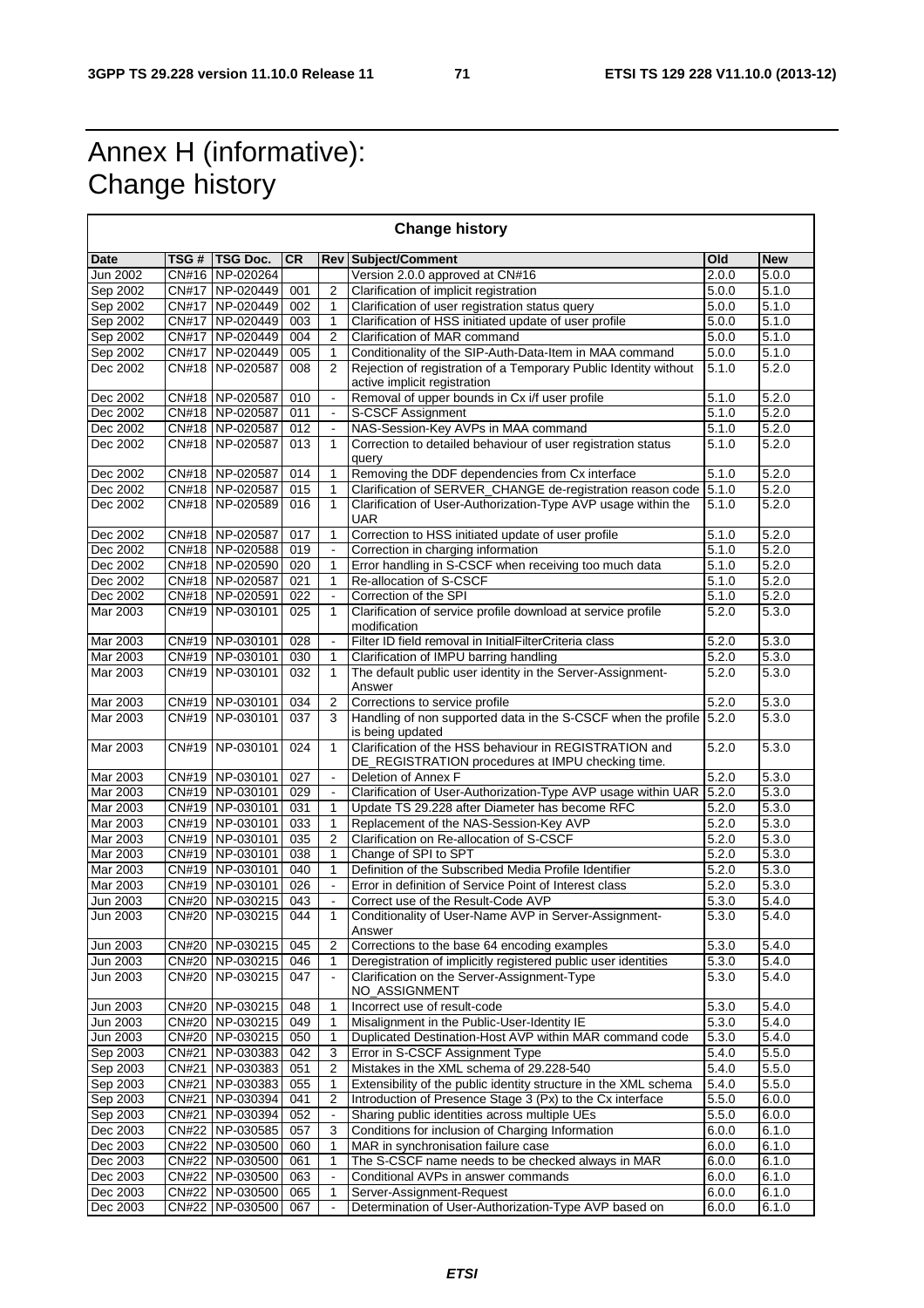|                 |              |                     |     |                          | registration expiration                                                  |       |       |
|-----------------|--------------|---------------------|-----|--------------------------|--------------------------------------------------------------------------|-------|-------|
| Dec 2003        |              | CN#22 NP-030500     | 069 | 2                        | Not registered state after deregistration with S-CSCF deleted at 6.0.0   |       | 6.1.0 |
| Dec 2003        |              | CN#22 NP-030500     | 071 | $\blacksquare$           | the HSS<br>The extensibility of the XML schema                           | 6.0.0 | 6.1.0 |
| Dec 2003        | <b>CN#22</b> |                     |     | $\blacksquare$           | Reference [9] updated                                                    | 6.0.0 | 6.1.0 |
| Mar 2004        |              | CN#23 NP-040046     | 077 | 1                        | Clarification on S-CSCF-Name comparison                                  | 6.1.0 | 6.2.0 |
| Mar 2004        |              | CN#23 NP-040055     | 081 | $\overline{\phantom{a}}$ | Error for missing identification in SAR command                          | 6.1.0 | 6.2.0 |
| Mar 2004        |              | CN#23 NP-040046     | 085 | 1                        | Conditions for inclusion of Public Identity in SAR                       | 6.1.0 | 6.2.0 |
| Mar 2004        |              | CN#23 NP-040046     | 087 | 1                        | Correction to sending the Charging-Information AVP                       | 6.1.0 | 6.2.0 |
| Mar 2004        |              | CN#23 NP-040046     | 089 | $\blacksquare$           | Correction to User-Authorization-Answer                                  | 6.1.0 | 6.2.0 |
| Mar 2004        |              | CN#23 NP-040046     | 091 | $\blacksquare$           | Default handling of error cases during IMS registration                  | 6.1.0 | 6.2.0 |
| Jun 2004        |              | CN#24 NP-040215     | 097 | 2                        | Update of the charging addresses from HSS                                | 6.2.0 | 6.3.0 |
| Jun 2004        |              | CN#24 NP-040215     | 095 | 1                        | Content of the User Profile                                              | 6.2.0 | 6.3.0 |
| Jun 2004        |              | CN#24 NP-040215     | 099 | $\blacksquare$           | Correction of SessionCase attribute ambiguity                            | 6.2.0 | 6.3.0 |
| Sep 2004        |              | CN#25 NP-040416     | 109 | 1                        | LIR and services related to unregistered state                           | 6.3.0 | 6.4.0 |
| Sep 2004        |              | CN#25 NP-040401     | 121 | $\overline{2}$           | Triggering initial REGISTER messages                                     | 6.3.0 | 6.4.0 |
| Sep 2004        |              | CN#25 NP-040401     | 118 | 1                        | XML versioning                                                           | 6.3.0 | 6.4.0 |
| Sep 2004        |              | CN#25 NP-040401     | 122 | 1                        | Optimization of User Profile Download                                    | 6.3.0 | 6.4.0 |
| Sep 2004        |              | CN#25 NP-040396     | 124 | $\overline{2}$           | Simplification of the User Profile Split concept                         | 6.3.0 | 6.4.0 |
| Sep 2004        |              | CN#25 NP-040416     | 120 | 3                        | Use of regular expressions                                               | 6.3.0 | 6.4.0 |
| Dec 2004        |              | CN#26 NP-040523     | 138 | 1                        | HSS initiated deregistration with "not registered" registration          | 6.4.0 | 6.5.0 |
|                 |              |                     |     |                          | state                                                                    |       |       |
| Dec 2004        |              | CN#26 NP-040530     | 140 | $\mathbf{1}$             | HSS initiated deregistration with user profile removal for               | 6.4.0 | 6.5.0 |
|                 |              |                     |     |                          | permanent termination                                                    |       |       |
| Dec 2004        |              | CN#26 NP-040523     | 142 | 2                        | HSS initiated deregistration using the network initiated de-             | 6.4.0 | 6.5.0 |
|                 |              |                     |     |                          | registration procedure                                                   |       |       |
| Dec 2004        |              | CN#26 NP-040530     | 146 | 1                        | Clarification of R6 authentication scheme                                | 6.4.0 | 6.5.0 |
| Dec 2004        |              | CN#26 NP-040523     | 150 | $\blacksquare$           | <b>Regular Expressions</b>                                               | 6.4.0 | 6.5.0 |
| Dec 2004        |              | CN#26 NP-040530     | 155 | $\overline{\phantom{a}}$ | Correction to XML Root Element                                           | 6.4.0 | 6.5.0 |
| Dec 2004        |              | CN#26 NP-040530     | 156 | 1                        | Modification of User-Data-Already-Available in SAR command.              | 6.4.0 | 6.5.0 |
| Dec 2004        |              | CN#26 NP-040523     | 159 | $\overline{2}$           | Handling of Information Element marked as (M), (C) or (O)                | 6.4.0 | 6.5.0 |
| Mar 2005        |              | CN#27 NP-050030     | 166 | $\blacksquare$           | Avoiding undesired deregistration                                        | 6.5.0 | 6.6.0 |
| Mar 2005        |              | CN#27 NP-050030     | 168 | 1                        | Correction to authentication procedures in not registered case           | 6.5.0 | 6.6.0 |
| Mar 2005        | <b>CN#27</b> | NP-050037           | 170 | 3                        | Clarification of behaviour for Shared Public User Identities             | 6.5.0 | 6.6.0 |
| Mar 2005        | <b>CN#27</b> | NP-050037           | 172 | $\mathbf{r}$             | Distribution of Cipher Key and Integrity Key                             | 6.5.0 | 6.6.0 |
| Apr 2005        |              |                     |     |                          | Editorial correction on figure figure A.4.1.1 and on clauses:            | 6.6.0 | 6.6.1 |
|                 |              |                     |     |                          | 6.1.4.1, 6.2.2, B.2.1 and 6.2.1.1                                        |       |       |
| Jun 2005        |              | CT#28 CP-050086     | 181 | $\blacksquare$           | TEL-URI reference correction                                             | 6.6.1 | 6.7.0 |
| <b>Jun 2005</b> |              | CT#28 CP-050086     | 183 | $\blacksquare$           | <b>Clarification on Server Capabilities</b>                              | 6.6.1 | 6.7.0 |
| Jun 2005        |              | CT#28 CP-050086     | 185 | $\overline{\phantom{a}}$ | Incorrect Implementation of CR172                                        | 6.6.1 | 6.7.0 |
| Jun 2005        |              | CT#28 CP-050081     | 188 | 1                        | Clarification of the content of SIP-Authentication-Context               | 6.6.1 | 6.7.0 |
| Jun 2005        | CT#28        | CP-050086           | 192 | $\blacksquare$           | Syntax correction for XML                                                | 6.6.1 | 6.7.0 |
| Sep 2005        | CT#29        | CP-050422           | 196 |                          | Authentication Registration with synchronization failure, Data           | 6.7.0 | 6.8.0 |
|                 |              |                     |     |                          | requested from HSS                                                       |       |       |
| Sep 2005        |              | CT#29 CP-050296     | 200 |                          | Correction to XML Schema for SharedIFCSet                                | 6.7.0 | 6.8.0 |
| Sep 2005        |              | CT#29 CP-050440 202 |     | $\overline{2}$           | Private identities on the Cx                                             | 6.7.0 | 6.8.0 |
| Sep 2005        |              | CT#29 CP-050282     | 204 | 1                        | Charging-Information correction                                          | 6.7.0 | 6.8.0 |
| Sep 2005        |              | CT#29 CP-050296     | 207 | 1                        | Corrections to UAR and LIR for shared public identities                  | 6.7.0 | 6.8.0 |
| Sep 2005        | CT#29        | CP-050422           | 208 | $\mathbf{1}$             | Behaviour of the Implicit Registration Set for the Unregistered<br>state | 6.7.0 | 6.8.0 |
| Sep 2005        | CT#29        | CP-050296           | 210 | $\blacksquare$           | Change of stage 2 reference from Release 5 to Release 6                  | 6.7.0 | 6.8.0 |
| Sep 2005        |              | CT#29 CP-050294     | 211 | $\blacksquare$           | <b>PSI</b> Activation                                                    | 6.7.0 | 6.8.0 |
| Sep 2005        | CT#29        | CP-050271           | 213 | 2                        | Removal of redundant restrictions for one Public User Identity           | 6.7.0 | 6.8.0 |
|                 |              |                     |     |                          | in SAR                                                                   |       |       |
| Sep 2005        |              | CT#29 CP-050296     | 216 | $\blacksquare$           | Error code clean up                                                      | 6.7.0 | 6.8.0 |
| Sep 2005        |              | CT#29 CP-050296     | 217 | 1                        | Clarification of User Profile update                                     | 6.7.0 | 6.8.0 |
| Dec 2005        |              | CT#30 CP-050604     | 198 | 5                        | XML syntax correction                                                    | 6.8.0 | 6.9.0 |
| Dec 2005        |              | CT#30   CP-050611   | 220 | 1                        | PSI impacts on the Cx Interface                                          | 6.8.0 | 6.9.0 |
| Dec 2005        |              | CT#30 CP-050611     | 221 | 3                        | Routing for PSIs Matching a Wildcarded PSI                               | 6.8.0 | 6.9.0 |
| Dec 2005        |              | CT#30 CP-050611     | 222 | 2                        | Removal of overhead in Private Identities handling in RTR                | 6.8.0 | 6.9.0 |
| Dec 2005        |              | CT#30   CP-050605   | 229 | 2                        | Use-Data description corrections                                         | 6.8.0 | 6.9.0 |
| Dec 2005        |              | CT#30 CP-050605     | 232 | 2                        | S-CSCF assignment checking for notregistered state                       | 6.8.0 | 6.9.0 |
| Dec 2005        |              | CT#30 CP-050605     | 236 | 4                        | RTR correction                                                           | 6.8.0 | 6.9.0 |
| Dec 2005        |              | CT#30 CP-050605     | 238 | 1                        | PPR correction                                                           | 6.8.0 | 6.9.0 |
| Dec 2005        |              | CT#30 CP-050611     | 239 | 1                        | Private User Id in RTR                                                   | 6.8.0 | 6.9.0 |
| Dec 2005        | CT#30        | CP-050611           | 246 | 1                        | Server capabilities associations with features                           | 6.8.0 | 6.9.0 |
| Dec 2005        | CT#30        |                     |     |                          | Rel-7 version was created because of ETSI TISPAN                         | 6.9.0 | 7.0.0 |
|                 |              |                     |     |                          | references.                                                              |       |       |
| Mar 2006        | CT#31        | CP-060084 0243      |     | 1                        | SPT for mobile orig unregistered                                         | 7.0.0 | 7.1.0 |
| Mar 2006        | CT#31        | CP-060159 0247      |     | 2                        | Removal of the terms Mobile Originated and Mobile Terminated             | 7.0.0 | 7.1.0 |
| Mar 2006        | CT#31        | CP-060154 0254      |     | $\blacksquare$           | Alignment of Annex E with .xsd file                                      | 7.0.0 | 7.1.0 |
| Mar 2006        | CT#31        | CP-060154 0256      |     | $\blacksquare$           | Incorrect implementation of CR 0198                                      | 7.0.0 | 7.1.0 |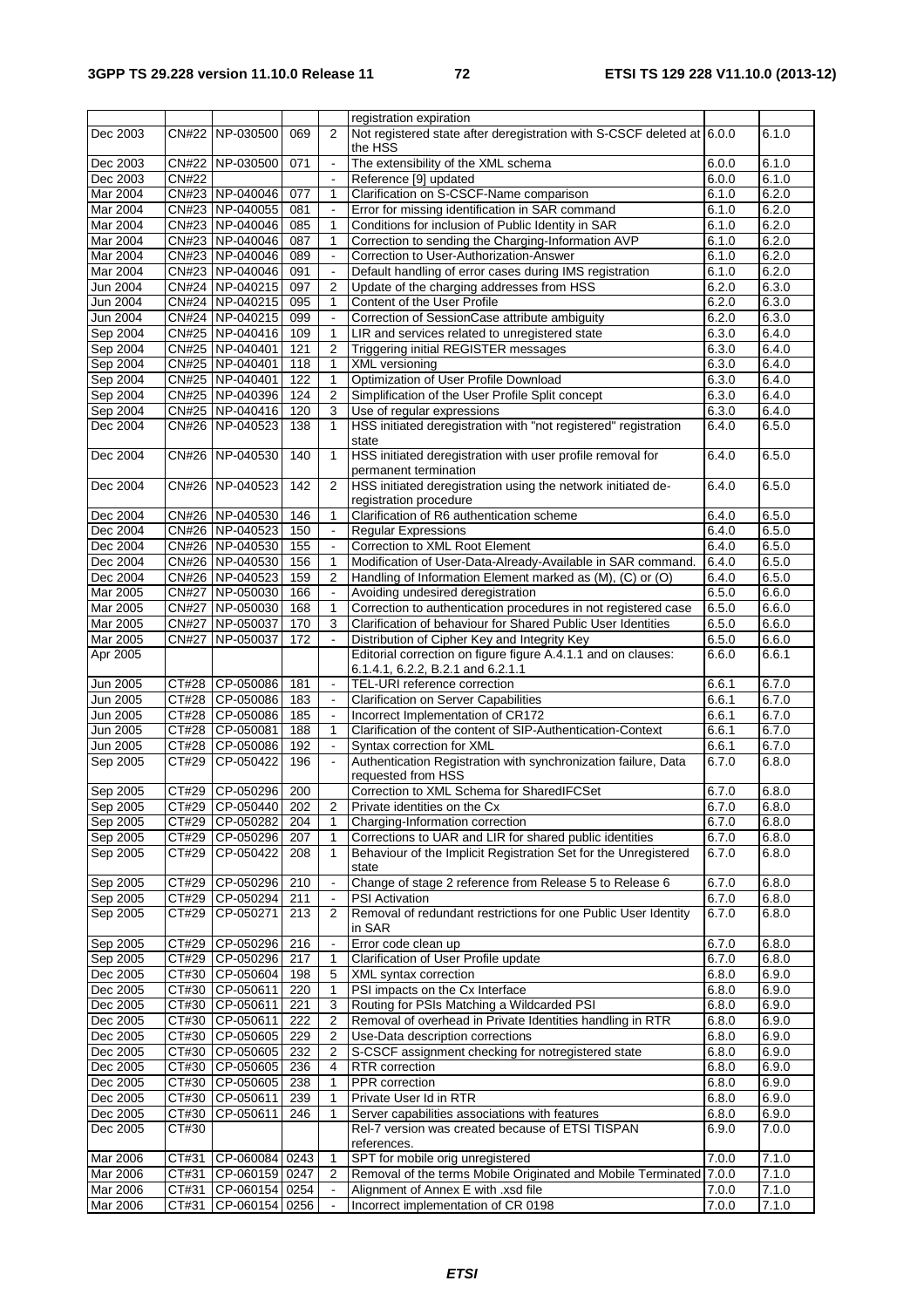| Mar 2006        | CT#31 | CP-060065 0260           |      | 2                        | Handling of unknown errors                                       | 7.0.0 | 7.1.0              |
|-----------------|-------|--------------------------|------|--------------------------|------------------------------------------------------------------|-------|--------------------|
| Mar 2006        | CT#31 | CP-060154 0263           |      | $\overline{2}$           | Private User ID in PPR and RTR                                   | 7.0.0 | 7.1.0              |
| Mar 2006        | CT#31 | CP-060065 0269           |      | $\blacksquare$           | Message flow correction                                          | 7.0.0 | 7.1.0              |
| Mar 2006        | CT#31 | CP-060065 0274           |      | $\blacksquare$           | Default public-id and PPR                                        | 7.0.0 | 7.1.0              |
| Jun 2006        |       | CT#32 CP-060302 0285     |      | $\Box$                   | S-CSCF reselection removal                                       | 7.1.0 | 7.2.0              |
| <b>Jun 2006</b> | CT#32 | CP-060308 0290           |      | 3                        | Correction of the normative text in the table 6.7                | 7.1.0 | 7.2.0              |
| Jun 2006        | CT#32 | CP-060308 0292           |      | 2                        | Using SiFC feature to define optional S-CSCF capabilities        | 7.1.0 | 7.2.0              |
| Sep 2006        |       | CT#33 CP-060308 0296     |      |                          | S-CSCF assignment correction                                     | 7.2.0 | 7.3.0              |
| Sep 2006        | CT#33 | CP-060405 0299           |      | $\bar{\phantom{a}}$      | Default Public User ID either SIP URI or tel URI                 | 7.2.0 | 7.3.0              |
| Sep 2006        | CT#33 | CP-060399 0304           |      | 1                        | Barring Indication for public user identity                      | 7.2.0 | 7.3.0              |
| Sep 2006        |       | CT#33 CP-060417          | 0306 | $\overline{2}$           | Deletion of description about Authentication-Data-Item           | 7.2.0 | 7.3.0              |
| Sep 2006        |       | CT#33 CP-060399 0313     |      | 1                        | Registration message flow correction                             | 7.2.0 | 7.3.0              |
| Sep 2006        |       | CT#33 CP-060417          | 0314 | 4                        | AS originating requests on behalf of a user                      | 7.2.0 | 7.3.0              |
| Sep 2006        | CT#33 | CP-060416                | 0317 | $\overline{2}$           | Allowing a Display Name to be associated with a Public           | 7.2.0 | 7.3.0              |
|                 |       |                          |      |                          | Identity.                                                        |       |                    |
| Sep 2006        |       | CT#33 CP-060417 0320     |      | $\blacksquare$           | Update of the Table 6.7 "Guidelines for S-CSCF Capabilities"     | 7.2.0 | 7.3.0              |
| Dec 2006        | CT#34 | CP-060553 0325           |      | 1                        | SDP reference correction                                         | 7.3.0 | 7.4.0              |
| Dec 2006        |       | CT#34 CP-060566 0326     |      | 1                        | New message flow about AS originating session                    | 7.3.0 | 7.4.0              |
| Dec 2006        |       | CT#34 CP-060566 0327     |      | $\mathbf{1}$             |                                                                  | 7.3.0 | 7.4.0              |
|                 |       |                          |      |                          | Correction of Private Identity description in SAR                |       |                    |
| Dec 2006        |       | CT#34 CP-060566 0330     |      | 3                        | Correction of error code in SAA                                  | 7.3.0 | 7.4.0              |
| Dec 2006        | CT#34 | CP-060566 0332           |      | 1                        | Clarification on use of Authentication pending flag              | 7.3.0 | 7.4.0              |
| Dec 2006        |       | CT#34 CP-060566 0336     |      | 3                        | Optimization of handling of Wildcarded PSIs                      | 7.3.0 | 7.4.0              |
| Dec 2006        |       | CT#34 CP-060555 0338     |      | 1                        | Wildcarded PSI as key in PPR                                     | 7.3.0 | 7.4.0              |
| Dec 2006        | CT#34 | CP-060553 0342           |      | 1                        | Correction of the HSS behaviour in UAR/UAA command pair          | 7.3.0 | $\overline{7}.4.0$ |
| Dec 2006        |       | CT#34 CP-060735 0343     |      | 3                        | Clarification regarding URI canonicalization - 29.228            | 7.3.0 | 7.4.0              |
| Mar 2007        |       | CT#35 CP-070020 0346     |      | 3                        | Clarification of the server name in LIA                          | 7.4.0 | 7.5.0              |
| Mar 2007        | CT#35 | CP-070020 0350           |      | 3                        | User profile data synchronisation                                | 7.4.0 | 7.5.0              |
| Mar 2007        |       | CT#35 CP-070020 0352     |      | $\blacksquare$           | SAA result code correction                                       | 7.4.0 | 7.5.0              |
| Mar 2007        |       | CT#35 CP-070019 0353     |      | $\overline{c}$           | Removal of roaming restrictions for Emergency Registrations      | 7.4.0 | 7.5.0              |
| Mar 2007        | CT#35 | CP-070020 0354           |      |                          | Definition and use of the Wildcarded PSI information element     | 7.4.0 | 7.5.0              |
| Jun 2007        |       | CT#36 CP-070309 0358     |      | 1                        | Removal of editor's note on IMS Recovery Procedures              | 7.5.0 | 7.6.0              |
| <b>Jun 2007</b> |       | CT#36 CP-070479 0359     |      | 2                        | Impacts of the IMS Communication Service Identifier              | 7.5.0 | 7.6.0              |
| Jun 2007        |       | CT#36   CP-070309   0361 |      | $\overline{2}$           | Clarification on LIA                                             | 7.5.0 | 7.6.0              |
| Jun 2007        | CT#36 | CP-070309                | 0365 | $\mathbf{1}$             | Adding User-Authorization-Type is absent condition to UAR        | 7.5.0 | 7.6.0              |
|                 |       |                          |      |                          | Detailed behaviour                                               |       |                    |
| Jun 2007        | CT#36 | CP-070312                | 0367 | $\overline{\phantom{a}}$ | Modification to the tag RegistrationtType to RegistrationType in | 7.5.0 | 7.6.0              |
|                 |       |                          |      |                          | the Annex E                                                      |       |                    |
| Sep 2007        | CT#37 | CP-070520 0374           |      | 1                        | Authentication failure and timeout handling                      | 7.6.0 | 7.7.0              |
| Sep 2007        | CT#37 | CP-070522 0378           |      | $\blacksquare$           | Incorrect implemented CR 120r3                                   | 7.6.0 | 7.7.0              |
| Sep 2007        | CT#37 | CP-070527                | 0379 | $\blacksquare$           | User Data Already Available                                      | 7.6.0 | 7.7.0              |
| Nov 2007        | CT#38 | CP-070743                | 0388 | 1                        | Handling of USER_UNKNOWN and                                     | 7.7.0 | 7.8.0              |
|                 |       |                          |      |                          | NOT_SUPPORTED_USER_DATA error in PPA                             |       |                    |
| Nov 2007        |       | CT#38   CP-070744   0392 |      | $\overline{2}$           | <b>Alias</b>                                                     | 7.7.0 | 7.8.0              |
| <b>Nov 2007</b> |       | CT#38 CP-070755 0376     |      | 6                        | Updates to 29.228 for Digest on the Cx Interface                 | 7.8.0 | 8.0.0              |
| Mar 2008        |       | CT#39 CP-080019 0393     |      | 1                        | IMS Restoration after an S-CSCF failure                          | 8.0.0 | 8.1.0              |
| <b>Mar 2008</b> |       | CT#39 CP-080022 0395     |      | $\overline{2}$           | Update for Supporting NASS-Bundled-Authentication                | 8.0.0 | 8.1.0              |
| Mar 2008        |       | CT#39 CP-080019 0398     |      | $\blacksquare$           | SIP Digest password push                                         | 8.0.0 | 8.1.0              |
| Mar 2008        |       | CT#39   CP-080019   0400 |      | 1                        | <b>Wildcarded Public User Identities</b>                         | 8.0.0 | 8.1.0              |
| Jun 2008        |       | CT#40 CP-080261 0399     |      | 3                        | Originating services after call forwarding                       | 8.1.0 | 8.2.0              |
| <b>Jun 2008</b> |       | CT#40 CP-080261          | 0406 |                          | XML example                                                      | 8.1.0 | 8.2.0              |
| <b>Jun 2008</b> | CT#40 | CP-080267                | 0408 |                          | <b>Emergency Registration for</b>                                | 8.1.0 | 8.2.0              |
|                 |       |                          |      |                          | REGISTRATION_AND_CAPABILITIES                                    |       |                    |
| <b>Jun 2008</b> | CT#40 | CP-080267                | 0410 |                          | Removal of restriction for barred user at Emergency              | 8.1.0 | 8.2.0              |
|                 |       |                          |      |                          | Registrations                                                    |       |                    |
| Sep 2008        | CT#41 | CP-080456 0413           |      | 2                        | Emergency Public User Identity removal                           | 8.2.0 | 8.3.0              |
| Sep 2008        | CT#41 | CP-080460 0420           |      | 1                        | Support of "Loose-Route" indication from HSS                     | 8.2.0 | 8.3.0              |
| Sep 2008        | CT#41 | CP-080463 0421           |      |                          | Cx Impacts of IMS Restoration Procedures                         | 8.2.0 | 8.3.0              |
| Sep 2008        | CT#41 | CP-080460 0423           |      | 2                        | Filter Criteria enhancement for 3 <sup>rd</sup> party REGISTER   | 8.2.0 | 8.3.0              |
| Sep 2008        | CT#41 | CP-080463 0425           |      | 1                        | Addition of Registered Private Identities in SAA                 | 8.2.0 | 8.3.0              |
| Sep 2008        | CT#41 | CP-080460 0426           |      | 1                        | Add Assigned S-CSCF name to SAA                                  | 8.2.0 | 8.3.0              |
| Dec 2008        |       | CT#42 CP-080698 0427     |      | 2                        | Service Restoration for Registered IMPU                          | 8.3.0 | 8.4.0              |
| Dec 2008        |       | CT#42   CP-080707   0431 |      | 2                        | Support for IMS Service Level Trace                              | 8.3.0 | 8.4.0              |
| Dec 2008        |       | CT#42 CP-080708 0432     |      |                          | Removal of Digest Domain                                         | 8.3.0 | $\overline{8.4.0}$ |
| Dec 2008        | CT#42 | CP-080696 0433           |      | 3                        | Diameter Proxy Agent - an alternative User Identity to HSS       | 8.3.0 | 8.4.0              |
|                 |       |                          |      |                          | resolution mechanism                                             |       |                    |
| Dec 2008        |       | CT#42 CP-080708 0434     |      | 2                        | S-CSCF and AS procedures with Enhanced Filter Criteria           | 8.3.0 | 8.4.0              |
| Mar 2009        |       | CT#43   CP-090023   0435 |      | 1                        | <b>Priority Service</b>                                          | 8.4.0 | 8.5.0              |
| Mar 2009        |       | CT#43 CP-090026 0436     |      | 1                        | Multiple Registrations in Registration                           | 8.4.0 | 8.5.0              |
| Mar 2009        |       | CT#43 CP-090036 0440     |      | 2                        | <b>HSS Addresses</b>                                             | 8.4.0 | 8.5.0              |
|                 |       |                          |      |                          |                                                                  |       |                    |
| Mar 2009        |       | CT#43   CP-090025   0441 |      | 1                        | Loose Route Indication                                           | 8.4.0 | 8.5.0              |
| Mar 2009        |       | CT#43 CP-090028 0442     |      | 2                        | Support for GPRS IMS Bundled Authentication (GIBA) in Cx         | 8.4.0 | 8.5.0              |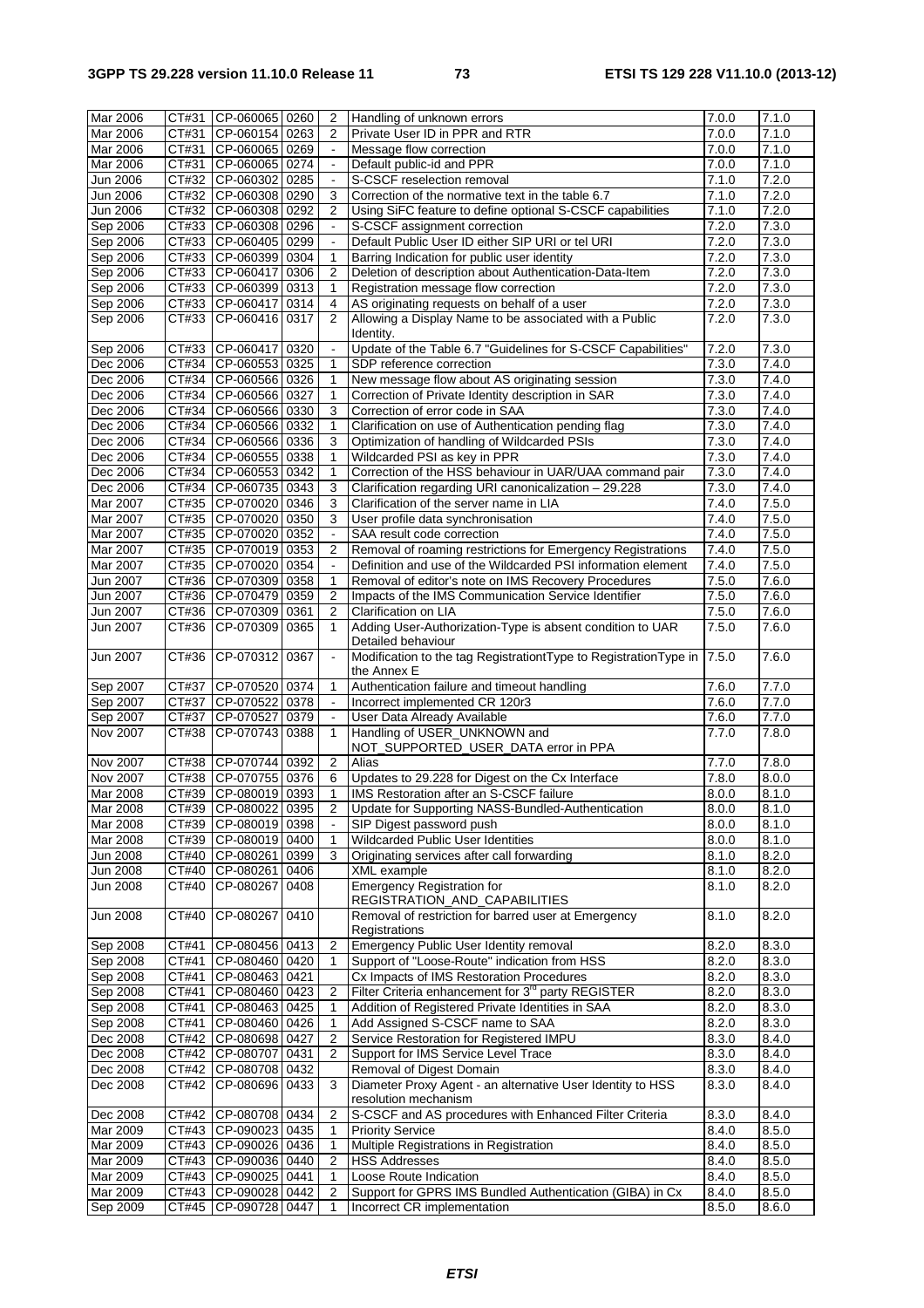| Dec 2009 | CT#46               |                          | 0452 | 1              | Unregistered user clarification                               | 8.6.0               | 8.7.0   |
|----------|---------------------|--------------------------|------|----------------|---------------------------------------------------------------|---------------------|---------|
| Dec 2009 | CT#46               |                          | 0456 | $\overline{2}$ | Session-Priority AVP                                          | 8.6.0               | 8.7.0   |
| Dec 2009 | CT#46               |                          | 0457 | $\overline{2}$ | HSS behaviour after PPA with unknown user                     | 8.6.0               | 8.7.0   |
| Dec 2009 | CT#46               |                          | 0458 | 1              | Check of the S-CSCF Name                                      | 8.6.0               | 8.7.0   |
| Dec 2009 | CT#46               |                          | 0460 |                | IMPI must be sent in SAR for UE initiated requests            | 8.6.0               | 8.7.0   |
| Dec 2009 | CT#46               |                          |      |                | Upgraded unchanged from Rel-8                                 | 8.7.0               | 9.0.0   |
| Mar 2010 | CT#47               | CP-100033 0462           |      |                | Default IMPU                                                  | 9.0.0               | 9.1.0   |
| Mar 2010 | CT#47               | CP-100031 0468           |      | 1              | Wildcarded Public Identity                                    | 9.0.0               | 9.1.0   |
| Mar 2010 | CT#47               | CP-100033 0470           |      | 1              | Priority service attribute                                    | 9.0.0               | 9.1.0   |
| Mar 2010 | CT#47               | CP-100033 0474           |      | 1              | User-Auth-Type not checked                                    | 9.0.0               | 9.1.0   |
| Mar 2010 | CT#47               | CP-100033 0476           |      | 1              | GIBA is not allowed when auth. Scheme is Unknown              | 9.0.0               | 9.1.0   |
|          | CT#47               | CP-100042 0477           |      | $\overline{2}$ |                                                               |                     | 9.1.0   |
| Mar 2010 | CT#47               |                          |      |                | Clarification on the use of User-Data-Already-Available       | 9.0.0               |         |
| Mar 2010 |                     | CP-100015 0482           |      |                | <b>Server Capabilities</b>                                    | 9.0.0               | 9.1.0   |
| Mar 2010 | CT#47               | CP-100031 0466           |      |                | RTR for wildcarded public user identity                       | 9.0.0               | 9.1.0   |
| May 2010 |                     |                          |      |                | Xml-file corrected                                            | 9.1.0               | 9.1.1   |
| Jun 2010 | CT#48               | CP-100412 0484           |      | 3              | Table not aligned with XML schema for wildcarded identities   | 9.1.1               | 9.2.0   |
| Jun 2010 |                     | CT#48   CP-100412   0487 |      | 3              | SAR with NO_ASSIGNMENT correction                             | 9.1.1               | 9.2.0   |
| Jun 2010 |                     | CT#48 CP-100412 0489     |      | 2              | Update of IETF Reference                                      | 9.1.1               | 9.2.0   |
| Sep 2010 | CT#49               | CP-100447                | 0493 | 2              | Wildcarded Identities handling                                | 9.2.0               | 9.3.0   |
| Sep 2010 | $\overline{CT}$ #49 | CP-100447                | 0495 |                | Wrong order in table for XML schema                           | 9.2.0               | 9.3.0   |
| Sep 2010 | CT#49               | CP-100447                | 0497 | $\overline{c}$ | Cx-MAR handling correction in restoration procedures          | 9.2.0               | 9.3.0   |
| Sep 2010 | CT#49               | CP-100447                | 500  | 1              | Ambiguity of Presence Conditions of IEs and AVP ABNF          | 9.2.0               | 9.3.0   |
| Sep 2010 | $\overline{CT#49}$  | CP-100447                | 507  |                | Correction for de-registration procedure at restoration       | 9.2.0               | 9.3.0   |
| Sep 2010 | CT#49               | CP-100447                | 504  | $\overline{2}$ | Mandatory and optional capabilities handling                  | 9.2.0               | 9.3.0   |
| Dec 2010 | CT#50               | CP-100668                | 0519 |                | Coding of SIP-Authorization AVP and SIP-Authenticate AVP      | 9.3.0               | 9.4.0   |
| Dec 2010 | CT#50               | CP-100697                | 0509 | 1              | <b>Clarification on Alias</b>                                 | 9.4.0               | 10.0.0  |
| Mar 2011 | CT#51               | CP-110044 0521           |      |                | Originating_CDIV Session Case including in XML                | 10.0.0              | 10.1.0  |
| Mar 2011 | CT#51               | CP-110060 0515           |      | 5              | MPS over Cx                                                   | 10.0.0              | 10.1.0  |
| Jun 2011 | CT#52               | CP-110349 0529           |      | $\overline{2}$ | Handling of RTR for Emergency Registration                    | 10.1.0              | 10.2.0  |
| Jun 2011 | CT#52               | CP-110356 0532           |      | 1              | <b>Emergency Restoration</b>                                  | 10.1.0              | 10.2.0  |
| Jun 2011 | CT#52               | CP-110356 0535           |      |                | Incorrect Use of Result-Code AVP                              | 10.1.0              | 10.2.0  |
| Jun 2011 | CT#52               | CP-110356 0538           |      | 1              | Error in assignment type for backward compatibility scenarios | 10.1.0              | 10.2.0  |
| Jun 2011 | CT#52               | CP-110383 0520           |      | 4              | Reference Location over Cx interface                          | 10.2.0              | 11.0.0  |
| Sep 2011 |                     | CT#53   CP-110566   0542 |      |                | Priviledged sender                                            | 11.0.0              | 11.1.0  |
| Sep 2011 |                     | CT#53 CP-110566 0546     |      | 1              | Public Identity in canonical form                             | 11.0.0              | 11.1.0  |
| Dec 2011 | CT#54               | CP-110781                | 0552 | 1              | Identity in the service profile                               | 11.1.0              | 11.2.0  |
| Dec 2011 | CT#54               | CP-110781 0557           |      | $\overline{2}$ | Providing the IMSI to the S-CSCF                              | 11.1.0              | 11.2.0  |
| Dec 2011 | CT#54               | CP-110809 0553           |      | $\mathbf{1}$   | Behaviour of HSS not supported IMS Restoration Procedures     | 11.1.0              | 11.2.0  |
|          |                     |                          |      |                | to LIR                                                        |                     |         |
| Mar 2012 | CT#55               | CP-120014 0562           |      | 1              | Server-Capability AVP in LIA and UAA                          | 11.2.0              | 11.3.0  |
| Mar 2012 |                     | CT#55 CP-120014 0566     |      | 1              | Update of charging information and authentication data        | 11.2.0              | 11.3.0  |
| Jun 2012 |                     | CT#56   CP-120245   0558 |      | $\overline{2}$ | Maximum Number of simultaneous registrations                  | $\overline{11.3.0}$ | 11.4.0  |
| Sep 2012 | CT#57               | CP-120439 0576           |      | 1              | Emergency registrations do not affect registration status     | 11.4.0              | 11.5.0  |
| Sep 2012 | CT#57               | CP-120456 0577           |      | 1              | Add RequestURI parameter to SPT matching                      | 11.4.0              | 11.5.0  |
| Nov 2012 |                     |                          |      |                | The specification version number in the header corrected      | 11.5.0              | 11.5.1  |
| Dec 2012 |                     | CT#58   CP-120743   0578 |      | $\blacksquare$ | Experimental-Result-Code correction                           | 11.5.1              | 11.6.0  |
| Dec 2012 |                     | CT#58   CP-120743   0582 |      | 3              | PSI direct routing with restoration procedures                | 11.5.1              | 11.6.0  |
| Dec 2012 |                     | CT#58   CP-120743   0583 |      |                | <b>Negated Session Case</b>                                   | 11.5.1              | 11.6.0  |
| Mar 2013 |                     | CT#59 CP-130011 0593     |      | $\mathbf{1}$   | Identities with emergency registration in RTR                 | 11.6.0              | 11.7.0  |
| Mar 2013 | CT#59               | CP-130020 0599           |      | 1              | Clarification on Reference Location information               | 11.6.0              | 11.7.0  |
| Jun 2013 | CT#60               | CP-130374 0600           |      | 1              | Absent User-Name after S-CSCF recovery                        | 11.7.0              | 11.8.0  |
| Sep 2013 | CT#61               | CP-130439 0606           |      | 2              | Cancellation of the old S-CSCF for IMS Subscription and IMS   | 11.8.0              | 11.9.0  |
|          |                     |                          |      |                | <b>Restoration Procedures</b>                                 |                     |         |
| Dec 2013 |                     | CT#62 CP-130608 0608     |      | 1              | Removal of the IMS service level trace feature                | 11.9.0              | 11.10.0 |